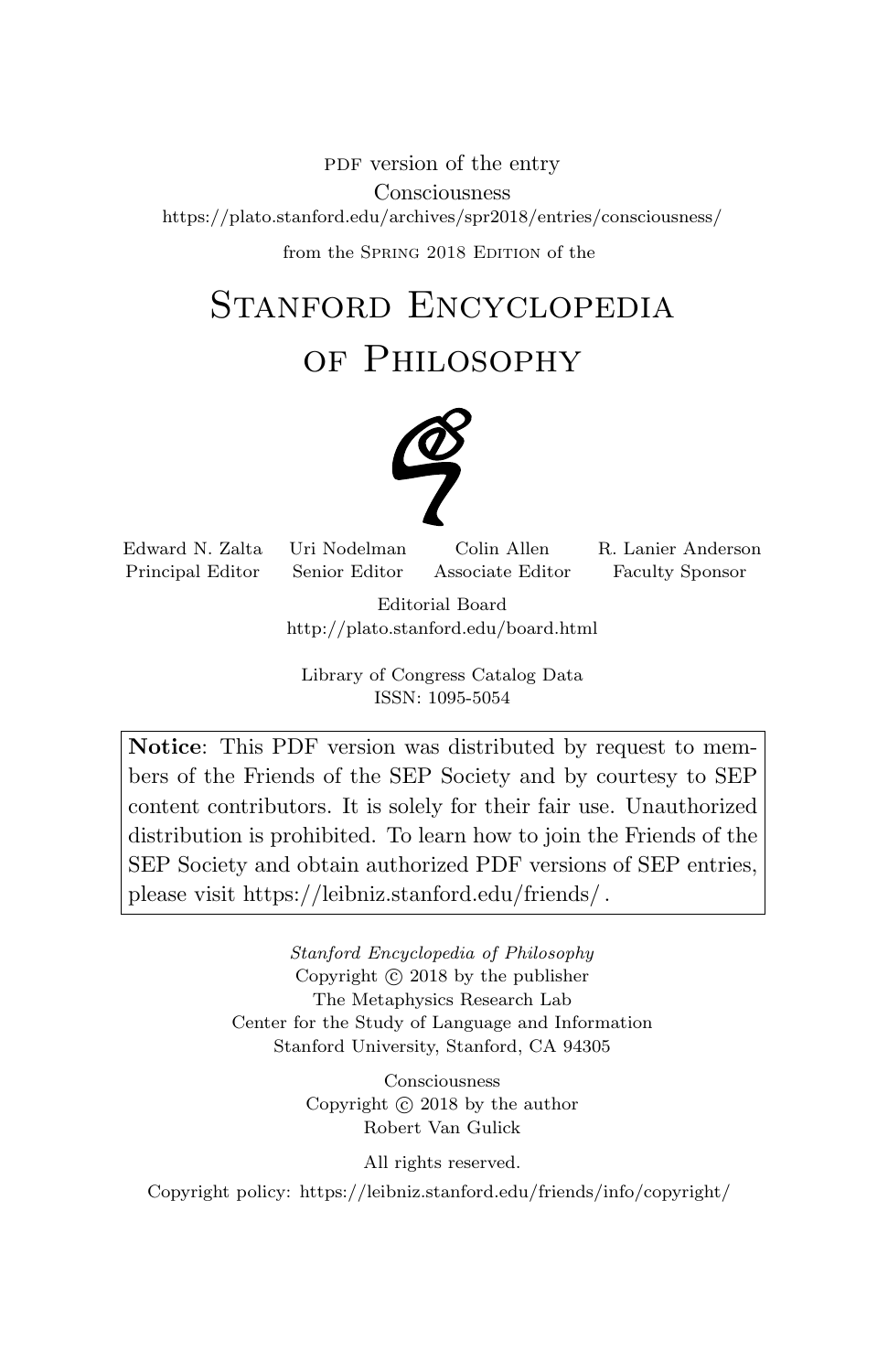### Consciousness

*First published Fri Jun 18, 2004; substantive revision Tue Jan 14, 2014*

Perhaps no aspect of mind is more familiar or more puzzling than consciousness and our conscious experience of self and world. The problem of consciousness is arguably the central issue in current theorizing about the mind. Despite the lack of any agreed upon theory of consciousness, there is a widespread, if less than universal, consensus that an adequate account of mind requires a clear understanding of it and its place in nature. We need to understand both what consciousness is and how it relates to other, nonconscious, aspects of reality.

- 1. History of the issue
- 2. Concepts of Consciousness
	- 2.1 Creature Consciousness
	- 2.2 State consciousness
	- 2.3 Consciousness as an entity
- 3. Problems of Consciousness
- 4. The descriptive question: *What* are the features of consciousness?
	- 4.1 First-person and third-person data
	- 4.2 Qualitative character
	- 4.3 Phenomenal structure
	- 4.4 Subjectivity
	- 4.5 Self-perspectival organization
	- 4.6 Unity
	- 4.7 Intentionality and transparency
	- 4.8 Dynamic flow
- 5. The explanatory question: *How* can consciousness exist?
	- 5.1 Diversity of explanatory projects
	- 5.2 The explanatory gap
	- 5.3 Reductive and non-reductive explanation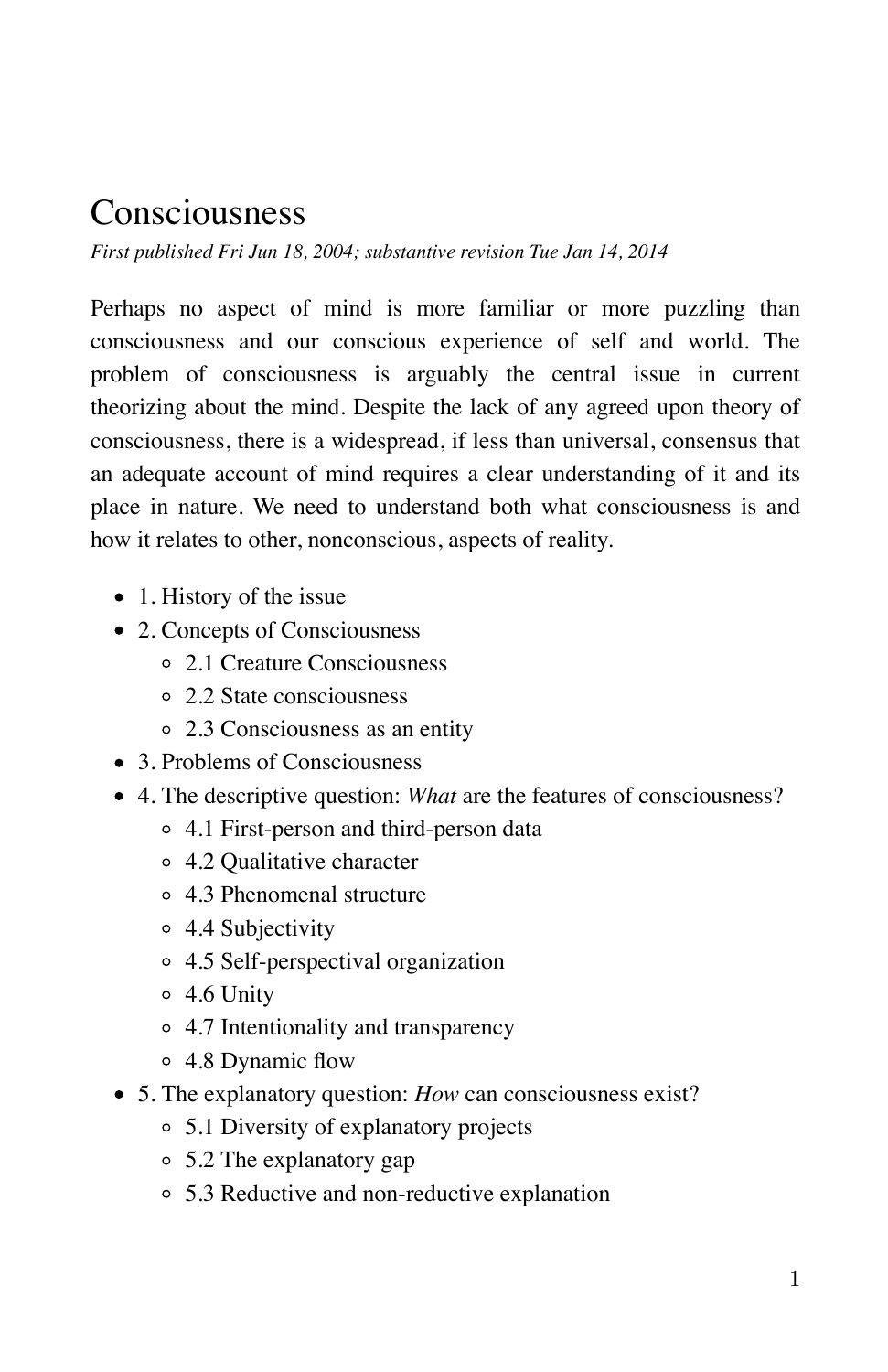- 5.4 Prospects of explanatory success
- 6. The functional question: *Why* does consciousness exist?
	- 6.1 Causal status of consciousness
	- 6.2 Flexible control
	- 6.3 Social coordination
	- 6.4 Integrated representation
	- 6.5 Informational access
	- 6.6 Freedom of will
	- 6.7 Intrinsic motivation
	- 6.8 Constitutive and contingent roles
- 7. Theories of consciousness
- 8. Metaphysical theories of consciousness
	- 8.1 Dualist theories
	- 8.2 Physicalist theories
- 9. Specific Theories of Consciousness
	- 9.1 Higher-order theories
	- 9.2 Reflexive theories
	- 9.3 Representationalist theories
	- 9.4 Narrative Interpretative Theories
	- 9.5 Cognitive Theories
	- 9.6 Information Integration Theory
	- 9.7 Neural Theories
	- 9.8 Quantum theories
	- 9.9 Non-physical theories
- 10. Conclusion
- Bibliography
- Academic Tools
- Other Internet Resources
- Related Entries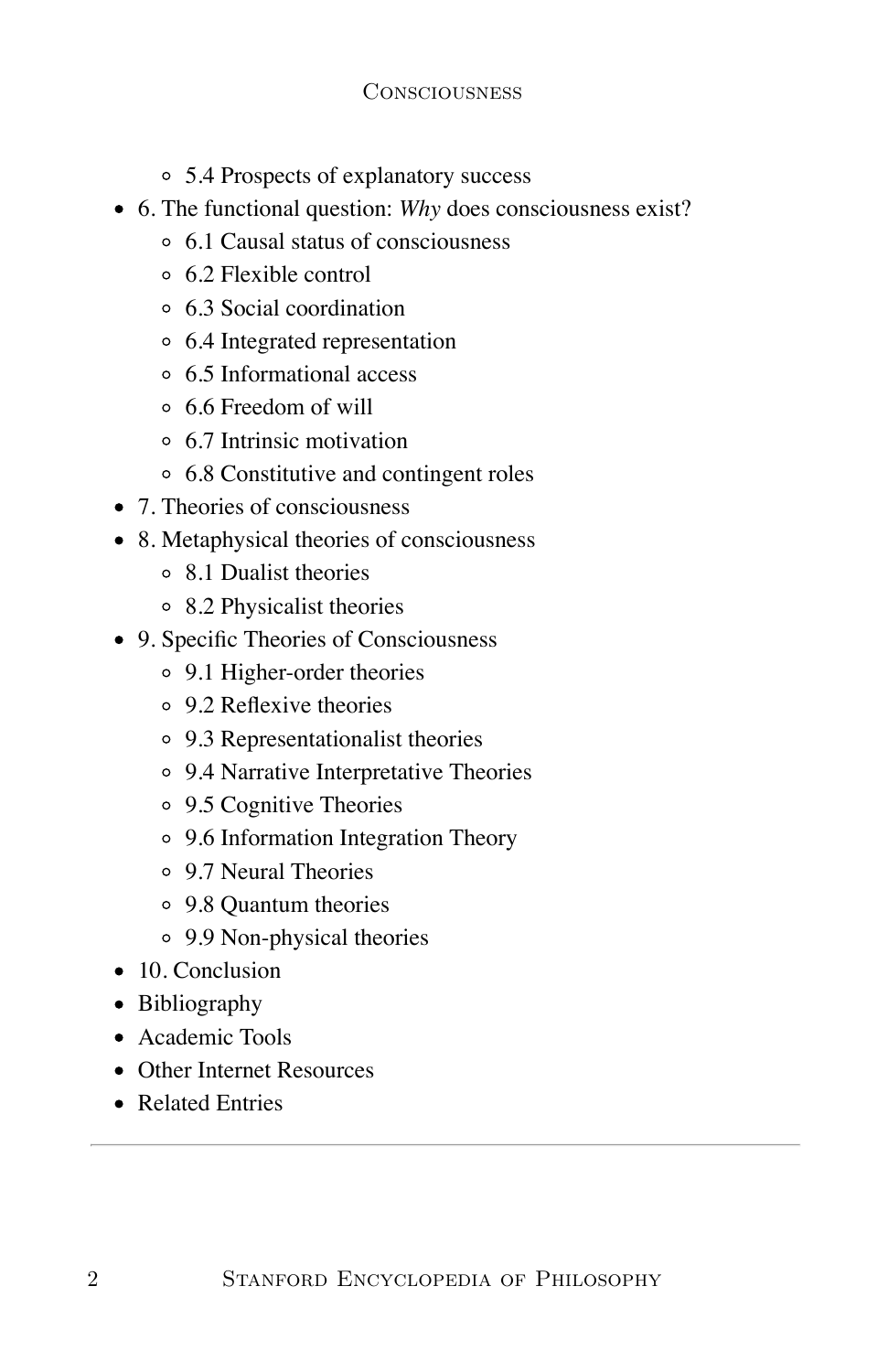### 1. History of the issue

Questions about the nature of conscious awareness have likely been asked for as long as there have been humans. Neolithic burial practices appear to express spiritual beliefs and provide early evidence for at least minimally reflective thought about the nature of human consciousness (Pearson 1999, Clark and Riel-Salvatore 2001). Preliterate cultures have similarly been found invariably to embrace some form of spiritual or at least animist view that indicates a degree of reflection about the nature of conscious awareness.

Nonetheless, some have argued that consciousness as we know it today is a relatively recent historical development that arose sometime after the Homeric era (Jaynes 1974). According to this view, earlier humans including those who fought the Trojan War did not experience themselves as unified internal subjects of their thoughts and actions, at least not in the ways we do today. Others have claimed that even during the classical period, there was no word of ancient Greek that corresponds to "consciousness" (Wilkes 1984, 1988, 1995). Though the ancients had much to say about mental matters, it is less clear whether they had any specific concepts or concerns for what we now think of as consciousness.

Although the words "conscious" and "conscience" are used quite differently today, it is likely that the Reformation emphasis on the latter as an inner source of truth played some role in the inward turn so characteristic of the modern reflective view of self. The Hamlet who walked the stage in 1600 already saw his world and self with profoundly modern eyes.

By the beginning of the early modern era in the seventeenth century, consciousness had come full center in thinking about the mind. Indeed from the mid-17th through the late 19th century, consciousness was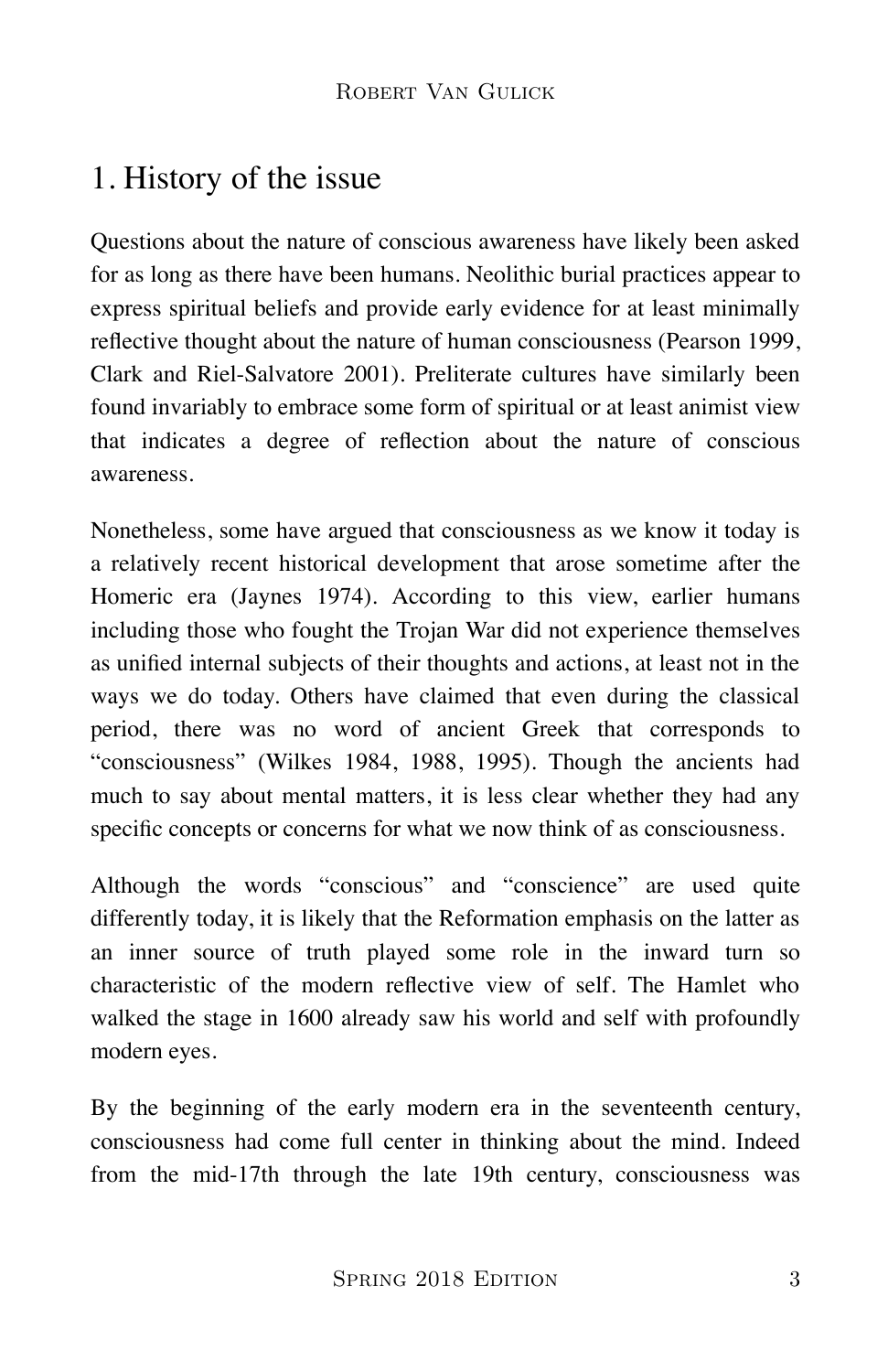widely regarded as essential or definitive of the mental. René Descartes defined the very notion of thought (*pensée*) in terms of reflexive consciousness or self-awareness. In the *Principles of Philosophy* (1640) he wrote,

By the word 'thought' ('*pensée*') I understand all that of which we are conscious as operating in us.

Later, toward the end of the 17th century, John Locke offered a similar if slightly more qualified claim in *An Essay on Human Understanding* (1688),

I do not say there is no soul in man because he is not sensible of it in his sleep. But I do say he can not think at any time, waking or sleeping, without being sensible of it. Our being sensible of it is not necessary to anything but our thoughts, and to them it is and to them it always will be necessary.

Locke explicitly forswore making any hypothesis about the substantial basis of consciousness and its relation to matter, but he clearly regarded it as essential to thought as well as to personal identity.

Locke's contemporary G.W. Leibniz, drawing possible inspiration from his mathematical work on differentiation and integration, offered a theory of mind in the *Discourse on Metaphysics* (1686) that allowed for infinitely many degrees of consciousness and perhaps even for some thoughts that were unconscious, the so called "petites perceptions". Leibniz was the first to distinguish explicitly between perception and apperception, i.e., roughly between awareness and self-awareness. In the *Monadology* (1720) he also offered his famous analogy of the mill to express his belief that consciousness could not arise from mere matter. He asked his reader to imagine someone walking through an expanded brain as one would walk through a mill and observing all its mechanical operations, which for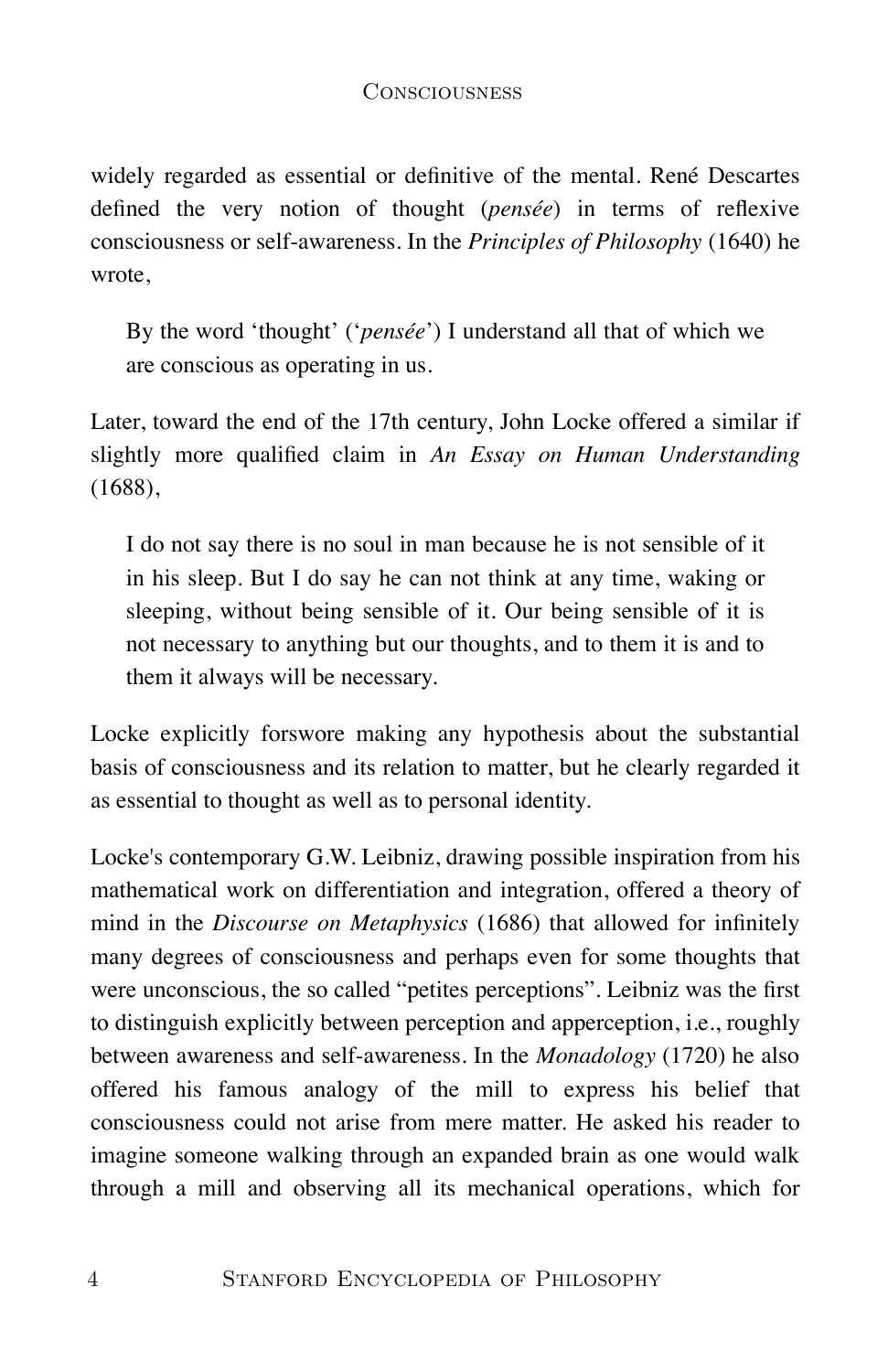Leibniz exhausted its physical nature. Nowhere, he asserts, would such an observer see any conscious thoughts.

Despite Leibniz's recognition of the possibility of unconscious thought, for most of the next two centuries the domains of thought and consciousness were regarded as more or less the same. Associationist psychology, whether pursued by Locke or later in the eighteenth century by David Hume (1739) or in the nineteenth by James Mill (1829), aimed to discover the principles by which conscious thoughts or ideas interacted or affected each other. James Mill's son, John Stuart Mill continued his father's work on associationist psychology, but he allowed that combinations of ideas might produce resultants that went beyond their constituent mental parts, thus providing an early model of mental emergence (1865).

The purely associationist approach was critiqued in the late eighteenth century by Immanuel Kant (1787), who argued that an adequate account of experience and phenomenal consciousness required a far richer structure of mental and intentional organization. Phenomenal consciousness according to Kant could not be a mere succession of associated ideas, but at a minimum had to be the experience of a conscious self situated in an objective world structured with respect to space, time and causality.

Within the Anglo-American world, associationist approaches continued to be influential in both philosophy and psychology well into the twentieth century, while in the German and European sphere there was a greater interest in the larger structure of experience that lead in part to the study of phenomenology through the work of Edmund Husserl (1913, 1929), Martin Heidegger (1927), Maurice Merleau-Ponty (1945) and others who expanded the study of consciousness into the realm of the social, the bodily and the interpersonal.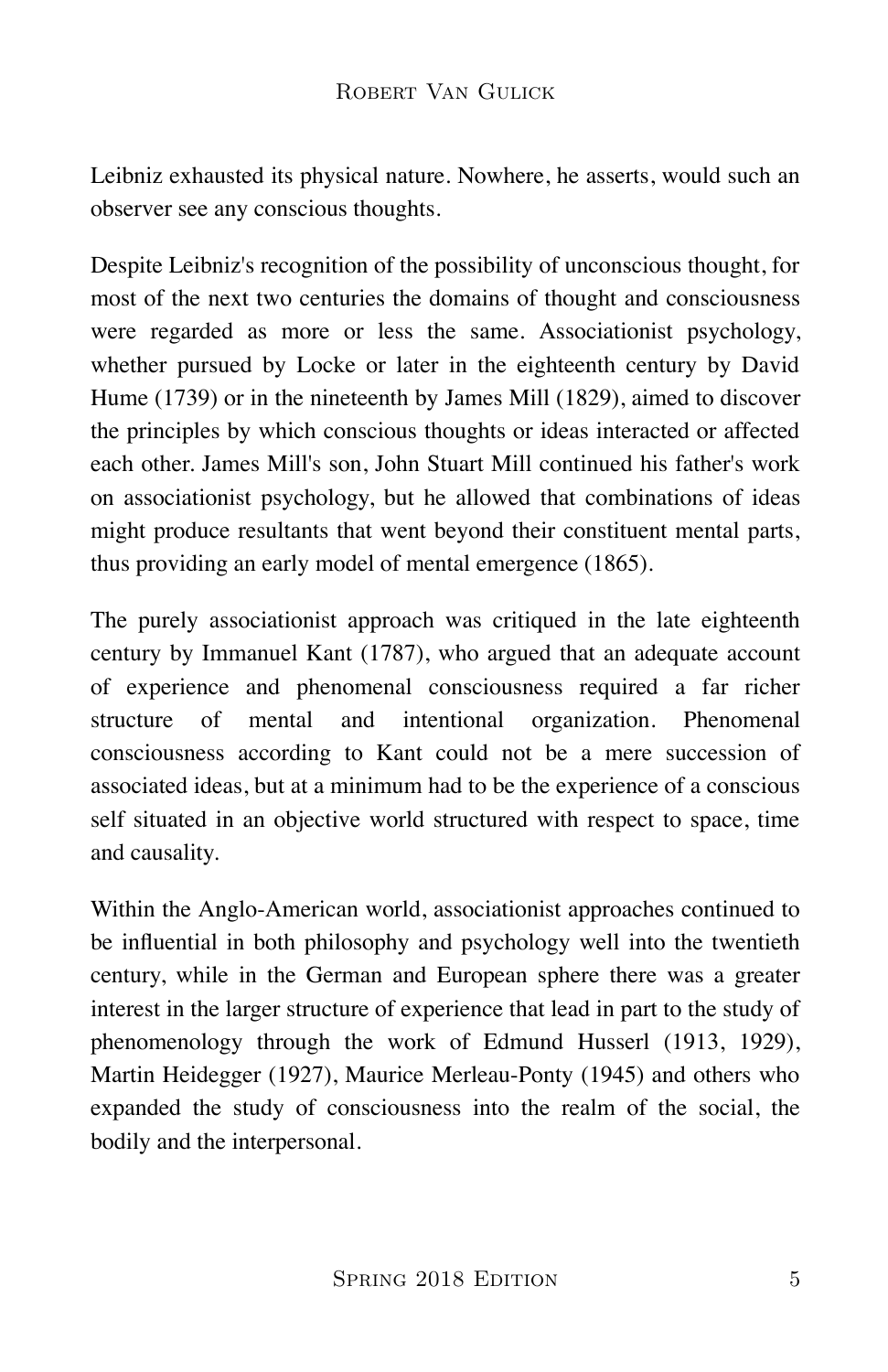At the outset of modern scientific psychology in the mid-nineteenth century, the mind was still largely equated with consciousness, and introspective methods dominated the field as in the work of Wilhelm Wundt (1897), Hermann von Helmholtz (1897), William James (1890) and Alfred Titchener (1901). However, the relation of consciousness to brain remained very much a mystery as expressed in T. H. Huxley's famous remark, CONSCIOUSNESS<br>the outset of modern scientific psychc<br>tury, the mind was still largely equate<br>ospective methods dominated the field<br>ndt (1897), Hermann von Helmholtz (189<br>red Titchener (1901). However, the relati<br>ained very

How it is that anything so remarkable as a state of consciousness comes about as a result of irritating nervous tissue, is just as unaccountable as the appearance of the Djin, when Aladdin rubbed

The early twentieth century saw the eclipse of consciousness from scientific psychology, especially in the United States with the rise of behaviorism (Watson 1924, Skinner 1953) though movements such as Gestalt psychology kept it a matter of ongoing scientific concern in Europe (Köhler 1929, Köffka 1935). In the 1960s, the grip of behaviorism weakened with the rise of cognitive psychology and its emphasis on information processing and the modeling of internal mental processes (Neisser 1965, Gardiner 1985). However, despite the renewed emphasis on explaining cognitive capacities such as memory, perception and language comprehension, consciousness remained a largely neglected topic for several further decades.

In the 1980s and 90s there was a major resurgence of scientific and philosophical research into the nature and basis of consciousness (Baars 1988, Dennett 1991, Penrose 1989, 1994, Crick 1994, Lycan 1987, 1996, Chalmers 1996). Once consciousness was back under discussion, there was a rapid proliferation of research with a flood of books and articles, as well as the introduction of specialty journals (*The Journal of Consciousness Studies, Consciousness and Cognition, Psyche)*,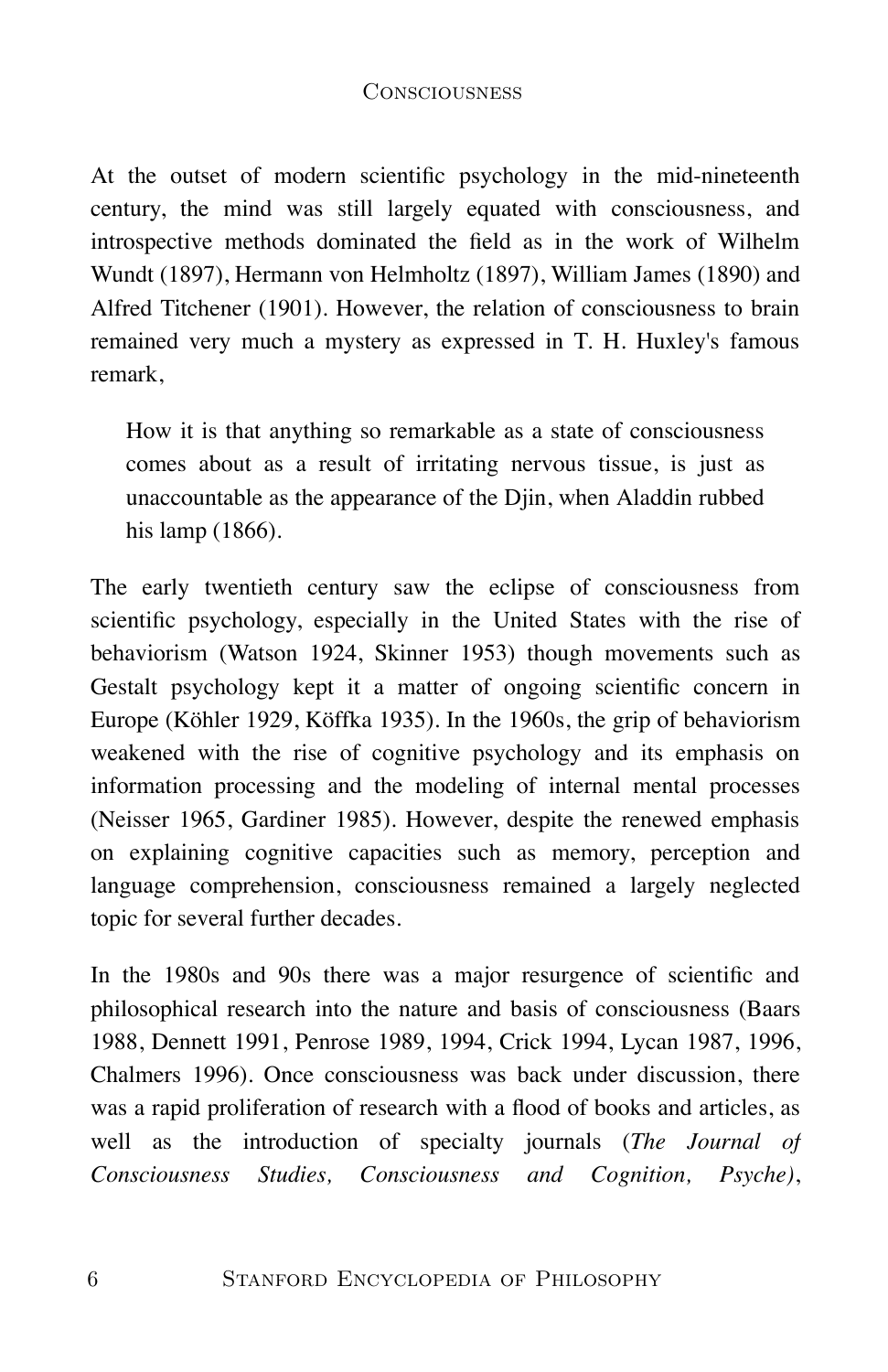professional societies (Association for the Scientific Study of Consciousness—ASSC) and annual conferences devoted exclusively to its investigation ("The Science of Consciousness").

## 2. Concepts of Consciousness

The words "conscious" and "consciousness" are umbrella terms that cover a wide variety of mental phenomena. Both are used with a diversity of meanings, and the adjective "conscious" is heterogeneous in its range, being applied both to whole organisms—creature consciousness—and to particular mental states and processes—state consciousness (Rosenthal 1986, Gennaro 1995, Carruthers 2000).

### 2.1 Creature Consciousness

An animal, person or other cognitive system may be regarded as conscious in a number of different senses.

*Sentience.* It may be conscious in the generic sense of simply being a *sentient* creature, one capable of sensing and responding to its world (Armstrong 1981). Being conscious in this sense may admit of degrees, and just what sort of sensory capacities are sufficient may not be sharply defined. Are fish conscious in the relevant respect? And what of shrimp or bees?

*Wakefulness.* One might further require that the organism actually be exercising such a capacity rather than merely having the ability or disposition to do so. Thus one might count it as conscious only if it were *awake and normally alert.* In that sense organisms would not count as conscious when asleep or in any of the deeper levels of coma. Again boundaries may be blurry, and intermediate cases may be involved. For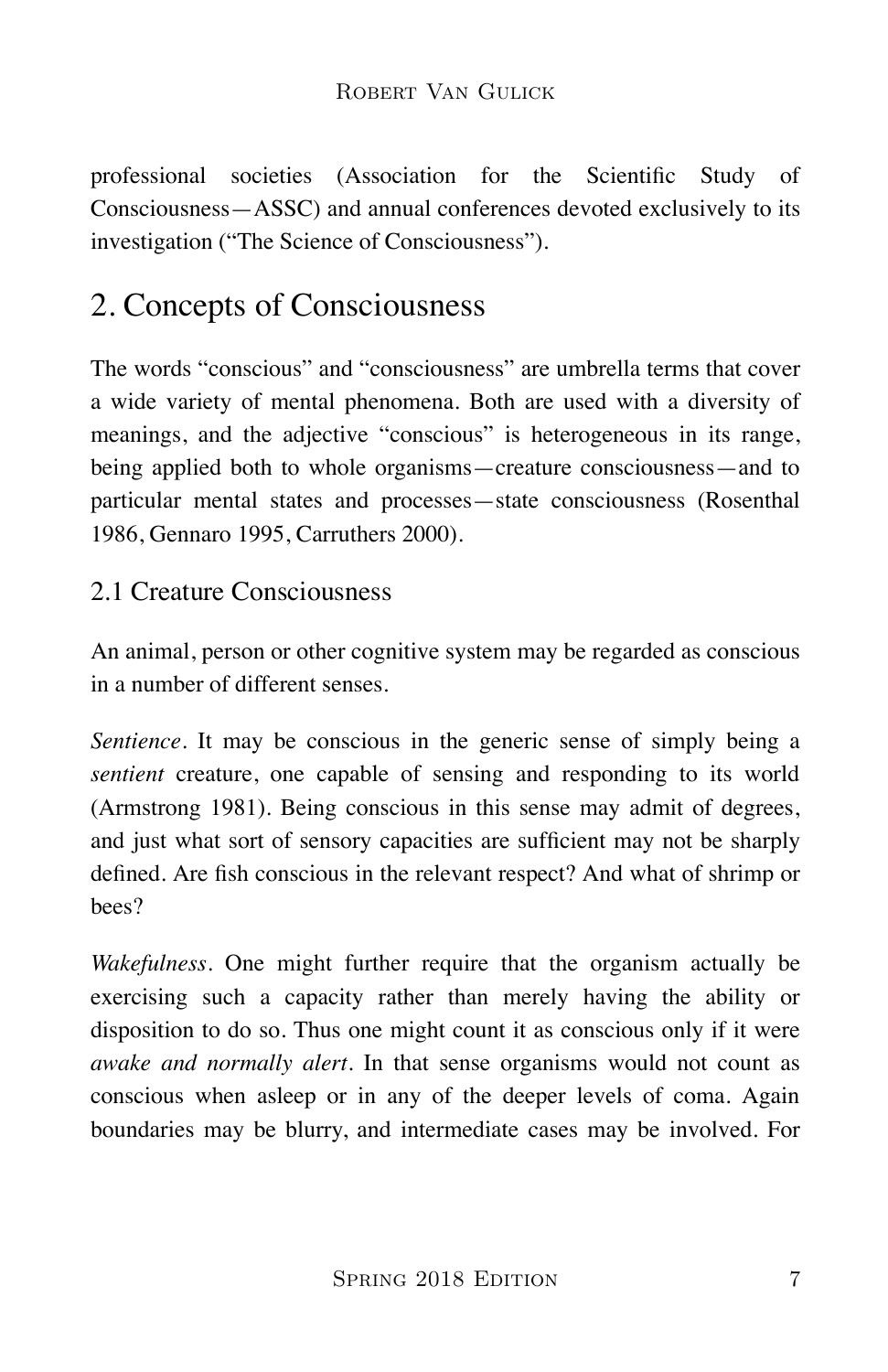example, is one conscious in the relevant sense when dreaming, hypnotized or in a fugue state?

*Self-consciousness.* A third and yet more demanding sense might define conscious creatures as those that are not only aware but also aware that they are aware, thus treating creature consciousness as a form of *selfconsciousness* (Carruthers 2000). The self-awareness requirement might get interpreted in a variety of ways, and which creatures would qualify as conscious in the relevant sense will vary accordingly. If it is taken to involve explicit conceptual self-awareness, many non-human animals and even young children might fail to qualify, but if only more rudimentary implicit forms of self-awareness are required then a wide range of nonlinguistic creatures might count as self-conscious.

*What it is like.* Thomas Nagel's (1974) famous*"what it is like"* criterion aims to capture another and perhaps more subjective notion of being a conscious organism. According to Nagel, a being is conscious just if there is "something that it is like" to be that creature, i.e., some subjective way the world seems or appears from the creature's mental or experiential point of view. In Nagel's example, bats are conscious because there is something that it is like for a bat to experience its world through its echo-locatory senses, even though we humans from our human point of view can not emphatically understand what such a mode of consciousness is like from the bat's own point of view.

*Subject of conscious states.* A fifth alternative would be to define the notion of a conscious organism in terms of conscious states. That is, one might first define what makes a mental state a conscious mental state, and then define being a conscious creature in terms of having such states. One's concept of a conscious organism would then depend upon the particular account one gives of conscious states (section 2.2).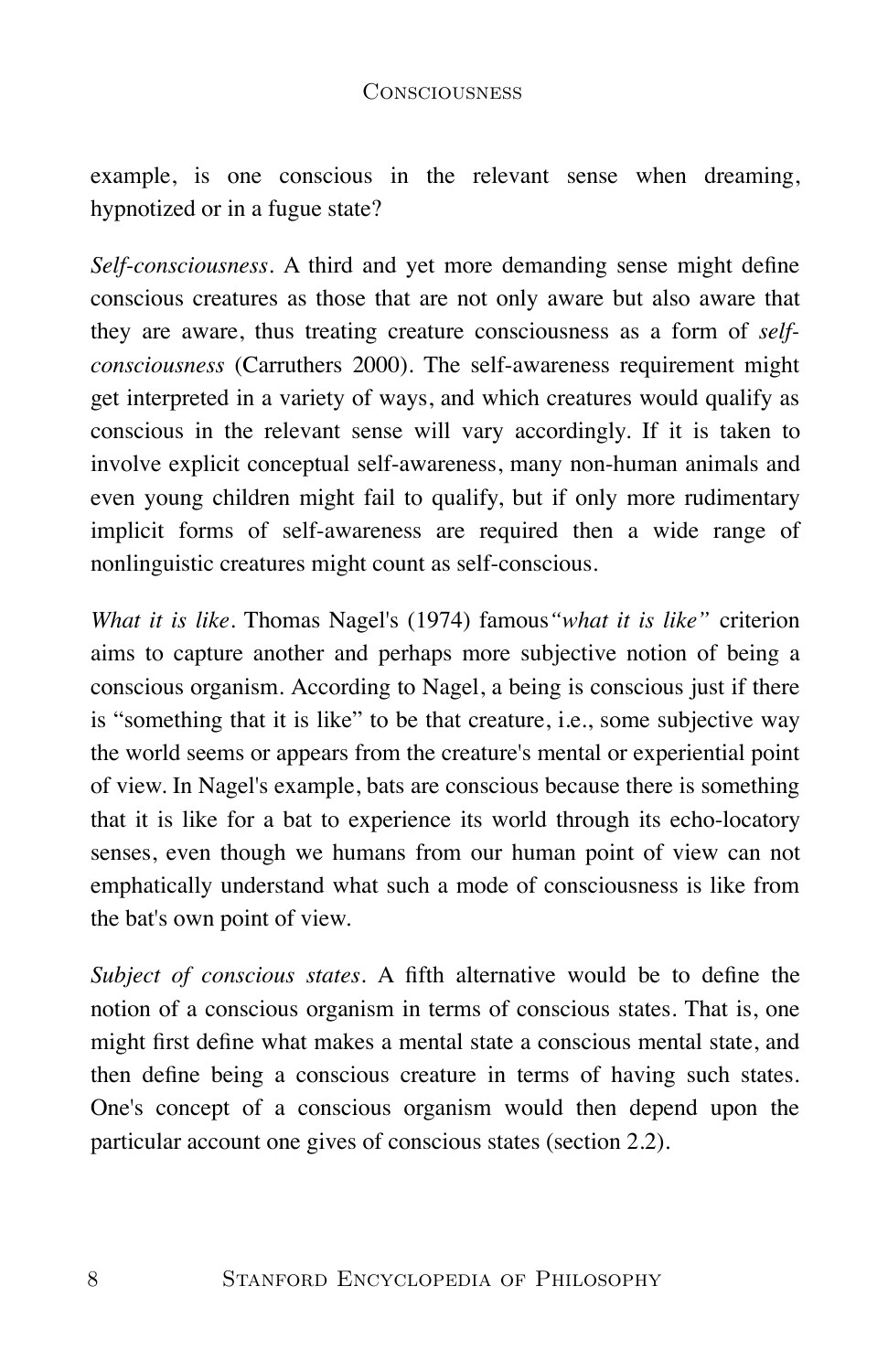*Transitive Consciousness.* In addition to describing creatures as conscious in these various senses, there are also related senses in which creatures are described as being *conscious of* various things. The distinction is sometimes marked as that between *transitive* and *intransitive* notions of consciousness, with the former involving some object at which consciousness is directed (Rosenthal 1986).

### 2.2 State consciousness

The notion of a conscious mental state also has a variety of distinct though perhaps interrelated meanings. There are at least six major options.

*States one is aware of.* On one common reading, a conscious mental state is simply a mental state one is aware of being in (Rosenthal 1986, 1996). Conscious states in this sense involve a form of *meta-mentality* or *metaintentionality* in so far as they require mental states that are themselves about mental states. To have a conscious desire for a cup of coffee is to have such a desire and also to be simultaneously and directly aware that one has such a desire. Unconscious thoughts and desires in this sense are simply those we have without being aware of having them, whether our lack of self-knowledge results from simple inattention or more deeply psychoanalytic causes.

*Qualitative states.* States might also be regarded as conscious in a seemingly quite different and more *qualitative* sense. That is, one might count a state as conscious just if it has or involves qualitative or experiential properties of the sort often referred to as "qualia" or "raw sensory feels". (See the entry on qualia.) One's perception of the Merlot one is drinking or of the fabric one is examining counts as a conscious mental state in this sense because it involves various sensory qualia, e.g., taste qualia in the wine case and color qualia in one's visual experience of the cloth. There is considerable disagreement about the nature of such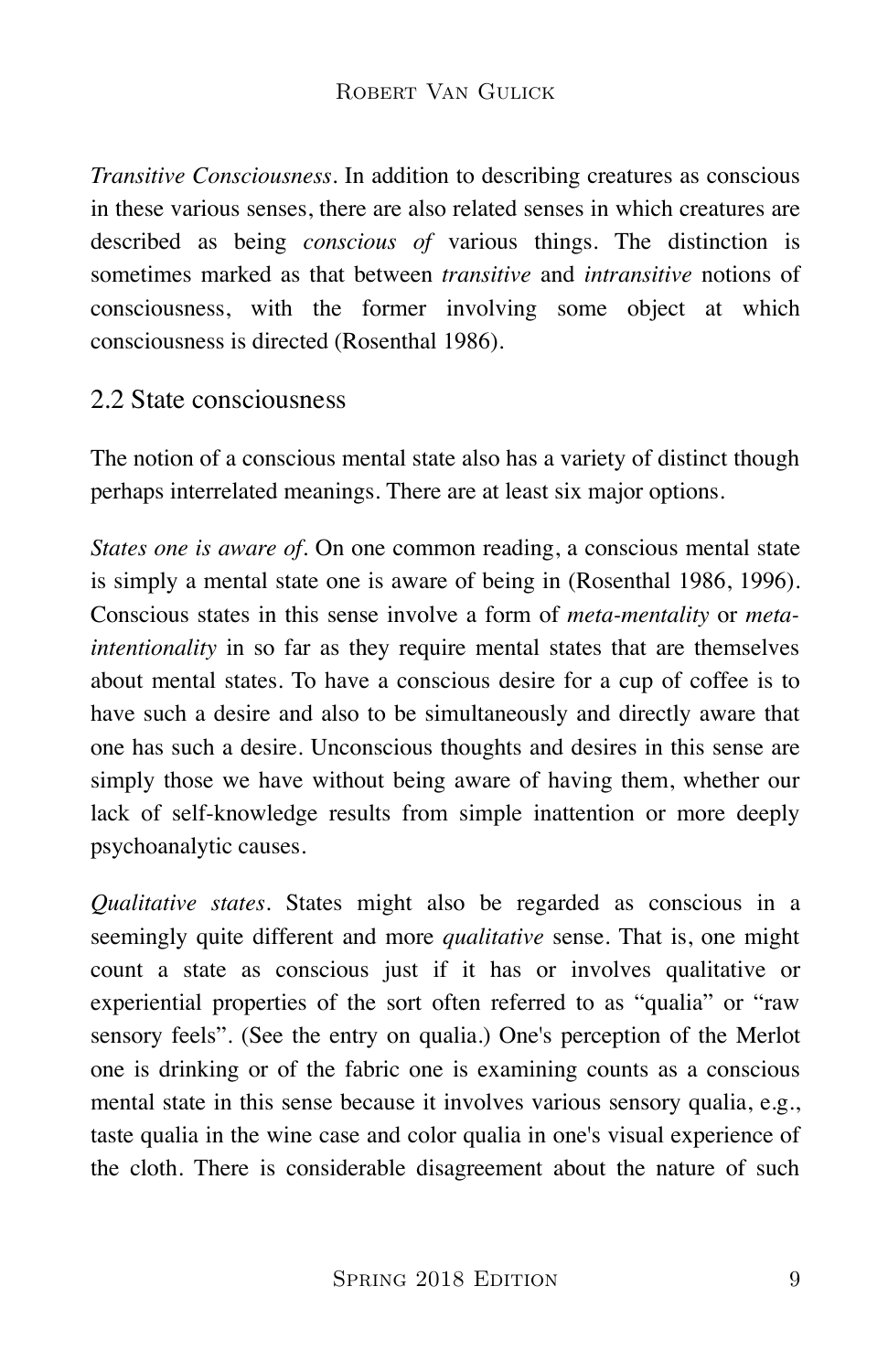qualia (Churchland 1985, Shoemaker 1990, Clark 1993, Chalmers 1996) and even about their existence. Traditionally qualia have been regarded as intrinsic, private, ineffable monadic features of experience, but current theories of qualia often reject at least some of those commitments (Dennett 1990).

*Phenomenal states.* Such qualia are sometimes referred to as phenomenal properties and the associated sort of consciousness as *phenomenal* consciousness, but the latter term is perhaps more properly applied to the overall structure of experience and involves far more than sensory qualia. The phenomenal structure of consciousness also encompasses much of the spatial, temporal and conceptual organization of our experience of the world and of ourselves as agents in it. (See section 4.3) It is therefore probably best, at least initially, to distinguish the concept of phenomenal consciousness from that of qualitative consciousness, though they no doubt overlap.

*What-it-is-like states.* Consciousness in both those senses links up as well with Thomas Nagel's (1974) notion of a conscious creature, insofar as one might count a mental state as conscious in the *"what it is like*" sense just if there is something that it is like to be in that state. Nagel's criterion might be understood as aiming to provide a first-person or internal conception of what makes a state a phenomenal or qualitative state.

*Access consciousness.* States might be conscious in a seemingly quite different access sense, which has more to do with intra-mental relations. In this respect, a state's being conscious is a matter of its availability to interact with other states and of the access that one has to its content. In this more functional sense, which corresponds to what Ned Block (1995) calls *access consciousness,* a visual state's being conscious is not so much a matter of whether or not it has a qualitative "what it's likeness", but of whether or not it and the visual information that it carries is generally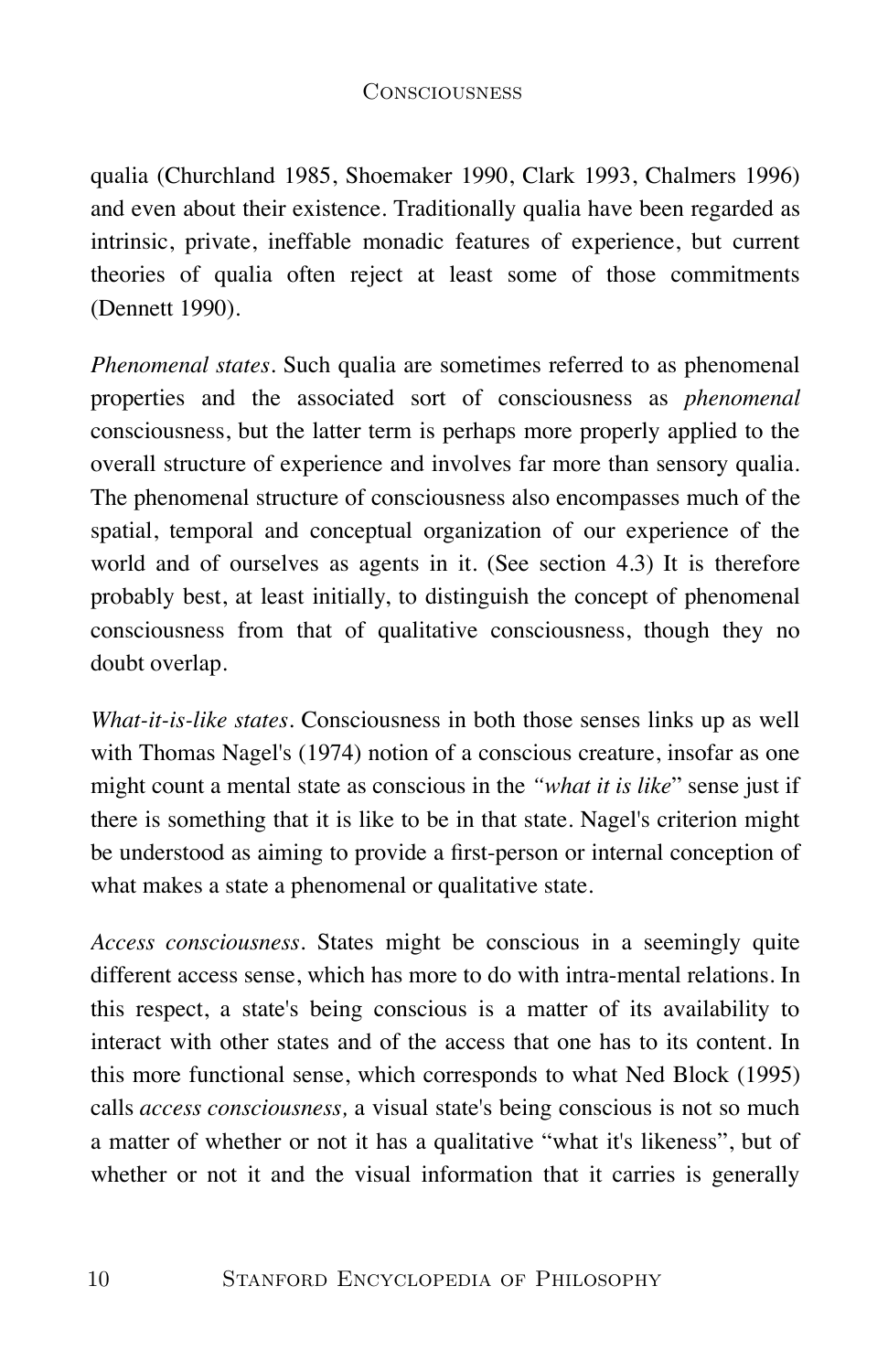#### ROBERT VAN GULICK

available for use and guidance by the organism. In so far as the information in that state is richly and flexibly available to its containing organism, then it counts as a conscious state in the relevant respect, whether or not it has any qualitative or phenomenal feel in the Nagel sense.

*Narrative consciousness.* States might also be regarded as conscious in a *narrative* sense that appeals to the notion of the "stream of consciousness", regarded as an ongoing more or less serial narrative of episodes from the perspective of an actual or merely virtual self. The idea would be to equate the person's conscious mental states with those that appear in the stream (Dennett 1991, 1992).

Although these six notions of what makes a state conscious can be independently specified, they are obviously not without potential links, nor do they exhaust the realm of possible options. Drawing connections, one might argue that states appear in the stream of consciousness only in so far as we are aware of them, and thus forge a bond between the first metamental notion of a conscious state and the stream or narrative concept. Or one might connect the access with the qualitative or phenomenal notions of a conscious state by trying to show that states that represent in those ways make their contents widely available in the respect required by the access notion.

Aiming to go beyond the six options, one might distinguish conscious from nonconscious states by appeal to aspects of their intra-mental dynamics and interactions other than mere access relations; e.g., conscious states might manifest a richer stock of content-sensitive interactions or a greater degree of flexible purposive guidance of the sort associated with the self-conscious control of thought. Alternatively, one might try to define conscious states in terms of conscious creatures. That is, one might give some account of what it is to be a conscious creature or perhaps even a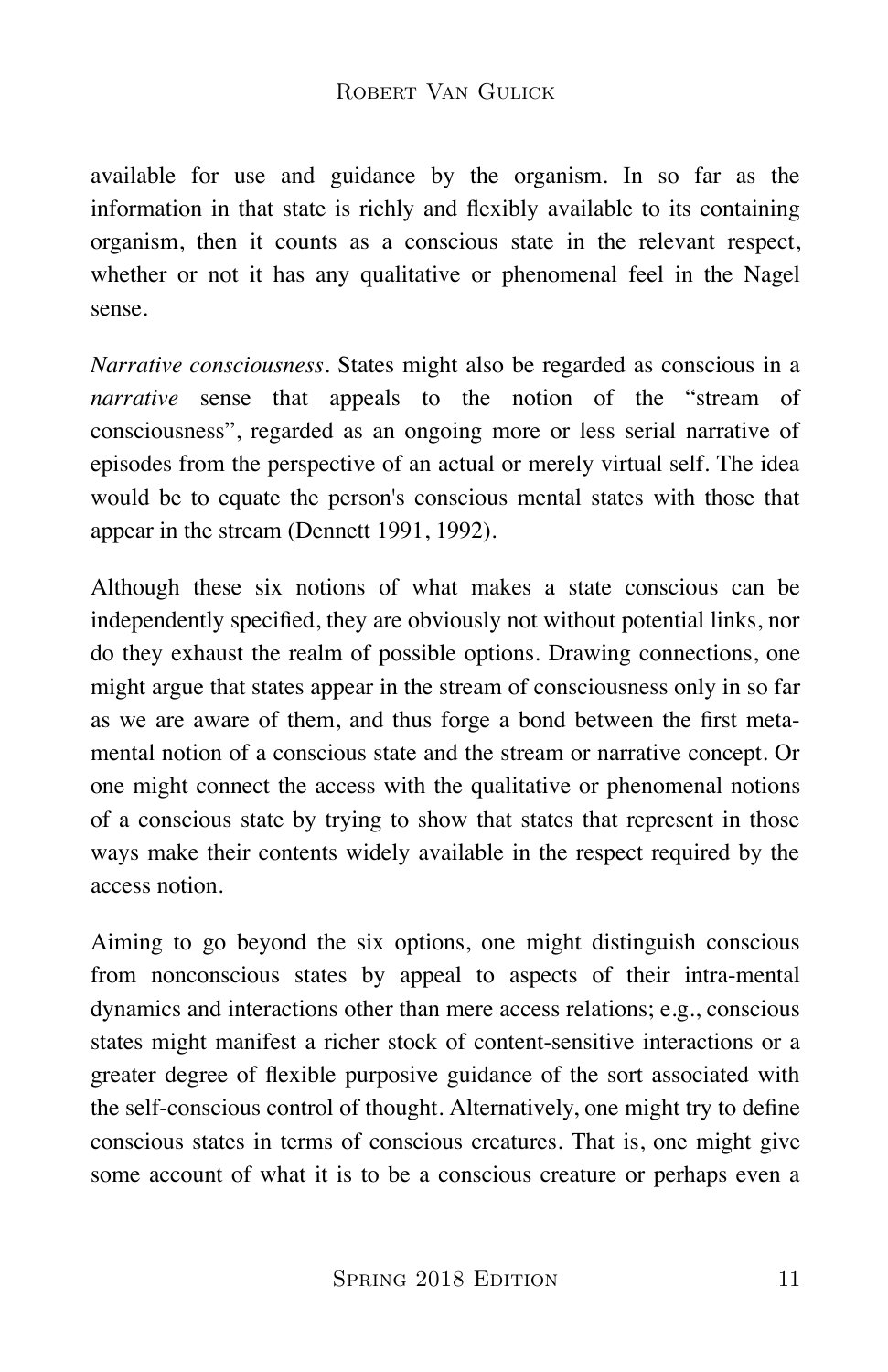conscious self, and then define one's notion of a conscious state in terms of being a state of such a creature or system, which would be the converse of the last option considered above for defining conscious creatures in terms of conscious mental states.

### 2.3 Consciousness as an entity

The noun "consciousness" has an equally diverse range of meanings that largely parallel those of the adjective "conscious". Distinctions can be drawn between creature and state consciousness as well as among the varieties of each. One can refer specifically to phenomenal consciousness, access consciousness, reflexive or meta-mental consciousness, and narrative consciousness among other varieties.

Here consciousness itself is not typically treated as a substantive entity but merely the abstract reification of whatever property or aspect is attributed by the relevant use of the adjective "conscious". Access consciousness is just the property of having the required sort of internal access relations, and qualitative consciousness is simply the property that is attributed when "conscious" is applied in the qualitative sense to mental states. How much this commits one to the ontological status of consciousness per se will depend on how much of a Platonist one is about universals in general. (See the entry on the medieval problem of universals.) It need not commit one to consciousness as a distinct entity any more than one's use of "square", "red" or "gentle" commits one to the existence of squareness, redness or gentleness as distinct entities.

Though it is not the norm, one could nonetheless take a more robustly realist view of consciousness as a component of reality. That is one could think of consciousness as more on a par with electromagnetic fields than with life.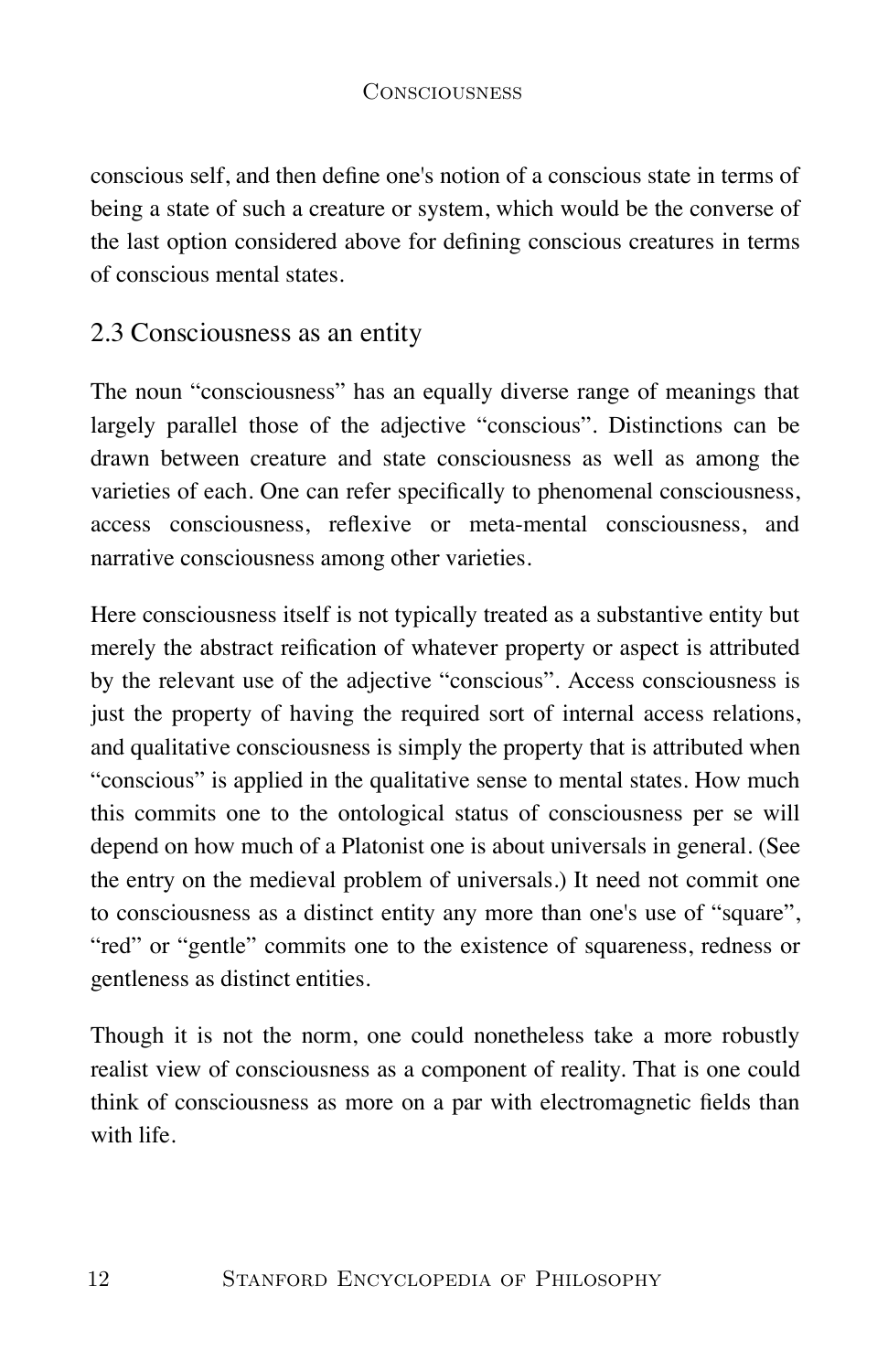Since the demise of vitalism, we do not think of life *per se* as something distinct from living things. There are living things including organisms, states, properties and parts of organisms, communities and evolutionary lineages of organisms, but life is not itself a further thing, an additional component of reality, some vital force that gets added into living things. We apply the adjectives "living" and "alive" correctly to many things, and in doing so we might be said to be attributing life to them but with no meaning or reality other than that involved in their being living things.

Electromagnetic fields by contrast are regarded as real and independent parts of our physical world. Even though one may sometimes be able to specify the values of such a field by appeal to the behavior of particles in it, the fields themselves are regarded as concrete constituents of reality and not merely as abstractions or sets of relations among particles.

Similarly one could regard "consciousness" as referring to a component or aspect of reality that manifests itself in conscious states and creatures but is more than merely the abstract nominalization of the adjective "conscious" we apply to them. Though such strongly realist views are not very common at present, they should be included within the logical space of options.

There are thus many concepts of consciousness, and both "conscious" and "consciousness" are used in a wide range of ways with no privileged or canonical meaning. However, this may be less of an embarrassment than an embarrassment of riches. Consciousness is a complex feature of the world, and understanding it will require a diversity of conceptual tools for dealing with its many differing aspects. Conceptual plurality is thus just what one would hope for. As long as one avoids confusion by being clear about one's meanings, there is great value in having a variety of concepts by which we can access and grasp consciousness in all its rich complexity. However, one should not assume that conceptual plurality implies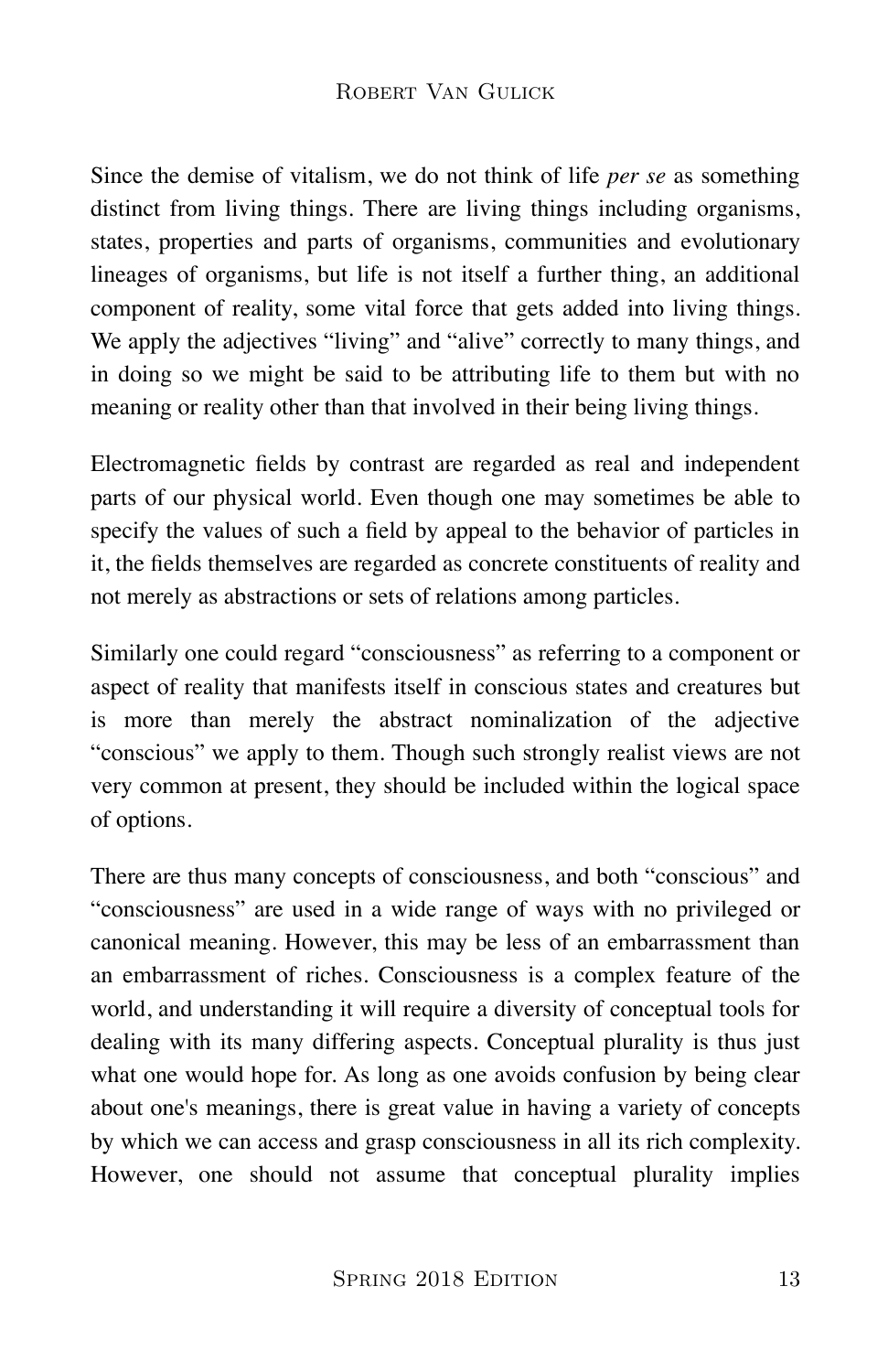referential divergence. Our multiple concepts of consciousness may in fact pick out varying aspects of a single unified underlying mental phenomenon. Whether and to what extent they do so remains an open question.

## 3. Problems of Consciousness

The task of understanding consciousness is an equally diverse project. Not only do many different aspects of mind count as conscious in some sense, each is also open to various respects in which it might be explained or modeled. Understanding consciousness involves a multiplicity not only of explananda but also of questions that they pose and the sorts of answers they require. At the risk of oversimplifying, the relevant questions can be gathered under three crude rubrics as the What, How, and Why questions:

- The Descriptive Question: *What* is consciousness? What are its principal features? And by what means can they be best discovered, described and modeled?
- The Explanatory Question: *How* does consciousness of the relevant sort come to exist? Is it a primitive aspect of reality, and if not how does (or could) consciousness in the relevant respect arise from or be caused by nonconscious entities or processes?
- The Functional Question: *Why* does consciousness of the relevant sort exist? Does it have a function, and if so what is it? Does it act causally and if so with what sorts of effects? Does it make a difference to the operation of systems in which it is present, and if so why and how?

The three questions focus respectively on describing the features of consciousness, explaining its underlying basis or cause, and explicating its role or value. The divisions among the three are of course somewhat artificial, and in practice the answers one gives to each will depend in part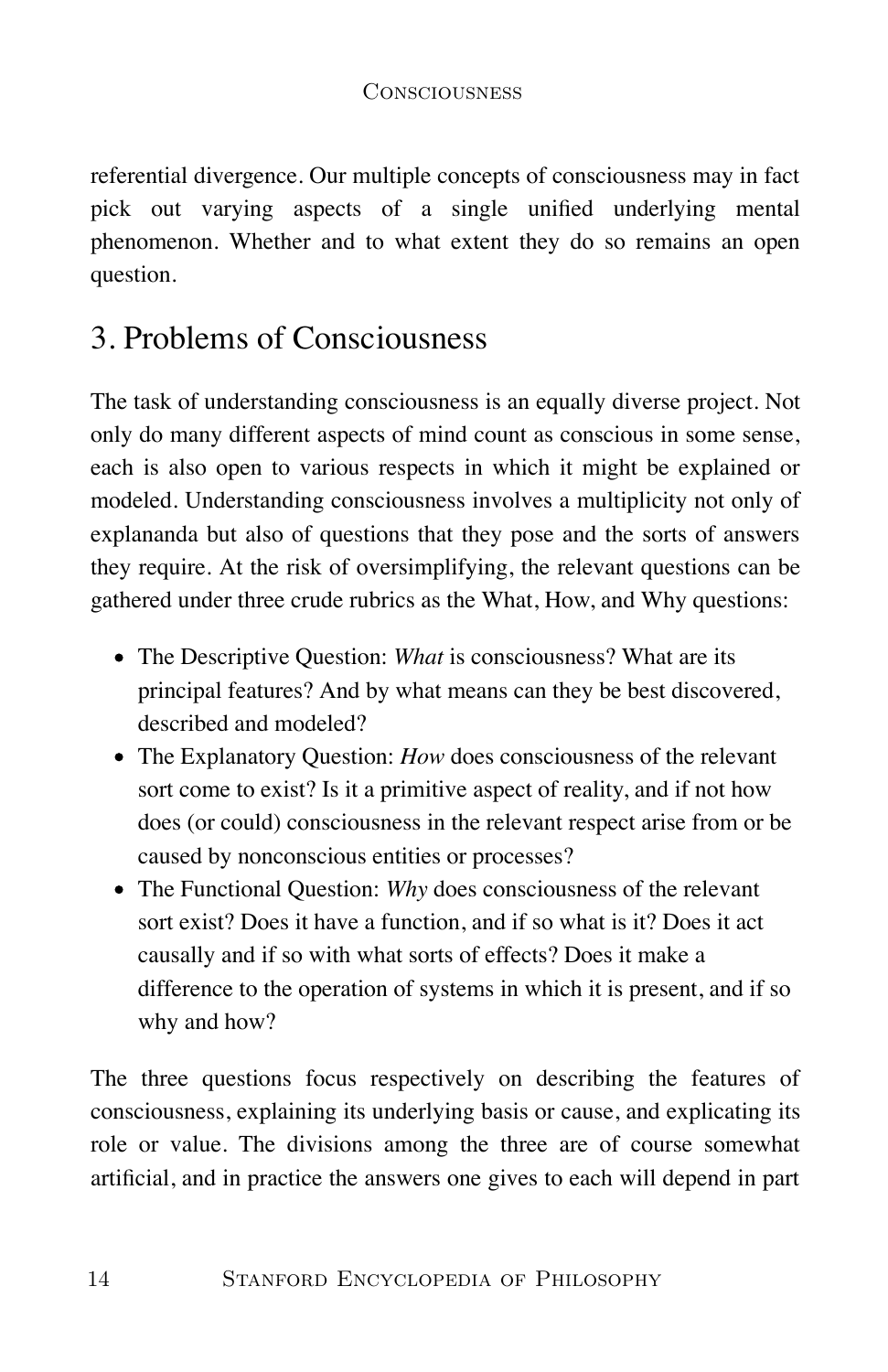on what one says about the others. One can not, for example, adequately answer the what question and describe the main features of consciousness without addressing the why issue of its functional role within systems whose operations it affects. Nor could one explain how the relevant sort of consciousness might arise from nonconscious processes unless one had a clear account of just what features had to be caused or realized to count as producing it. Those caveats notwithstanding, the three-way division of questions provides a useful structure for articulating the overall explanatory project and for assessing the adequacy of particular theories or models of consciousness.

### 4. The descriptive question: *What* are the features of consciousness?

The *What* question asks us to describe and model the principal features of consciousness, but just which features are relevant will vary with the sort of consciousness we aim to capture. The main properties of access consciousness may be quite unlike those of qualitative or phenomenal consciousness, and those of reflexive consciousness or narrative consciousness may differ from both. However, by building up detailed theories of each type, we may hope to find important links between them and perhaps even to discover that they coincide in at least some key respects.

### 4.1 First-person and third-person data

The general descriptive project will require a variety of investigational methods (Flanagan 1992). Though one might naively regard the facts of consciousness as too self-evident to require any systematic methods of gathering data, the epistemic task is in reality far from trivial (Husserl 1913).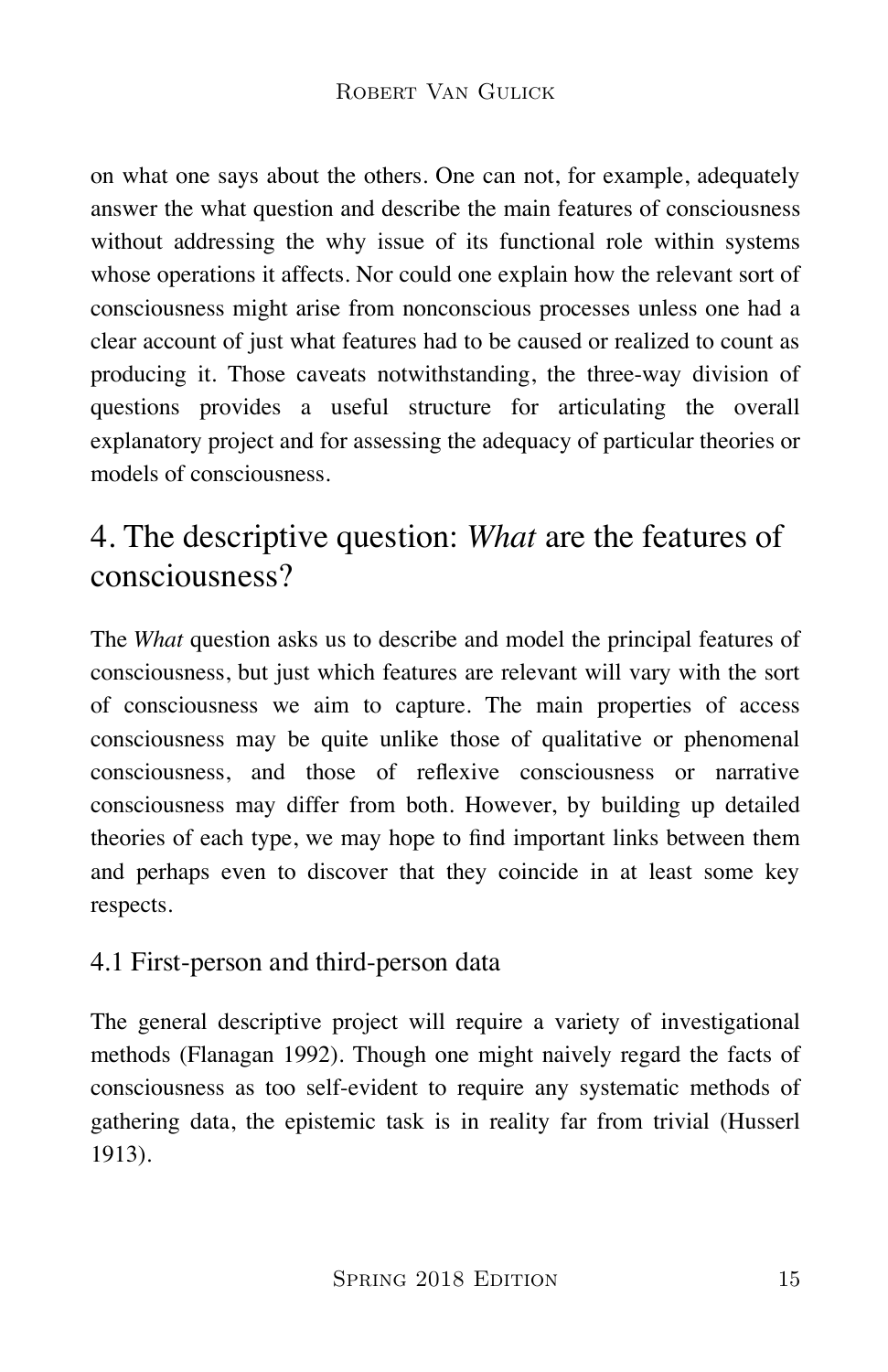First-person introspective access provides a rich and essential source of insight into our conscious mental life, but it is neither sufficient in itself nor even especially helpful unless used in a trained and disciplined way. Gathering the needed evidence about the structure of experience requires us both to become phenomenologically sophisticated self-observers and to complement our introspective results with many types of third-person data available to external observers (Searle 1992, Varela 1995, Siewert 1998)

As phenomenologists have known for more than a century, discovering the structure of conscious experience demands a rigorous inner-directed stance that is quite unlike our everyday form of self-awareness (Husserl 1929, Merleau-Ponty 1945). Skilled observation of the needed sort requires training, effort and the ability to adopt alternative perspectives on one's experience.

The need for third-person empirical data gathered by external observers is perhaps most obvious with regard to the more clearly functional types of consciousness such as access consciousness, but it is required even with regard to phenomenal and qualitative consciousness. For example, deficit studies that correlate various neural and functional sites of damage with abnormalities of conscious experience can make us aware of aspects of phenomenal structure that escape our normal introspective awareness. As such case studies show, things can come apart in experience that seem inseparably unified or singular from our normal first-person point of view (Sacks 1985, Shallice 1988, Farah 1995).

Or to pick another example, third-person data can make us aware of how our experiences of acting and our experiences of event-timing affect each other in ways that we could never discern through mere introspection (Libet 1985, Wegner 2002). Nor are the facts gathered by these third person methods merely about the causes or bases of consciousness; they often concern the very structure of phenomenal consciousness itself. First-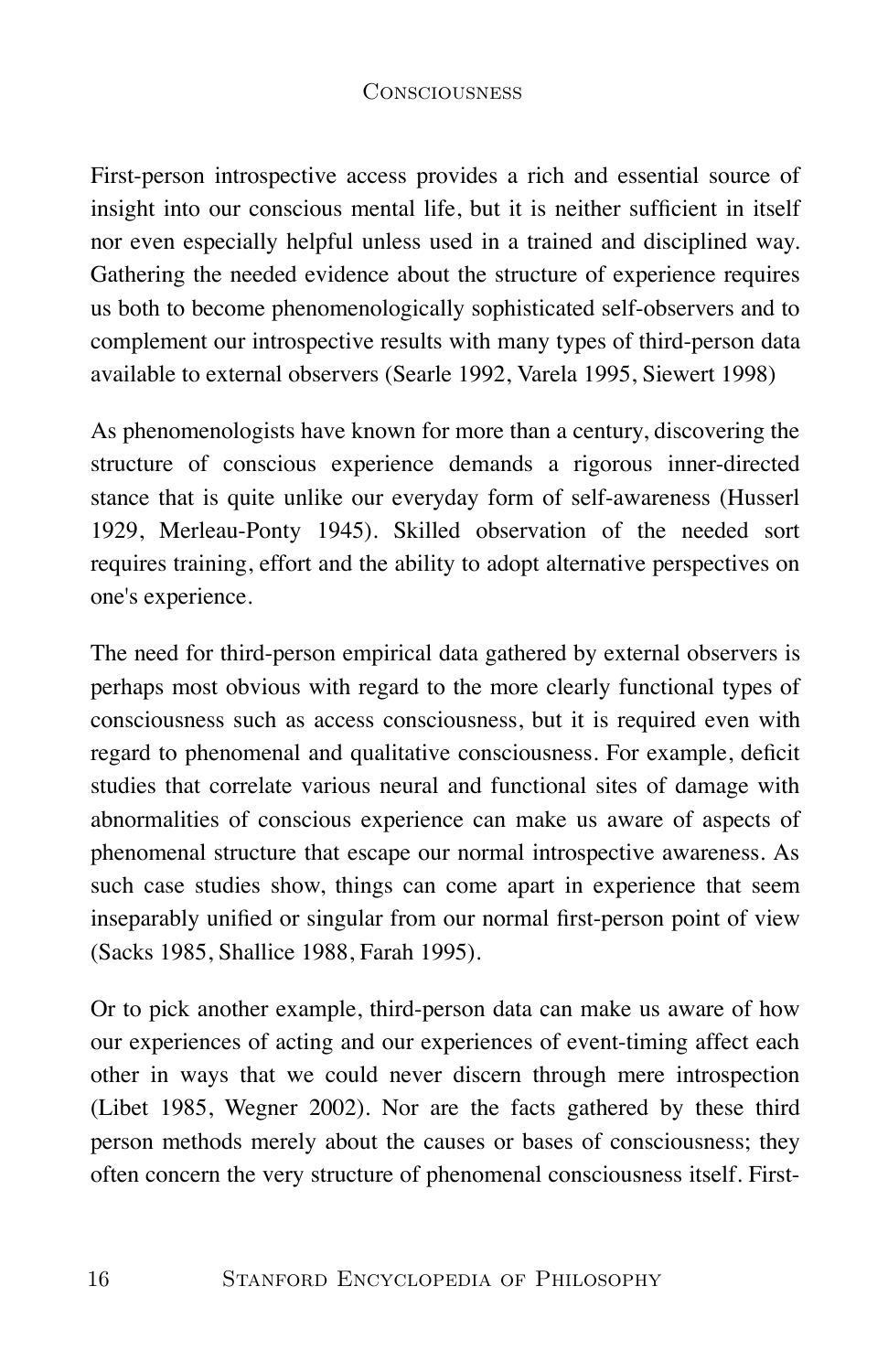#### ROBERT VAN GULICK

person, third-person and perhaps even second-person (Varela 1995) interactive methods will all be needed to collect the requisite evidence.

Using all these sources of data, we will hopefully be able to construct detailed descriptive models of the various sorts of consciousness. Though the specific features of most importance may vary among the different types, our overall descriptive project will need to address at least the following seven general aspects of consciousness (sections 4.2–4.7).

#### 4.2 Qualitative character

*Qualitative character* is often equated with so called "raw feels" and illustrated by the redness one experiences when one looks at ripe tomatoes or the specific sweet savor one encounters when one tastes an equally ripe pineapple (Locke 1688). The relevant sort of qualitative character is not restricted to sensory states, but is typically taken to be present as an aspect of experiential states in general, such as experienced thoughts or desires (Siewert 1998).

The existence of such feels may seem to some to mark the threshold for states or creatures that are really conscious. If an organism senses and responds in apt ways to its world but lacks such qualia, then it might count as conscious at best in a loose and less than literal sense. Or so at least it would seem to those who take qualitative consciousness in the "what it is like" sense to be philosophically and scientifically central (Nagel 1974, Chalmers 1996).

Qualia problems in many forms—Can there be inverted qualia? (Block 1980a 1980b, Shoemaker 1981, 1982) Are qualia epiphenomenal? (Jackson 1982, Chalmers 1996) How could neural states give rise to qualia? (Levine 1983, McGinn 1991)—have loomed large in the recent past. But the What question raises a more basic problem of qualia: namely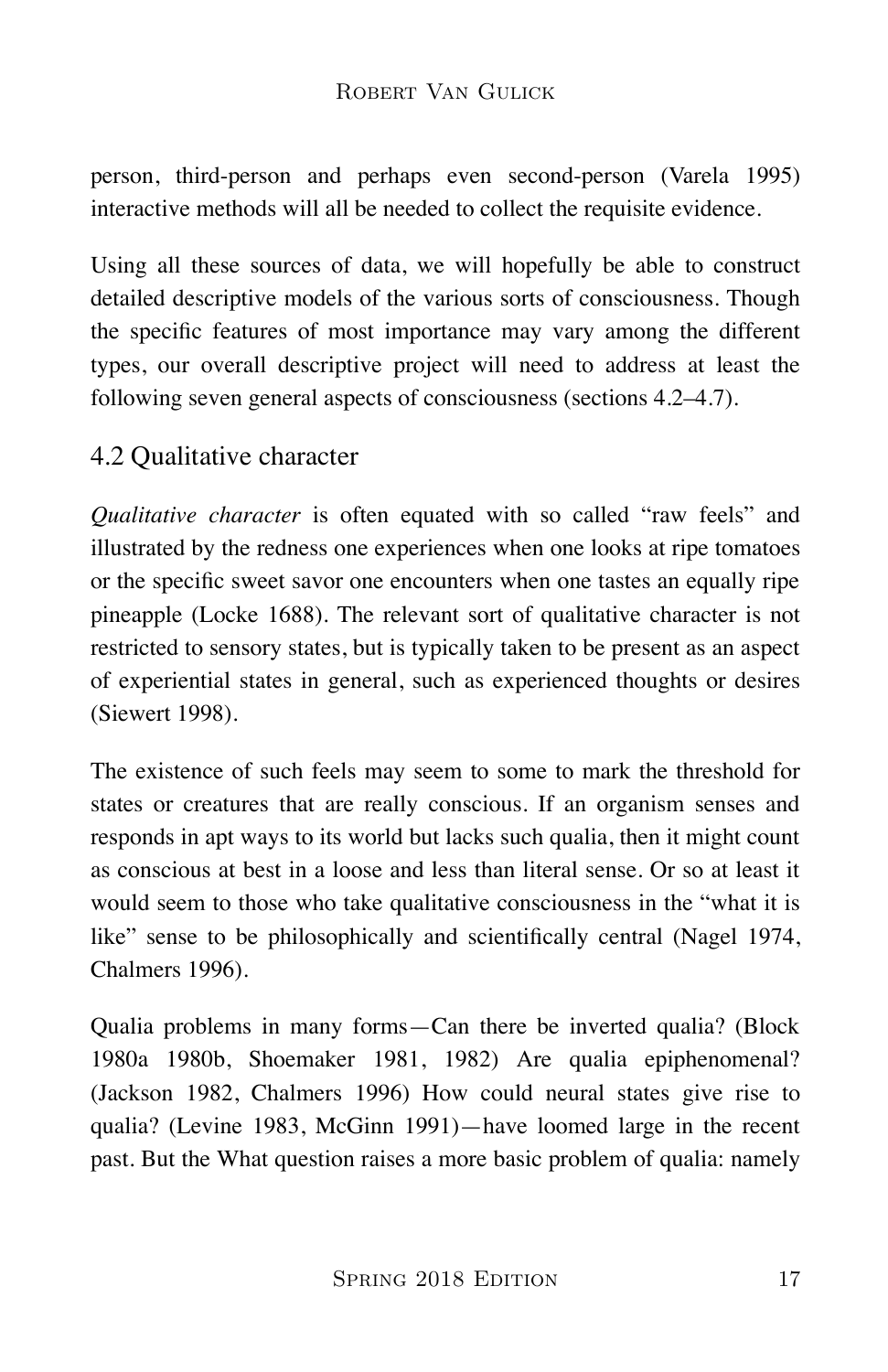that of giving a clear and articulated description of our qualia space and the status of specific qualia within it.

Absent such a model, factual or descriptive errors are all too likely. For example, claims about the unintelligibility of the link between experienced red and any possible neural substrate of such an experience sometimes treat the relevant color quale as a simple and *sui generis* property (Levine 1983), but phenomenal redness in fact exists within a complex color space with multiple systematic dimensions and similarity relations (Hardin 1992). Understanding the specific color quale relative to that larger relational structure not only gives us a better descriptive grasp of its qualitative nature, it may also provide some "hooks" to which one might attach intelligible psycho-physical links.

Color may be the exception in terms of our having a specific and well developed formal understanding of the relevant qualitative space, but it is not likely an exception with regard to the importance of such spaces to our understanding of qualitative properties in general (Clark 1993, P.M. Churchland 1995). (See the entry on qualia.)

### 4.3 Phenomenal structure

*Phenomenal structure* should not be conflated with qualitative structure, despite the sometimes interchangeable use of "qualia" and "phenomenal properties" in the literature. "Phenomenal organization" covers all the various kinds of order and structure found within the domain of experience, i.e., within the domain of the world as it *appears* to us. There are obviously important links between the phenomenal and the qualitative. Indeed qualia might be best understood as properties of phenomenal or experienced objects, but there is in fact far more to the phenomenal than raw feels. As Kant (1787), Husserl (1913), and generations of phenomenologists have shown, the phenomenal structure of experience is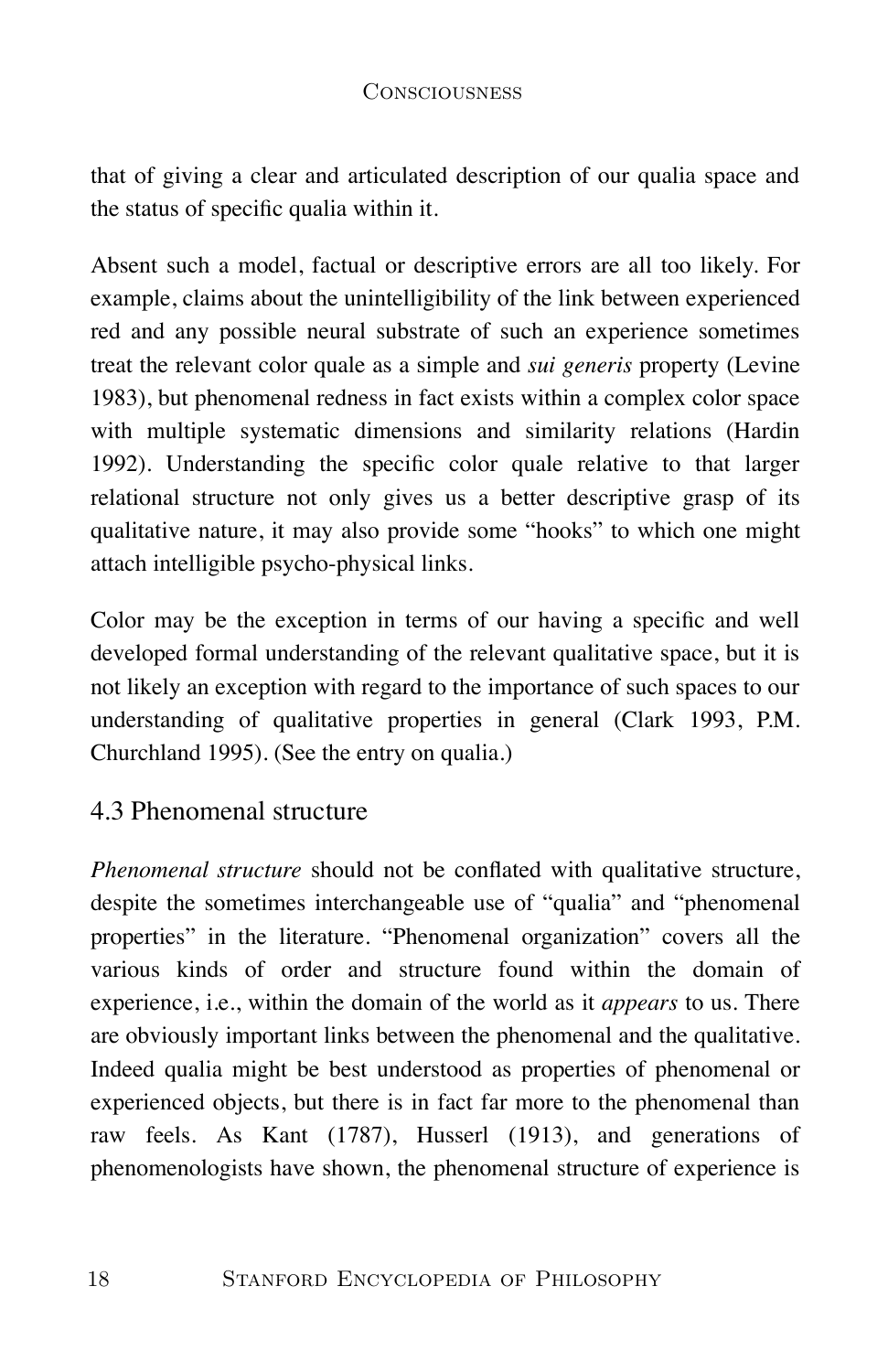richly intentional and involves not only sensory ideas and qualities but complex representations of time, space, cause, body, self, world and the organized structure of lived reality in all its conceptual and nonconceptual forms.

Since many non-conscious states also have intentional and representational aspects, it may be best to consider phenomenal structure as involving a special kind of intentional and representational organization and content, the kind distinctively associated with consciousness (Siewert 1998). (See the entry on representational theories of consciousness).

Answering the What question requires a careful account of the coherent and densely organized representational framework within which particular experiences are embedded. Since most of that structure is only implicit in the organization of experience, it can not just be read off by introspection. Articulating the structure of the phenomenal domain in a clear and intelligible way is a long and difficult process of inference and model building (Husserl 1929). Introspection can aid it, but a lot of theory construction and ingenuity are also needed.

There has been recent philosophical debate about the range of properties that are phenomenally present or manifest in conscious experience, in particular with respect to cognitive states such as believing or thinking. Some have argued for a so called "thin" view according to which phenomenal properties are limited to qualia representing basic sensory properties, such as colors, shapes, tones and feels. According to such theorists, there is no distinctive "what-it-is-likeness" involved in believing that Paris is the capital of France or that 17 is a prime number (Tye, Prinz 2012). Some imagery, e.g., of the Eiffel Tower, may accompany our having such a thought, but that is incidental to it and the cognitive state itself has no phenomenal feel. On the thin view, the phenomenal aspect of perceptual states as well is limited to basic sensory features; when one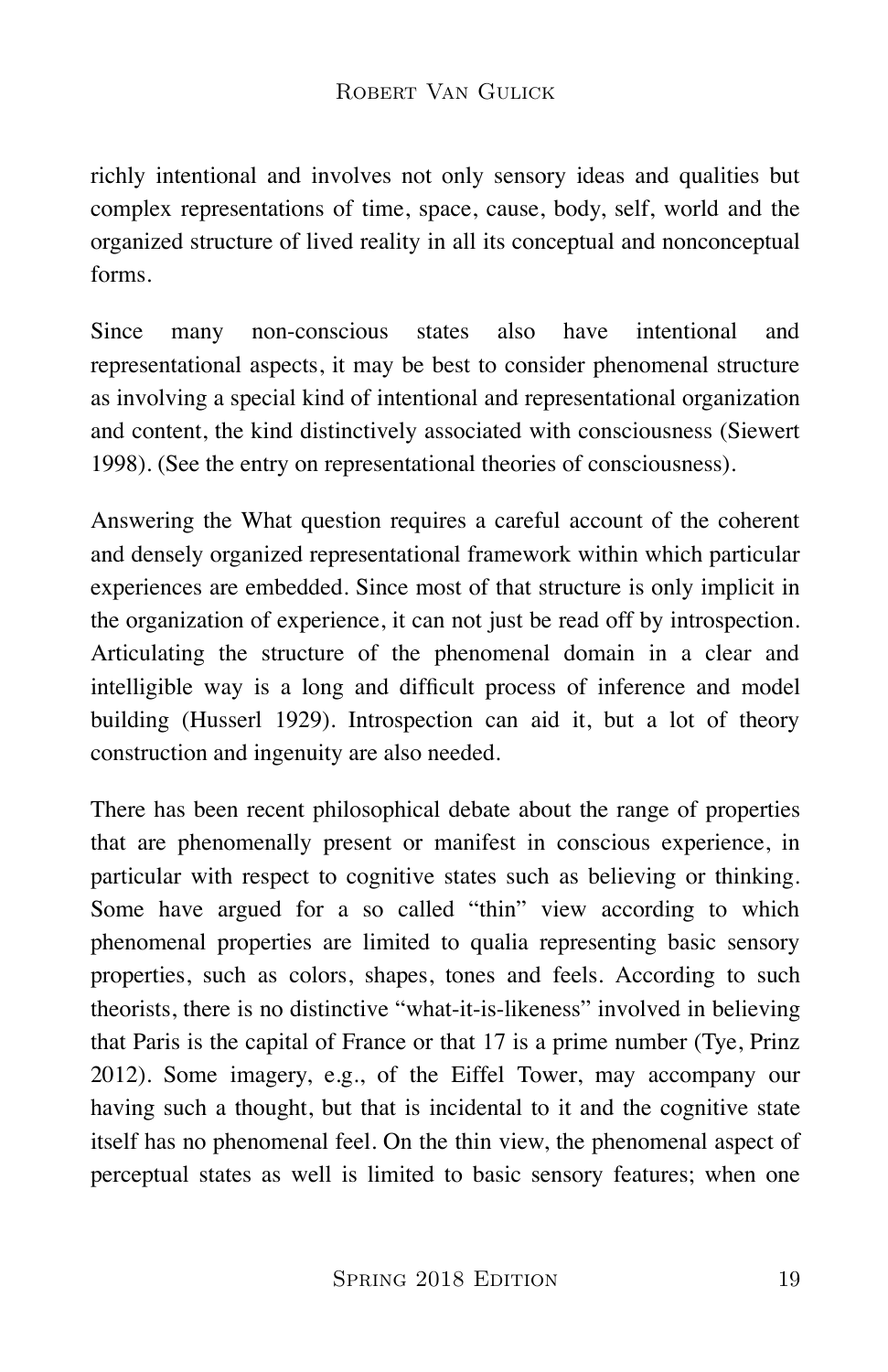sees an image of Winston Churchill, one's perceptual phenomenology is limited only to the spatial aspects of his face.

Others holds a "thick" view according to which the phenomenology of perception includes a much wider range of features and cognitive states have a distinctive phenomenology as well (Strawson 2003, Pitt 2004, Seigel 2010). On the thick view, the what-it-is-likeness of perceiving an image of Marilyn Monroe includes one's recognition of her history as part of the felt aspect of the experience, and beliefs and thoughts as well can and typically do have a distinctive nonsensory phenomenology. Both sides of the debate are well represented in the volume Cognitive Phenomenology (Bayne and Montague 2010).

### 4.4 Subjectivity

*Subjectivity* is another notion sometimes equated with the qualitative or the phenomenal aspects of consciousness in the literature, but again there are good reason to recognize it, at least in some of its forms, as a distinct feature of consciousness—related to the qualitative and the phenomenal but different from each. In particular, the epistemic form of subjectivity concerns apparent limits on the knowability or even the understandability of various facts about conscious experience (Nagel 1974, Van Gulick 1985, Lycan 1996).

On Thomas Nagel's (1974) account, facts about what it is like to be a bat are subjective in the relevant sense because they can be fully understood only from the bat-type point of view. Only creatures capable of having or undergoing similar such experiences can understand their what-it'slikeness in the requisite empathetic sense. Facts about conscious experience can be at best incompletely understood from an outside third person point of view, such as those associated with objective physical science. A similar view about the limits of third-person theory seems to lie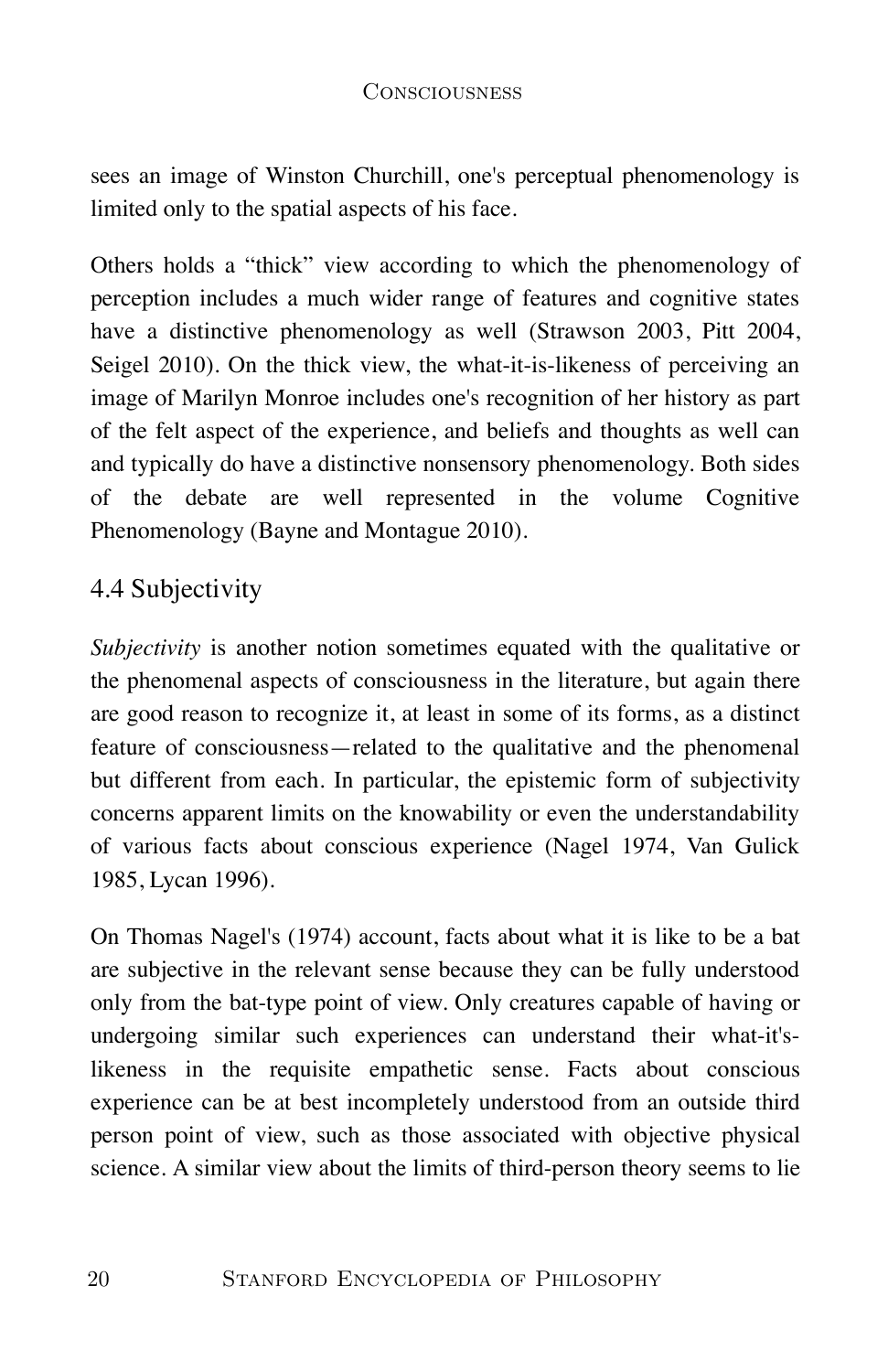behind claims regarding what Frank Jackson's (1982) hypothetical Mary, the super color scientist, could not understand about experiencing red because of her own impoverished history of achromatic visual experience.

Whether facts about experience are indeed epistemically limited in this way is open to debate (Lycan 1996), but the claim that understanding consciousness requires special forms of knowing and access from the inside point of view is intuitively plausible and has a long history (Locke 1688). Thus any adequate answer to the What question must address the epistemic status of consciousness, both our abilities to understand it and their limits (Papineau 2002, Chalmers 2003). (See the entry on selfknowledge).

### 4.5 Self-perspectival organization

The perspectival structure of consciousness is one aspect of its overall phenomenal organization, but it is important enough to merit discussion in its own right. Insofar as the key perspective is that of the conscious self, the specific feature might be called *self-perspectuality.* Conscious experiences do not exist as isolated mental atoms, but as modes or states of a conscious self or subject (Descartes 1644, Searle 1992, though pace Hume 1739). A visual experience of a blue sphere is always a matter of there being some self or subject who is appeared to in that way. A sharp and stabbing pain is always a pain felt or experienced by some conscious subject. The self need not appear as an explicit element in our experiences, but as Kant (1787) noted the "I think" must at least potentially accompany each of them.

The self might be taken as the perspectival point from which the world of objects is present to experience (Wittgenstein 1921). It provides not only a spatial and temporal perspective for our experience of the world but one of meaning and intelligibility as well. The intentional coherence of the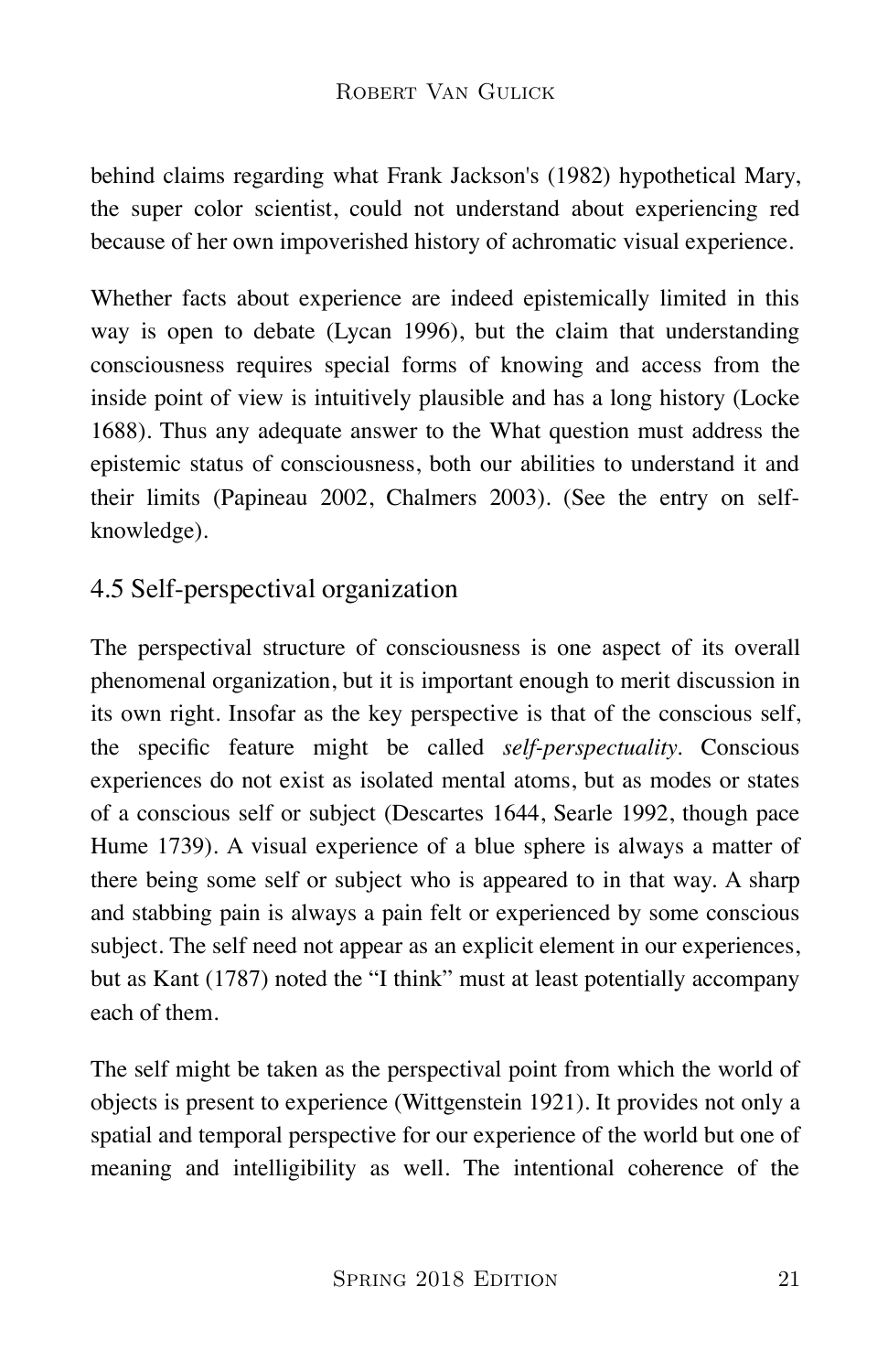experiential domain relies upon the dual interdependence between self and world: the self as perspective from which objects are known and the world as the integrated structure of objects and events whose possibilities of being experienced implicitly define the nature and location of the self (Kant 1787, Husserl 1929).

Conscious organisms obviously differ in the extent to which they constitute a unified and coherent self, and they likely differ accordingly in the sort or degree of perspectival focus they embody in their respective forms of experience (Lorenz 1977). Consciousness may not require a distinct or substantial self of the traditional Cartesian sort, but at least some degree of perspectivally self-like organization seems essential for the existence of anything that might count as conscious experience. Experiences seem no more able to exist without a self or subject to undergo them than could ocean waves exist without the sea through which they move. The Descriptive question thus requires some account of the self-perspectival aspect of experience and the self-like organization of conscious minds on which it depends, even if the relevant account treats the self in a relatively deflationary and virtual way (Dennett 1991, 1992).

### 4.6 Unity

*Unity* is closely linked with the self-perspective, but it merits specific mention on its own as a key aspect of the organization of consciousness. Conscious systems and conscious mental states both involve many diverse forms of unity. Some are causal unities associated with the integration of action and control into a unified focus of agency. Others are more representational and intentional forms of unity involving the integration of diverse items of content at many scales and levels of binding (Cleeremans 2003).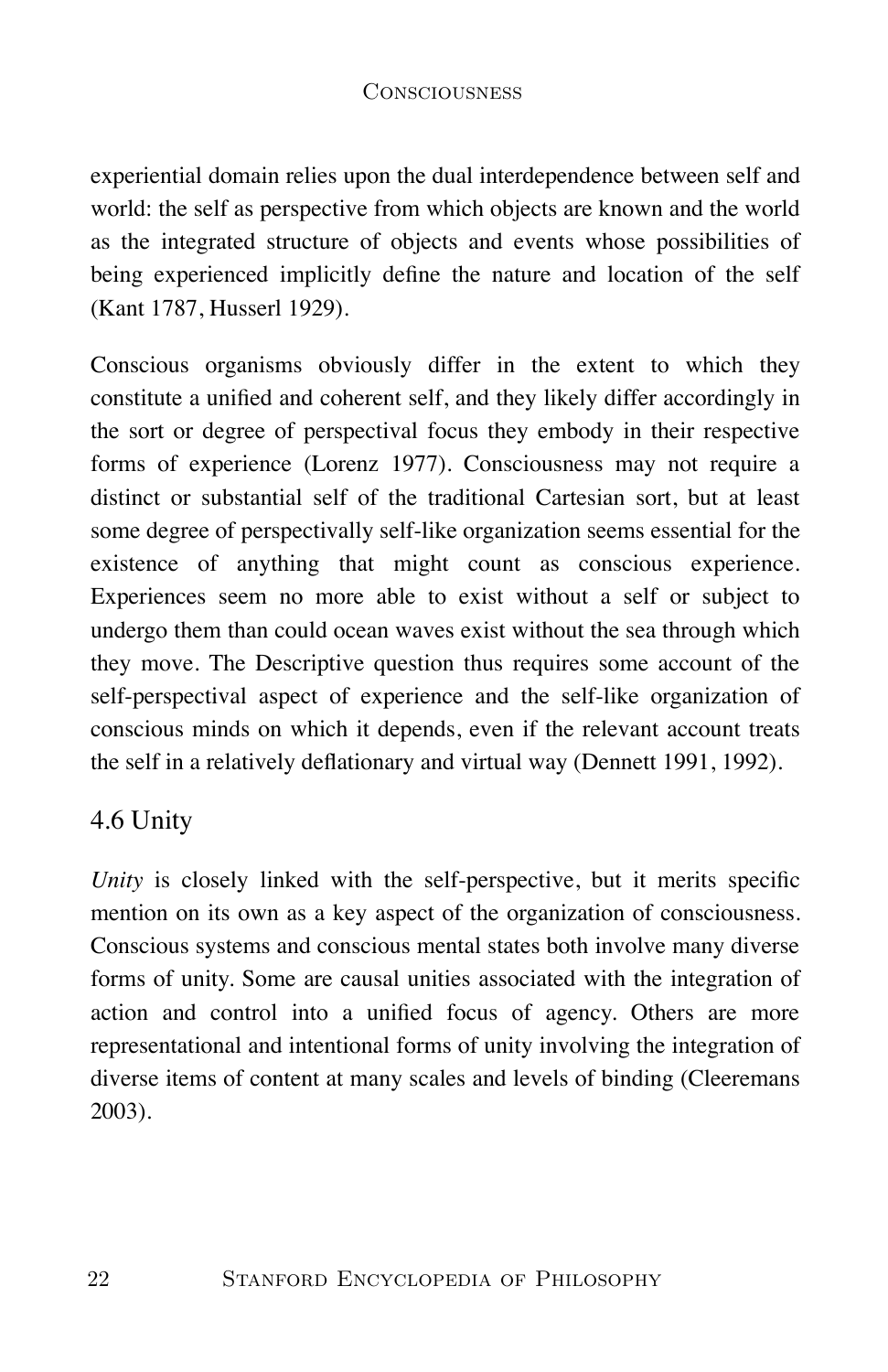Some such integrations are relatively local as when diverse features detected within a single sense modality are combined into a representation of external objects bearing those features, e.g. when one has a conscious visual experience of a moving red soup can passing above a green striped napkin (Triesman and Gelade 1980).

Other forms of intentional unity encompass a far wider range of contents. The content of one's present experience of the room in which one sits depends in part upon its location within a far larger structure associated with one's awareness of one's existence as an ongoing temporally extended observer within a world of spatially connected independently existing objects (Kant 1787, Husserl 1913). The individual experience can have the content that it does only because it resides within that larger unified structure of representation. (See the entry on unity of consciousness.)

Particular attention has been paid recently to the notion of phenomenal unity (Bayne 2010) and its relation to other forms of conscious unity such as those involving representational, functional or neural integration. Some have argued that phenomenal unity can be reduced to representational unity (Tye 2005) while others have denied the possibility of any such reduction (Bayne 2010).

### 4.7 Intentionality and transparency

Conscious mental states are typically regarded as having a representational or intentional aspect in so far as they are about things, refer to things or have satisfaction conditions. One's conscious visual experience *correctly represent*s the world if there are lilacs in a white vase on the table (pace Travis 2004), one's conscious memory is *of* the attack on the World Trade Center, and one's conscious desire is *for* a glass of cold water. However, nonconscious states can also exhibit intentionality in such ways, and it is important to understand the ways in which the representational aspects of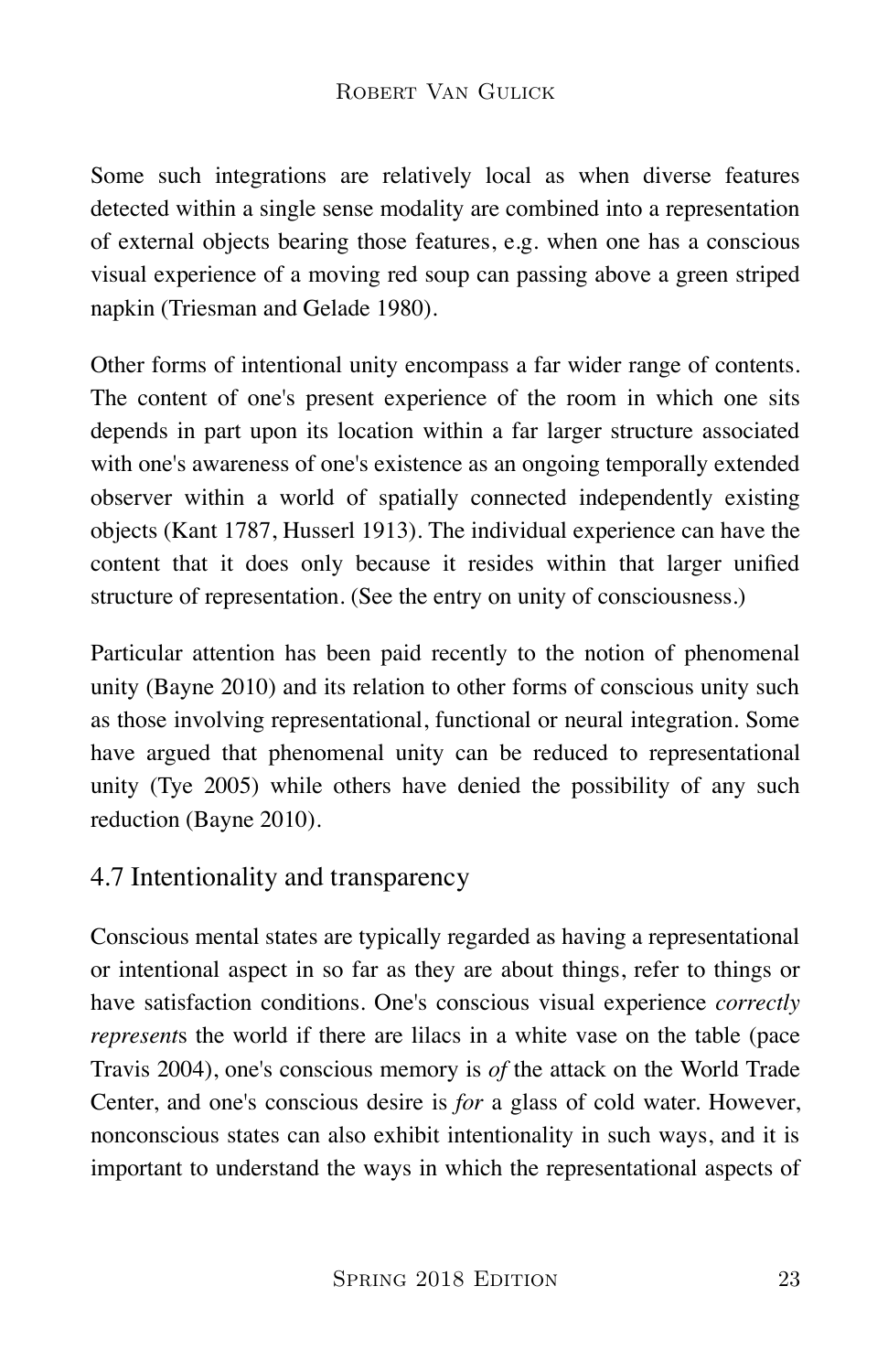conscious states resemble and differ from those of nonconscious states (Carruthers 2000). Searle (1990) offers a contrary view according to which only conscious states and dispositions to have conscious states can be genuinely intentional, but most theorists regard intentionality as extending widely into the unconscious domain. (See the entry on consciousness and intentionality.)

One potentially important dimension of difference concerns so called *transparency*, which is an important feature of consciousness in two interrelated metaphoric senses, each of which has an intentional, an experiential and a functional aspect.

Conscious perceptual experience is often said to be transparent, or in G.E. Moore's (1922) phrase "diaphanous". We transparently "look through" our sensory experience in so far as we seem directly aware of external objects and events present to us rather than being aware of any properties of experience by which it presents or represents such objects to us. When I look out at the wind-blown meadow, it is the undulating green grass of which I am aware not of any green property of my visual experience. (See the entry on representational theories of consciousness.) Moore himself believed we could become aware of those latter qualities with effort and redirection of attention, though some contemporary transparency advocates deny it (Harman 1990, Tye 1995, Kind 2003).

Conscious thoughts and experiences are also transparent in a semantic sense in that their meanings seem immediately known to us in the very act of thinking them (Van Gulick 1992). In that sense we might be said to 'think right through' them to what they mean or represent. Transparency in this semantic sense may correspond at least partly with what John Searle calls the "intrinsic intentionality" of consciousness (Searle 1992).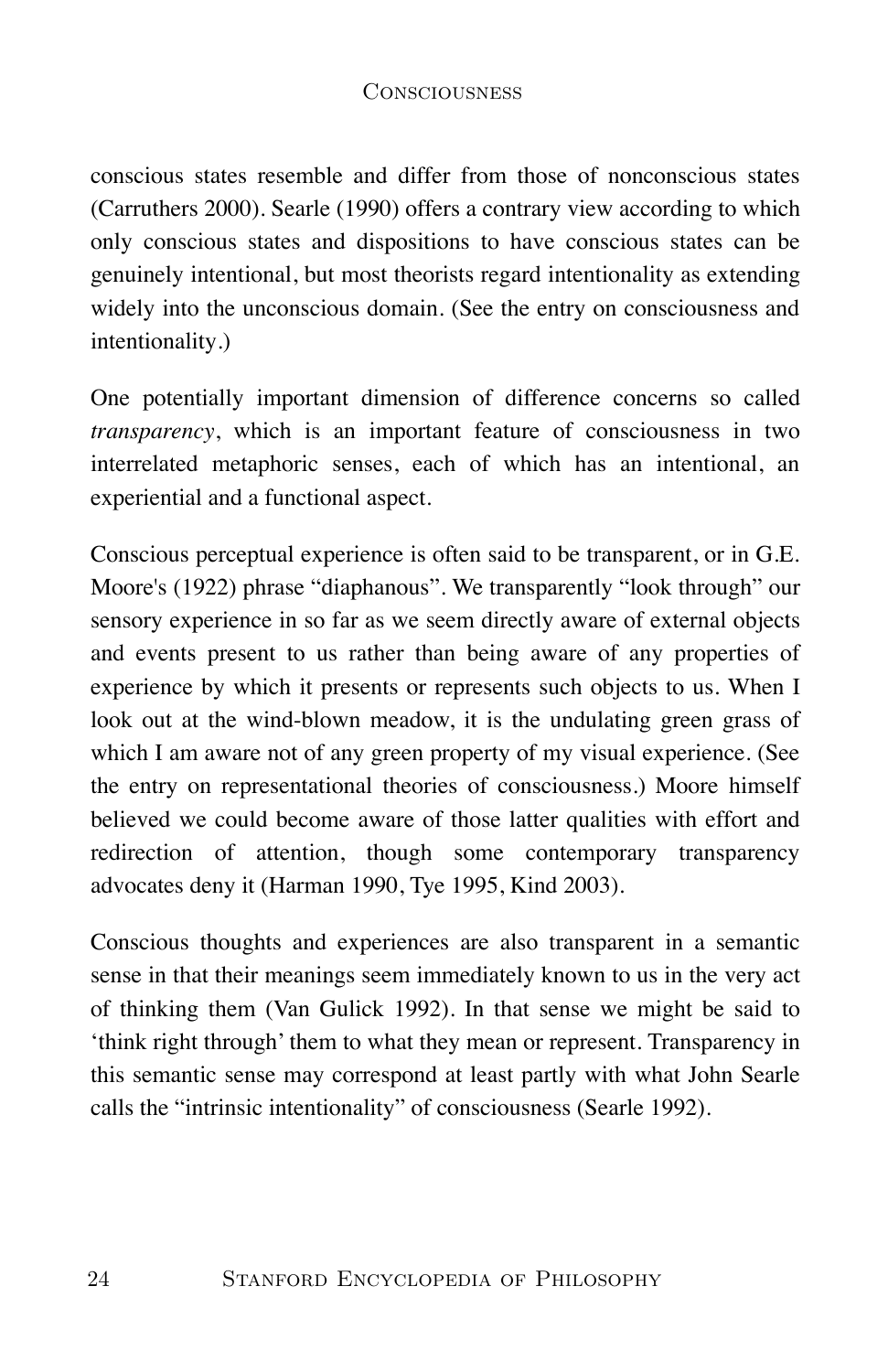Our conscious mental states seem to have their meanings intrinsically or from the inside just by being what they are in themselves, by contrast with many externalist theories of mental content that ground meaning in causal, counterfactual or informational relations between bearers of intentionality and their semantic or referential objects.

The view of conscious content as intrinsically determined and internally self-evident is sometimes supported by appeals to brain in the vat intuitions, which make it seem that the envatted brain's conscious mental states would keep all their normal intentional contents despite the loss of all their normal causal and informational links to the world (Horgan and Tienson 2002). There is continued controversy about such cases and about competing internalist (Searle 1992) and externalist views (Dretske 1995) of conscious intentionality.

Though semantic transparency and intrinsic intentionality have some affinities, they should not be simply equated, since it may be possible to accommodate the former notion within a more externalist account of content and meaning. Both semantic and sensory transparency obviously concern the representational or intentional aspects of consciousness, but they are also experiential aspects of our conscious life. They are part of what it's like or how it feels phenomenally to be conscious. They also both have functional aspects, in so far as conscious experiences interact with each other in richly content-appropriate ways that manifest our transparent understanding of their contents.

### 4.8 Dynamic flow

The *dynamics* of consciousness are evident in the coherent order of its ever changing process of flow and self-transformation, what William James (1890) called the *"stream of consciousness*." Some temporal sequences of experience are generated by purely internal factors as when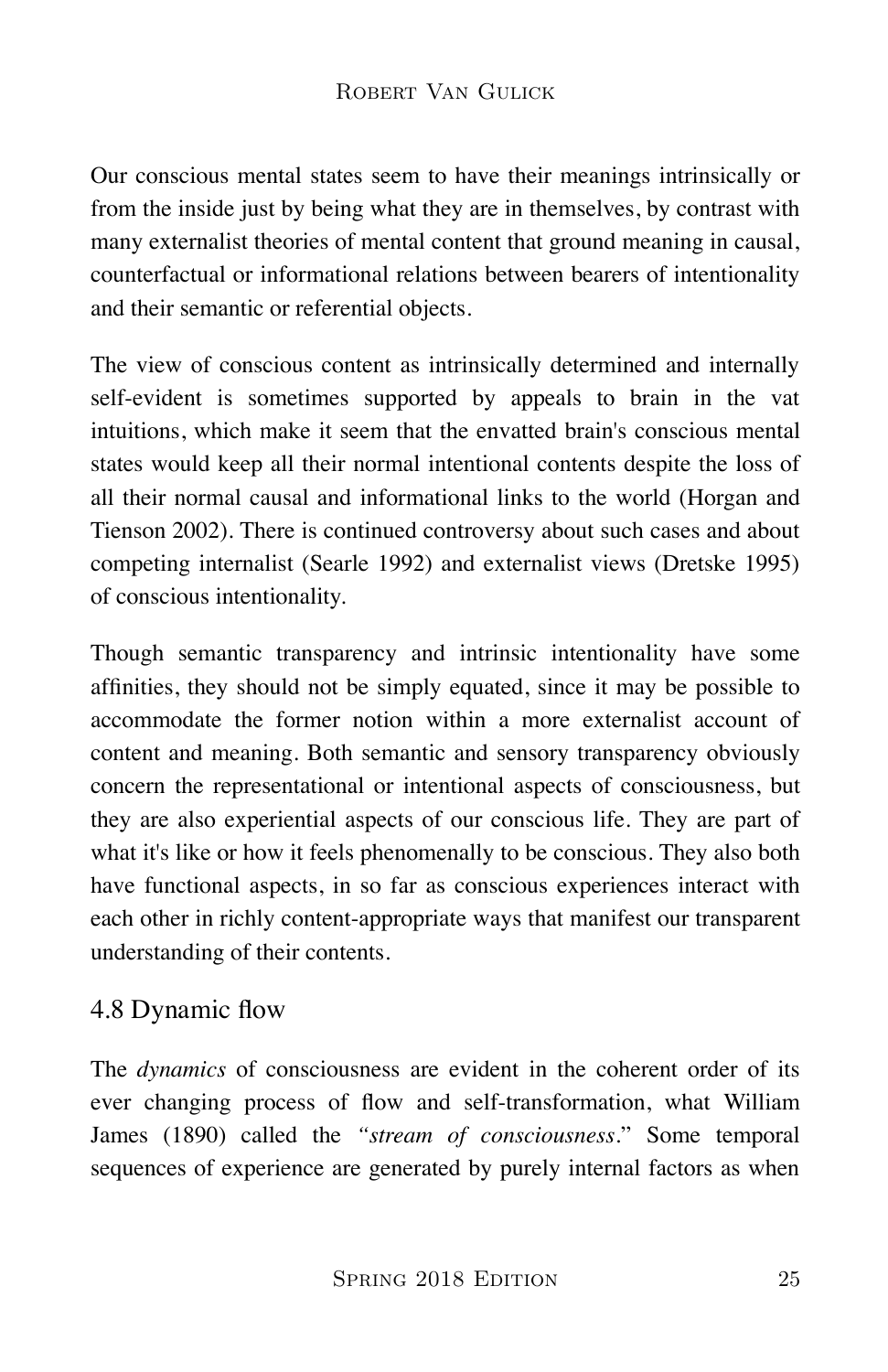one thinks through a puzzle, and others depend in part upon external causes as when one chases a fly ball, but even the latter sequences are shaped in large part by how consciousness transforms itself.

Whether partly in response to outer influences or entirely from within, each moment to moment sequence of experience grows coherently out of those that preceded it, constrained and enabled by the global structure of links and limits embodied in its underlying prior organization (Husserl 1913). In that respect, consciousness is an autopoietic system, i.e., a selfcreating and self-organizing system (Varela and Maturana 1980).

As a conscious mental agent I can do many things such as scan my room, scan a mental image of it, review in memory the courses of a recent restaurant meal along with many of its tastes and scents, reason my way through a complex problem, or plan a grocery shopping trip and execute that plan when I arrive at the market. These are all routine and common activities, but each involves the directed generation of experiences in ways that manifest an implicit practical understanding of their intentional properties and interconnected contents (Van Gulick 2000).

Consciousness is a dynamic process, and thus an adequate descriptive answer to the What question must deal with more than just its static or momentary properties. In particular, it must give some account of the temporal dynamics of consciousness and the ways in which its selftransforming flow reflects both its intentional coherence and the semantic self-understanding embodied in the organized controls through which conscious minds continually remake themselves as autopoietic systems engaged with their worlds.

A comprehensive descriptive account of consciousness would need to deal with more than just these seven features, but having a clear account of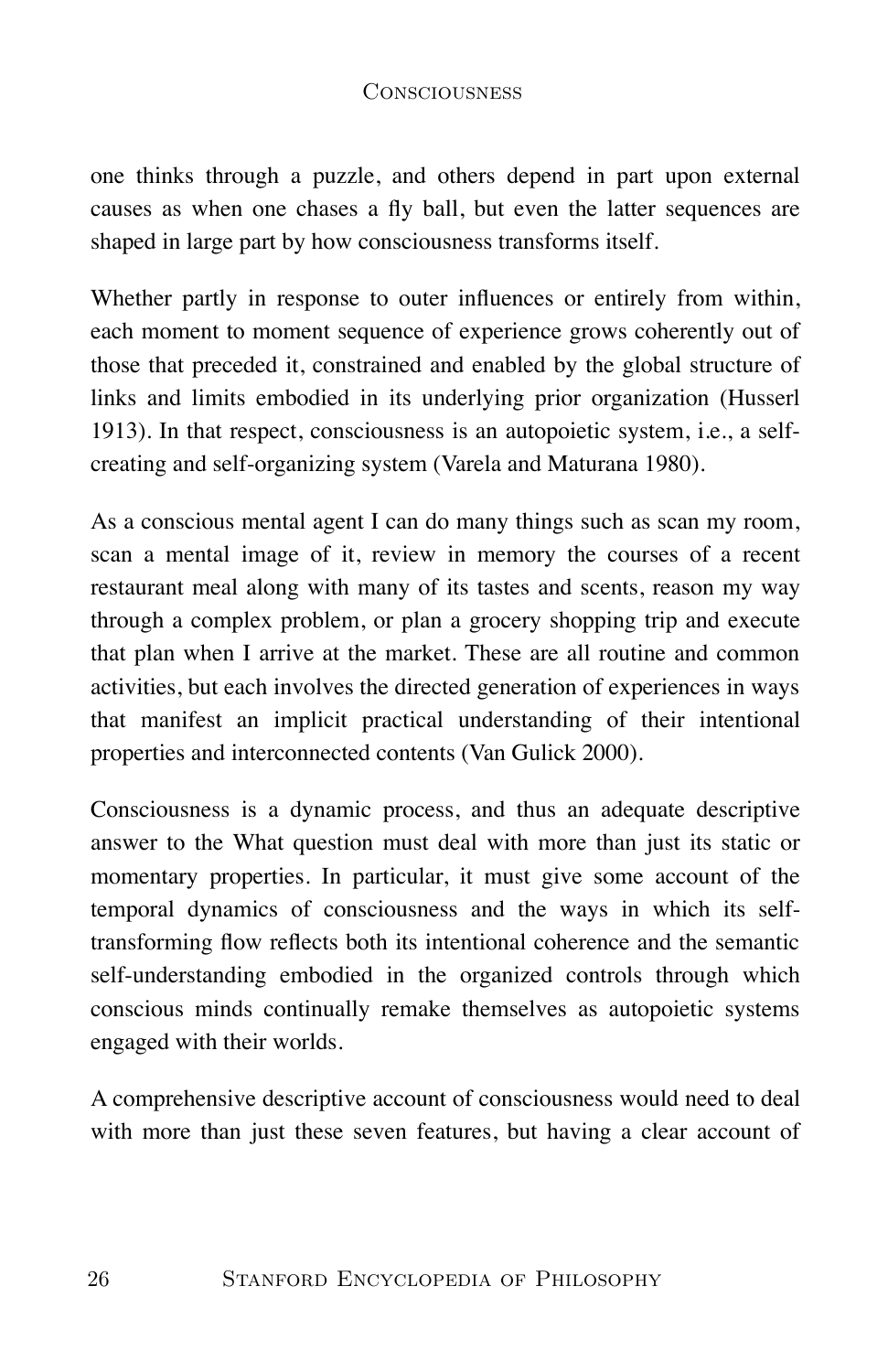each of them would take us a long way toward answering the "What is consciousness?" question.

### 5. The explanatory question: *How* can consciousness exist?

The *How* question focuses on explanation rather than description. It asks us to explain the basic status of consciousness and its place in nature. Is it a fundamental feature of reality in its own right, or does its existence depend upon other nonconscious items, be they physical, biological, neural or computational? And if the latter, can we explain or understand how the relevant nonconscious items could cause or realize consciousness? Put simply, can we explain how to make something conscious out of things that are not conscious?

### 5.1 Diversity of explanatory projects

The How question is not a single question, but rather a general family of more specific questions (Van Gulick 1995). They all concern the possibility of explaining some sort or aspect of consciousness, but they vary in their particular explananda, the restrictions on their explanans, and their criteria for successful explanation. For example, one might ask whether we can explain access consciousness computationally by mimicking the requisite access relations in a computational model. Or one might be concerned instead with whether the phenomenal and qualitative properties of a conscious creature's mind can be *a priori* deduced from a description of the neural properties of its brain processes. Both are versions of the How question, but they ask about the prospects of very different explanatory projects, and thus may differ in their answers (Lycan 1996). It would be impractical, if not impossible, to catalog all the possible versions of the How question, but some of the main options can be listed.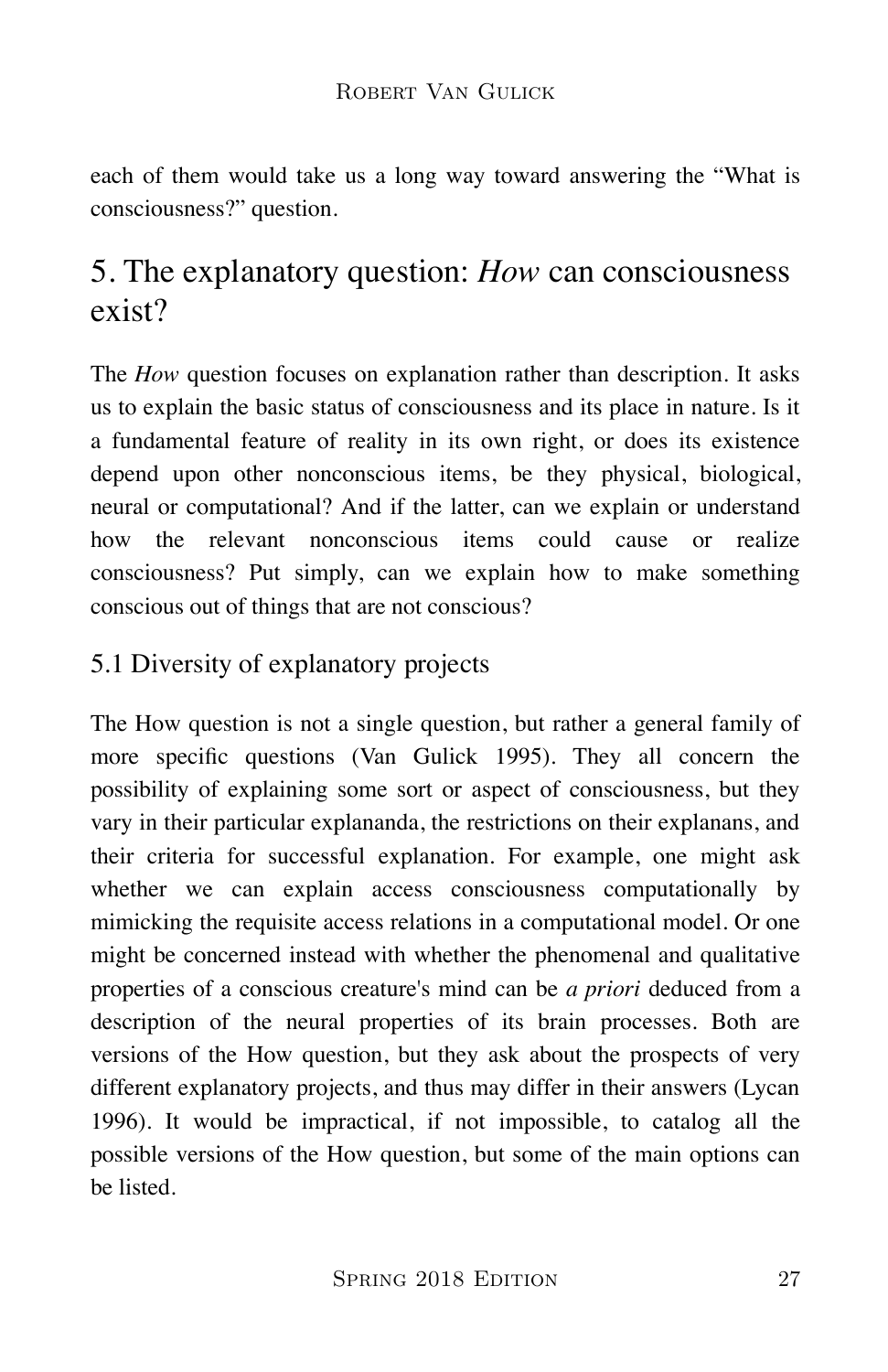*Explananda.* Possible explananda would include the various sorts of state and creature consciousness distinguished above, as well as the seven features of consciousness listed in response to the What question. Those two types of explananda overlap and intersect. We might for example aim to explain the dynamic aspect either of phenomenal or of access consciousness. Or we could try to explain the subjectivity of either qualitative or meta-mental consciousness. Not every feature applies to every sort of consciousness, but all apply to several. How one explains a given feature in relation to one sort of consciousness may not correspond with what is needed to explain it relative to another.

*Explanans.* The range of possible explanans is also diverse. In perhaps its broadest form, the How question asks how consciousness of the relevant sort could be caused or realized by nonconscious items, but we can generate a wealth of more specific questions by further restricting the range of the relevant explanans. One might seek to explain how a given feature of consciousness is caused or realized by underlying *neural* processes, *biological* structures, *physical* mechanisms, *functional* or *teleofunctional* relations, *computational* organization, or even by *nonconscious mental* states. The prospects for explanatory success will vary accordingly. In general the more limited and elementary the range of the explanans, the more difficult the problem of explaining how could it suffice to produce consciousness (Van Gulick 1995).

*Criteria of explanation.* The third key parameter is how one defines the criterion for a successful explanation. One might require that the explanandum be *a priori* deducible from the explanans, although it is controversial whether this is either a necessary or a sufficient criterion for explaining consciousness (Jackson 1993). Its sufficiency will depend in part on the nature of the premises from which the deduction proceeds. As a matter of logic, one will need some bridge principles to connect propositions or sentences about consciousness with those that do not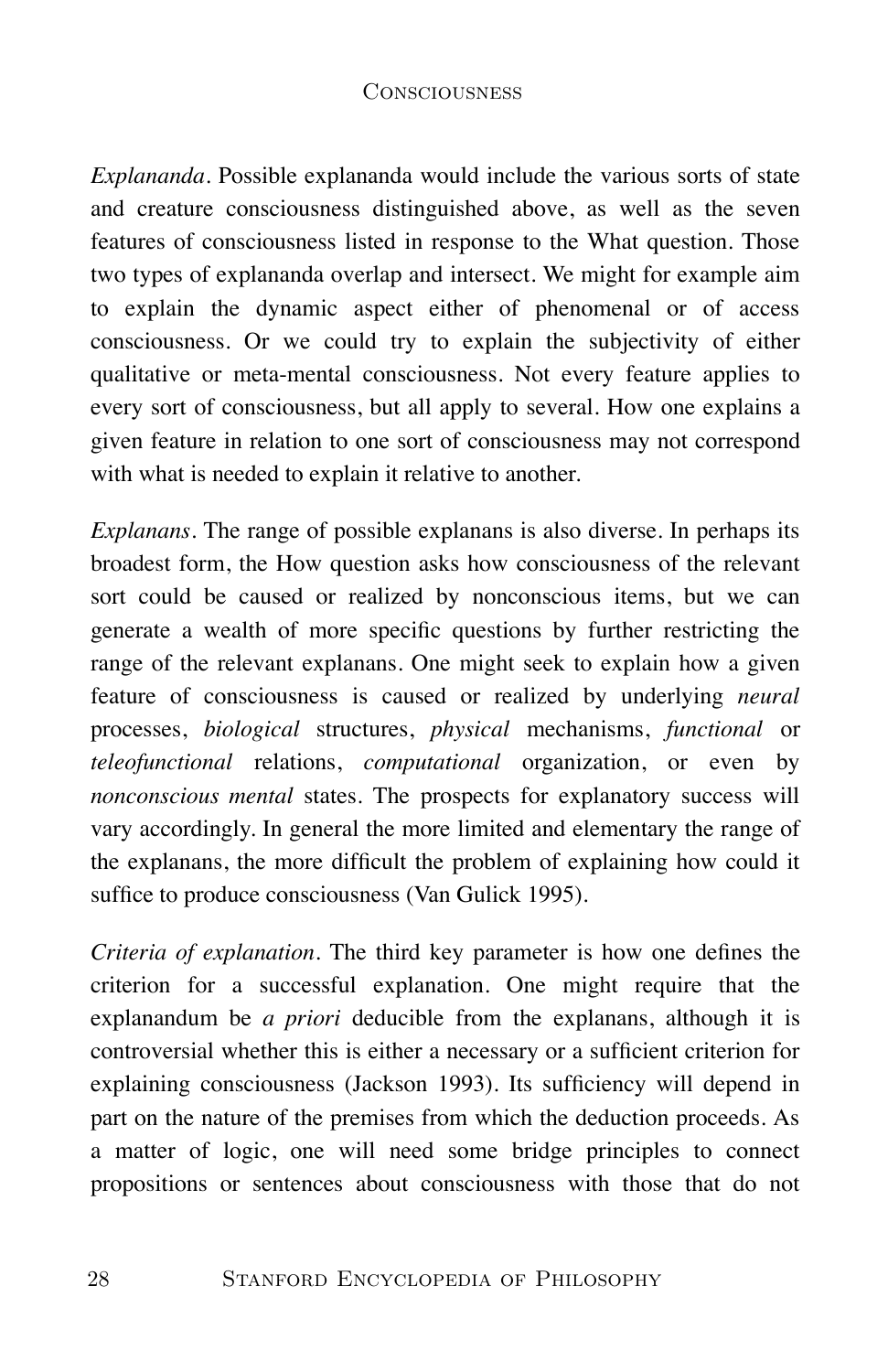mention it. If one's premises concern physical or neural facts, then one will need some bridge principles or links that connect such facts with facts about consciousness (Kim 1998). Brute links, whether nomic or merely well confirmed correlations, could provide a logically sufficient bridge to infer conclusions about consciousness. But they would probably not allow us to see how or why those connections hold, and thus they would fall short of fully explaining how consciousness exists (Levine 1983, 1993, McGinn 1991).

One could legitimately ask for more, in particular for some account that made intelligible why those links hold and perhaps why they could not fail to do so. A familiar two-stage model for explaining macro-properties in terms of micro-substrates is often invoked. In the first step, one analyzes the macro-property in terms of functional conditions, and then in the second stage one shows that the micro-structures obeying the laws of their own level nomically suffice to guarantee the satisfaction of the relevant functional conditions (Armstrong 1968, Lewis 1972).

The micro-properties of collections of H2O molecules at 20°C suffice to satisfy the conditions for the liquidity of the water they compose. Moreover, the model makes intelligible how the liquidity is produced by the micro-properties. A satisfactory explanation of how consciousness is produced might seem to require a similar two stage story. Without it, even *a priori* deducibility might seem explanatorily less than sufficient, though the need for such a story remains a matter of controversy (Block and Stalnaker 1999, Chalmers and Jackson 2001).

### 5.2 The explanatory gap

Our current inability to supply a suitably intelligible link is sometimes described, following Joseph Levine (1983), as the existence of an *explanatory gap*, and as indicating our incomplete understanding of how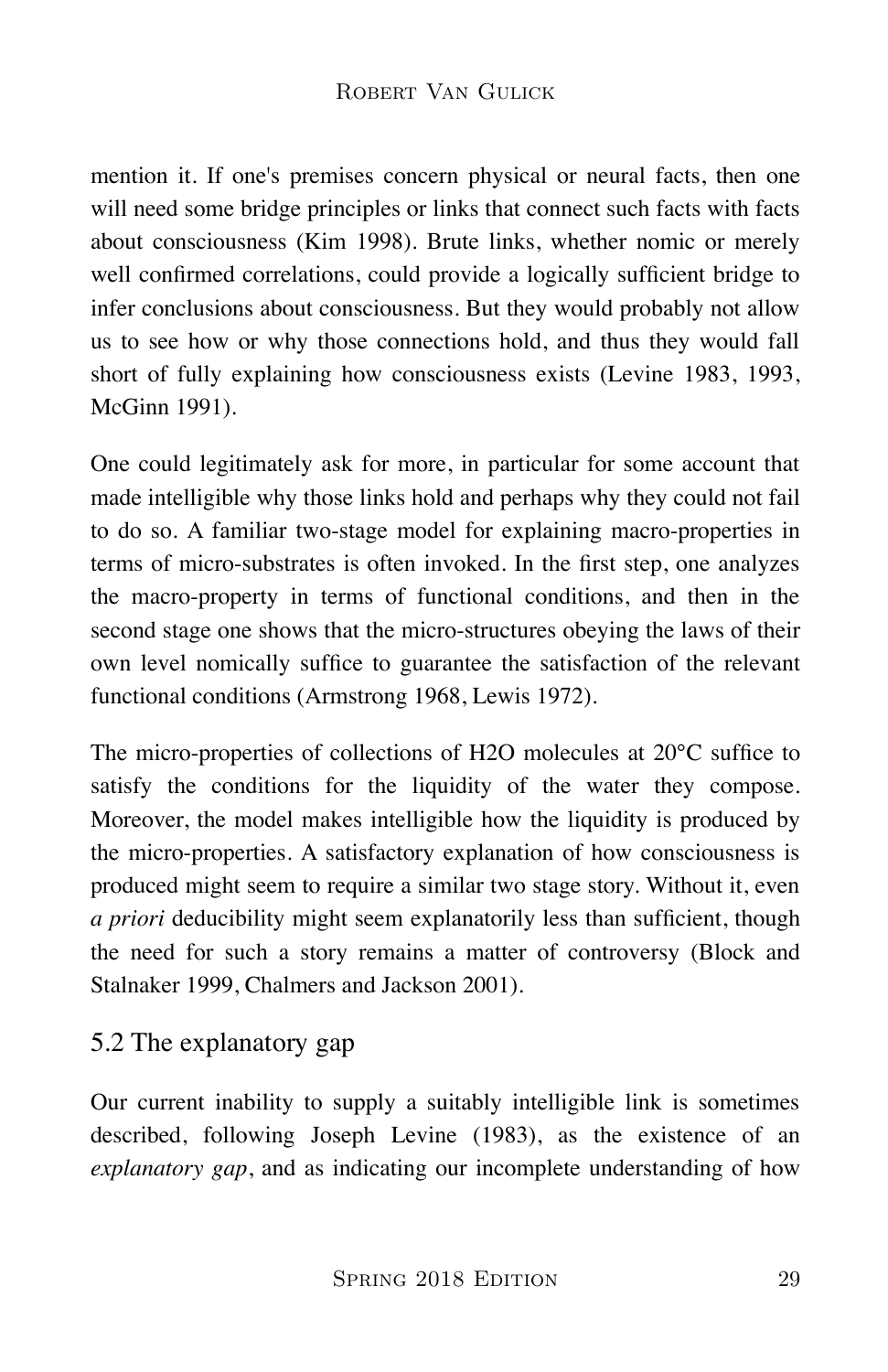consciousness might depend upon a nonconscious substrate, especially a physical substrate. The basic gap claim admits of many variations in generality and thus in strength.

In perhaps its weakest form, it asserts a *practical* limit on our *present* explanatory abilities; given our current theories and models we can not now articulate an intelligible link. A stronger version makes an *in principle* claim about our *human capacities* and thus asserts that given our human cognitive limits we will never be able to bridge the gap. To us, or creatures cognitively like us, it must remain a residual mystery (McGinn 1991). Colin McGinn (1995) has argued that given the inherently spatial nature of both our human perceptual concepts and the scientific concepts we derive from them, we humans are not conceptually suited for understanding the nature of the psychophysical link. Facts about that link are as cognitively closed to us as are facts about multiplication or square roots to armadillos. They do not fall within our conceptual and cognitive repertoire. An even stronger version of the gap claim removes the restriction to our cognitive nature and denies *in principle* that the gap can be closed by *any cognitive agents*.

Those who assert gap claims disagree among themselves about what metaphysical conclusions, if any, follow from our supposed epistemic limits. Levine himself has been reluctant to draw any anti-physicalist ontological conclusions (Levine 1993, 2001). On the other hand some neodualists have tried to use the existence of the gap to refute physicalism (Foster 1996, Chalmers 1996). The stronger one's epistemological premise, the better the hope of deriving a metaphysical conclusion. Thus unsurprisingly, dualist conclusions are often supported by appeals to the supposed impossibility *in principle* of closing the gap.

If one could see on *a priori* grounds that there is no way in which consciousness could be intelligibly explained as arising from the physical,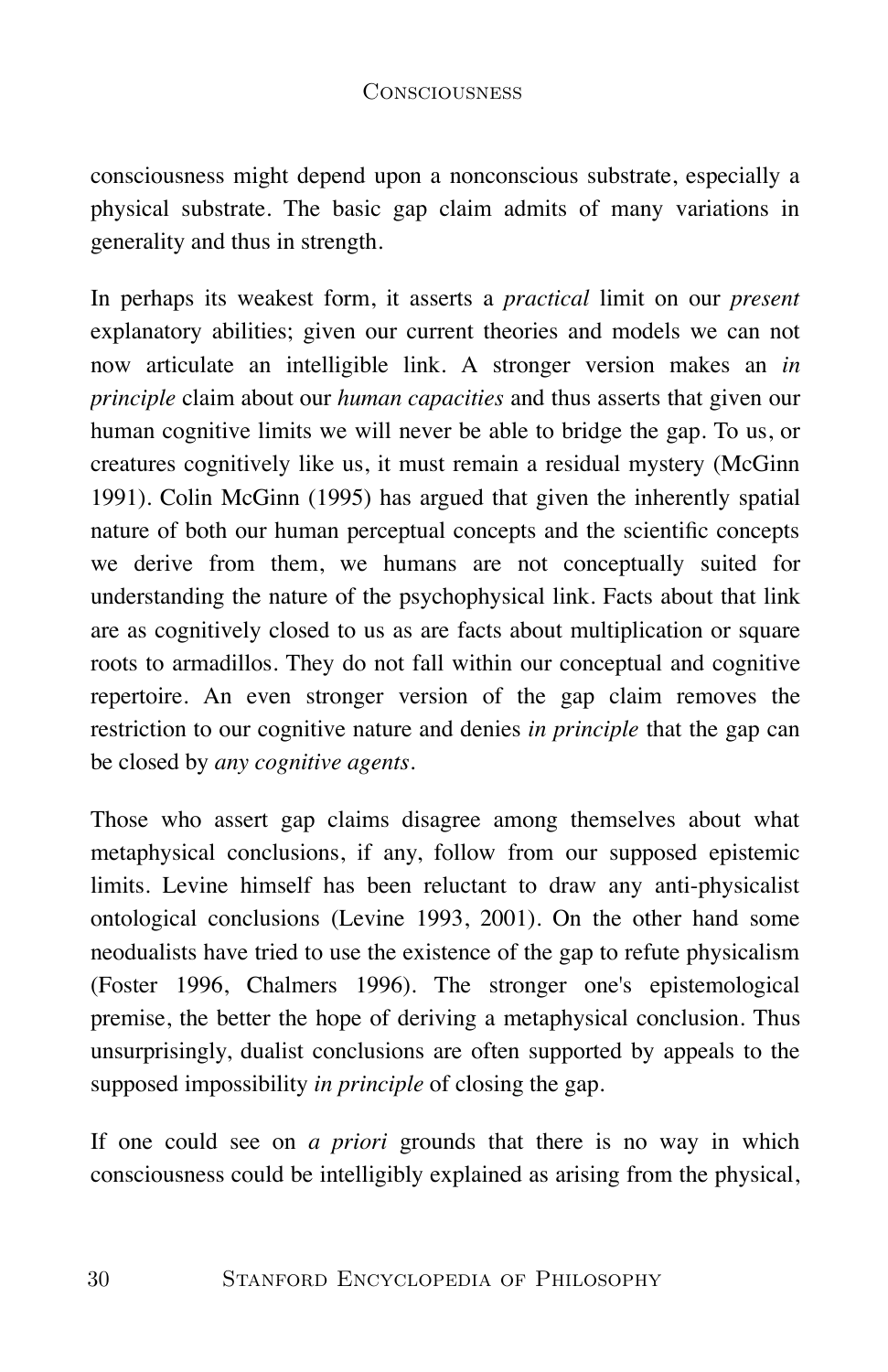it would not be a big step to concluding that it in fact does not do so (Chalmers 1996). However, the very strength of such an epistemological claim makes it difficult to assume with begging the metaphysical result in question. Thus those who wish to use a strong *in principle* gap claim to refute physicalism must find independent grounds to support it. Some have appealed to conceivability arguments for support, such as the alleged conceivability of zombies molecularly identical with conscious humans but devoid of all phenomenal consciousness (Campbell 1970, Kirk 1974, Chalmers 1996). Other supporting arguments invoke the supposed nonfunctional nature of consciousness and thus its alleged resistance to the standard scientific method of explaining complex properties (e.g., genetic dominance) in terms of physically realized functional conditions (Block 1980a, Chalmers 1996). Such arguments avoid begging the antiphysicalist question, but they themselves rely upon claims and intuitions that are controversial and not completely independent of one's basic view about physicalism. Discussion on the topic remains active and ongoing.

Our present inability to see any way of closing the gap may exert some pull on our intuitions, but it may simply reflect the limits of our current theorizing rather than an unbridgeable in principle barrier (Dennett 1991). Moreover, some physicalists have argued that explanatory gaps are to be expected and are even entailed by plausible versions of ontological physicalism, ones that treat human agents as physically realized cognitive systems with inherent limits that derive from their evolutionary origin and situated contextual mode of understanding (Van Gulick 1985, 2003; McGinn 1991, Papineau 1995, 2002). On this view, rather than refuting physicalism, the existence of explanatory gaps may confirm it. Discussion and disagreement on these topics remains active and ongoing.

### 5.3 Reductive and non-reductive explanation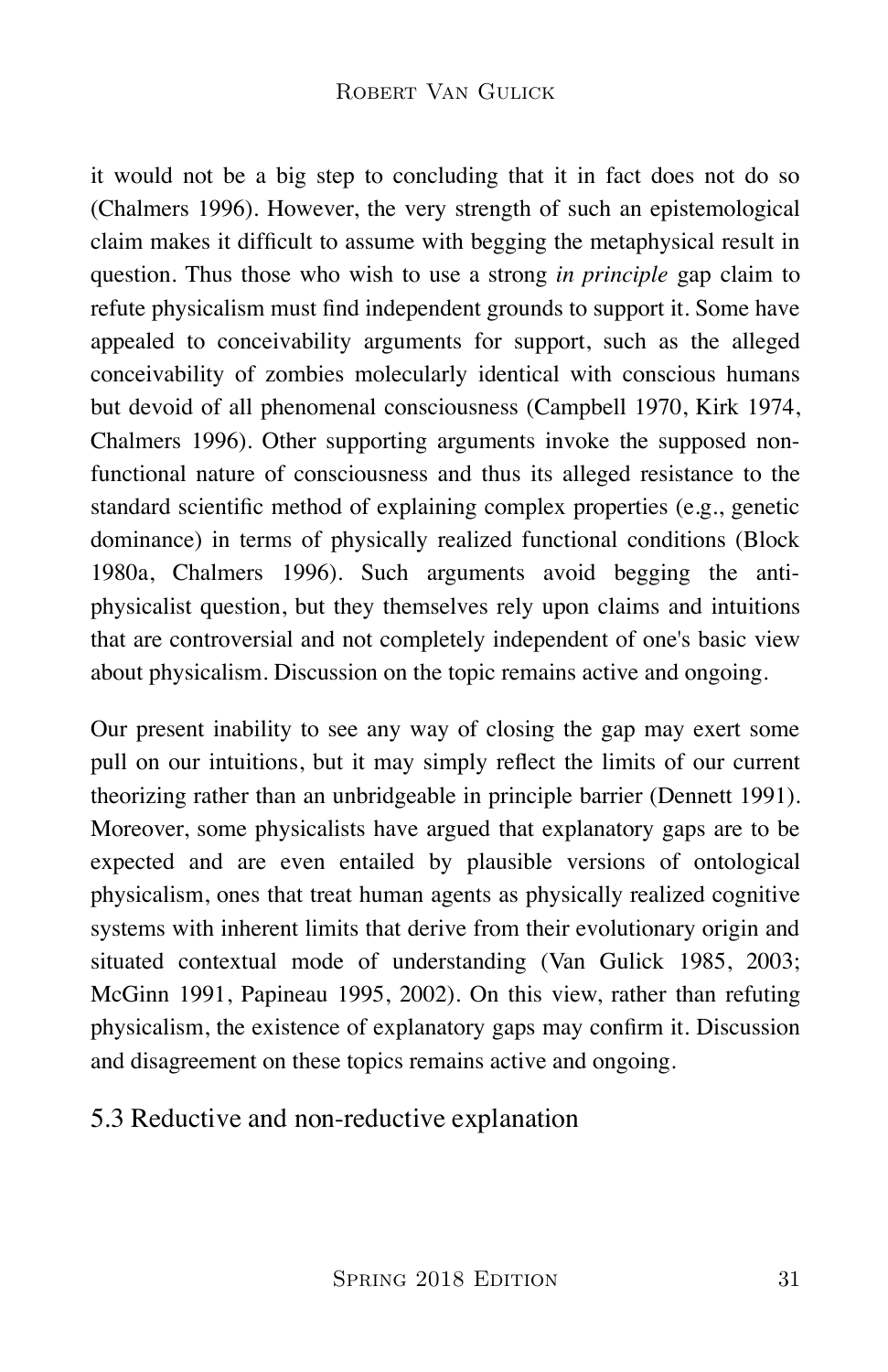As the need for intelligible linkage has shown, *a priori* deducibility is not in itself obviously sufficient for successful explanation (Kim 1980), nor is it clearly necessary. Some weaker logical link might suffice in many explanatory contexts. We can sometimes tell enough of a story about how facts of one sort depend upon those of another to satisfy ourselves that the latter do in fact cause or realize the former even if we can not strictly deduce all the former facts from the latter.

Strict intertheoretical deduction was taken as the reductive norm by the logical empiricist account of the unity of science (Putnam and Oppenheim 1958), but in more recent decades a looser nonreductive picture of relations among the various sciences has gained favor. In particular, nonreductive materialists have argued for the so called "autonomy of the special sciences" (Fodor 1974) and for the view that understanding the natural world requires us to use a diversity of conceptual and representational systems that may not be strictly intertranslatable or capable of being put into the tight correspondence required by the older deductive paradigm of interlevel relations (Putnam 1975).

Economics is often cited as an example (Fodor 1974, Searle 1992). Economic facts may be realized by underlying physical processes, but no one seriously demands that we be able to deduce the relevant economic facts from detailed descriptions of their underlying physical bases or that we be able to put the concepts and vocabulary of economics in tight correspondence with those of the physical sciences.

Nonetheless our deductive inability is not seen as cause for ontological misgivings; there is no "money-matter" problem. All that we require is some general and less than deductive understanding of how economic properties and relations might be underlain by physical ones. Thus one might opt for a similar criterion for interpreting the How question and for what counts as explaining how consciousness might be caused or realized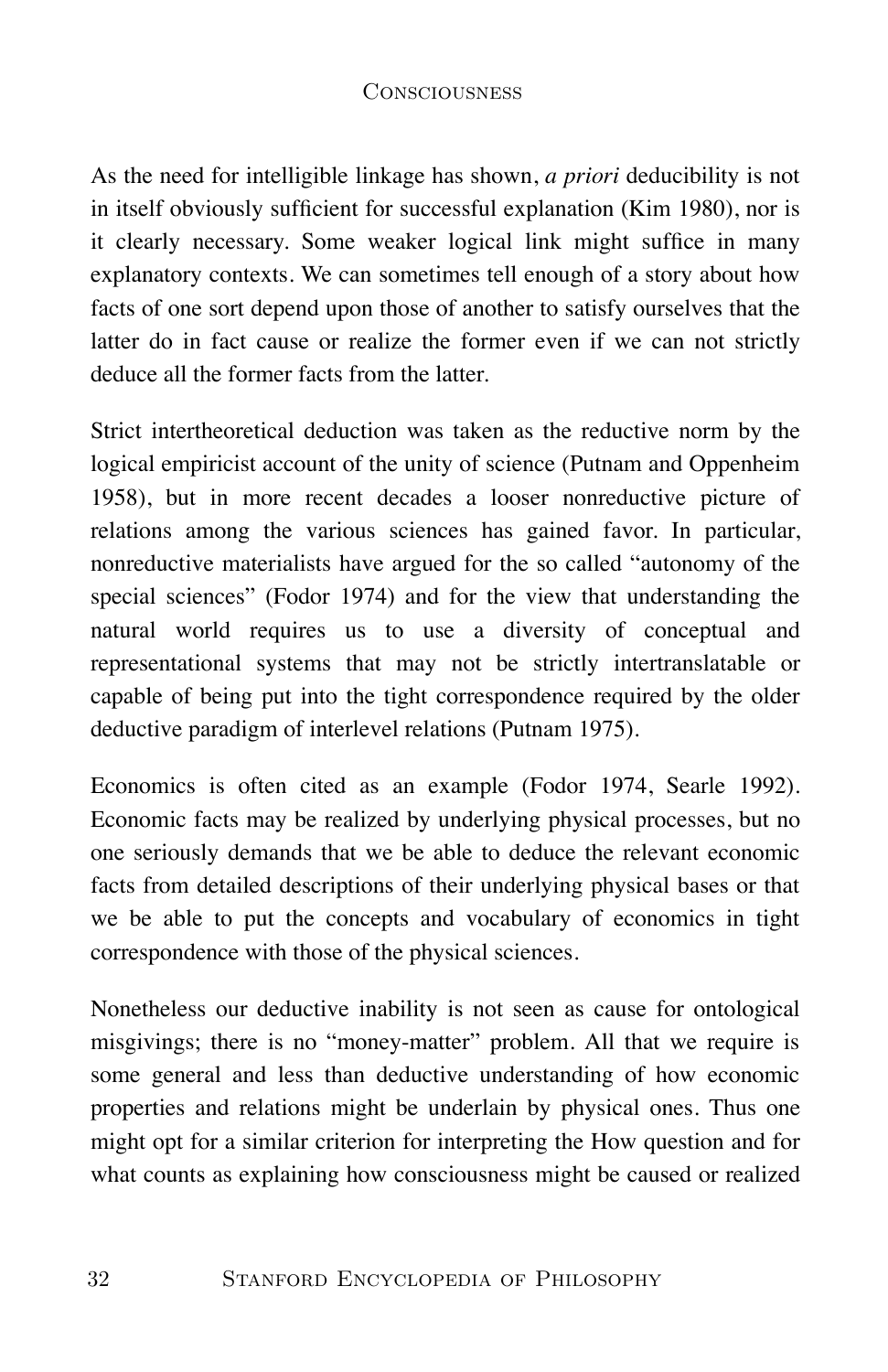by nonconscious items. However, some critics, such as Kim (1987), have challenged the coherence of any view that aims to be both non-reductive and physicalist, though supporters of such views have replied in turn (Van Gulick 1993).

Others have argued that consciousness is especially resistant to explanation in physical terms because of the inherent differences between our subjective and objective modes of understanding. Thomas Nagel famously argued (1974) that there are unavoidable limits placed on our ability to understand the phenomenology of bat experience by our inability to empathetically take on an experiential perspective like that which characterizes the bat's echo-locatory auditory experience of its world. Given our inability to undergo similar experience, we can have at best partial understanding of the nature of such experience. No amount of knowledge gleaned from the external objective third-person perspective of the natural sciences will supposedly suffice to allow us to understand what the bat can understand of its own experience from its internal first-person subjective point of view.

### 5.4 Prospects of explanatory success

The How question thus subdivides into a diverse family of more specific questions depending upon the specific sort or feature of consciousness one aims to explain, the specific restrictions one places on the range of the explanans and the criterion one uses to define explanatory success. Some of the resulting variants seem easier to answer than others. Progress may seem likely on some of the so called "easy problems" of consciousness, such as explaining the dynamics of access consciousness in terms of the functional or computational organization of the brain (Baars 1988). Others may seem less tractable, especially the so-called "hard problem" (Chalmers 1995) which is more or less that of giving an intelligible account that lets us see in an intuitively satisfying way how phenomenal or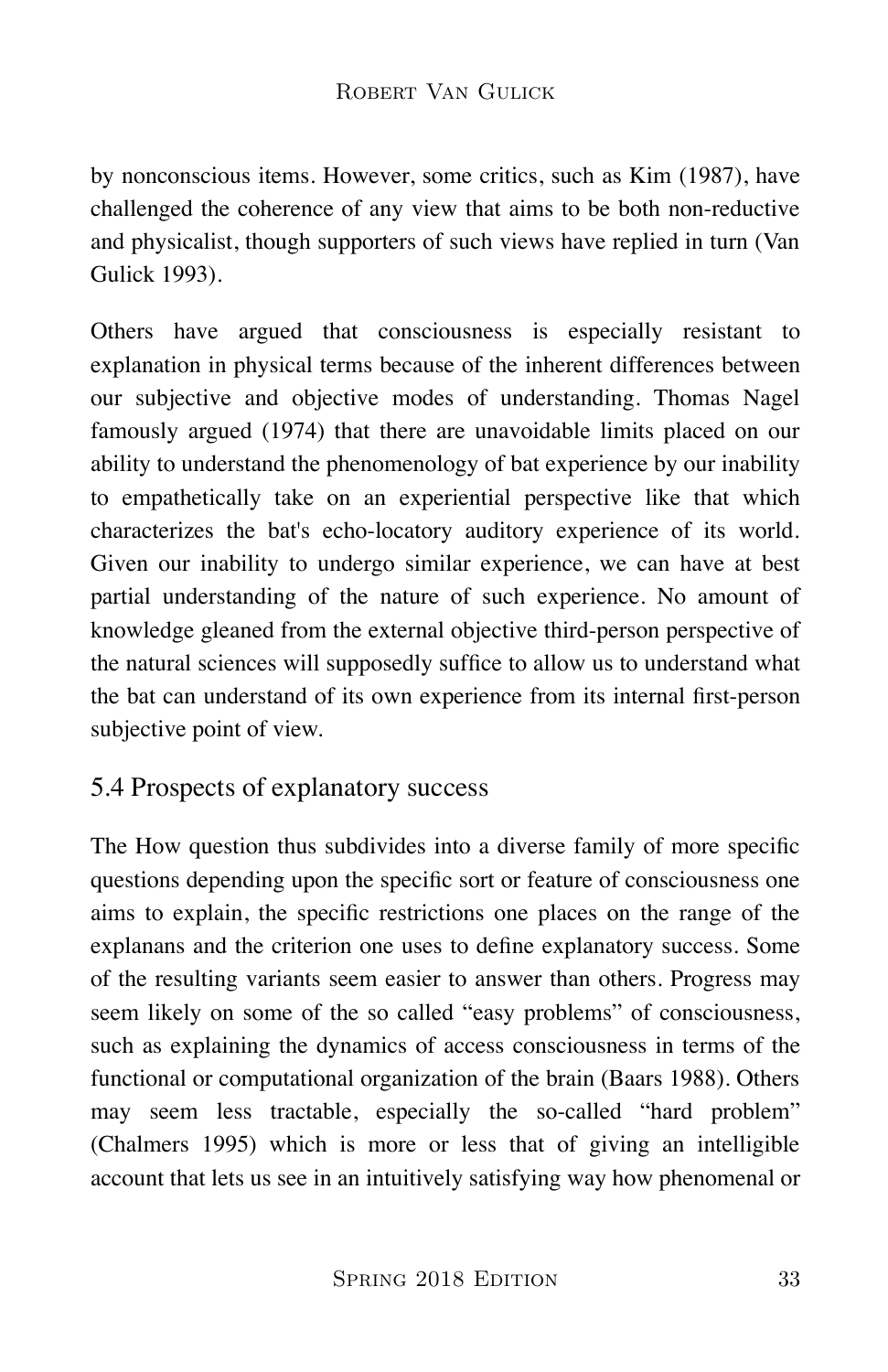"what it's like" consciousness might arise from physical or neural processes in the brain.

Positive answers to some versions of the How questions seem near at hand, but others appear to remain deeply baffling. Nor should we assume that every version has a positive answer. If dualism is true, then consciousness in at least some of its types may be basic and fundamental. If so,we will not be able to explain how it arises from nonconscious items since it simply does not do so.

One's view of the prospects for explaining consciousness will typically depend upon one's perspective. Optimistic physicalists will likely see current explanatory lapses as merely the reflection of the early stage of inquiry and sure to be remedied in the not too distant future (Dennett 1991, Searle 1992, P. M.Churchland 1995). To dualists, those same impasses will signify the bankruptcy of the physicalist program and the need to recognize consciousness as a fundamental constituent of reality in its own right (Robinson 1982, Foster 1989, 1996, Chalmers 1996). What one sees depends in part on where one stands, and the ongoing project of explaining consciousness will be accompanied by continuing debate about its status and prospects for success.

### 6. The functional question: *Why* does consciousness exist?

The functional or *Why* question asks about the *value* or *role* or consciousness and thus indirectly about its origin. Does it have a *function*, and if so what is it? Does it make a difference to the operation of systems in which it is present, and if so why and how? If consciousness exists as a complex feature of biological systems, then its adaptive value is likely relevant to explaining its evolutionary origin, though of course its present function, if it has one, need not be the same as that it may have had when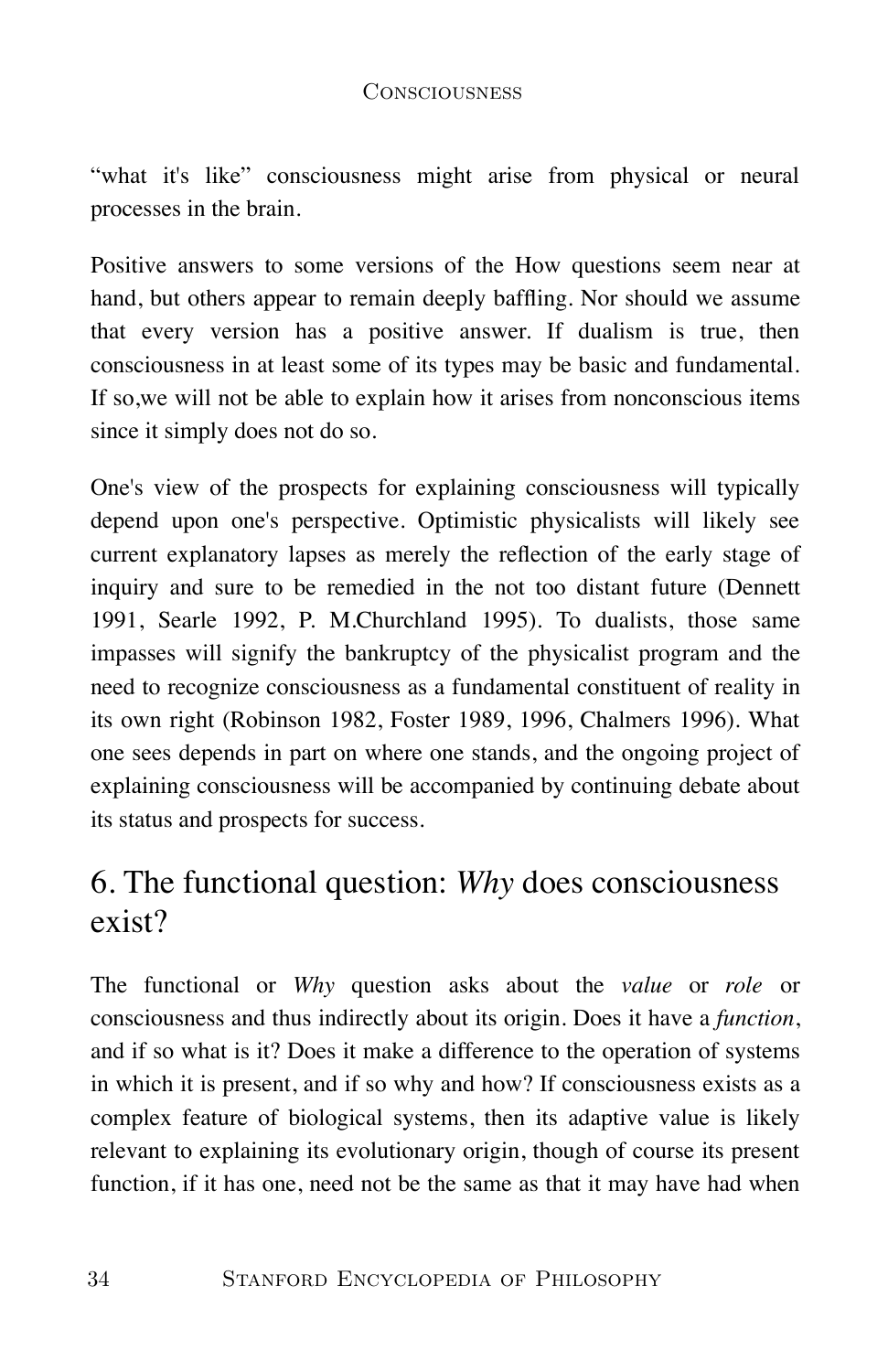#### ROBERT VAN GULICK

it first arose. Adaptive functions often change over biological time. Questions about the value of consciousness also have a *moral* dimension in at least two ways. We are inclined to regard an organism's moral status as at least partly determined by the nature and extent to which it is conscious, and conscious states, especially conscious affective states such as pleasures and pains, play a major role in many of the accounts of value that underlie moral theory (Singer 1975).

As with the What and How questions, the Why question poses a general problem that subdivides into a diversity of more specific inquiries. In so far as the various sorts of consciousness, e.g., access, phenomenal, metamental, are distinct and separable—which remains an open question—they likely also differ in their specific roles and values. Thus the Why question may well not have a single or uniform answer.

#### 6.1 Causal status of consciousness

Perhaps the most basic issue posed by any version of the Why question is whether or not consciousness of the relevant sort has any causal impact at all. If it has no effects and makes no causal difference whatsoever, then it would seem unable to play any significant role in the systems or organisms in which it is present, thus undercutting at the outset most inquiries about its possible value. Nor can the threat of epiphenomenal irrelevance be simply dismissed as an obvious non-option, since at least some forms of consciousness have been seriously alleged in the recent literature to lack causal status. (See the entry on epiphenomenalism.) Such worries have been raised especially with regard to qualia and qualitative consciousness (Huxley 1874, Jackson 1982, Chalmers 1996), but challenges have also been leveled against the causal status of other sorts including meta-mental consciousness (Velmans 1991).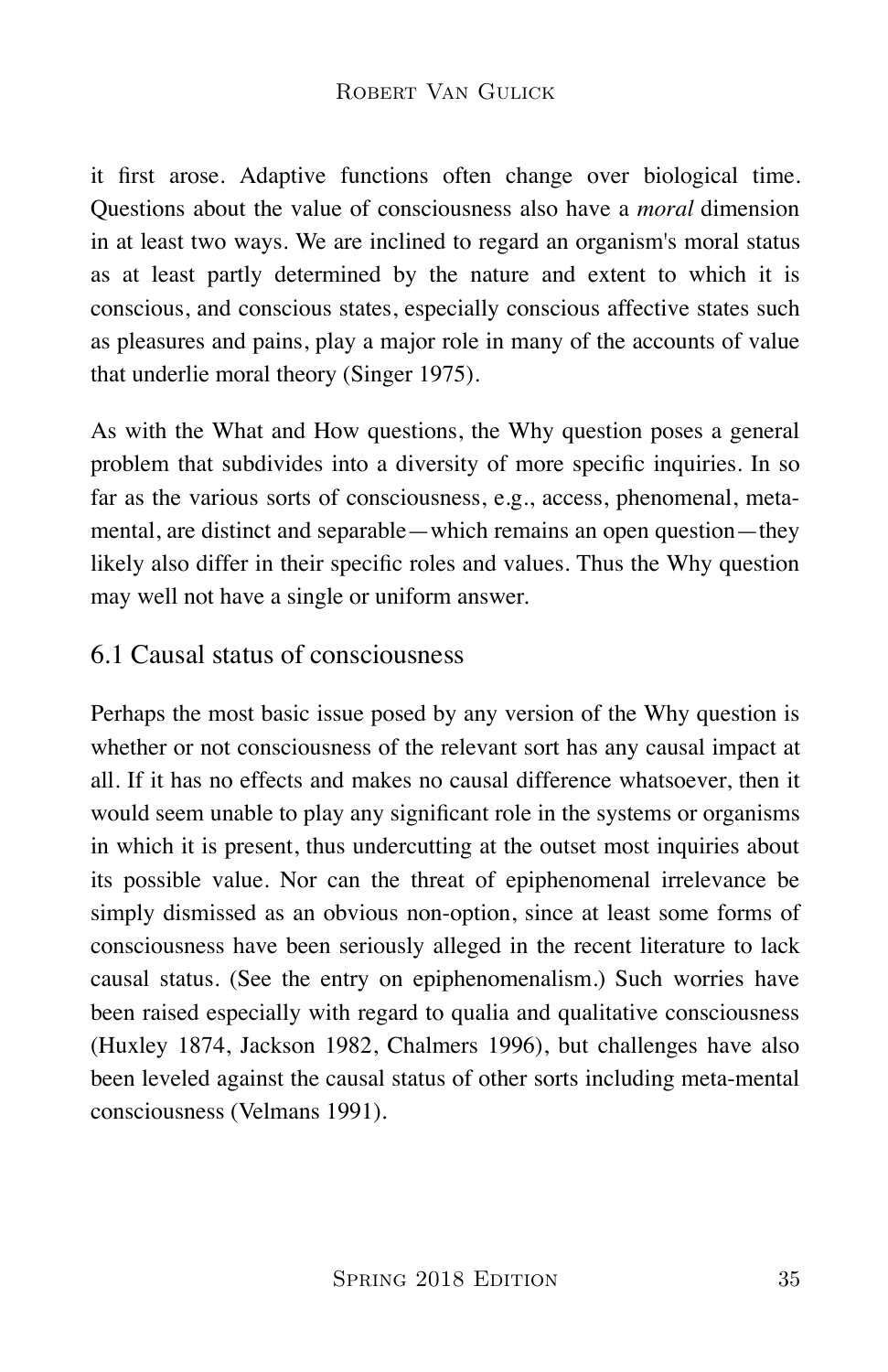Both metaphysical and empirical arguments have been given in support of such claims. Among the former are those that appeal to intuitions about the conceivability and logical possibility of zombies, i.e., of beings whose behavior, functional organization, and physical structure down to the molecular level are identical to those of normal human agents but who lack any qualia or qualitative consciousness. Some (Kirk 1970, Chalmers 1996) assert such beings are possible in worlds that share all our physical laws, but others deny it (Dennett 1991, Levine 2001). If they are possible in such worlds, then it would seem to follow that even in our world, qualia do not affect the course of physical events including those that constitute our human behaviors. If those events unfold in the same way whether or not qualia are present, then qualia appear to be inert or epiphenomenal at least with respect to events in the physical world. However, such arguments and the zombie intuitions on which they rely are controversial and their soundness remains in dispute (Searle 1992, Yablo 1998, Balog 1999).

Arguments of a far more empirical sort have challenged the causal status of meta-mental consciousness, at least in so far as its presence can be measured by the ability to report on one's mental state. Scientific evidence is claimed to show that consciousness of that sort is neither necessary for any type of mental ability nor does it occur early enough to act as a cause of the acts or processes typically thought to be its effects (Velmans 1991). According to those who make such arguments, the sorts of mental abilities that are typically thought to require consciousness can all be realized unconsciously in the absence of the supposedly required self-awareness.

Moreover, even when conscious self-awareness is present, it allegedly occurs too late to be the cause of the relevant actions rather than their result or at best a joint effect of some shared prior cause (Libet 1985). Self-awareness or meta-mental consciousness according to these arguments turns out to be a psychological after-effect rather than an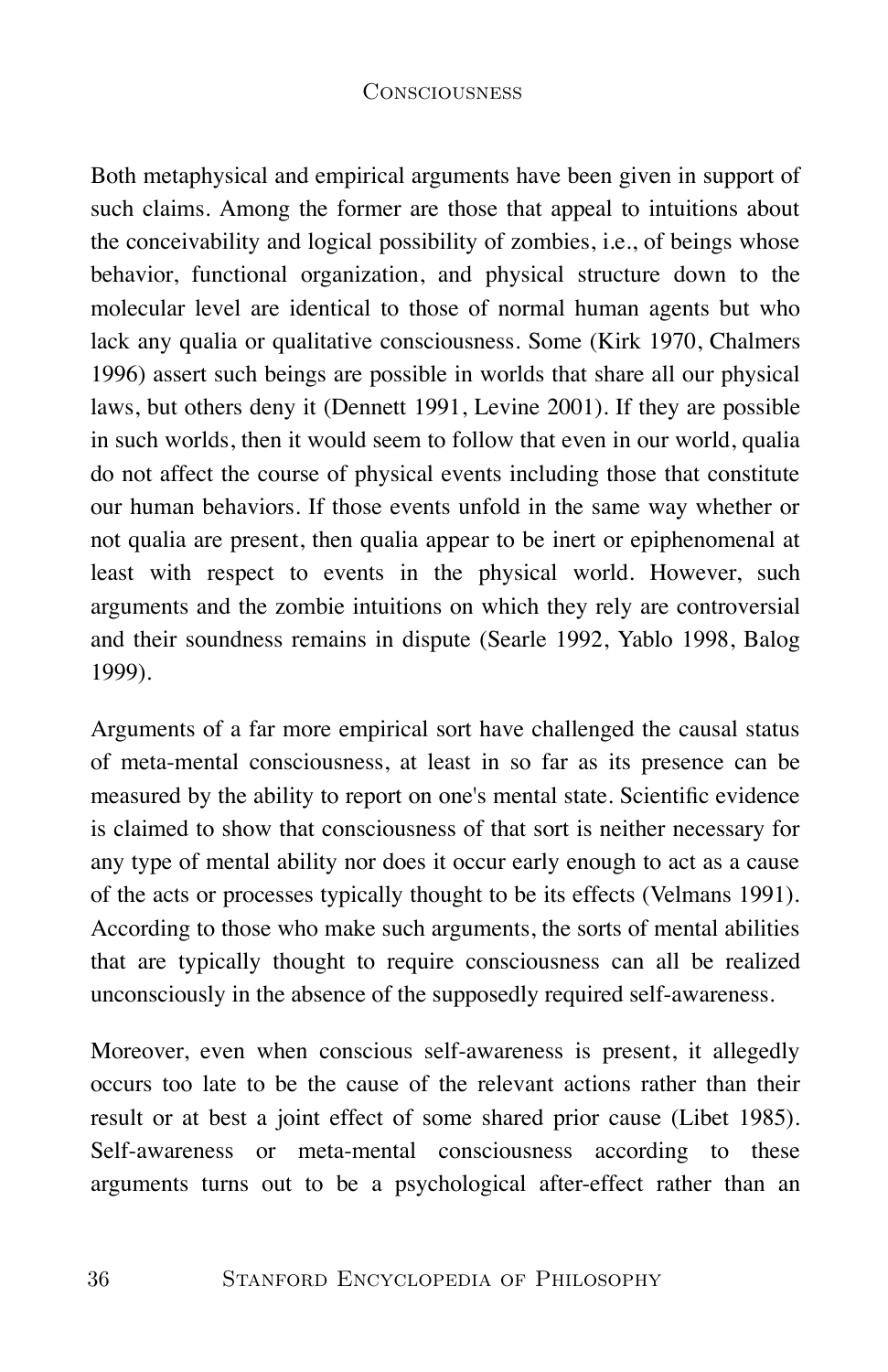initiating cause, more like a *post facto* printout or the result displayed on one's computer screen than like the actual processor operations that produce both the computer's response and its display.

Once again the arguments are controversial, and both the supposed data and their interpretation are subjects of lively disagreement (see Flanagan 1992, and commentaries accompanying Velmans 1991). Though the empirical arguments, like the zombie claims, require one to consider seriously whether some forms of consciousness may be less causally potent than is typically assumed, many theorists regard the empirical data as no real threat to the causal status of consciousness.

If the epiphenomenalists are wrong and consciousness, in its various forms, is indeed causal, what sorts of effects does it have and what differences does it make? How do mental processes that involve the relevant sort of consciousness differ form those that lack it? What function(s) might consciousness play? The following six sections (6.2– 6.7) discuss some of the more commonly given answers. Though the various functions overlap to some degree, each is distinct, and they differ as well in the sorts of consciousness with which each is most aptly linked.

# 6.2 Flexible control

*Increased flexibility and sophistication of control.* Conscious mental processes appear to provide highly flexible and adaptive forms of control. Though unconscious automatic processes can be extremely efficient and rapid, they typically operate in ways that are more fixed and predetermined than those which involve conscious self-awareness (Anderson 1983). Conscious awareness is thus of most importance when one is dealing with novel situations and previously unencountered problems or demands (Penfield 1975, Armstrong 1981).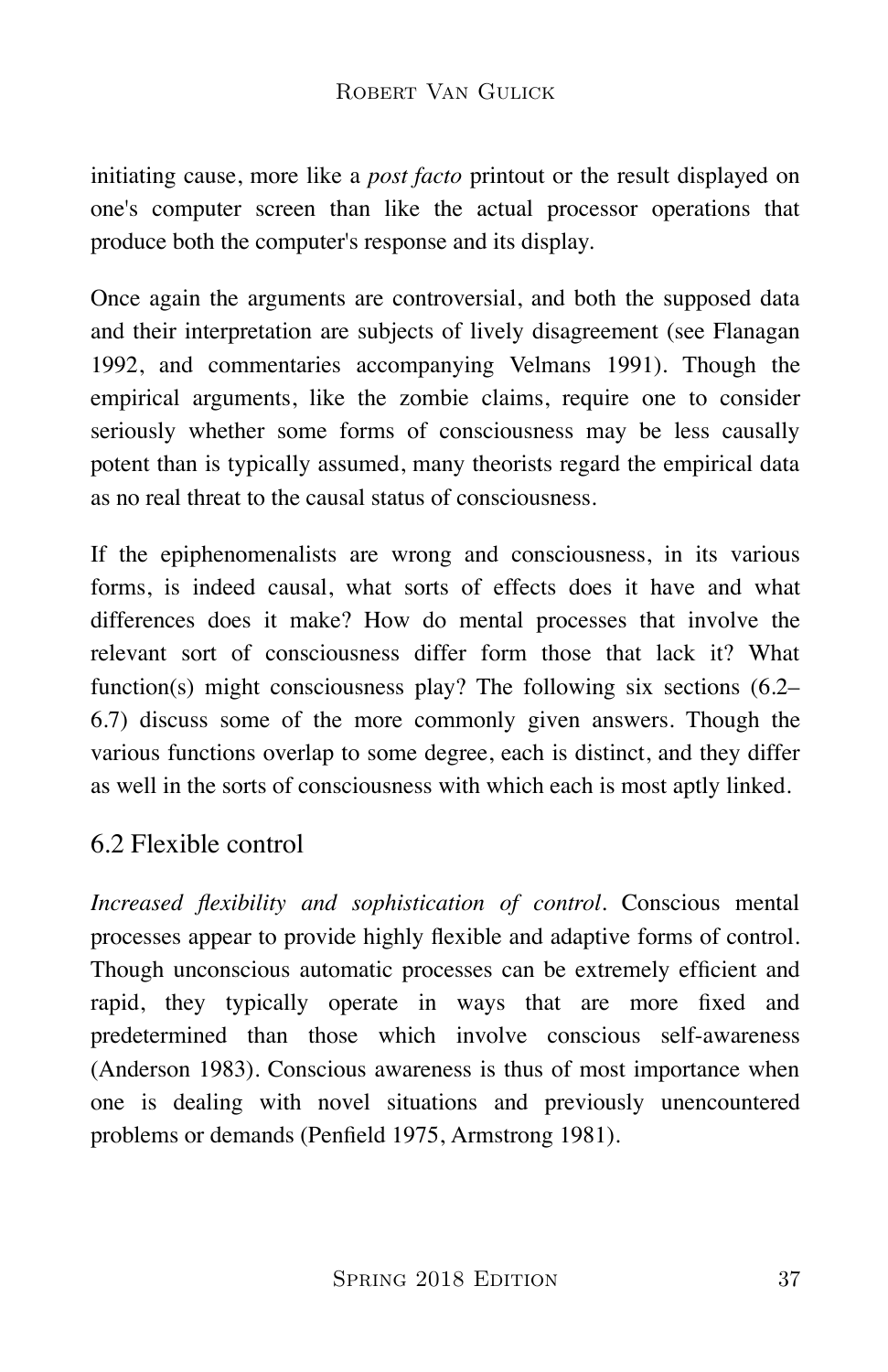Standard accounts of skill acquisition stress the importance of conscious awareness during the initial learning phase, which gradually gives way to more automatic processes of the sort that require little attention or conscious oversight (Schneider and Shiffrin 1977). Conscious processing allows for the construction or compilation of specifically tailored routines out of elementary units as well as for the deliberate control of their execution.

There is a familiar tradeoff between flexibility and speed; controlled conscious processes purchase their customized versatility at the price of being slow and effortful in contrast to the fluid rapidity of automatic unconscious mental operations (Anderson 1983). The relevant increases in flexibility would seem most closely connected with the meta-mental or higher-order form of consciousness in so far as the enhanced ability to control processes depends upon greater self-awareness. However, flexibility and sophisticated modes of control may be associated as well with the phenomenal and access forms of consciousness.

# 6.3 Social coordination

*Enhanced capacity for social coordination.* Consciousness of the metamental sort may well involve not only an increase in self-awareness but also an enhanced understanding of the mental states of other minded creatures, especially those of other members of one's social group (Humphreys 1982). Creatures that are conscious in the relevant metamental sense not only have beliefs, motives, perceptions and intentions but understand what it is to have such states and are aware of both themselves and others as having them.

This increase in mutually shared knowledge of each other's minds, enables the relevant organisms to interact, cooperate and communicate in more advanced and adaptive ways. Although meta-mental consciousness is the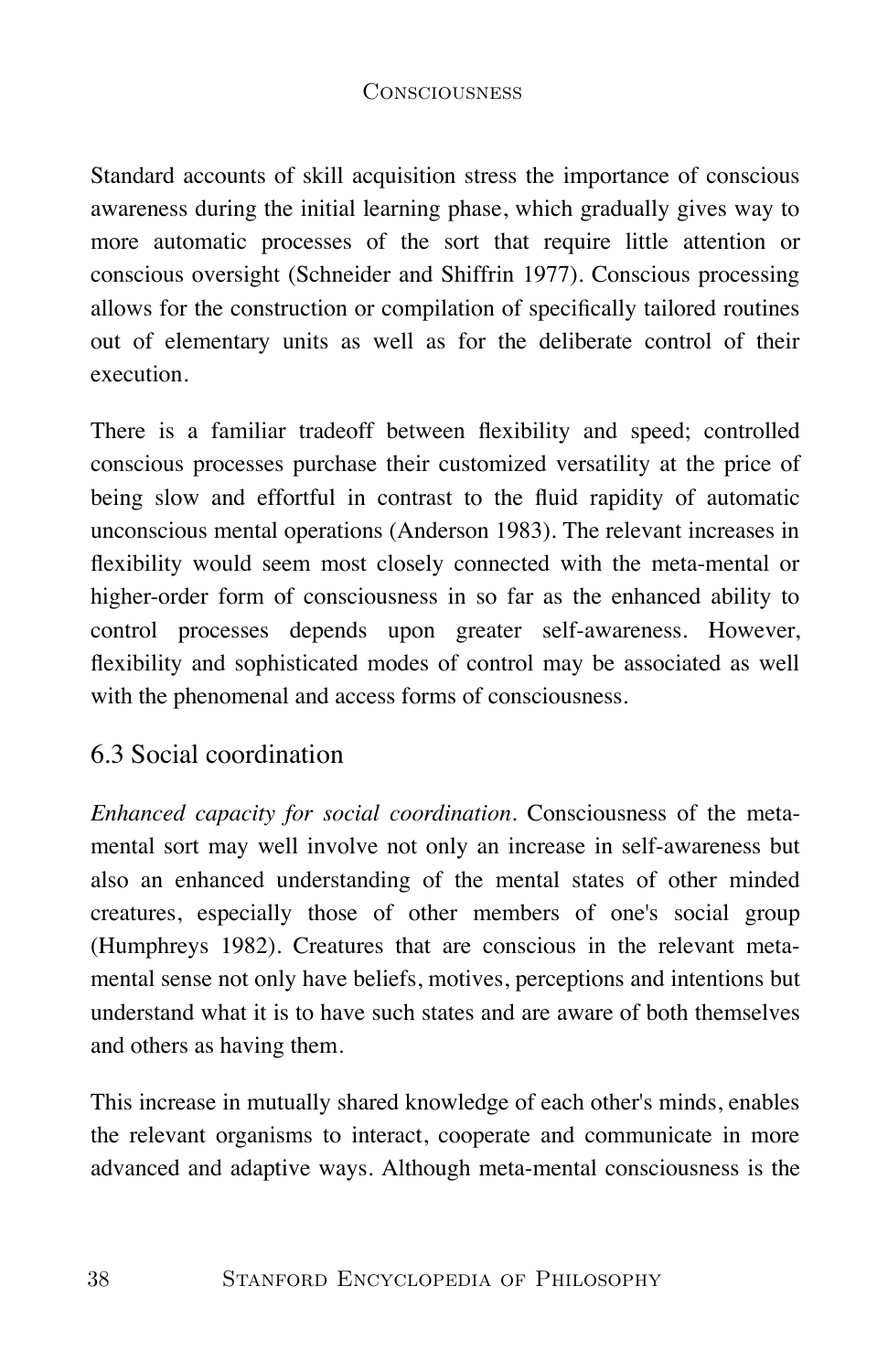sort most obviously linked to such a socially coordinative role, narrative consciousness of the kind associated with the stream of consciousness is also clearly relevant in so far as it involves the application to one's own case of the interpretative abilities that derive in part from their social application (Ryle 1949, Dennett 1978, 1992).

# 6.4 Integrated representation

*More unified and densely integrated representation of reality*. Conscious experience presents us with a world of objects independently existing in space and time. Those objects are typically present to us in a multi-modal fashion that involves the integration of information from various sensory channels as well as from background knowledge and memory. Conscious experience presents us not with isolated properties or features but with objects and events situated in an ongoing independent world, and it does so by embodying in its experiential organization and dynamics the dense network of relations and interconnections that collectively constitute the meaningful structure of a world of objects (Kant 1787, Husserl 1913, Campbell 1997).

Of course, not all sensory information need be experienced to have an adaptive effect on behavior. Adaptive non-experiential sensory-motor links can be found both in simple organisms, as well as in some of the more direct and reflexive processes of higher organisms. But when experience is present, it provides a more unified and integrated representation of reality, one that typically allows for more open-ended avenues of response (Lorenz 1977). Consider for example the representation of space in an organism whose sensory input channels are simply linked to movement or to the orientation of a few fixed mechanisms such as those for feeding or grabbing prey, and compare it with that in an organism capable of using its spatial information for flexible navigation of its environment and for whatever other spatially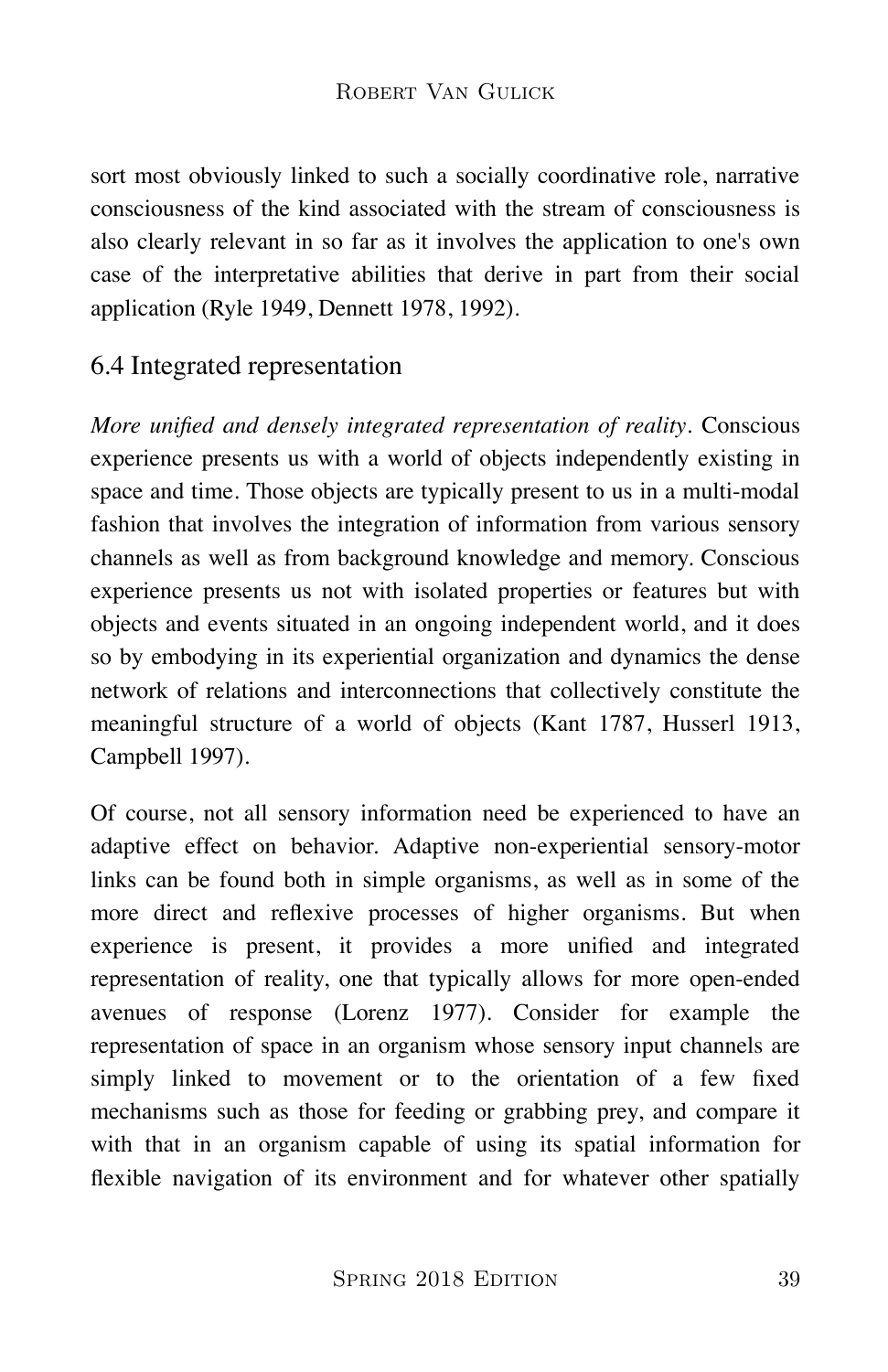relevant aims or goals it may have, as when a person visually scans her office or her kitchen (Gallistel 1990).

It is representation of this latter sort that is typically made available by the integrated mode of presentation associated with conscious experience. The unity of experienced space is just one example of the sort of integration associated with our conscious awareness of an objective world. (See the entry on unity of consciousness.)

This integrative role or value is most directly associated with access consciousness, but also clearly with the larger phenomenal and intentional structure of experience. It is relevant even to the qualitative aspect of consciousness in so far as qualia play an important role in our experience of unified objects in a unified space or scene. It is intimately tied as well to the transparency of experience described in response to the What question, especially to semantic transparency (Van Gulick 1993). Integration of information plays a major role in several current neuro-cognitive theories of consciousness especially Global Workspace theories (see section 9.5) and Giulio Tononi's Integrated Information theory. (section 9.6 below).

# 6.5 Informational access

*More global informational access*. The information carried in conscious mental states is typically available for use by a diversity of mental subsystems and for application to a wide range of potential situations and actions (Baars 1988). Nonconscious information is more likely to be encapsulated within particular mental modules and available for use only with respect to the applications directly connected to that subsystem's operation (Fodor 1983). Making information conscious typically widens the sphere of its influence and the range of ways it which it can be used to adaptively guide or shape both inner and outer behavior. A state's being conscious may be in part a matter of what Dennett calls "cerebral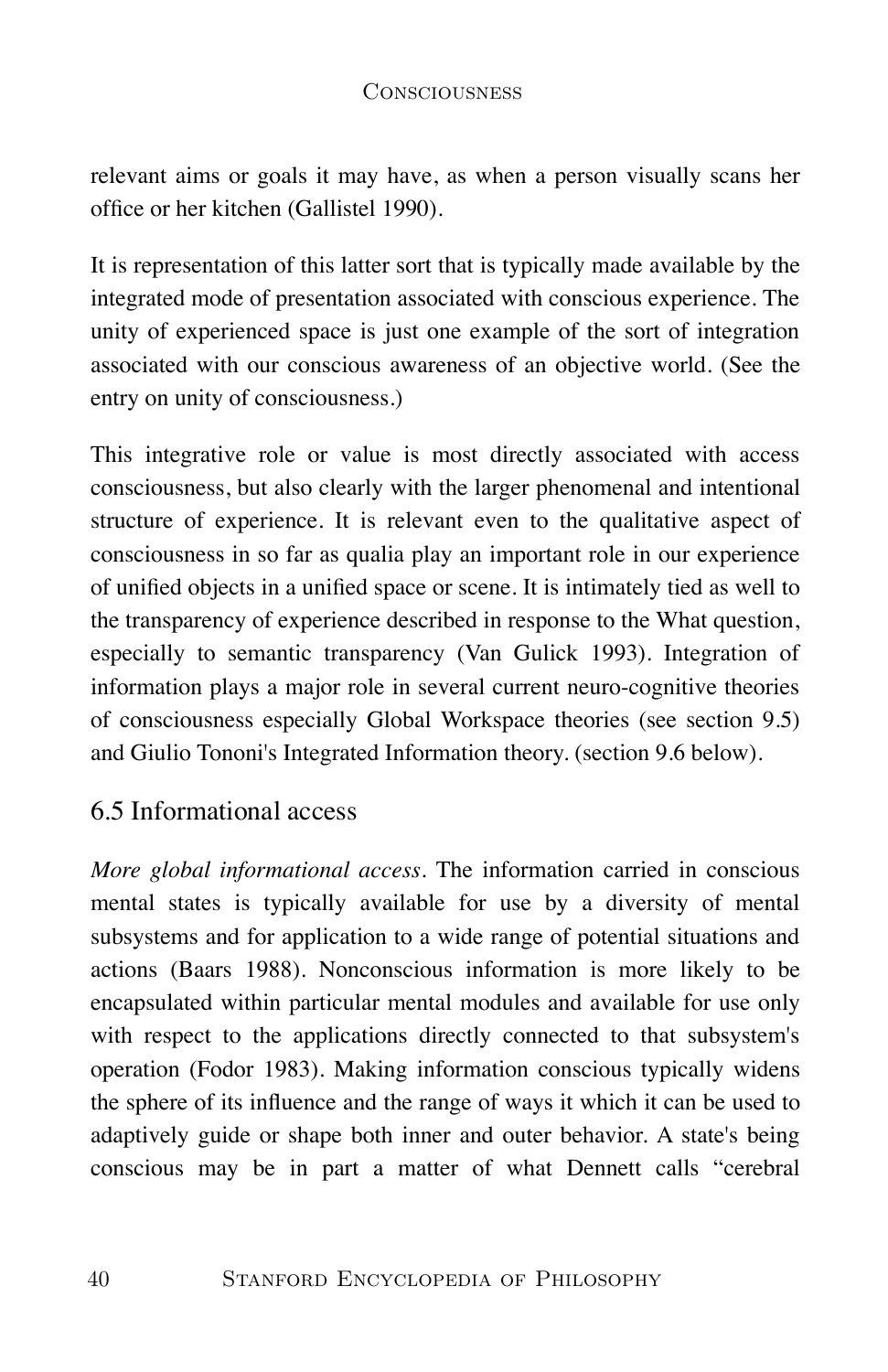celebrity", i.e., of its ability to have a content-appropriate impact on other mental states.

This particular role is most directly and definitionally tied to the notion of access consciousness (Block 1995), but meta-mental consciousness as well as the phenomenal and qualitative forms all seem plausibly linked to such increases in the availability of information (Armstrong 1981, Tye 1985). Diverse cognitive and neuro-cognitive theories incorporate access as a central feature of consciousness and conscious processing. Global Workspace theories, Prinz's Attendend Intermediate Representation (AIR) (Prinz 2012) and Tononi's Integrated Information Theory (IIT) all distinguish conscious states and processes at least partly in terms of enhanced wide spread access to the state's content (See section 9.6)

# 6.6 Freedom of will

*Increased freedom of choice or free will*. The issue of free will remains a perennial philosophical problem, not only with regard to whether or not it exists but even as to what it might or should consist in (Dennett 1984, van Inwagen 1983, Hasker 1999, Wegner 2002). (See the entry on free will.) The notion of free will may itself remain too murky and contentious to shed any clear light on the role of consciousness, but there is a traditional intuition that the two are deeply linked.

Consciousness has been thought to open a realm of possibilities, a sphere of options within which the conscious self might choose or act freely. At a minimum, consciousness might seem a necessary precondition for any such freedom or self-determination (Hasker 1999). How could one engage in the requisite sort of free choice, while remaining solely within the unconscious domain? How can one determine one's own will without being conscious of it and of the options one has to shape it.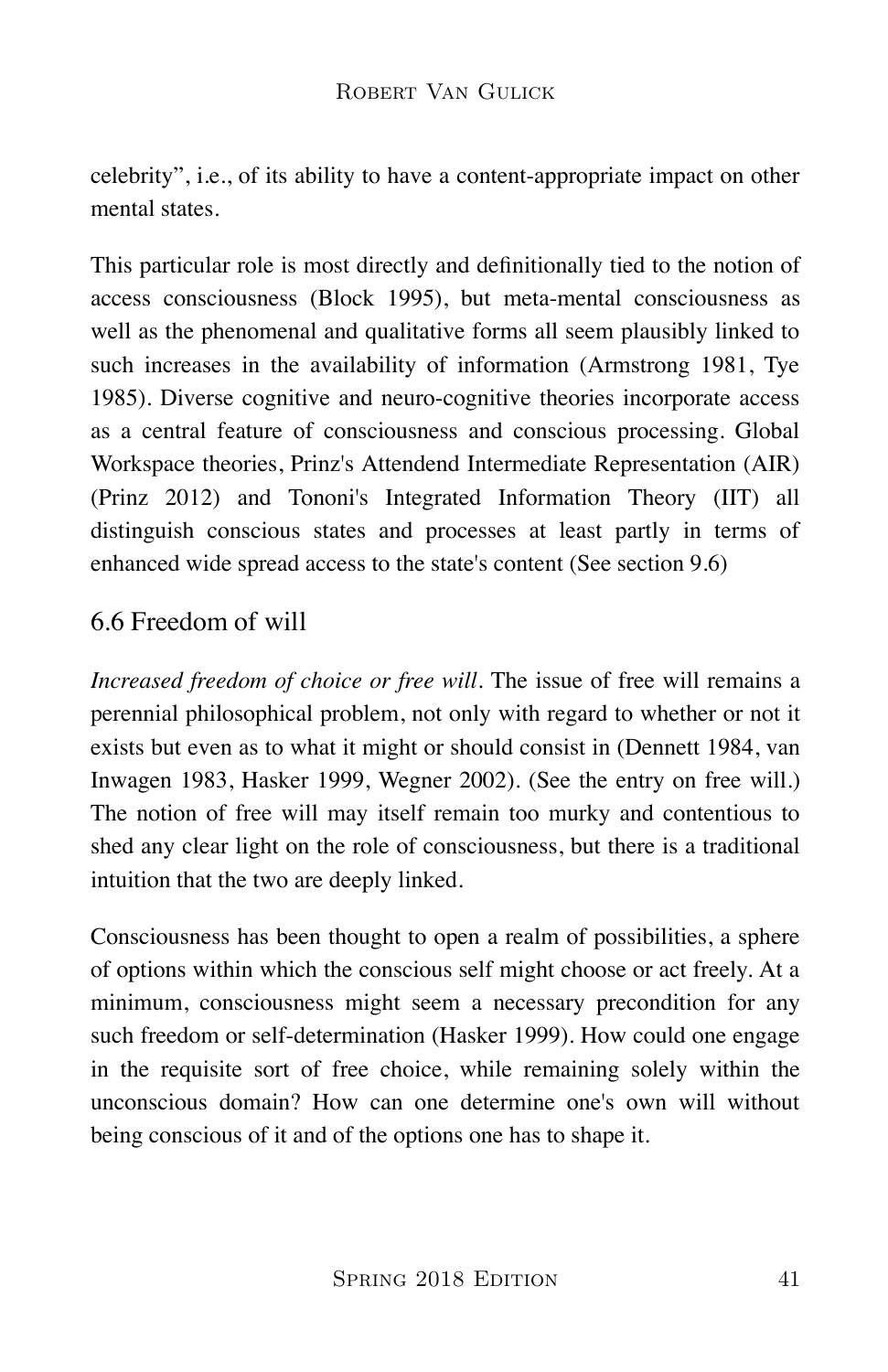The freedom to chose one's actions and the ability to determine one's own nature and future development may admit of many interesting variations and degrees rather than being a simple all or nothing matter, and various forms or levels of consciousness might be correlated with corresponding degrees or types of freedom and self-determination (Dennett 1984, 2003). The link with freedom seems strongest for the meta-mental form of consciousness given its emphasis on self-awareness, but potential connections also seem possible for most of the other sorts as well.

### 6.7 Intrinsic motivation

*Intrinsically motivating states*. At least some conscious states appear to have the motive force they do intrinsically. In particular, the functional and motivational roles of conscious affective states, such as pleasures and pains, seem intrinsic to their experiential character and inseparable from their qualitative and phenomenal properties, though the view has been challenged (Nelkin 1989, Rosenthal 1991). The attractive positive motivational aspect of a pleasure seems a part of its directly experienced phenomenal feel, as does the negative affective character of a pain, at least in the case of normal non-pathological experience.

There is considerable disagreement about the extent to which the feel and motive force of pain can dissociate in abnormal cases, and some have denied the existence of such intrinsically motivating aspects altogether (Dennett 1991). However, at least in the normal case, the negative motivational force of pain *seems* built right into the feel of the experience itself.

Just *how* this might be so remains less than clear, and perhaps the appearance of intrinsic and directly experienced motivational force is illusory. But if it is real, then it may be one of the most important and evolutionarily oldest respects in which consciousness makes a difference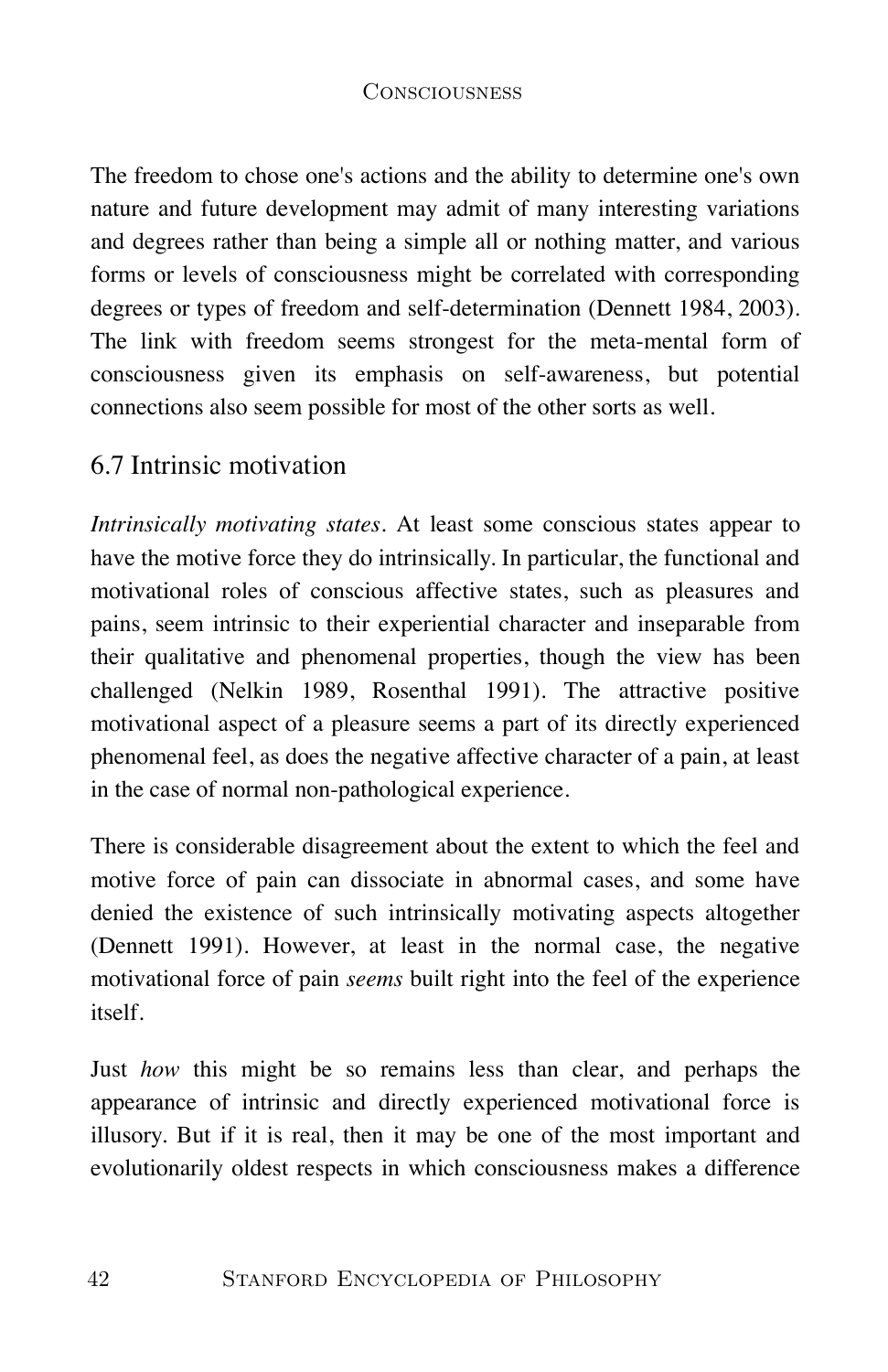to the mental systems and processes in which it is present (Humphreys 1992).

Other suggestions have been made about the possible roles and value of consciousness, and these six surely do not exhaust the options. Nonetheless, they are among the most prominent recent hypotheses, and they provide a fair survey of the sorts of answers that have been offered to the Why question by those who believe consciousness does indeed make a difference.

# 6.8 Constitutive and contingent roles

One further point requires clarification about the various respects in which the proposed functions might answer the Why question. In particular one should distinguish between *constitutive* cases and cases of *contingent realization*. In the former, fulfilling the role constitutes being conscious in the relevant sense, while in the latter case consciousness of a given sort is just one way among several in which the requisite role might be realized (Van Gulick 1993).

For example, making information globally available for use by a wide variety of subsystems and behavioral applications may constitute its being conscious in the access sense. By contrast, even if the qualitative and phenomenal forms of consciousness involve a highly unified and densely integrated representation of objective reality, it may be possible to produce representations having those functional characteristics but which are not qualitative or phenomenal in nature.

The fact that *in us* the modes of representation with those characteristics also have qualitative and phenomenal properties may reflect contingent historical facts about the particular design solution that happened to arise in our evolutionary ancestry. If so, there may be quite other means of achieving a comparable result without qualitative or phenomenal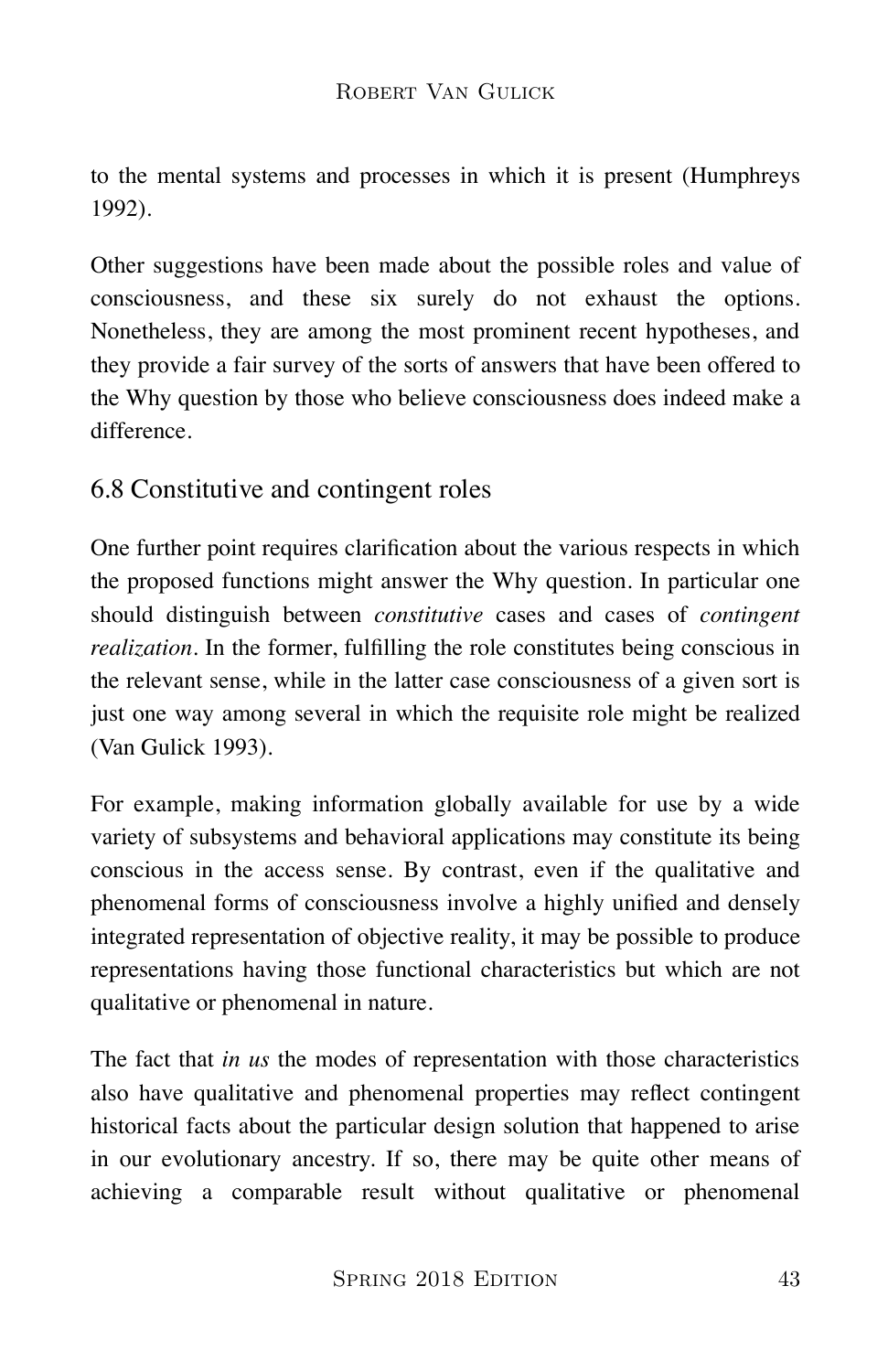consciousness. Whether this is the right way to think about phenomenal and qualitative conscious is unclear; perhaps the tie to unified and densely integrated representation is in fact as intimate and constitutive as it seems to be in the case of access consciousness (Carruthers 2000). Regardless of how that issue gets resolved, it is important to not to conflate constitution accounts with contingent realization accounts when addressing the function of consciousness and answering the question of why it exists (Chalmers 1996).

# 7. Theories of consciousness

In response to the What, How and Why questions many theories of consciousness have been proposed in recent years. However, not all theories of consciousness are theories of the same thing. They vary not only in the specific sorts of consciousness they take as their object, but also in their theoretical aims.

Perhaps the largest division is between general metaphysical theories that aim to locate consciousness in the overall ontological scheme of reality and more specific theories that offer detailed accounts of its nature, features and role. The line between the two sorts of theories blurs a bit, especially in so far as many specific theories carry at least some implicit commitments on the more general metaphysical issues. Nonetheless, it is useful to keep the division in mind when surveying the range of current theoretical offerings.

# 8. Metaphysical theories of consciousness

General metaphysical theories offer answers to the conscious version of the mind-body problem, "What is the ontological status of consciousness relative to the world of physical reality?" The available responses largely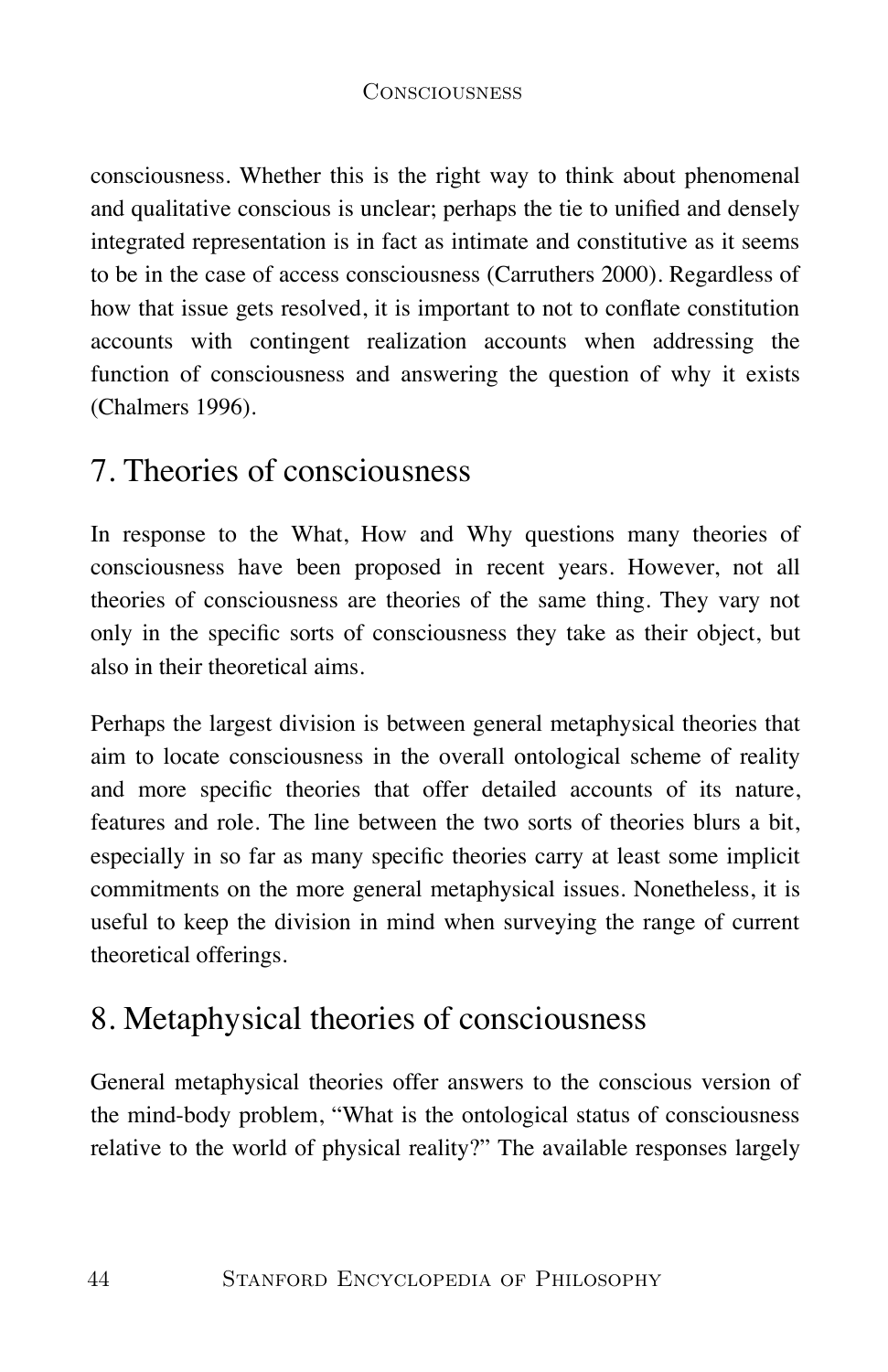parallel the standard mind-body options including the main versions of dualism and physicalism.

# 8.1 Dualist theories

*Dualist theories* regard at least some aspects of consciousness as falling outside the realm of the physical,but specific forms of dualism differ in just which aspects those are. (See the entry on dualism.)

*Substance dualism*, such as traditional Cartesian dualism (Descartes 1644), asserts the existence of both physical and non-physical substances. Such theories entail the existence of non-physical minds or selves as entities in which consciousness inheres. Though substance dualism is at present largely out of favor, it does have some contemporary proponents (Swinburne 1986, Foster 1989, 1996).

*Property dualism* in its several versions enjoys a greater level of current support. All such theories assert the existence of conscious properties that are neither identical with nor reducible to physical properties but which may nonetheless be instantiated by the very same things that instantiate physical properties. In that respect they might be classified as *dual aspect* theories. They take some parts of reality—organisms, brains, neural states or processes—to instantiate properties of two distinct and disjoint sorts: physical ones and conscious, phenomenal or qualitative ones. Dual aspect or property dualist theories can be of at least three different types.

*Fundamental property dualism* regards conscious mental properties as basic constituents of reality on a par with fundamental physical properties such as electromagnetic charge. They may interact in causal and law-like ways with other fundamental properties such as those of physics, but ontologically their existence is not dependent upon nor derivative from any other properties (Chalmers 1996).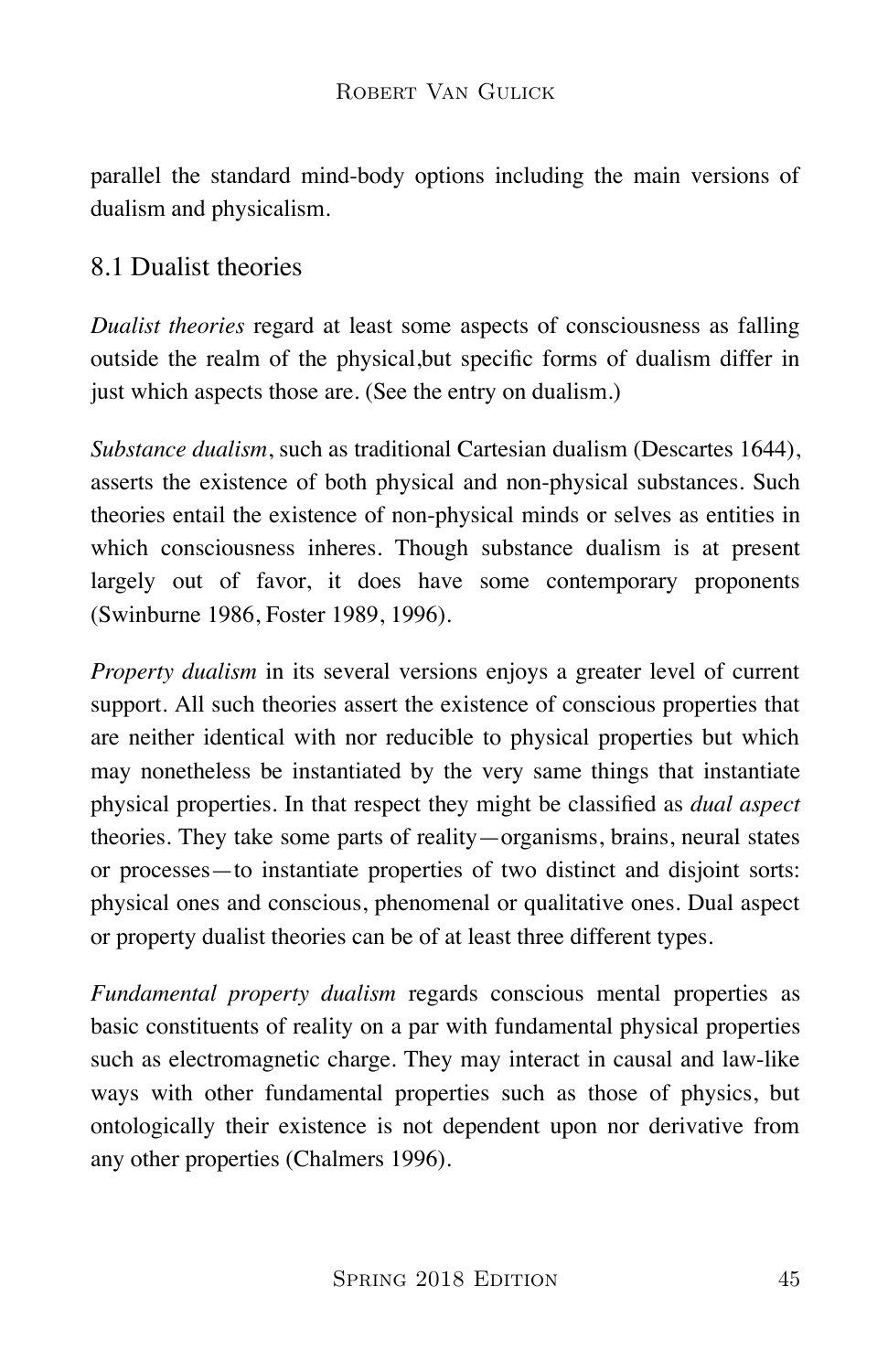*Emergent property dualism* treats conscious properties as arising from complex organizations of physical constituents but as doing so in a radical way such that the emergent result is something over and above its physical causes and is not *a priori* predictable from nor explicable in terms of their strictly physical natures. The coherence of such emergent views has been challenged (Kim 1998) but they have supporters (Hasker 1999).

*Neutral monist property dualism* treats both conscious mental properties and physical properties as in some way dependent upon and derivative from a more basic level of reality, that in itself is neither mental nor physical (Russell 1927, Strawson 1994). However, if one takes dualism to be a claim about there being two distinct realms of fundamental entities or properties, then perhaps neutral monism should not be classified as a version of property dualism in so far as it does not regard either mental or physical properties as ultimate or fundamental.

*Panpsychism* might be regarded as a fourth type of property dualism in that it regards all the constituents of reality as having some psychic, or at least proto-psychic, properties distinct from whatever physical properties they may have (Nagel 1979). Indeed neutral monism might be consistently combined with some version of *panprotopsychism* (Chalmers 1996) according to which the proto-mental aspects of micro-constituents can give rise under suitable conditions of combination to full blown consciousness. (See the entry on panpsychism.)

The nature of the relevant proto-psychic aspect remains unclear, and such theories face a dilemma if offered in hope of answering the Hard Problem. Either the proto-psychic properties involve the sort of qualitative phenomenal feel that generates the Hard Problem or they do not. If they do, it is difficult to understand how they could possibly occur as ubiquitous properties of reality. How could an electron or a quark have any such experiential feel? However, if the proto-psychic properties do not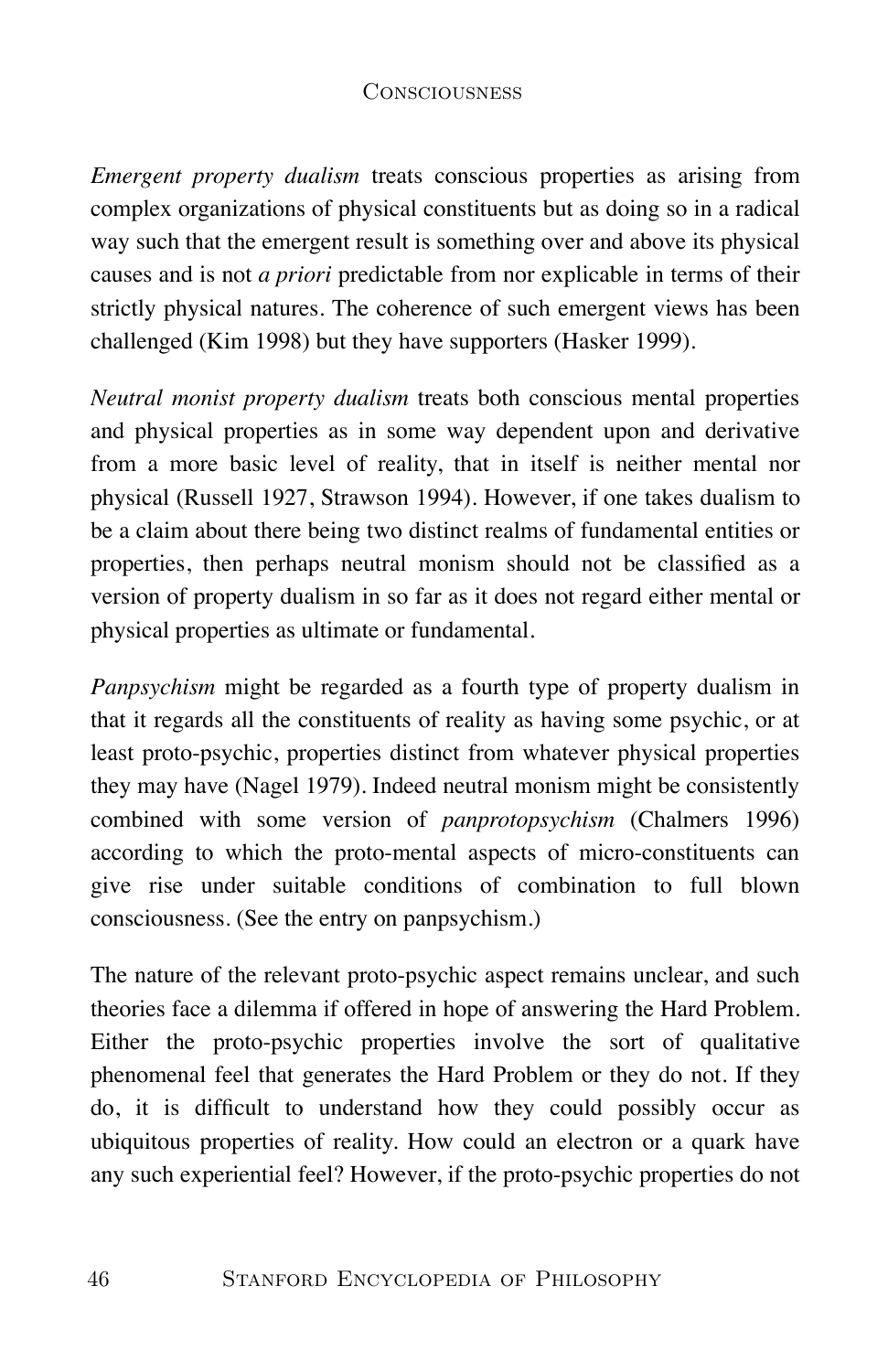involve any such feel, it is not clear how they are any better able than physical properties to account for qualitative consciousness in solving the Hard Problem.

A more modest form of panpsychism has been advocated by the neuroscientist Giulio Tononi (2008) and endorsed by other neuroscientists including Christof Koch (2012). This version derives from Tononi's integrated information theory (IIT) of consciousness that identifies consciousness with integrated information which can exist in many degrees (see section 9.6 below). According to IIT, even a simple indicator device such as a single photo diode possesses some degree of integrated information and thus some limited degree of consciousness, a consequence which both Tononi and Koch embrace as a form of panpsychism.

A variety of arguments have been given in favor of dualist and other antiphysicalist theories of consciousness. Some are largely*a priori* in nature such as those that appeal to the supposed conceivability of zombies (Kirk 1970, Chalmers 1996) or versions of the knowledge argument (Jackson 1982, 1986) which aim to reach an anti-physicalist conclusion about the ontology of consciousness from the apparent limits on our ability to fully understand the qualitative aspects of conscious experience through thirdperson physical accounts of the brain processes. (See Jackson 1998, 2004 for a contrary view; see also entries on Zombies, and Qualia: The Knowledge Argument) Other arguments for dualism are made on more empirical grounds, such as those that appeal to supposed causal gaps in the chains of physical causation in the brain (Eccles and Popper 1977) or those based on alleged anomalies in the temporal order of conscious awareness (Libet 1982, 1985). Dualist arguments of both sorts have been much disputed by physicalists (P.S. Churchland 1981, Dennett and Kinsbourne 1992).

8.2 Physicalist theories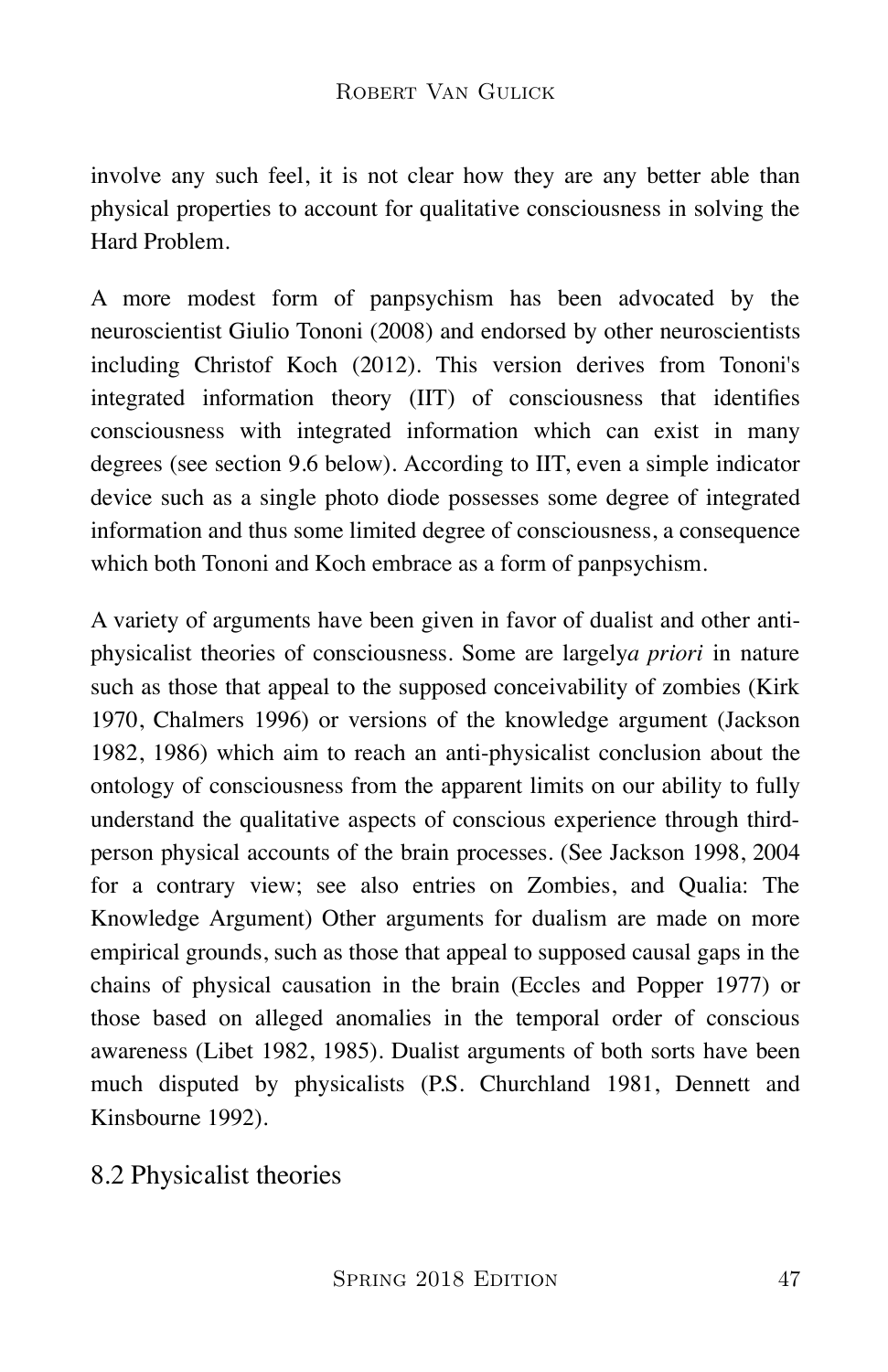Most other metaphysical theories of consciousness are versions of physicalism of one familiar sort or another.

*Eliminativist* theories reductively deny the existence of consciousness or at least the existence of some of its commonly accepted sorts or features. (See the entry on eliminative materialism.) The radical eliminativists reject the very notion of consciousness as muddled or wrong headed and claim that the conscious/nonconscious distinction fails to cut mental reality at its joints (Wilkes 1984, 1988). They regard the idea of consciousness as sufficiently off target to merit elimination and replacement by other concepts and distinctions more reflective of the true nature of mind (P. S. Churchland 1983).

Most eliminativists are more qualified in their negative assessment. Rather than rejecting the notion outright, they take issue only with some of the prominent features that it is commonly thought to involve, such as qualia (Dennett 1990, Carruthers 2000), the conscious self (Dennett 1992), or the so called "Cartesian Theater" where the temporal sequence of conscious experience gets internally projected (Dennett and Kinsbourne 1992). More modest eliminativists, like Dennett, thus typically combine their qualified denials with a positive theory of those aspects of consciousness they take as real, such as the Multiple Drafts Model (section 9.3 below).

*Identity theory*, at least strict psycho-physical type-type identity theory, offers another strongly reductive option by identifying conscious mental properties, states and processes with physical ones, most typically of a neural or neurophysiological nature. If having a qualitative conscious experience of phenomenal red *just is* being in a brain state with the relevant neurophysiological properties, then such experiential properties are real but their reality is a straight forwardly physical reality.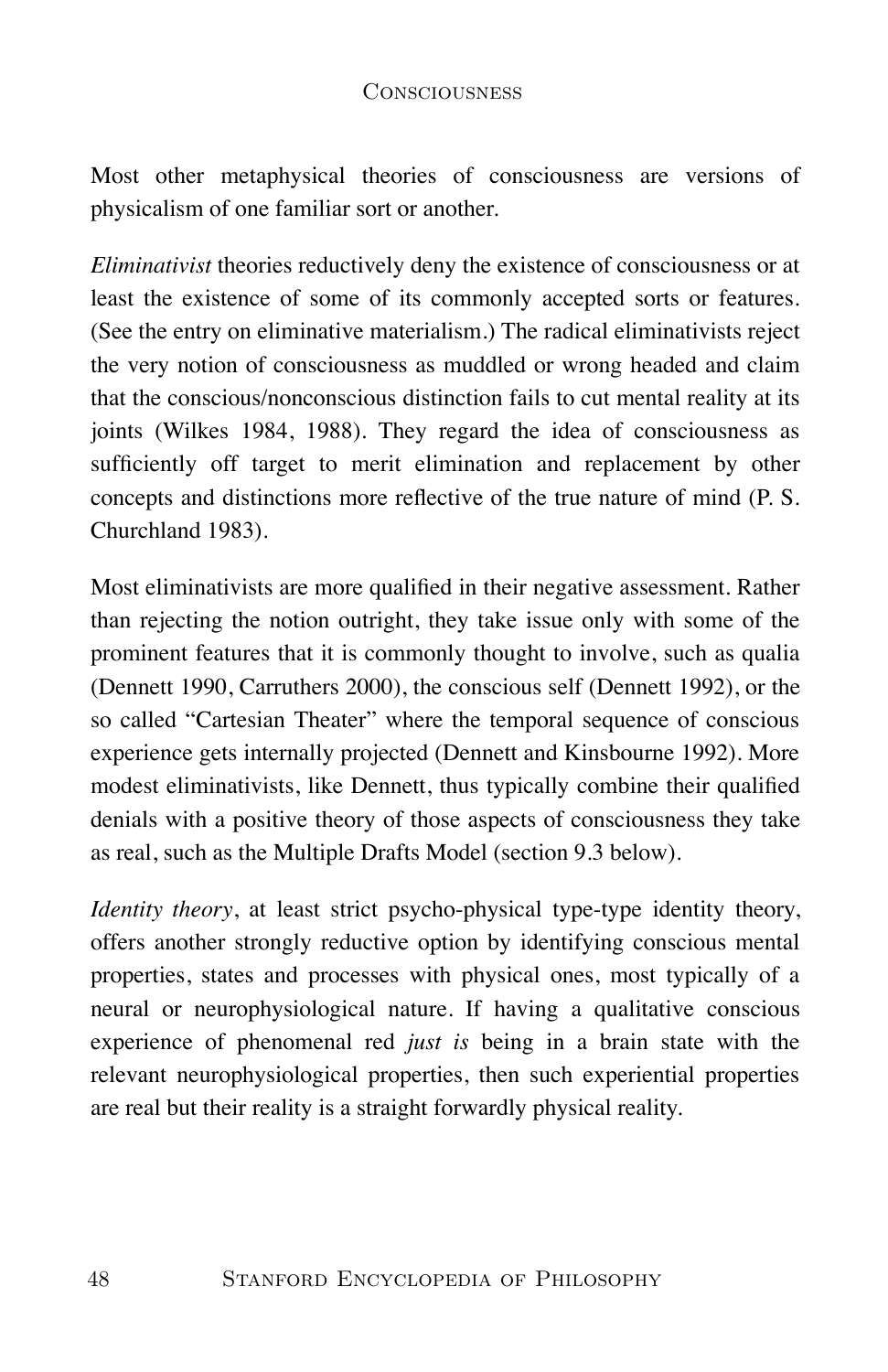*Type-type identity theory* is so called because it identifies mental and physical types or properties on a par with identifying the property of being water with the property of being composed of  $H_2O$  molecules. After a brief period of popularity in the early days of contemporary physicalism during the 1950s and 60s (Place 1956, Smart 1959) it has been far less widely held because of problems such as the multiple realization objection according to which mental properties are more abstract and thus capable of being realized by many diverse underlying structural or chemical substrates (Fodor 1974, Hellman and Thompson 1975). If one and the same conscious property can be realized by different neurophysiological (or even non-neurophysiological) properties in different organisms, then the two properties can not be strictly identical.

Nonetheless the type-type identity theory has enjoyed a recent if modest resurgence at least with respect to qualia or qualitative conscious properties. This has been in part because treating the relevant psychophysical link as an identity is thought by some to offer a way of dissolving the explanatory gap problem (Hill and McLaughlin 1998, Papineau 1995, 2003). They argue that if the conscious qualitative property and the neural property are identical, then there is no need to explain how the latter causes or gives rise to the former. It does not *cause* it, it *is* it. And thus there is no gap to bridge, and no further explanation is needed. Identities are not the sort of thing that can be explained, since nothing is identical with anything but itself, and it makes no sense to ask why something is identical with itself.

However, others contend that the appeal to type-type identity does not so obviously void the need for explanation (Levine 2001). Even if two descriptions or concepts in fact refer to one and the same property, one may still reasonably expect some explanation of that convergence, some account of how they pick out one and the same thing despite not initially or intuitively seeming to do so. In other cases of empirically discovered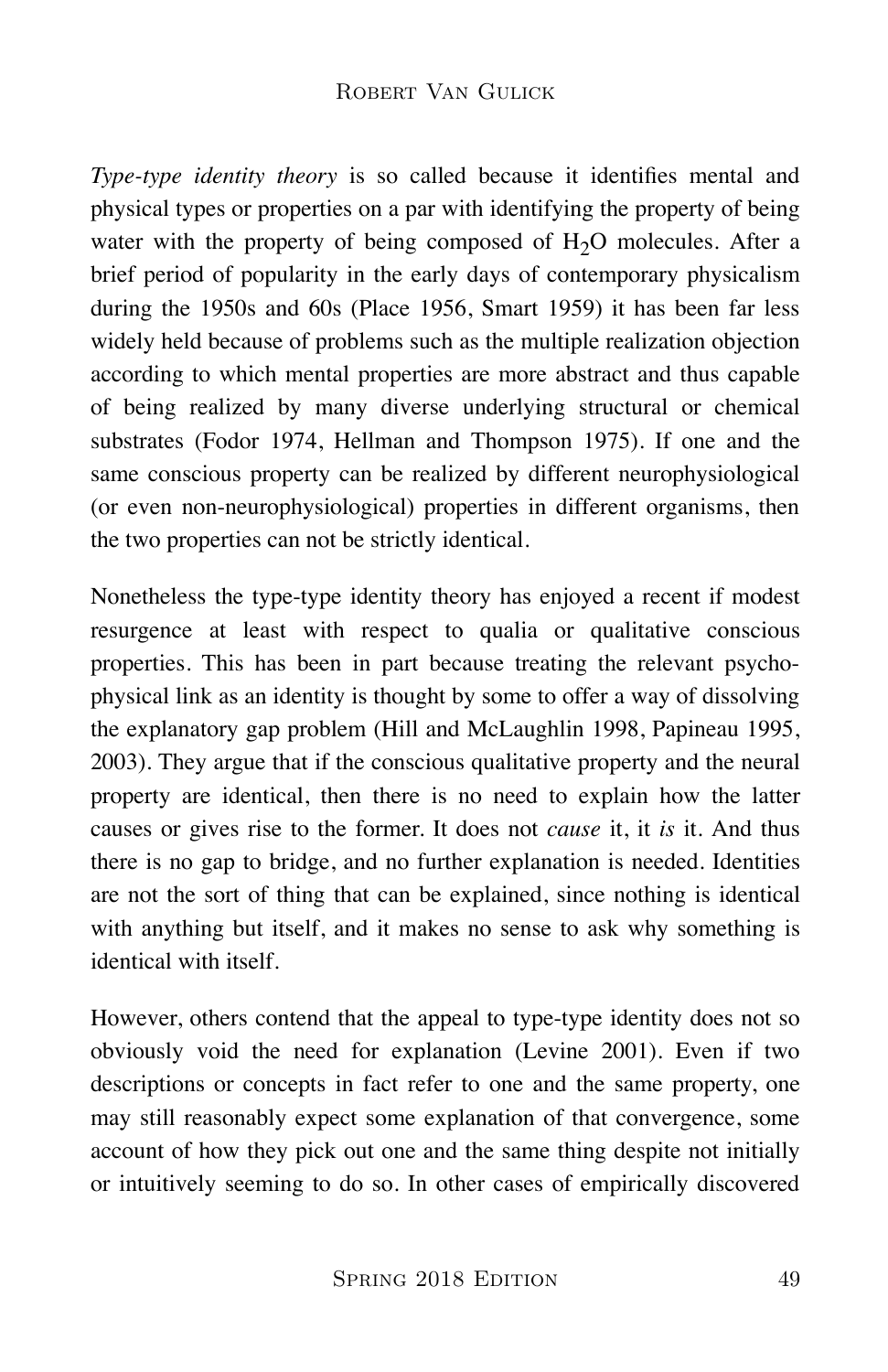property identities, such as that of heat and kinetic energy, there is a story to be told that explains the co-referential convergence, and it seems fair to expect the same in the psycho-physical case. Thus appealing to type-type identities may not in itself suffice to dissolve the explanatory gap problem.

Most physicalist theories of consciousness are neither eliminativist nor based on strict type-type identities. They acknowledge the reality of consciousness but aim to locate it within the physical world on the basis of some psycho-physical relation short of strict property identity.

Among the common variants are those that take conscious reality to *supervene* on the physical, be *composed of* the physical, or be *realized by* the physical.

*Functionalist* theories in particular rely heavily on the notion of *realization* to explicate the relation between consciousness and the physical. According to functionalism, a state or process counts as being of a given mental or conscious type in virtue of the functional role it plays within a suitably organized system (Block 1980a). A given physical state realizes the relevant conscious mental type by playing the appropriate role within the larger physical system that contains it. (See the entry on functionalism.) The functionalist often appeals to analogies with other inter-level relations, as between the biological and biochemical or the chemical and the atomic. In each case properties or facts at one level are realized by complex interactions between items at an underlying level.

Critics of functionalism often deny that consciousness can be adequately explicated in functional terms (Block 1980a, 1980b, Levine 1983, Chalmers 1996). According to such critics, consciousness may have interesting functional characteristics but its nature is not essentially functional. Such claims are sometimes supported by appeal to the supposed possibility of absent or inverted qualia, i.e., the possibility of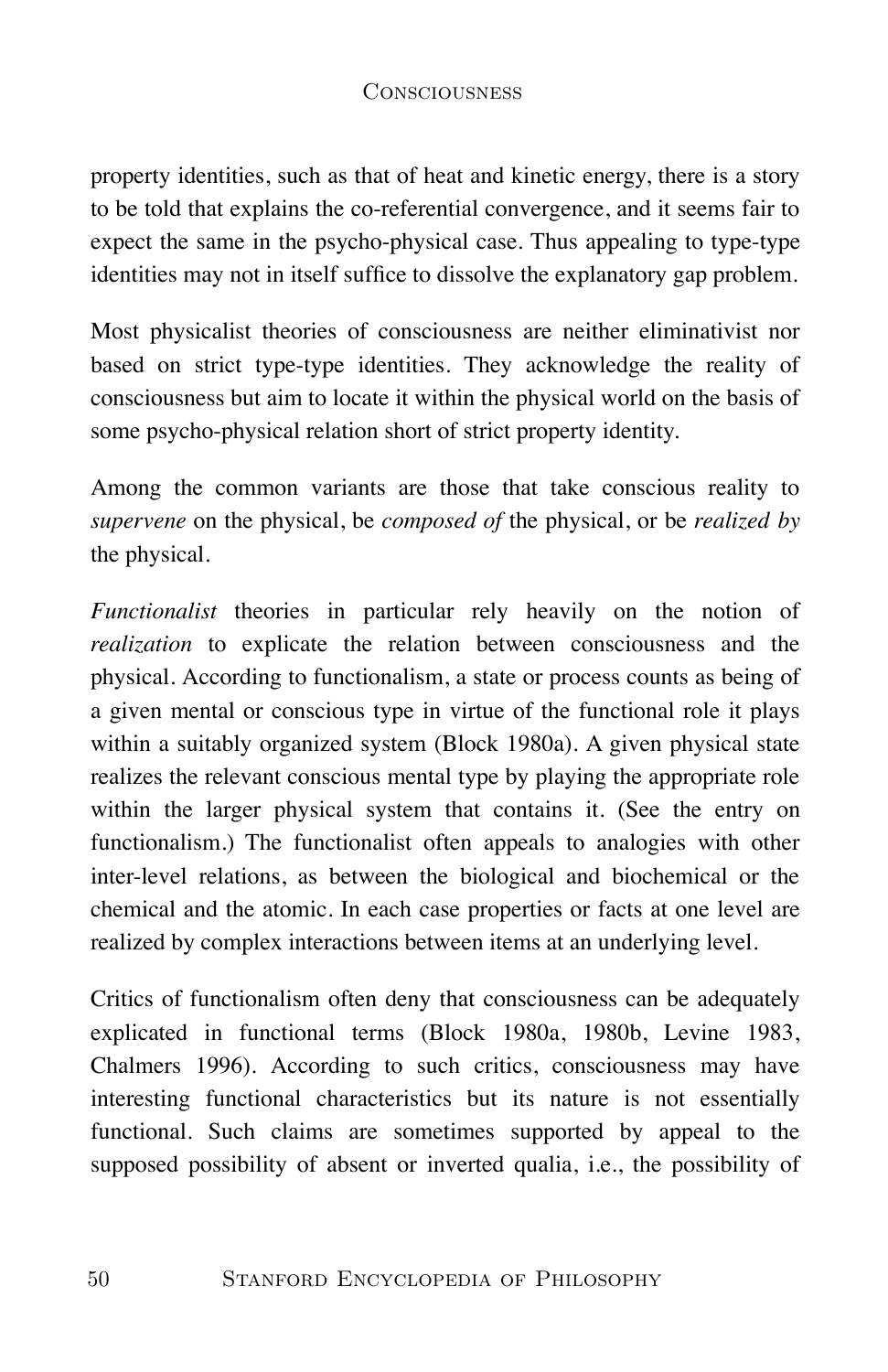beings who are functionally equivalent to normal humans but who have reversed qualia or none at all. The status of such possibilities is controversial (Shoemaker 1981, Dennett 1990, Carruthers 2000), but if accepted they would seem to pose a problem for the functionalist. (See the entry on qualia.)

Those who ground ontological physicalism on the realization relation often combine it with a nonreductive view at the conceptual or representational level that stresses the autonomy of the special sciences and the distinct modes of description and cognitive access they provide.

*Non-reductive physicalism* of this sort denies that the theoretical and conceptual resources appropriate and adequate for dealing with facts at the level of the underlying substrate or realization level must be adequate as well for dealing with those at the realized level (Putnam 1975, Boyd 1980). As noted above in response to the How question, one can believe that all economic facts are physically realized without thinking that the resources of the physical sciences provide all the cognitive and conceptual tools we need for doing economics (Fodor 1974).

Nonreductive physicalism has been challenged for its alleged failure to "pay its physicalist dues" in reductive coin. It is faulted for supposedly not giving an adequate account of how conscious properties are or could be realized by underlying neural, physical or functional structures or processes (Kim 1987, 1998). Indeed it has been charged with incoherence because of its attempt to combine a claim of physical realization with the denial of the ability to spell out that relation in a strict and *a priori* intelligible way (Jackson 2004).

However, as noted above in discussion of the How question, nonreductive physicalists reply by agreeing that some account of psycho-physical realization is indeed needed, but adding that the relevant account may fall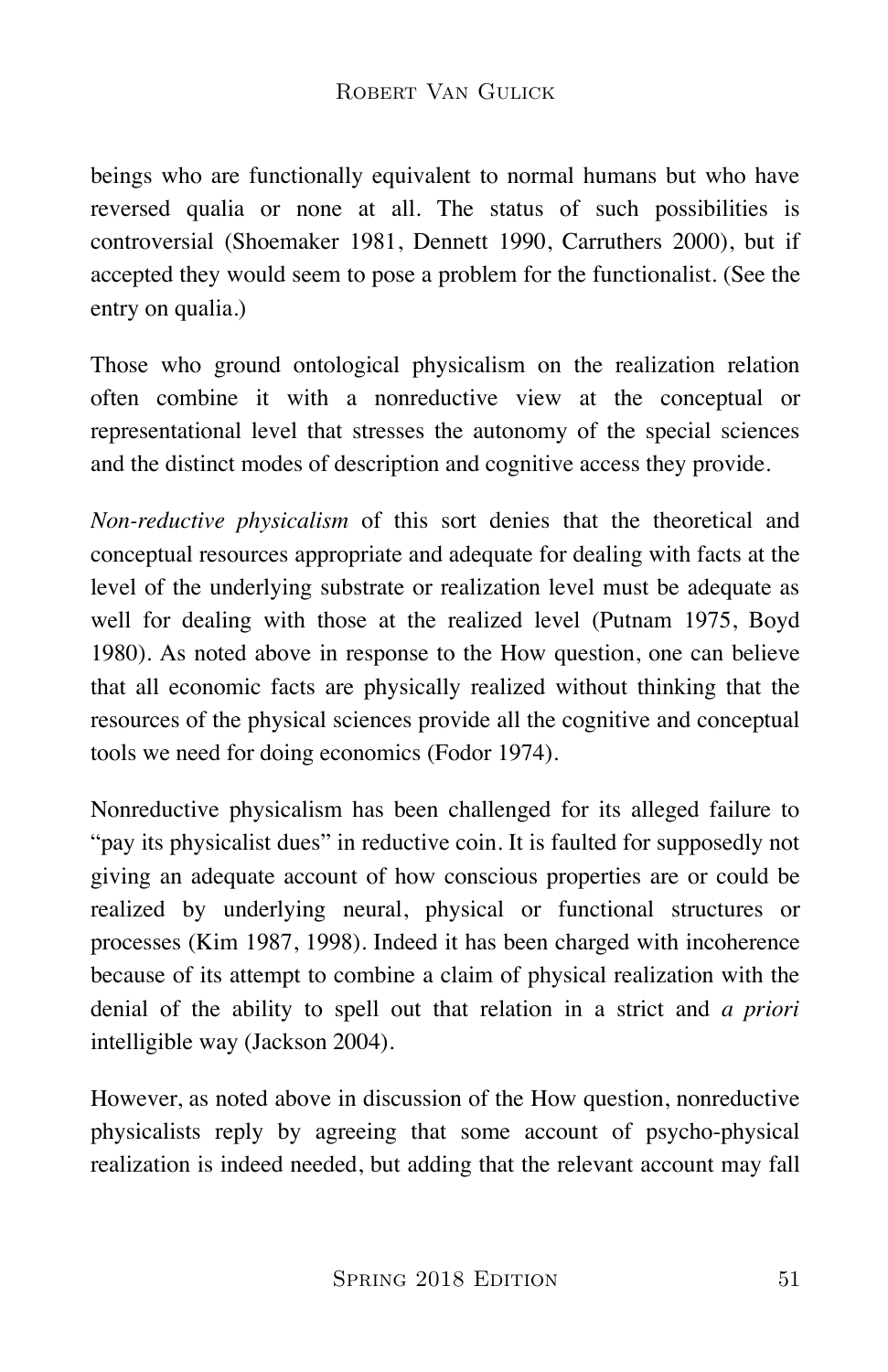far short of *a priori* deducibility, yet still suffice to satisfy our legitimate explanatory demands (McGinn 1991, Van Gulick 1985). The issue remains under debate.

# 9. Specific Theories of Consciousness

Although there are many general metaphysical/ontological theories of consciousness, the list of specific detailed theories about its nature is even longer and more diverse. No brief survey could be close to comprehensive, but seven main types of theories may help to indicate the basic range of options: higher-order theories, representational theories, interpretative narrative theories, cognitive theories, neural theories, quantum theories and nonphysical theories. The categories are not mutually exclusive; for example, many cognitive theories also propose a neural substrate for the relevant cognitive processes. Nonetheless grouping them in the seven classes provides a basic overview.

# 9.1 Higher-order theories

Higher-order (HO) theories analyze the notion of a conscious mental state in terms of reflexive meta-mental self-awareness. The core idea is that what makes a mental state M a conscious mental state is the fact that it is accompanied by a simultaneous and non-inferential higher-order (i.e., meta-mental) state whose content is that one is now in M. Having a conscious desire for some chocolate involves being in two mental states; one must have both a desire for some chocolate and also a higher-order state whose content is that one is now having just such a desire. Unconscious mental states are unconscious precisely in that we lack the relevant higher-order states about them. Their being unconscious consists in the fact that we are not reflexively and directly aware of being in them. (See the entry on higher-order theories of consciousness.)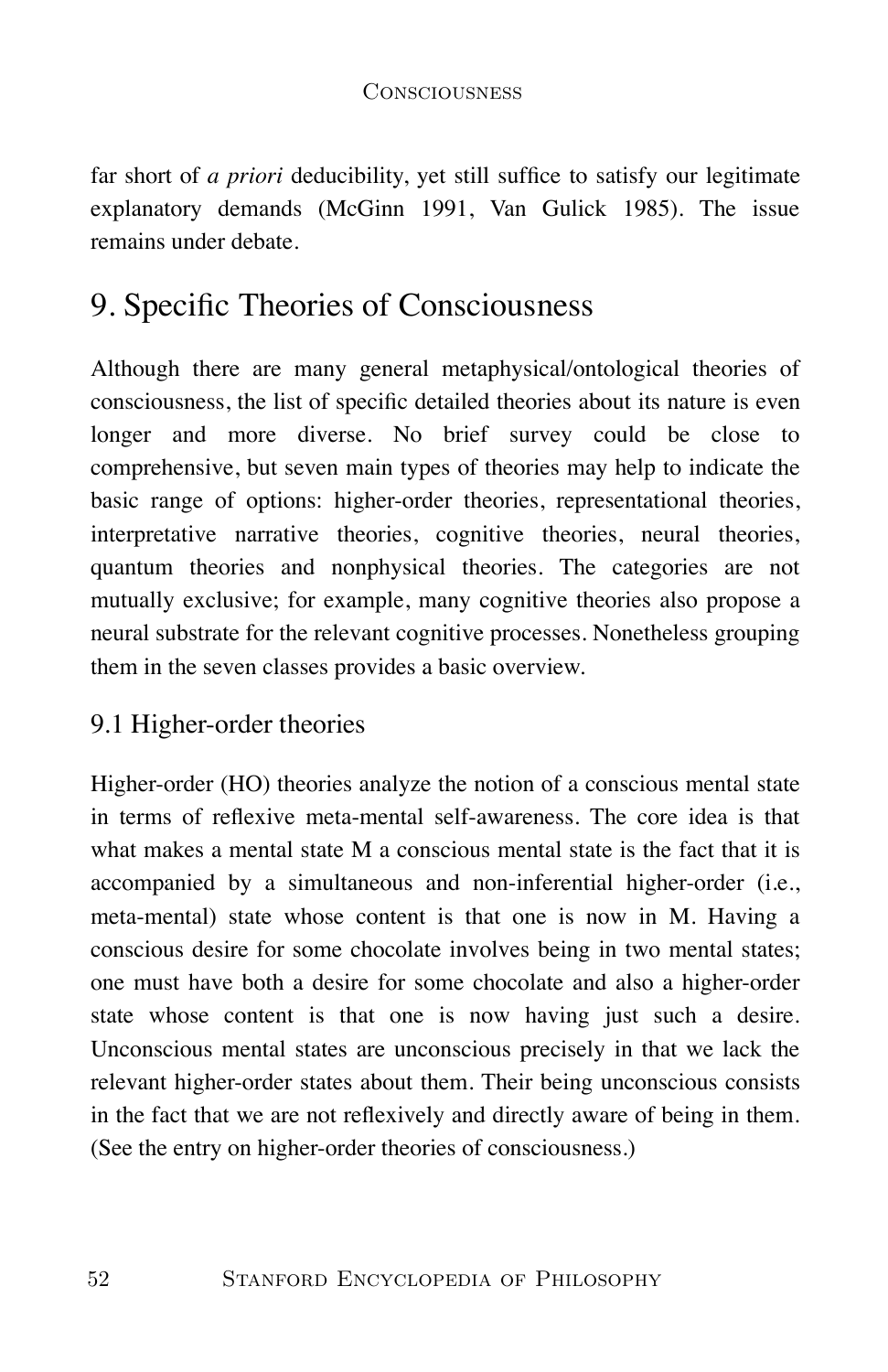Higher-order theories come in two main variants that differ concerning the psychological mode of the relevant conscious-making meta-mental states. Higher-order thought (HOT) theories take the required higher-order state to be an assertoric thought-like meta-state (Rosenthal 1986, 1993). Higherorder perception (HOP) theories take them to be more perception-like and associated with a kind of inner sense and intra-mental monitoring systems of some sort (Armstrong 1981, Lycan 1987, 1996).

Each has its relative strengths and problems. HOT theorists note that we have no organs of inner sense and claim that we experience no sensory qualities other than those presented to us by outer directed perception. HOP theorists on the other hand can argue that their view explains some of the additional conditions required by HO accounts as natural consequences of the perception-like nature of the relevant higher-order states. In particular the demands that the conscious-making meta-state be noninferential and simultaneous with its lower level mental object might be explained by the parallel conditions that typically apply to perception. We perceive what is happening now, and we do so in a way that involves no inferences, at least not any explicit personal-level inferences. Those conditions are no less necessary on the HOT view but are left unexplained by it, which might seem to give some explanatory advantage to the HOP model (Lycan 2004, Van Gulick 2000), though some HOT theorists argue otherwise (Carruthers 2000).

Whatever their respective merits, both HOP and HOT theories face some common challenges, including what might be called the*generality problem.* Having a thought or perception of a given item *X*—be it a rock, a pen or a potato—does not in general make *X* a conscious *X*. Seeing or thinking of the potato on the counter does not make it a conscious potato. Why then should having a thought or perception of a given desire or a memory make it a conscious desire or memory (Dretske 1995, Byrne 1997). Nor will it suffice to note that we do not apply the term "conscious"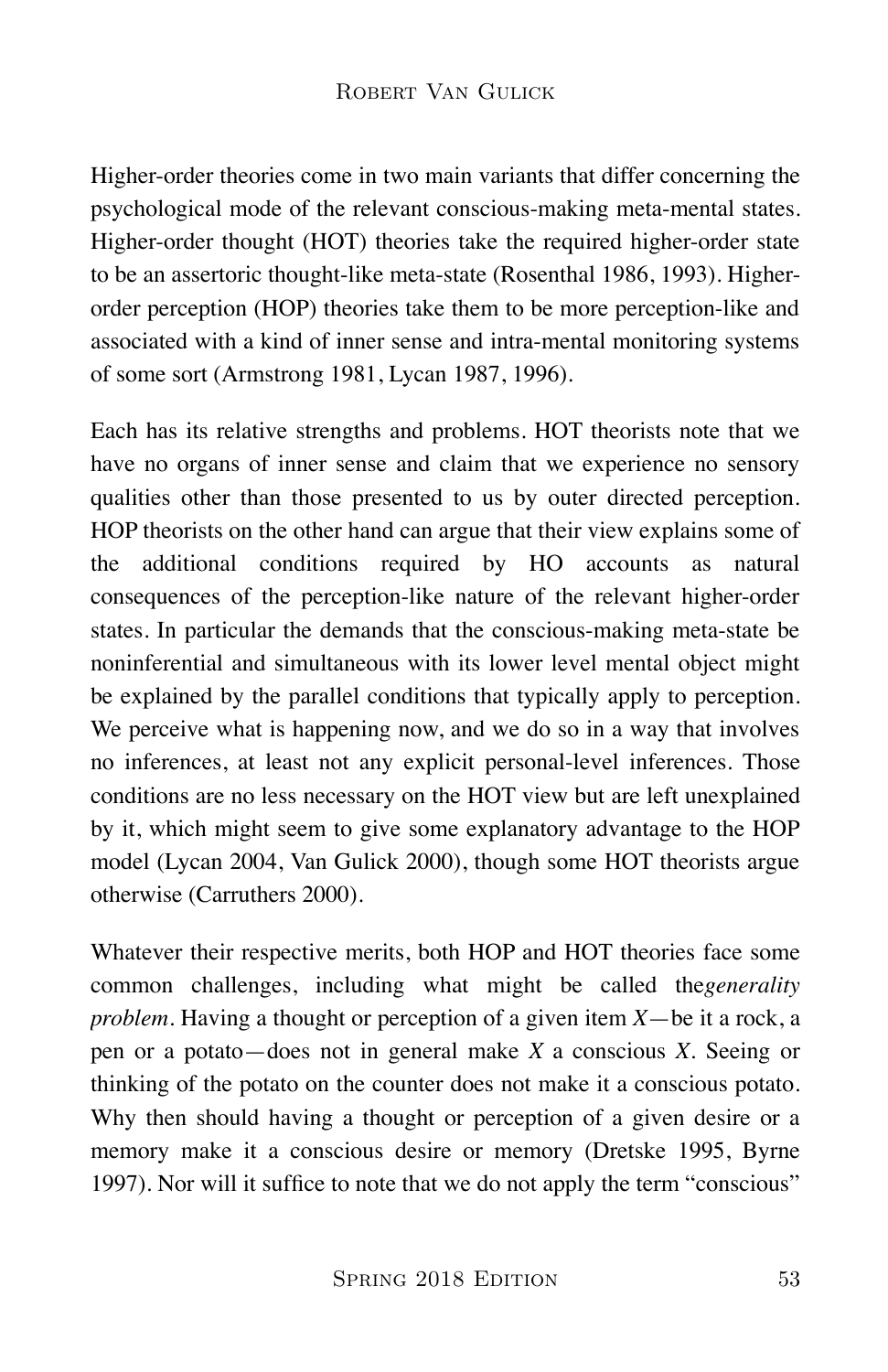to rocks or pens that we perceive or think of, but only to mental states that we perceive or think of (Lycan 1997, Rosenthal 1997). That may be true, but what is needed is some account of why it is appropriate to do so.

The higher-order view is most obviously relevant to the meta-mental forms of consciousness, but some of its supporters take it to explain other types of consciousness as well, including the more subjective what it's like and qualitative types. One common strategy is to analyze qualia as mental features that are capable of occurring unconsciously; for example they might be explained as properties of inner states whose structured similarity relations given rise to beliefs about objective similarities in the world (Shoemaker 1975, 1990). Though unconscious qualia can play that functional role, there need be nothing that it is like to be in a state that has them (Nelkin 1989, Rosenthal 1991, 1997). According to the HO theorist, *what-it's-likeness* enters only when we become aware of that first-order state and its qualitative properties by having an appropriate meta-state directed at it.

Critics of the HO view have disputed that account, and some have argued that the notion of unconscious qualia on which it relies is incoherent (Papineau 2002). Whether or not such proposed HO accounts of qualia are successful, it is important to note that most HO advocates take themselves to be offering a comprehensive theory of consciousness, or at least the core of such a general theory, rather than merely one limited to some special meta-mental forms of it.

Other variants of HO theory go beyond the standard HOT and HOP versions including some that analyze consciousness in terms of dispositional rather than occurrent higher-order thoughts (Carruthers 2000). Others appeal to implicit rather than explicit higher-order understanding and weaken or remove the standard assumption that the meta-state must be distinct and separate from its lower-order object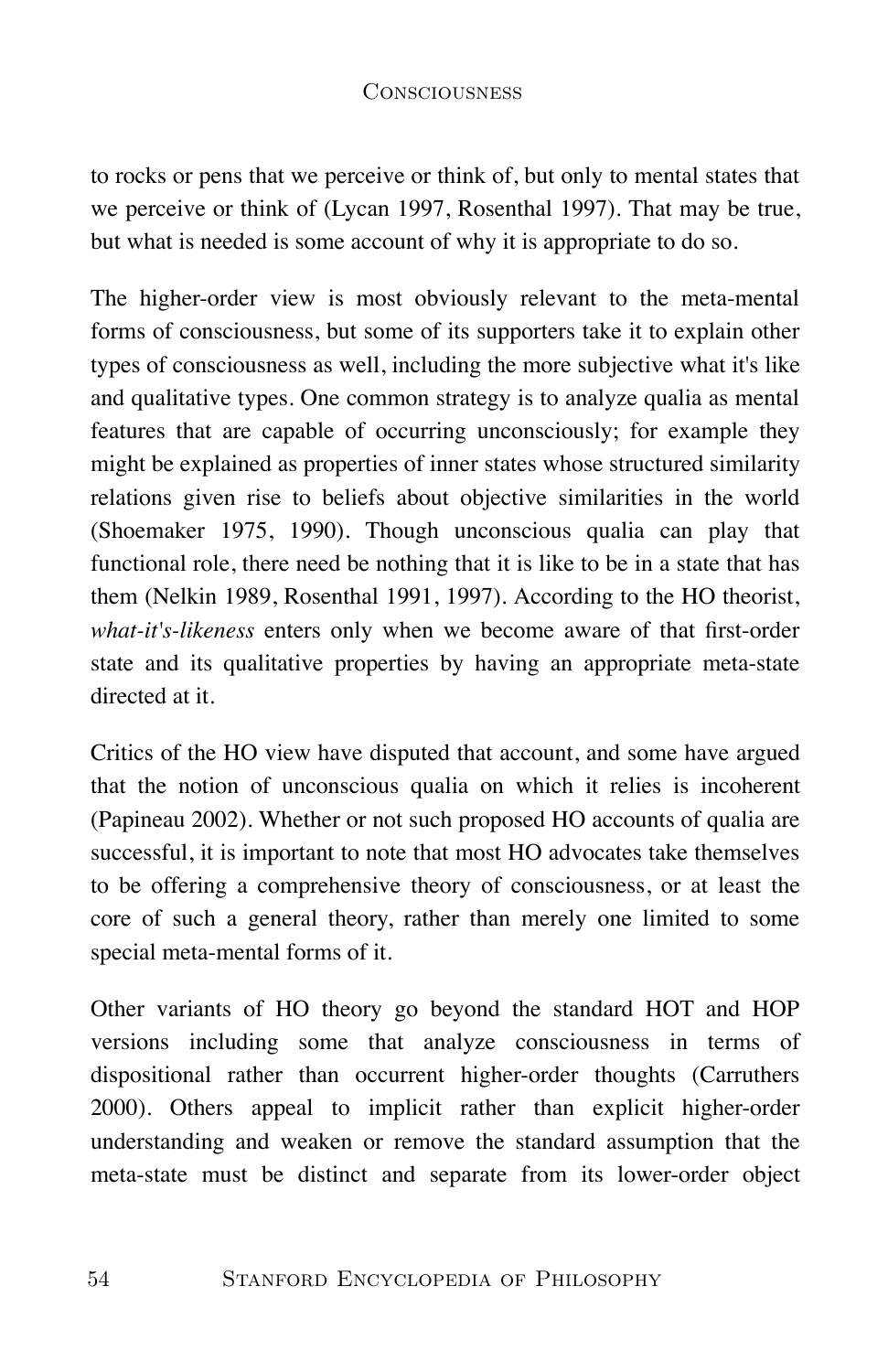(Gennaro 1995, Van Gulick 2000, 2004) with such views overlapping with so called reflexive theories discussed in the section. Other variants of HO theory continue to be offered, and debate between supporters and critics of the basic approach remains active. (See the recent papers in Gennaro 2004.)

# 9.2 Reflexive theories

Reflexive theories, like higher-order theories, imply a strong link between consciousness and self-awareness. They differ in that they locate the aspect of self-awareness directly within the conscious state itself rather than in a distinct meta-state directed at it. The idea that conscious states involve a double intentionality goes back at least to Brentano (1874) in the 19th century. The conscious state is intentionally directed at an object outside itself—such as a tree or chair in the case of a conscious perception —as well as intentionally directed at itself. One and the same state is both an outer-directed awareness and an awareness of itself. Several recent theories have claimed that such reflexive awareness is a central feature of conscious mental states. Some view themselves as variants of higher-order theory (Gennaro 2004, 2012) while others reject the higher-order category and describe their theories as presenting a "same-order" account of consciousness as self-awareness (Kriegel 2009). Yet others challenge the level distinction by analyzing the meta-intentional content as implicit in the phenomenal first-order content of conscious states, as in so called Higher-Order Global State models (HOGS) (Van Gulick 2004,2006). A sample of papers, some supporting and some attacking the reflexive view can be found in Krigel and Williford (2006).

# 9.3 Representationalist theories

Almost all theories of consciousness regard it as having representational features, but so called representationalist theories are defined by the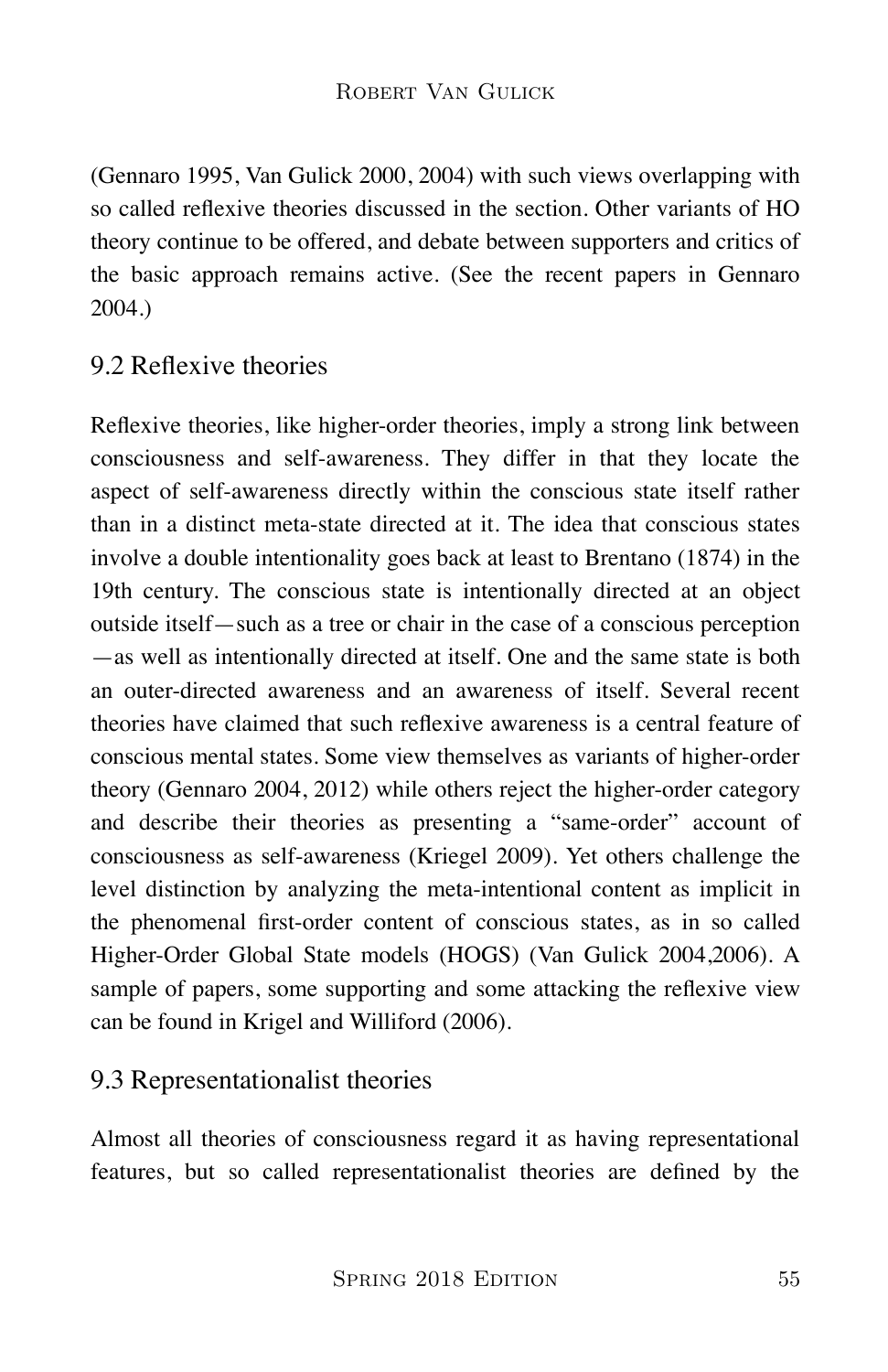stronger view that its representational features exhaust its mental features (Harman 1990, Tye 1995, 2000). According to the representationalist, conscious mental states have no mental properties other than their representational properties. Thus two conscious or experiential states that share all their representational properties will not differ in any mental respect.

The exact force of the claim depends on how one interprets the idea of being "representationally the same" for which there are many plausible alternative criteria. One could define it coarsely in terms of satisfaction or truth conditions, but understood in that way the representationalist thesis seems clearly false. There are too many ways in which states might share their satisfaction or truth conditions yet differ mentally, including those that concern their mode of conceptualizing or presenting those conditions.

At the opposite extreme, one could count two states as representationally distinct if they differed in any features that played a role in their representational function or operation. On such a liberal reading any differences in the bearers of content would count as representational differences even if they bore the same intentional or representational content; they might differ only in their *means* or *mode* of representation not their *content*.

Such a reading would of course increase the plausibility of the claim that a conscious state's representational properties exhaust its mental properties but at the cost of significantly weakening or even trivializing the thesis. Thus the representationalist seems to need an interpretation of *representational sameness* that goes beyond mere satisfaction conditions and reflects all the intentional or contentful aspects of representation without being sensitive to mere differences in underlying non-contentful features of the processes at the realization level. Thus most representationalists provide conditions for conscious experience that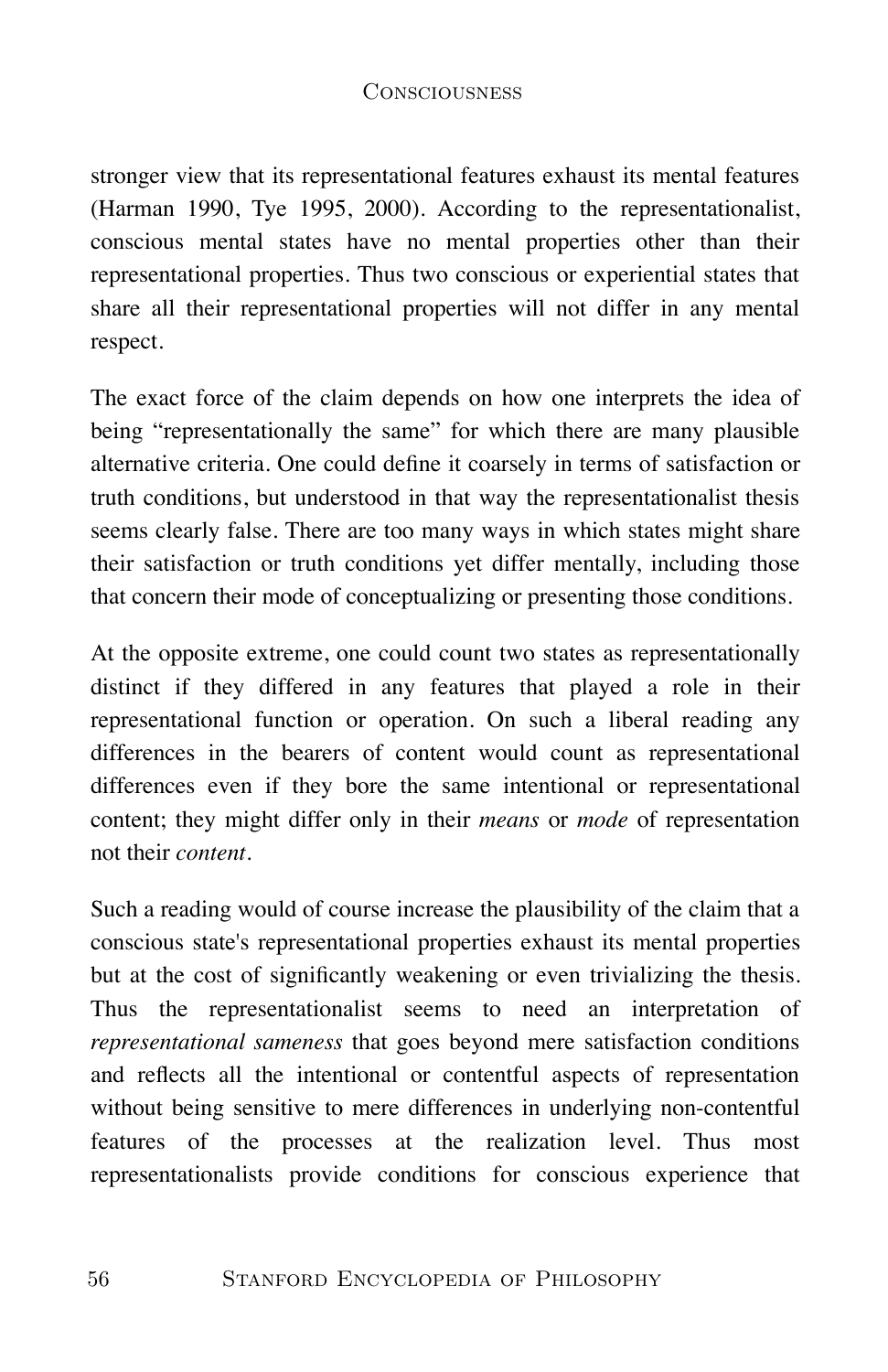#### ROBERT VAN GULICK

include both a content condition plus some further causal role or format requirements (Tye 1995, Dretske 1995, Carruthers 2000). Other representationalists accept the existence of qualia but treat them as objective properties that external objects are represented as having, i.e., they treat them as *represented properties* rather than as *properties of representations* or mental states (Dretske 1995, Lycan 1996).

Representationalism can be understood as a qualified form of eliminativism insofar as it denies the existence of properties of a sort that conscious mental states are commonly thought to have—or at least seem to have—namely those that are mental but not representational. Qualia, at least if understood as intrinsic monadic properties of conscious states accessible to introspection, would seem to be the most obvious targets for such elimination. Indeed part of the motivation for representationalism is to show that one can accommodate all the facts about consciousness, perhaps within a physicalist framework, without needing to find room for qualia or any other apparently non-representational mental properties (Dennett 1990, Lycan 1996, Carruthers 2000).

Representationalism has been quite popular in recent years and had many defenders, but it remains highly controversial and intuitions clash about key cases and thought experiments (Block 1996). In particular the possibility of inverted qualia provides a crucial test case. To antirepresentationalists, the mere logical possibility of inverted qualia shows that conscious states can differ in a significant mental respect while coinciding representationally. Representationalists in reply deny either the possibility of such inversion or its alleged import (Dretske 1995, Tye 2000).

Many other arguments have been made for and against representationalism, such as those concerning perceptions in different sense modalities of one and the same state of affairs—seeing and feeling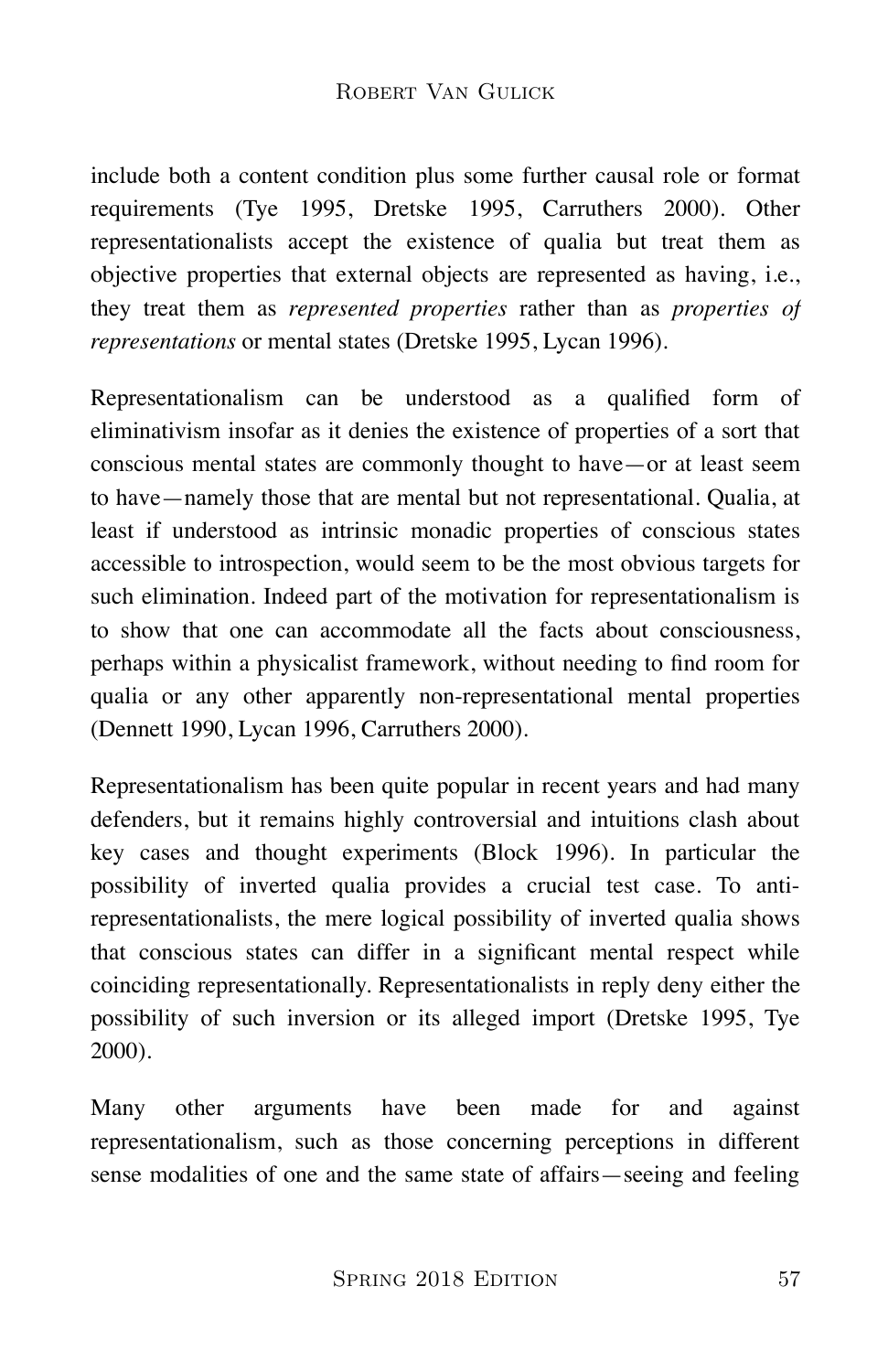the same cube—which might seem to involve mental differences distinct from how the relevant states represent the world to be (Peacocke 1983, Tye 2003). In each case, both sides can muster strong intuitions and argumentative ingenuity. Lively debate continues.

### 9.4 Narrative Interpretative Theories

Some theories of consciousness stress the interpretative nature of facts about consciousness. According to such views, what is or is not conscious is not always a determinate fact, or at least not so independent of a larger context of interpretative judgments. The most prominent philosophical example is the Multiple Drafts Model (MDM) of consciousness, advanced by Daniel Dennett (1991). It combines elements of both representationalism and higher-order theory but does so in a way that varies interestingly from the more standard versions of either providing a more interpretational and less strongly realist view of consciousness.

The MDM includes many distinct but interrelated features. Its name reflects the fact that at any given moment content fixations of many sorts are occurring throughout the brain. What makes some of these contents conscious is not that they occur in a privileged spatial or functional location—the so called "Cartesian Theater"—nor in a special mode or format, all of which the MDM denies. Rather it a matter of what Dennett calls "cerebral celebrity", i.e., the degree to which a given content influences the future development of other contents throughout the brain, especially with regard to how those effects are manifest in the reports and behaviors that the person makes in response to various probes that might indicate her conscious state. One of the MDM's key claims is that different probes (e. g., being asked different questions or being in different contexts that make differing behavioral demands) may elicit different answers about the person's conscious state. Moreover, according to the MDM there may be no probe-independent fact of the matter about what the person's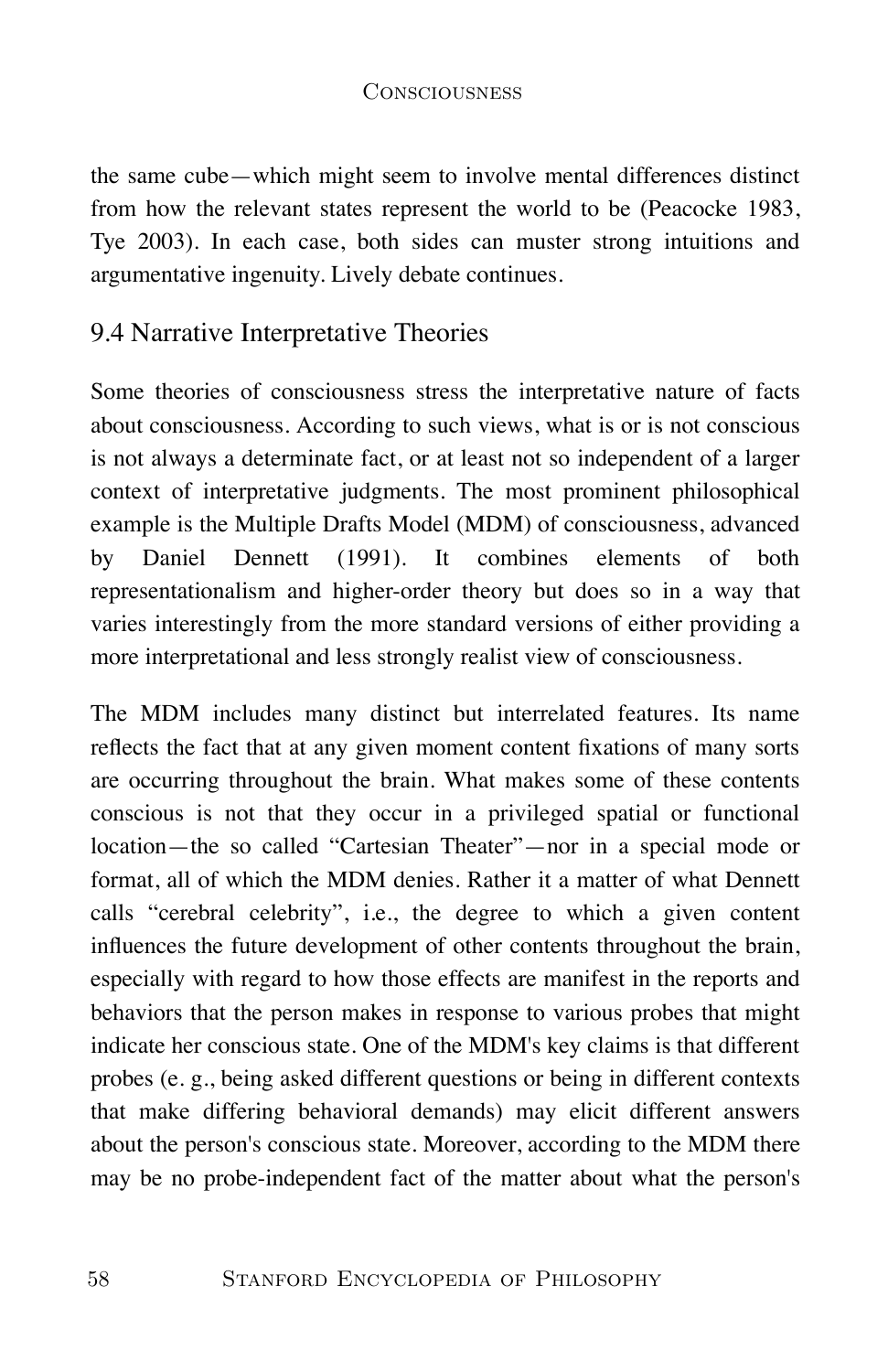conscious state really was. Hence the "multiple" of the Multiple Drafts Model.

The MDM is representationalist in that it analyzes consciousness in terms of content relations. It also denies the existence of qualia and thus rejects any attempt to distinguish conscious states from nonconscious states by their presence. It rejects as well the notion of the self as an inner observer, whether located in the Cartesian Theater or elsewhere. The MDM treats the self as an emergent or virtual aspect of the coherent roughly serially narrative that is constructed through the interactive play of contents in the system. Many of those contents are bound together at the intentional level as perceptions or fixations from a relatively unified and temporally extended point of view, i.e., they cohere in their contents as if they were the experiences of a ongoing self. But it is the order of dependence that is crucial to the MDM account. The relevant contents are not unified because they are all observed by a single self, but just the converse. It is because they are unified and coherent at the level of content that they count as the experiences of a single self, at least of a single virtual self.

It is in this respect that the MDM shares some elements with higher-order theories. The contents that compose the serial narrative are at least implicitly those of an ongoing if virtual self, and it is they that are most likely to be expressed in the reports the person makes of her conscious state in response to various probes. They thus involve a certain degree of reflexivity or self-awareness of the sort that is central to higher-order theories, but the higher-order aspect is more an implicit feature of the stream of contents rather than present in distinct explicit higher-order states of the sort found in standard HO theories.

Dennett's MDM has been highly influential but has also drawn criticism, especially from those who find it insufficiently realist in its view of consciousness and at best incomplete in achieving its stated goal to fully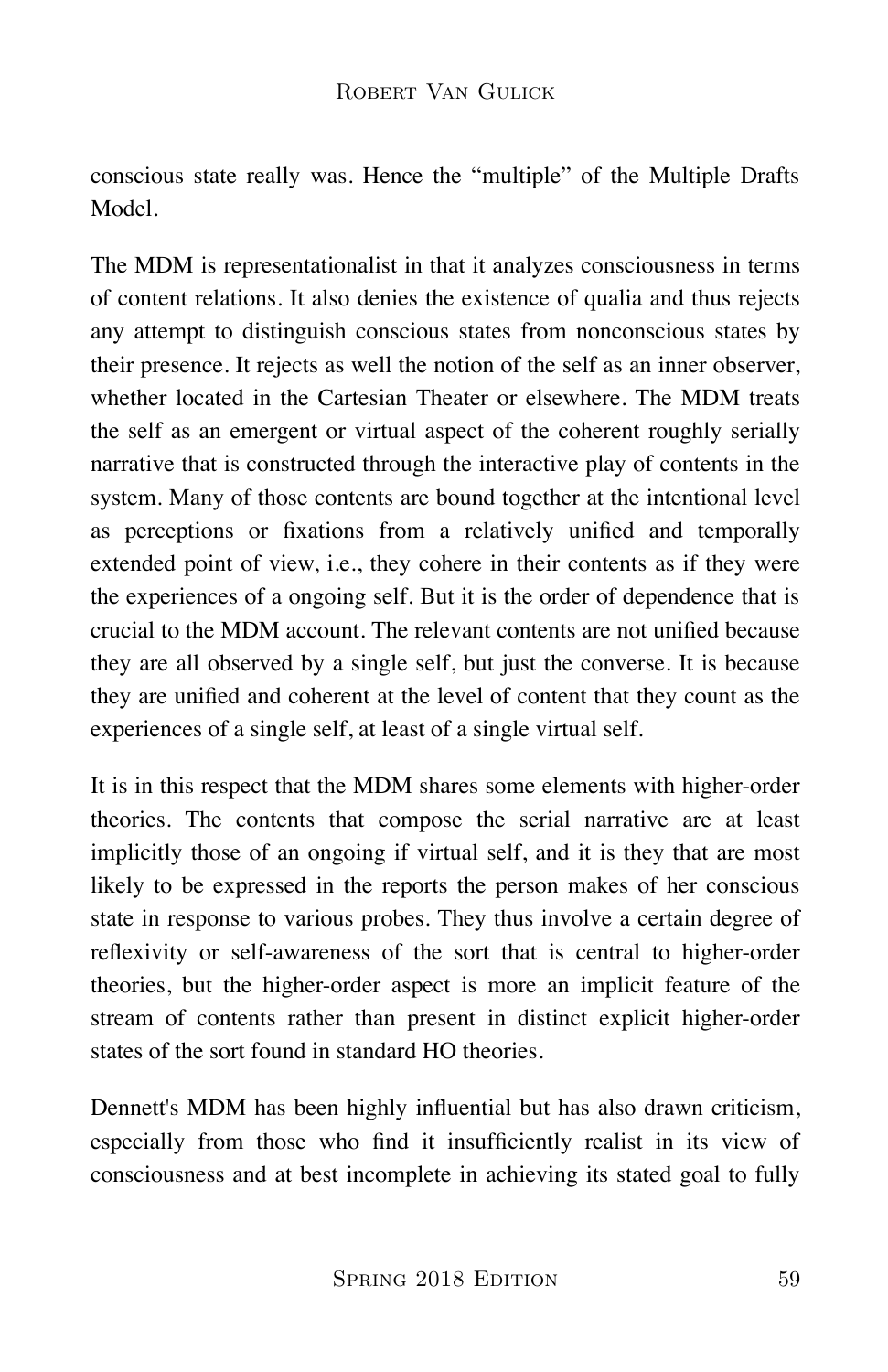explain it (Block 1994, Dretske 1994, Levine 1994). Many of its critics acknowledge the insight and value of the MDM, but deny that there are no real facts of consciousness other than those captured by it (Rosenthal 1994, Van Gulick 1994, Akins 1996).

From a more empirical perspective, the neuroscientist Michael Gazzaniga (2011) has introduced the idea of an "interpreter module" based in the left hemisphere that makes sense of our actions in any inferential way and constructs an ongoing narrative of our actions and experience. Though the theory is not intended as a complete theory of consciousness, it accords a major role to such interpretative narrative activity.

# 9.5 Cognitive Theories

A number theories of consciousness associate it with a distinct cognitive architecture or with a special pattern of activity with that structure.

*Global Workspace*. A major psychological example of the cognitive approach is the Global Workspace theory. As initially developed by Bernard Baars (1988)) global workspace theory describes consciousness in terms of a competition among processors and outputs for a limited capacity resource that "broadcasts" information for widespread access and use. Being available in that way to the global workspace makes information conscious at least in the access sense. It is available for report and the flexible control of behavior. Much like Dennett's "cerebral celebrity", being broadcast in the workspace makes contents more accessible and influential with respect to other contents and other processors. At the same time the original content is strengthened by recurrent support back from the workspace and from other contents with which it coheres. The capacity limits on the workspace correspond to the limits typically placed on focal attention or working memory in many cognitive models.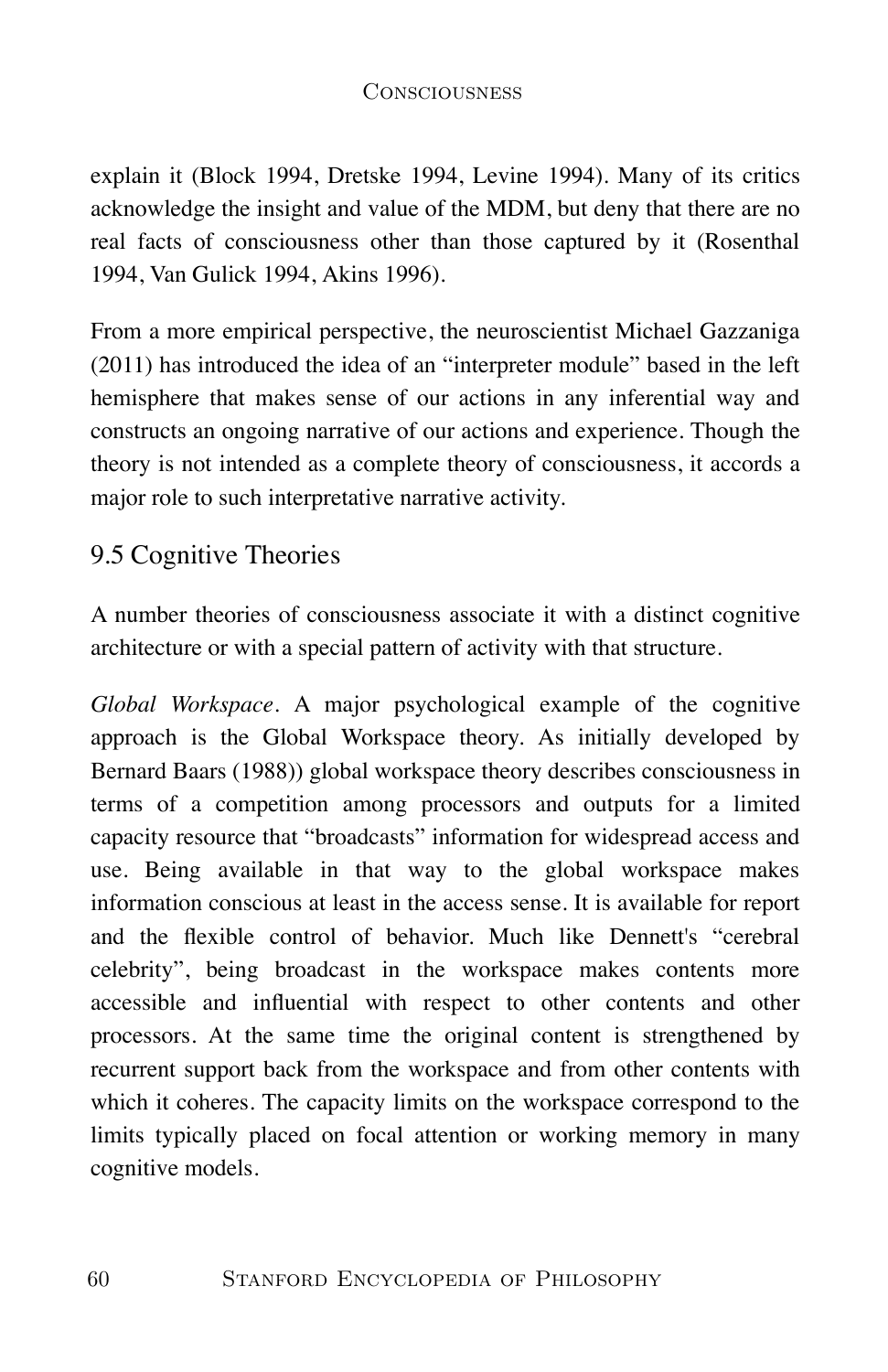The model has been further developed with proposed connections to particular neural and functional brain systems by Stanislas Dehaene and others (2000). Of special importance is the claim that consciousness in both the access and phenomenal sense occurs when and only when the relevant content enters the larger global network involving both primary sensory areas as well as many other areas including frontal and parietal areas associated with attention. Dehaene claims that conscious perception begins only with the "ignition" of that larger global network; activity in the primary sensory areas will not suffice no matter how intense or recurrent (though see the contrary view of Victor Lamme in section 9.7).

*Attended Intermediate Representation*. Another cognitive theory is Jesse Prinz's (2012) Attended Intermediate level Representation theory (AIR). The theory is a neuro-cognitive hybrid account of conscious. According to AIR theory, a conscious perception must meet both cognitive and neural conditions. It must be a representation of a perceptually intermediate property which Prinz argues are the only properties of which we are aware in conscious experience—we experience only basic features of external objects such as colors, shapes, tones, and feels. According to Prinz, our awareness of higher level properties—such as being a pine tree or my car keys—is wholly a matter of judging and not of conscious experience. Hence the Intermediate Representational (IR) aspect of AIR. To be conscious such a represented content must also be Attended (the A aspect of AIR). Prinz proposes a particular neural substrate for each component. He identifies the intermediate level representations with gamma (40–80hz) vector activity in sensory cortex and the attentional component with synchronized oscillations that can incorporate that gamma vector activity.

# 9.6 Information Integration Theory

The integration of information from many sources is an important feature of consciousness and, as noted above (section 6.4), is often cited as one of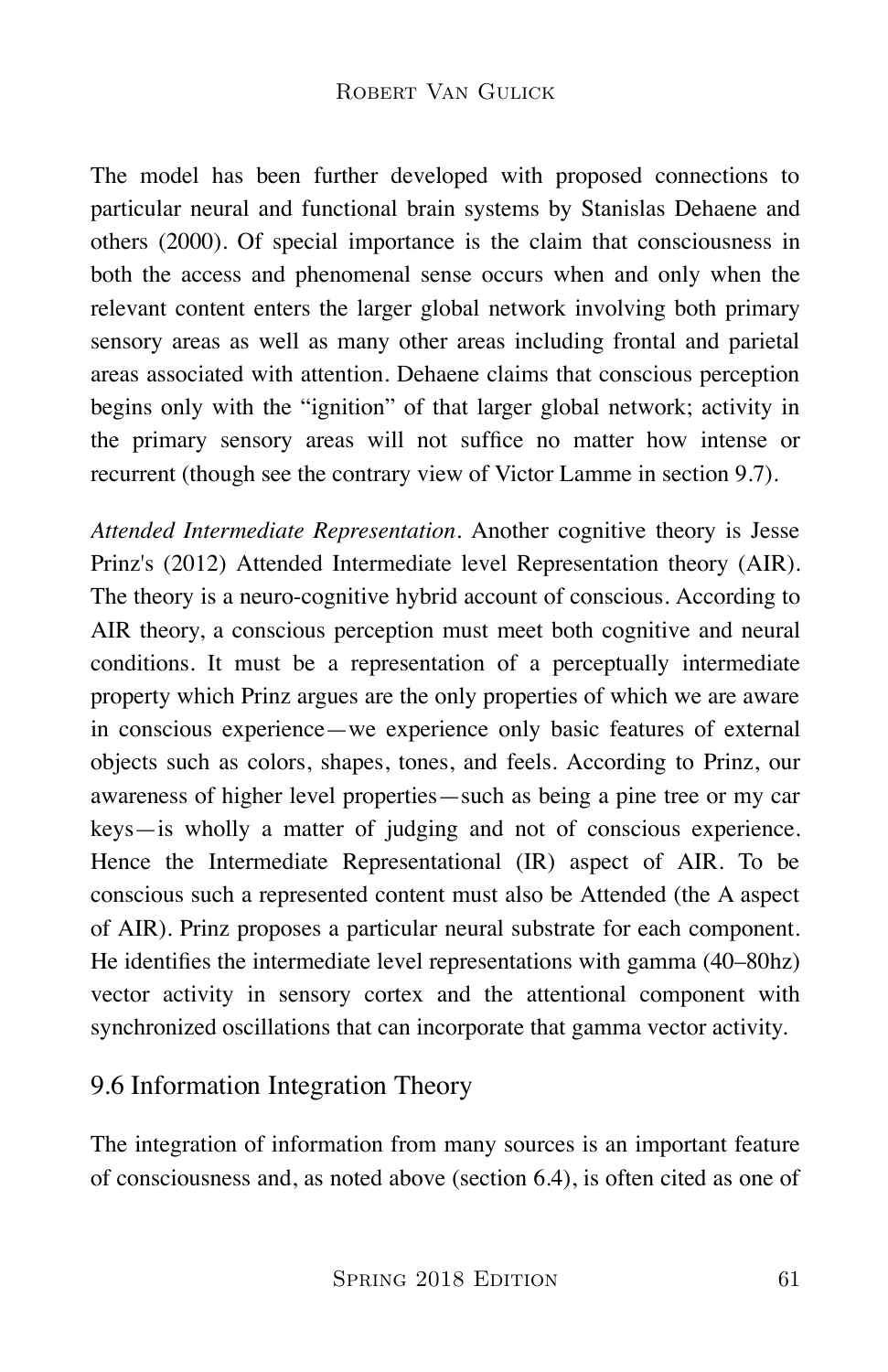its major functions. Content integration plays an important role in various theories especially global workspace theory (section 9.3). However, a proposal by the neuroscientist Giulio Tononi (2008) goes further in identifying consciousness with integrated information and asserting that information integration of the relevant sort is both necessary and sufficient for consciousness regardless of the substrate in which it is realized (which need not be neural or biological). According to Tononi's Integrated Information Theory (IIT), consciousness is a purely information-theoretic property of systems. He proposes a mathematical measure  $\phi$  that aims to measure not merely the information in the parts of a given system but also the information contained in the organization of the system over and above that in its parts.  $\phi$  thus corresponds to the system's degree of informational integration. Such a system can contain many overlapping complexes and the complex with the highest  $\phi$  value will be conscious according to IIT.

According to IIT, consciousness varies in quantity and comes in many degrees which correspond to  $\phi$  values. Thus even a simple system such a single photo diode will be conscious to some degree if it is not contained within a larger complex. In that sense, IIT implies a form of panpsychism that Tononi explicitly endorses. According to IIT, the quality of the relevant consciousness is determined by the totality of informational relations within the relevant integrated complex. Thus IIT aims to explain both the quantity and quality of phenomenal consciousness. Other neuroscientists, notably Christof Koch, have also endorsed the IIT approach (Koch 2012).

# 9.7 Neural Theories

Neural theories of consciousness come in many forms, though most in some way concern the so called "neural correlates of consciousness" or NCCs. Unless one is a dualist or other non-physicalist, more than mere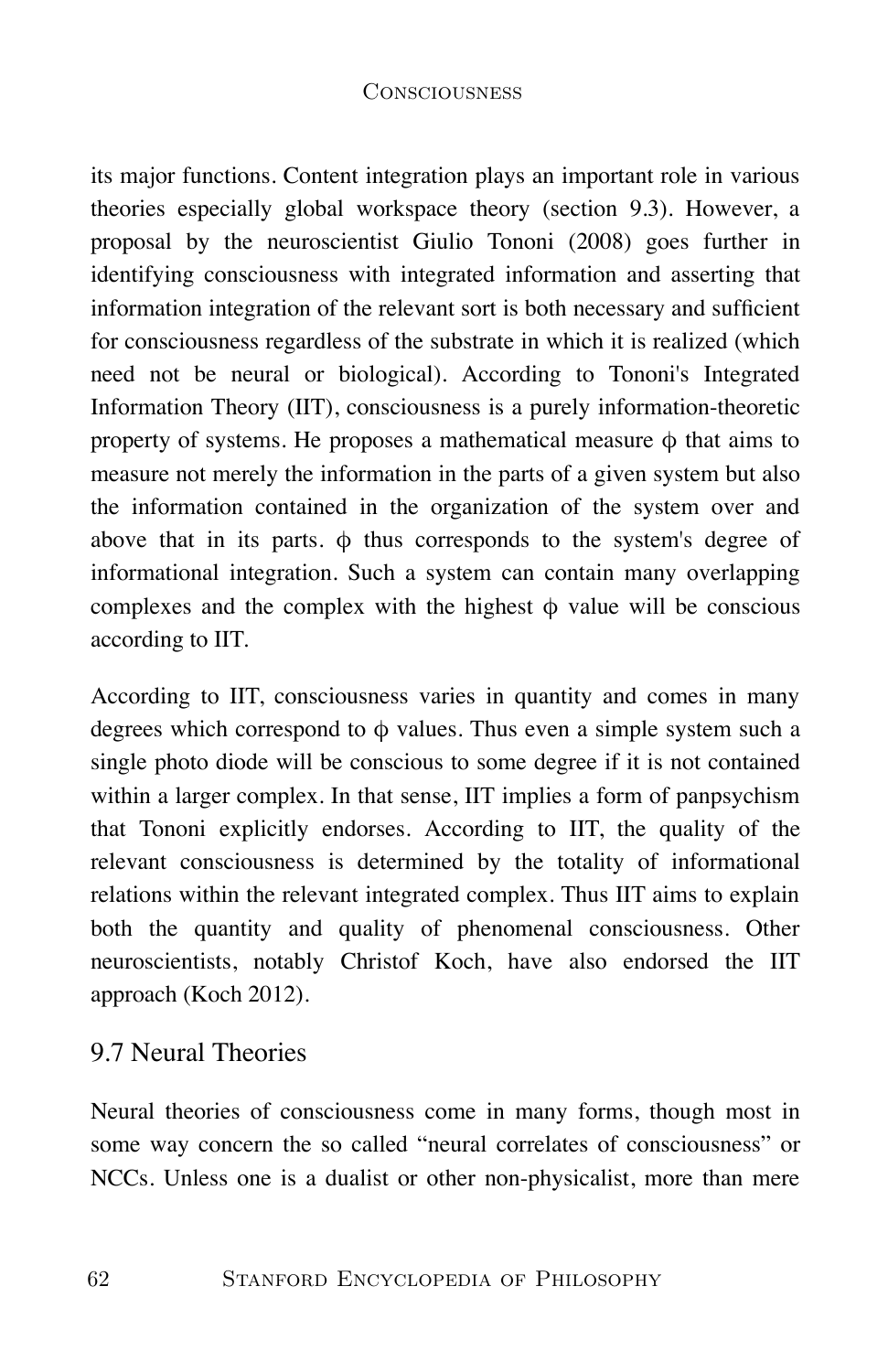correlation is required; at least some NCCs must be the essential substrates of consciousness. An explanatory neural theory needs to explain why or how the relevant correlations exist, and if the theory is committed to physicalism that will require showing how the underlying neural substrates could be identical with their neural correlates or at least realize them by satisfying the required roles or conditions (Metzinger 2000).

Such theories are diverse not only in the neural processes or properties to which they appeal but also in the aspects of consciousness they take as their respective explananda. Some are based on high-level systemic features of the brain, but others focus on more specific physiological or structural properties, with corresponding differences in their intended explanatory targets. Most in some way aim to connect with theories of consciousness at other levels of description such as cognitive, representational or higher-order theories.

A sampling of recent neural theories might include models that appeal to global integrated fields (Kinsbourne), binding through synchronous oscillation (Singer 1999, Crick and Koch 1990), NMDA-mediated transient neural assemblies (Flohr 1995), thalamically modulated patterns of cortical activation (Llinas 2001), reentrant cortical loops (Edelman 1989), comparator mechanisms that engage in continuous actionprediction-assessment loops between frontal and midbrain areas (Gray 1995), left hemisphere based interpretative processes (Gazzaniga 1988), and emotive somatosensory hemostatic processes based in the frontallimbic nexus (Damasio 1999) or in the periaqueductal gray (Panksepp 1998).

In each case the aim is to explain how organization and activity at the relevant neural level could underlie one or another major type or feature of consciousness. Global fields or transient synchronous assemblies could underlie the intentional unity of phenomenal consciousness. NMDA-based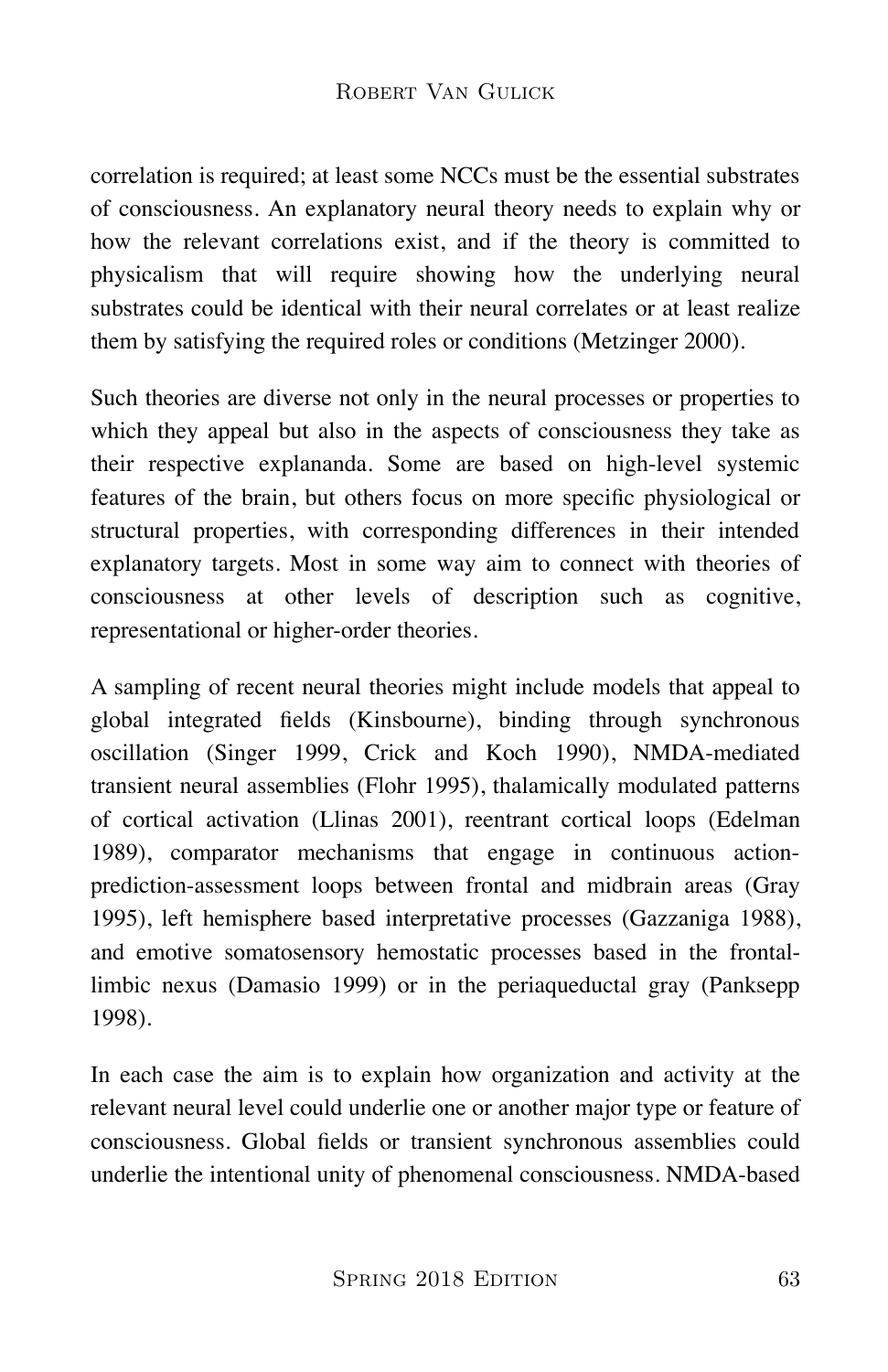plasticity, specific thalamic projections into the cortex, or regular oscillatory waves could all contribute to the formation of short term but widespread neural patterns or regularities needed to knit integrated conscious experience out of the local activity in diverse specialized brain modules. Left hemisphere interpretative processes could provide a basis for narrative forms of conscious self-awareness. Thus it is possible for multiple distinct neural theories to all be true, with each contributing some partial understanding of the links between conscious mentality in its diverse forms and the active brain at its many levels of complex organization and structure.

One particular recent controversy has concerned the issue of whether global or merely local recurrent activity is sufficient for phenomenal consciousness. Supporters of the global neuronal workspace model (Dehaene 2000) have argued that consciousness of any sort can occur only when contents are activated with a large scale pattern of recurrent activity involving frontal and parietal areas as well as primary sensory areas of cortex. Others in particular the psychologist Victor Lamme (2006) and the philosopher Ned Block (2007) have argued that local recurrent activity between higher and lower areas within sensory cortex (e.g. with visual cortex) can suffice for phenomenal consciousness even in the absence of verbal reportability and other indicators of access consciousness.

# 9.8 Quantum theories

Other physical theories have gone beyond the neural and placed the natural locus of consciousness at a far more fundamental level, in particular at the micro-physical level of quantum phenomena. According to such theories, the nature and basis of consciousness can not be adequately understood within the framework of classical physics but must be sought within the alternative picture of physical reality provided by quantum mechanics. The proponents of the quantum consciousness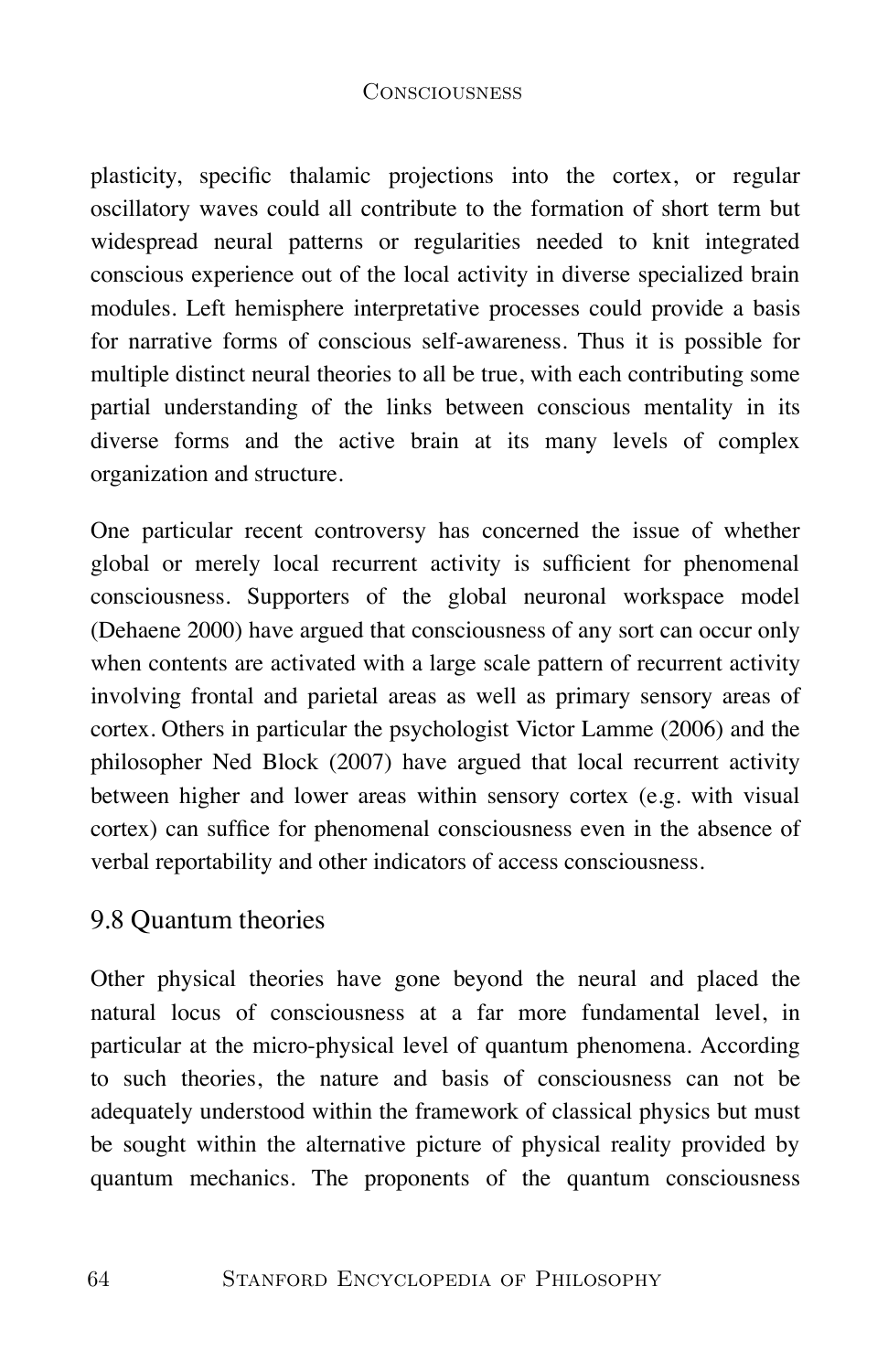approach regard the radically alternative and often counterintuitive nature of quantum physics as just what is needed to overcome the supposed explanatory obstacles that confront more standard attempts to bridge the psycho-physical gap.

Again there are a wide range of specific theories and models that have been proposed, appealing to a variety of quantum phenomena to explain a diversity of features of consciousness. It would be impossible to catalog them here or even explain in any substantial way the key features of quantum mechanics to which they appeal. However, a brief selective survey may provide a sense, however partial and obscure, of the options that have been proposed.

The physicist Roger Penrose (1989, 1994) and the anesthesiologist Stuart Hameroff (1998) have championed a model according to which consciousness arises through quantum effects occurring within subcellular structures internal to neurons known as *microtubules*. The model posits so called "*objective collapses*" which involve the quantum system moving from a superposition of multiple possible states to a single definite state, but without the intervention of an observer or measurement as in most quantum mechanical models. According to the Penrose and Hameroff, the environment internal to the microtubules is especially suitable for such objective collapses, and the resulting self-collapses produce a coherent flow regulating neuronal activity and making non-algorithmic mental processes possible.

The psychiatrist Ian Marshall has offered a model that aims to explain the coherent unity of consciousness by appeal to the production within the brain of a physical state akin to that of a *Bose-Einstein condensate*. The latter is a quantum phenomenon in which a collection of atoms acts as a single coherent entity and the distinction between discrete atoms is lost. While brain states are not literally examples of Bose-Einstein condensates,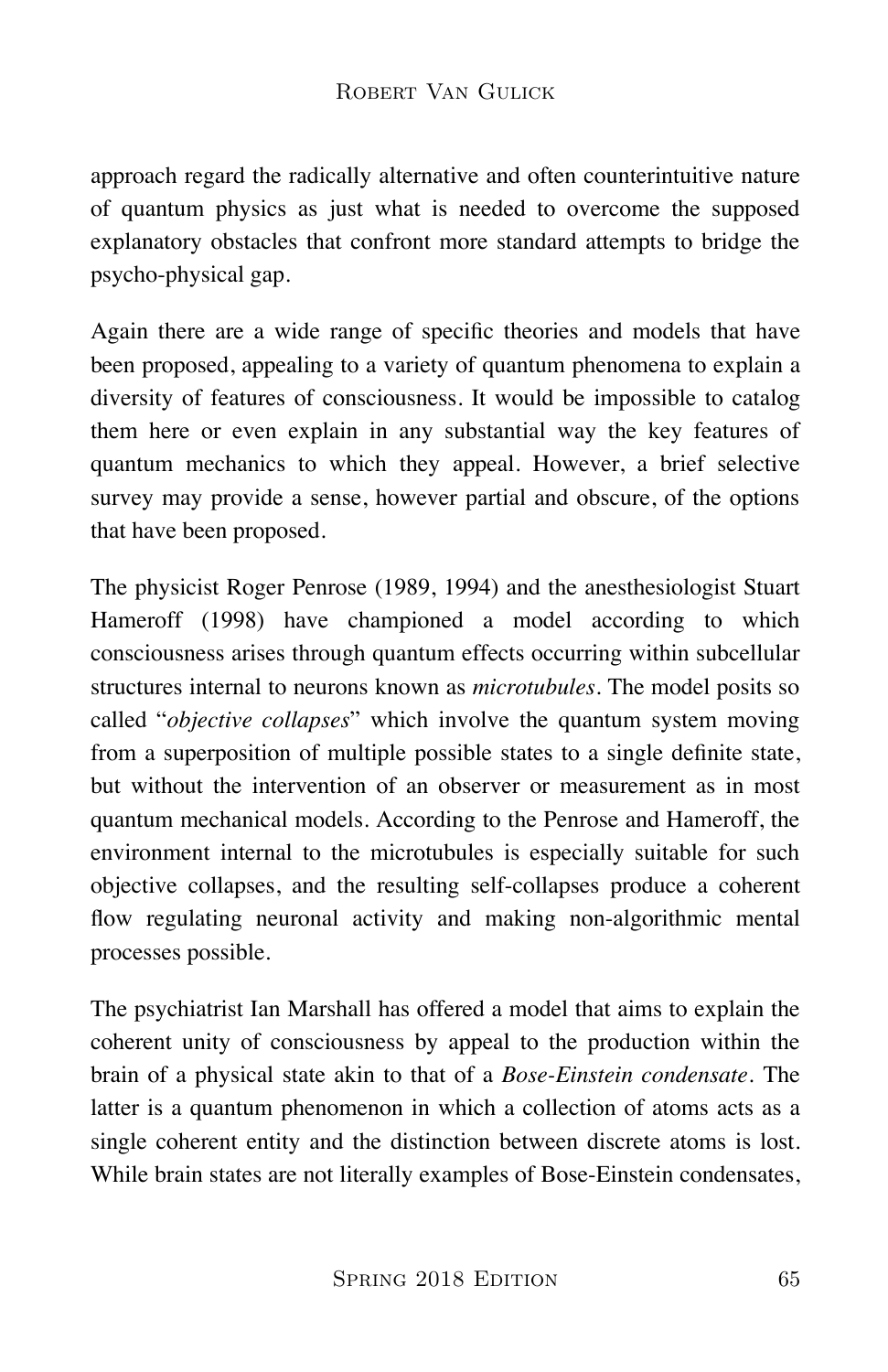reasons have been offered to show why brains are likely to give rise to states that are capable of exhibiting a similar coherence (Marshall and Zohar 1990).

A basis for consciousness has also been sought in the *holistic* nature of quantum mechanics and the phenomenon of *entanglement*, according to which particles that have interacted continue to have their natures depend upon each other even after their separation. Unsurprisingly these models have been targeted especially at explaining the coherence of consciousness, but they have also been invoked as a more general challenge to the atomistic conception of traditional physics according to which the properties of wholes are to be explained by appeal to the properties of their parts plus their mode of combination, a method of explanation that might be regarded as unsuccessful to date in explaining consciousness (Silberstein 1998, 2001).

Others have taken quantum mechanics to indicate that consciousness is an absolutely fundamental property of physical reality, one that needs to be brought in at the very most basic level (Stapp 1993). They have appealed especially to the role of the observer in the collapse of the wave function, i.e., the collapse of quantum reality from a superposition of possible states to a single definite state when a measurement is made. Such models may or may not embrace a form of quasi-idealism, in which the very existence of physical reality depends upon its being consciously observed.

There are many other quantum models of consciousness to be found in the literature—some advocating a radically revisionist metaphysics and others not—but these four provide a reasonable, though partial, sample of the alternatives.

# 9.9 Non-physical theories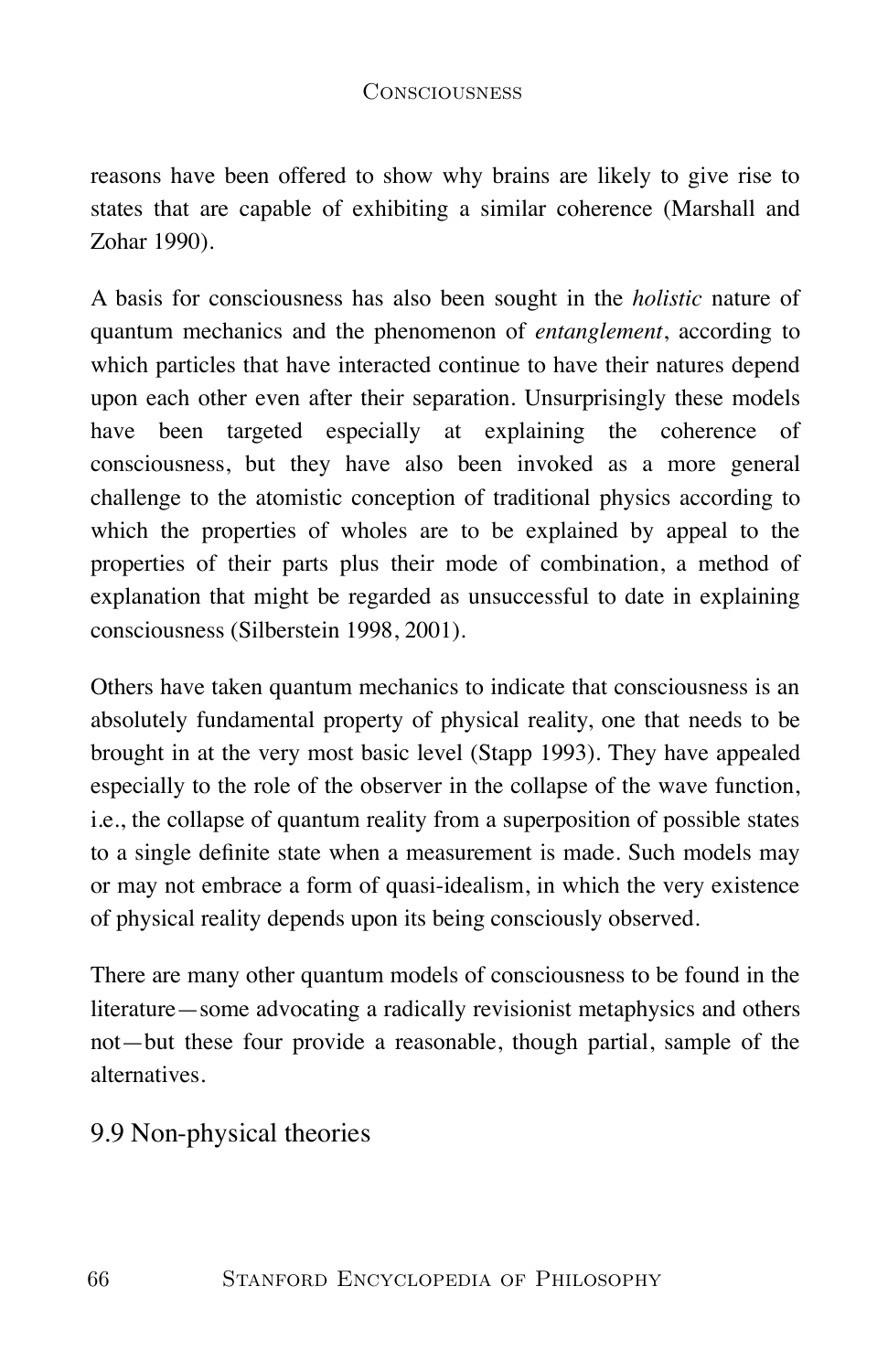Most specific theories of consciousness—whether cognitive, neural or quantum mechanical—aim to explain or model consciousness as a natural feature of the physical world. However, those who reject a physicalist ontology of consciousness must find ways of modeling it as a nonphysical aspect of reality. Thus those who adopt a dualist or anti-physicalist metaphysical view must in the end provide specific models of consciousness different from the five types above. Both substance dualists and property dualists must develop the details of their theories in ways that articulate the specific natures of the relevant non-physical features of reality with which they equate consciousness or to which they appeal in order to explain it.

A variety of such models have been proposed including the following. David Chalmers (1996) has offered an admittedly speculative version of panpsychism which appeals to the notion of information not only to explain psycho-physical invariances between phenomenal and physically realized information spaces but also to possibly explain the ontology of the physical as itself derived from the informational (a version of "it from bit" theory). In a somewhat similar vein, Gregg Rosenberg has (2004) proposed an account of consciousness that simultaneously addresses the ultimate categorical basis of causal relations. In both the causal case and the conscious case, Rosenberg argues the relational-functional facts must ultimately depend upon a categorical non-relational base, and he offers a model according to which causal relations and qualitative phenomenal facts both depend upon the same base. Also, as noted just above (section 9.8), some quantum theories treat consciousness as a fundamental feature of reality (Stapp 1993), and insofar as they do so, they might be plausibly classified as non-physical theories as well.

# 10. Conclusion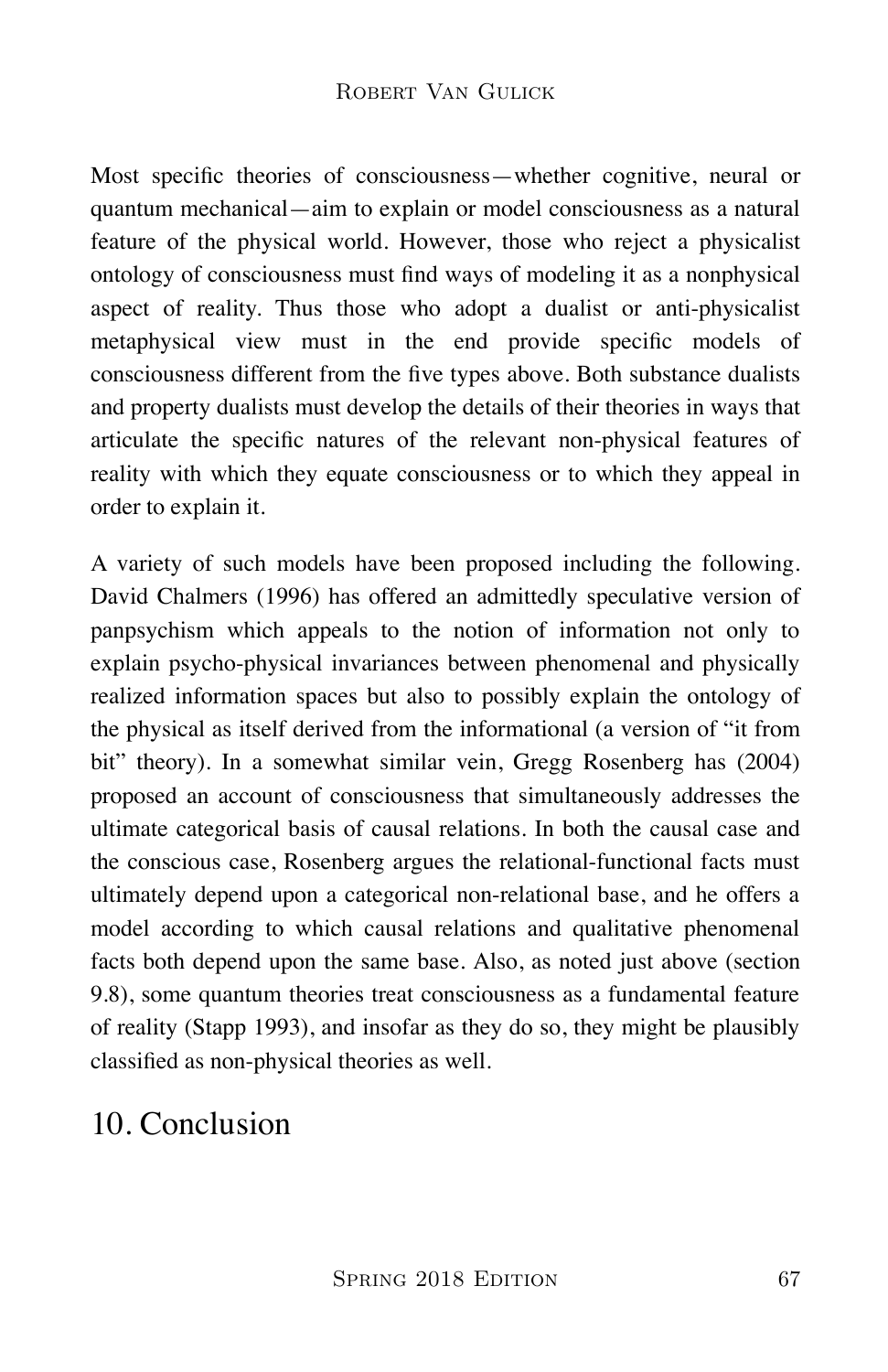A comprehensive understanding of consciousness will likely require theories of many types. One might usefully and without contradiction accept a diversity of models that each in their own way aim respectively to explain the physical, neural, cognitive, functional, representational and higher-order aspects of consciousness. There is unlikely to be any single theoretical perspective that suffices for explaining all the features of consciousness that we wish to understand. Thus a synthetic and pluralistic approach may provide the best road to future progress.

# Bibliography

- Akins, K. 1993. "A bat without qualities?" In M. Davies and G. Humphreys, eds. *Consciousness: Psychological and Philosophical Essays*. Oxford: Blackwell.
- Akins, K. 1996. "Lost the plot? Reconstructing Dennett's multiple drafts theory of consciousness." *Mind and Language*, 11: 1–43.
- Anderson, J. 1983. *The Architecture of Cognition*. Cambridge, MA: Harvard University Press.
- Armstrong, D. 1968. *A Materialist Theory of Mind*, London: Routledge and Kegan Paul.
- Armstrong, D. 1981. "What is consciousness?" In *The Nature of Mind*. Ithaca, NY: Cornell University Press.
- Baars, B. 1988. *A Cognitive Theory of Consciousness*. Cambridge: Cambridge University Press.
- Balog, K. 1999. "Conceivability, possibility, and the mind-body problem." *Philosophical Review*, 108: 497–528.
- Bayne, T. 2010. *The Unity of Consciousness*. Oxford: Oxford University Press.
- Bayne, T. and Montague, M. (eds.) 2012. *Cognitive Phenomenology*. Oxford: Oxford University Press.
- Block, N. 1980a. "Troubles with Functionalism," in *Readings in the*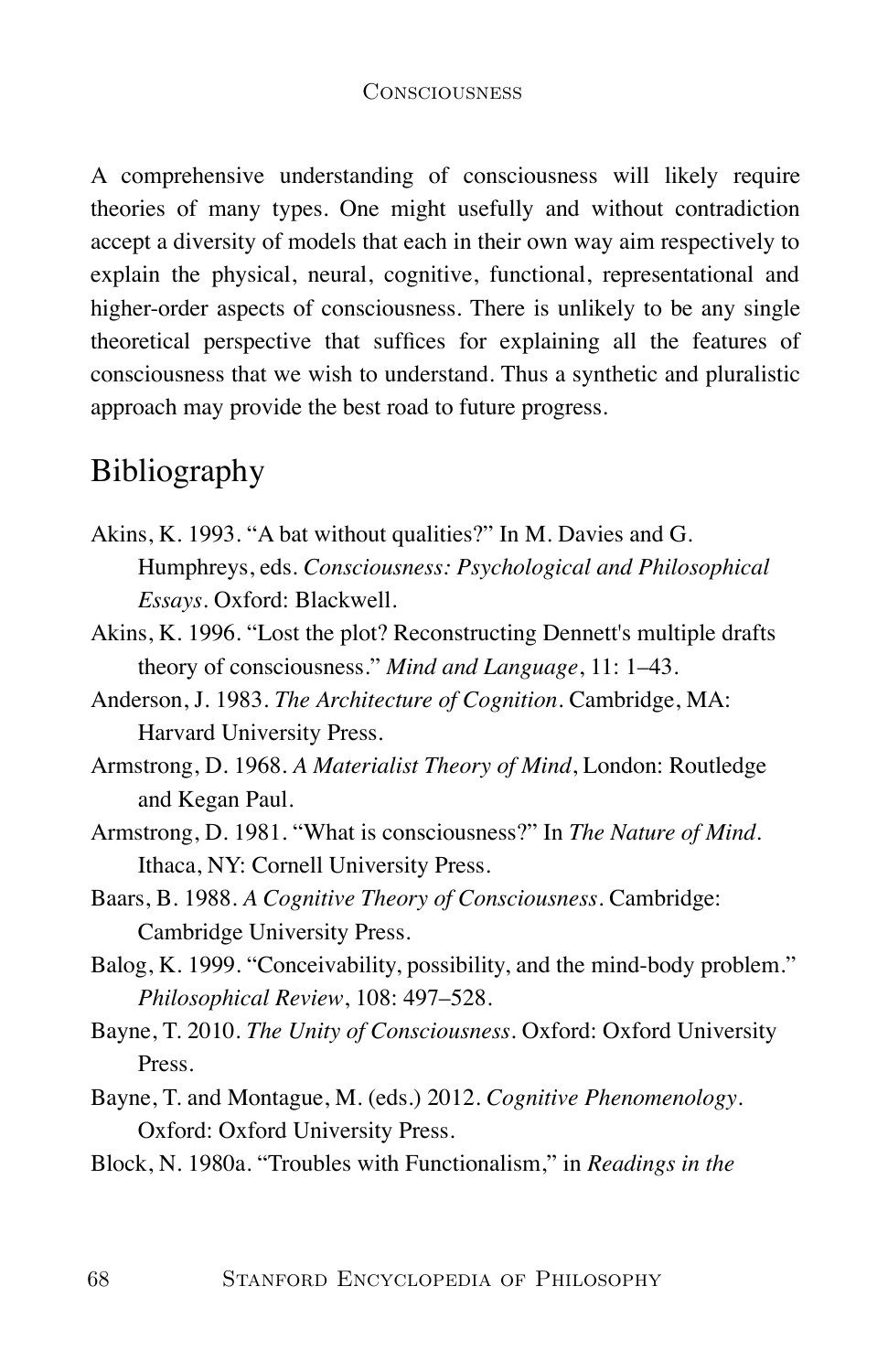*Philosophy of Psychology*, Volume 1, Ned Block,ed., Cambridge, MA : Harvard University Press, 268–305.

- Block, N. 1980b. "Are absent qualia impossible?" *Philosophical Review*, 89/2: 257–74.
- Block, N. 1990. "Inverted Earth," *Philosophical Perspectives*, 4, J. Tomberlin, ed., Atascadero, CA: Ridgeview Publishing Company.
- Block, N. 1995. "On a confusion about the function of consciousness." *Behavioral and Brain Sciences*, 18: 227–47.
- Block, N. 1994. "What is Dennett's theory a theory of?" *Philosophical Topics*, 22/1–2: 23–40.
- Block, N. 1996. "Mental paint and mental latex." In E. Villanueva, ed. *Perception*. Atascadero, CA: Ridgeview.
- Block, N. and Stalnaker, R. 1999. "Conceptual analysis, dualism, and the explanatory gap." *Philosophical Review*, 108/1: 1–46.
- Block, N. 2007. Consciousness, Accessibility and the mesh between psychology and neuroscience. *Behavioral and Brain Sciences* 30: 481–548
- Boyd, R. 1980. "Materialism without reductionism: What physicalism does not entail." In N. Block, ed. *Readings in the Philosophy of Psychology*, Vol. 1. Cambridge, MA: Harvard University Press.
- Byrne, A. 1997. "Some like it HOT: consciousness and higher-order thoughts." *Philosophical Studies*, 2: 103–29.
- Byrne, A. 2001. "Intentionalism defended". *Philosophical Review*, 110: 199–240.
- Campbell, K. 1970. *Body and Mind*. New York: Doubleday.
- Campbell, J. 1994. *Past, Space, and Self*. Cambridge, MA: MIT Press.
- Carruthers, P. 2000. *Phenomenal Consciousness*. Cambridge: Cambridge University Press.
- Carruthers, Peter and Veillet, Benedicte (2011). The case against cognitive phenomenology. In T. Bayne and M. Montague (eds.) *Cognitive Phenomenology*. Oxford: Oxford University Press.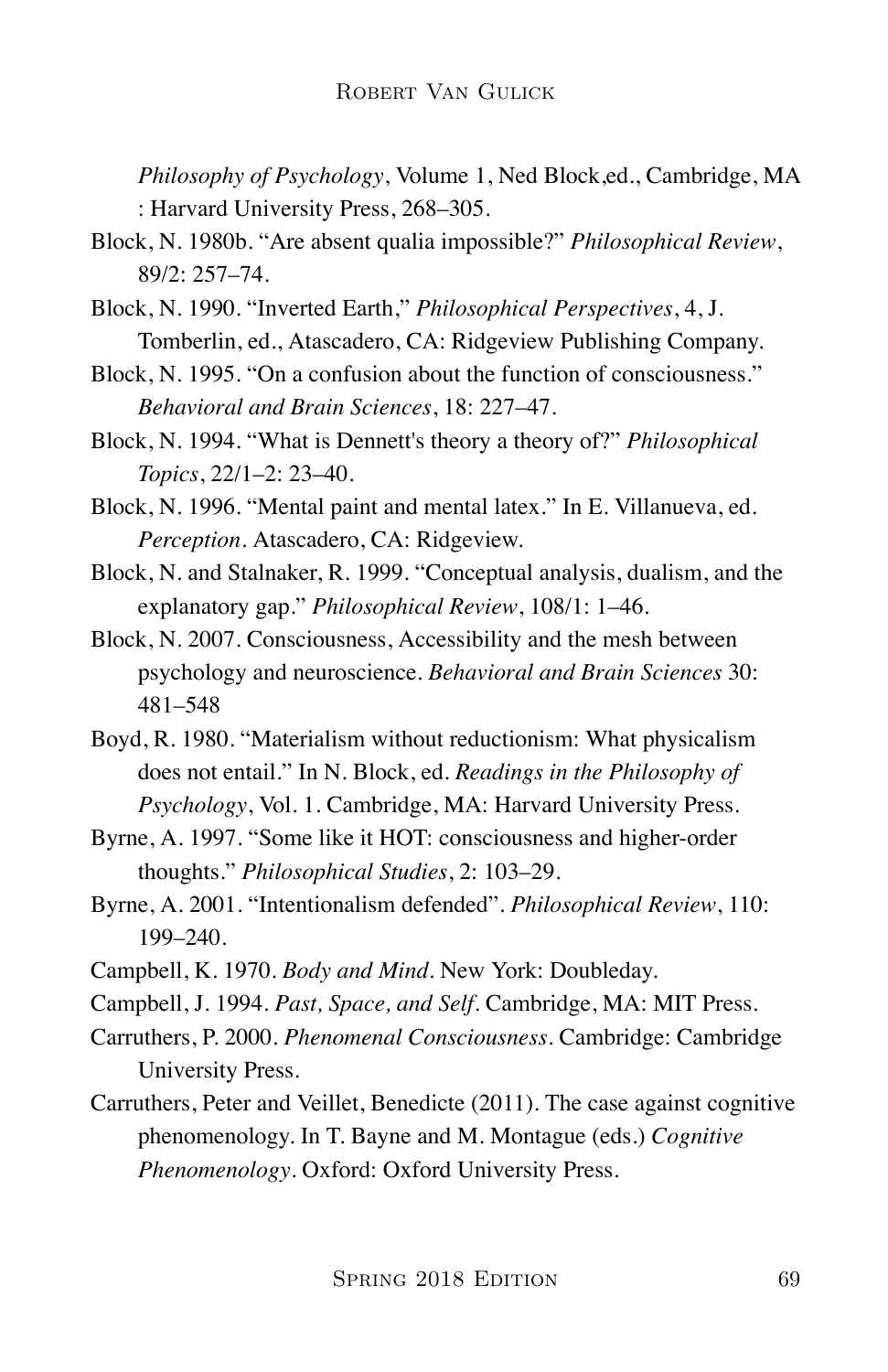- Chalmers, D. 1995. "Facing up to the problem of consciousness". *Journal of Consciousness Studies*, 2: 200–19.
- Chalmers, D. 1996. *The Conscious Mind*. Oxford: Oxford University Press.
- Chalmers, D. 2002. "Does conceivability entail possibility?" In T. Gendler and J. Hawthorne eds. *Conceivability and Possibility*. Oxford: Oxford University Press.
- Chalmers, D. 2003. "The content and epistemology of phenomenal belief." In A. Jokic and Q. Smith eds. *Consciousness: New Philosophical Perspectives*. Oxford: Oxford University Press.
- Chalmers, D. and Jackson, F. 2001. "Conceptual analysis and reductive explanation". *Philosophical Review*, 110/3: 315–60.
- Churchland, P. M. 1985. "Reduction, qualia, and direct introspection of brain states". *Journal of Philosophy*, 82: 8–28.
- Churchland, P. M. 1995. *The Engine of Reason and Seat of the Soul*. Cambridge, MA: MIT Press.
- Churchland, P. S. 1981. "On the alleged backwards referral of experiences and its relevance to the mind body problem". *Philosophy of Science*, 48: 165–81.
- Churchland, P. S. 1983. "Consciousness: the transmutation of a concept". *Pacific Philosophical Quarterly*, 64: 80–95.
- Churchland, P. S. 1996. "The hornswoggle problem". *Journal of Consciousness Studies*, 3: 402–8.
- Clark, A. 1993. *Sensory Qualities*. Oxford: Oxford University Press.
- Clark, G. and Riel-Salvatore, J. 2001. "Grave markers, middle and early upper paleolithic burials". *Current Anthropology*, 42/4: 481–90.
- Cleeremans, A., ed. 2003. *The Unity of Consciousness: Binding, Integration and Dissociation*. Oxford: Oxford University Press.
- Crick, F. and Koch, C. 1990. "Toward a neurobiological theory of consciousness". *Seminars in Neuroscience*, 2: 263–75.
- Crick, F. H. 1994. *The Astonishing Hypothesis: The Scientific Search for*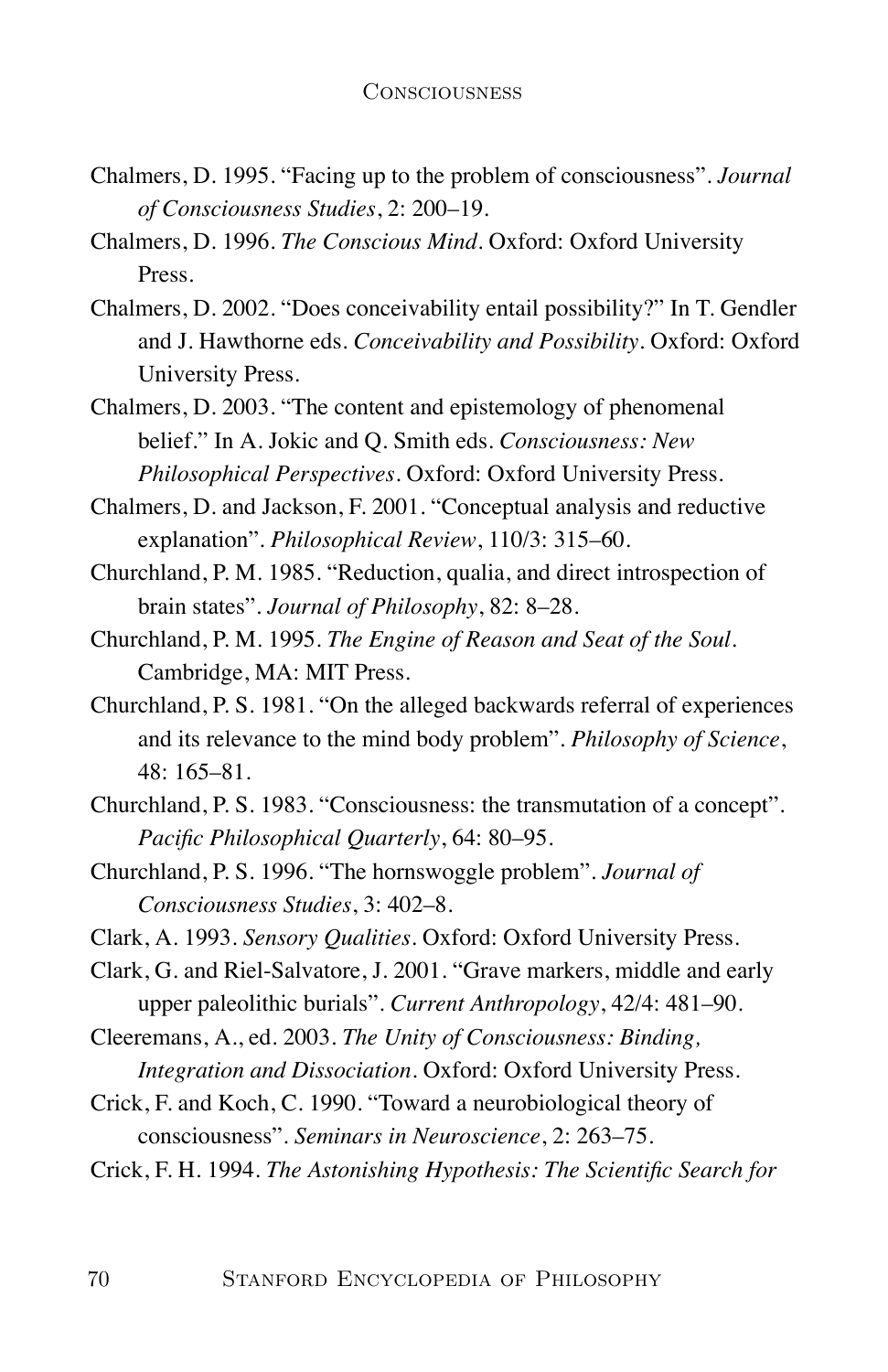*the Soul*. New York: Scribners.

- Davies, M. and Humphreys, G. 1993. *Consciousness: Psychological and Philosophical Essays*. Oxford: Blackwell.
- Damasio, A. 1999. *The Feeling of What Happens: Body and Emotion in the Making of Consciousness*. New York: Harcourt.
- Dehaene, S. and Naccache, L. 2000. Towards a cognitive neuroscience of consciousness: basic evidence and a workspace framework. *Cognition* 79:1–37.
- Dennett, D. C. 1978. *Brainstorms*. Cambridge: MIT Press.
- Dennett, D. C. 1984. *Elbow Room: The Varieties of Free Will Worth Having*. Cambridge: MIT Press.
- Dennett, D. C. 1990. "Quining qualia". In *Mind and Cognition*, W. Lycan, ed., Oxford: Blackwell, 519–548.
- Dennett, D. C. 1991. *Consciousness Explained*. Boston: Little, Brown and Company.
- Dennett, D. C. 1992. "The self as the center of narrative gravity". In F. Kessel, P. Cole, and D. L. Johnson, eds. *Self and Consciousness: Multiple Perspectives*. Hillsdale, NJ: Lawrence Erlbaum.
- Dennett, D. C. 2003. *Freedom Evolves*. New York: Viking.
- Dennett, D. C. and Kinsbourne, M. 1992. "Time and the observer: the where and when of consciousness in the brain". *Behavioral and Brain Sciences*, 15: 187–247.
- Descartes, R. 1644/1911. *The Principles of Philosophy*. Translated by E. Haldane and G. Ross. Cambridge: Cambridge University Press.
- Dretske, F. 1993. "Conscious experience." *Mind*, 102: 263–283.
- Dretske, F. 1994. "Differences that make no difference". *Philosophical Topics*, 22/1–2: 41–58.
- Dretske, F. 1995. *Naturalizing the Mind*. Cambridge, Mass: The MIT Press, Bradford Books.
- Eccles, J. and Popper, K. 1977. *The Self and Its Brain: An Argument for Interactionism*. Berlin: Springer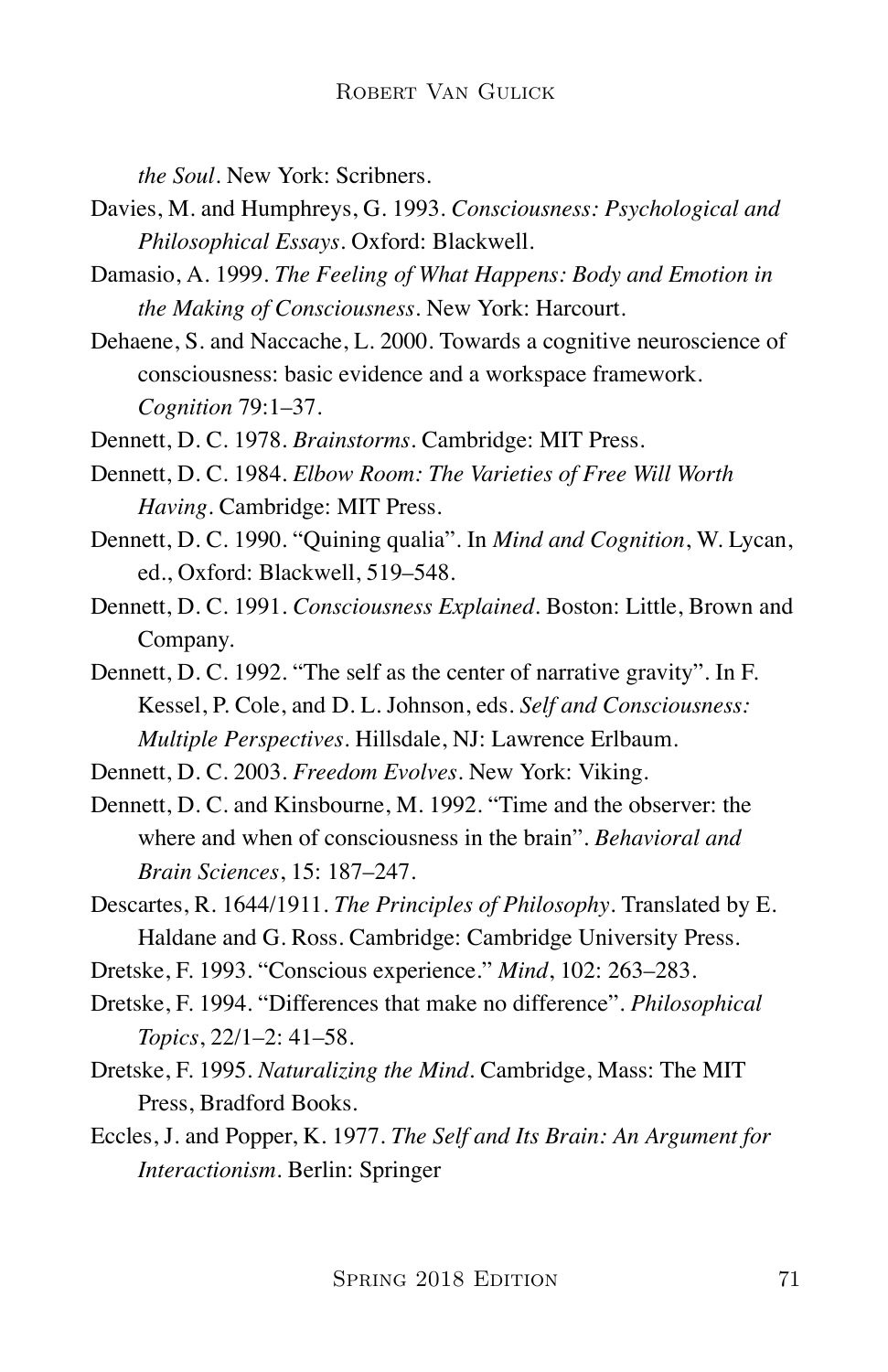- Edelman, G. 1989. *The Remembered Present: A Biological Theory of Consciousness*. New York: Basic Books.
- Farah, M. 1990. *Visual Agnosia*. Cambridge: MIT Press.
- Flanagan, O. 1992. *Consciousness Reconsidered*. Cambridge, MA: MIT Press.
- Flohr, H. 1995. "An information processing theory of anesthesia". *Neuropsychologia*, 33/9: 1169–80.
- Flohr, H., Glade, U. and Motzko, D. 1998. "The role of the NMDA synapse in general anesthesia". *Toxicology Letters*, 100–101: 23–29.
- Fodor, J. 1974. "Special sciences". *Synthese*,28: 77–115.
- Fodor, J. 1983. *The Modularity of Mind*. Cambridge, MA: MIT Press.
- Foster, J. 1989. "A defense of dualism". In J. Smythies and J. Beloff, eds. *The Case for Dualism*. Charlottesville, VA: University of Virginia Press.
- Foster J. 1996. *The Immaterial Self: A Defence of the Cartesian Dualist Conception of Mind*. London: Routledge.
- Gallistel, C. 1990. *The Organization of Learning*. Cambridge, MA: MIT Press.
- Gardiner, H. 1985. *The Mind's New Science*. New York: Basic Books.
- Gazzaniga, M. 1988. *Mind Matters: How Mind and Brain Interact to Create our Conscious Lives*. Boston: Houghton Mifflin.
- Gazzaniga, M. 2011. *Who's In Charge? Free Will and the Science of the Brain*, New York: Harper Collins.
- Gennaro, R. 1995. *Consciousness and Self-consciousness: A Defense of the Higher-Order Thought Theory of Consciousness*. Amsterdam and Philadelphia: John Benjamins.
- Gennaro, R., ed. 2004. *Higher-Order Theories of Consciousness*. Amsterdam and Philadelphia: John Benjamins.
- Gennaro, R. 2012. *The Consciousness Paradox*. Cambridge, MA: MIT Press.
- Gray, J. 1995. "The contents of consciousness: a neuropsychological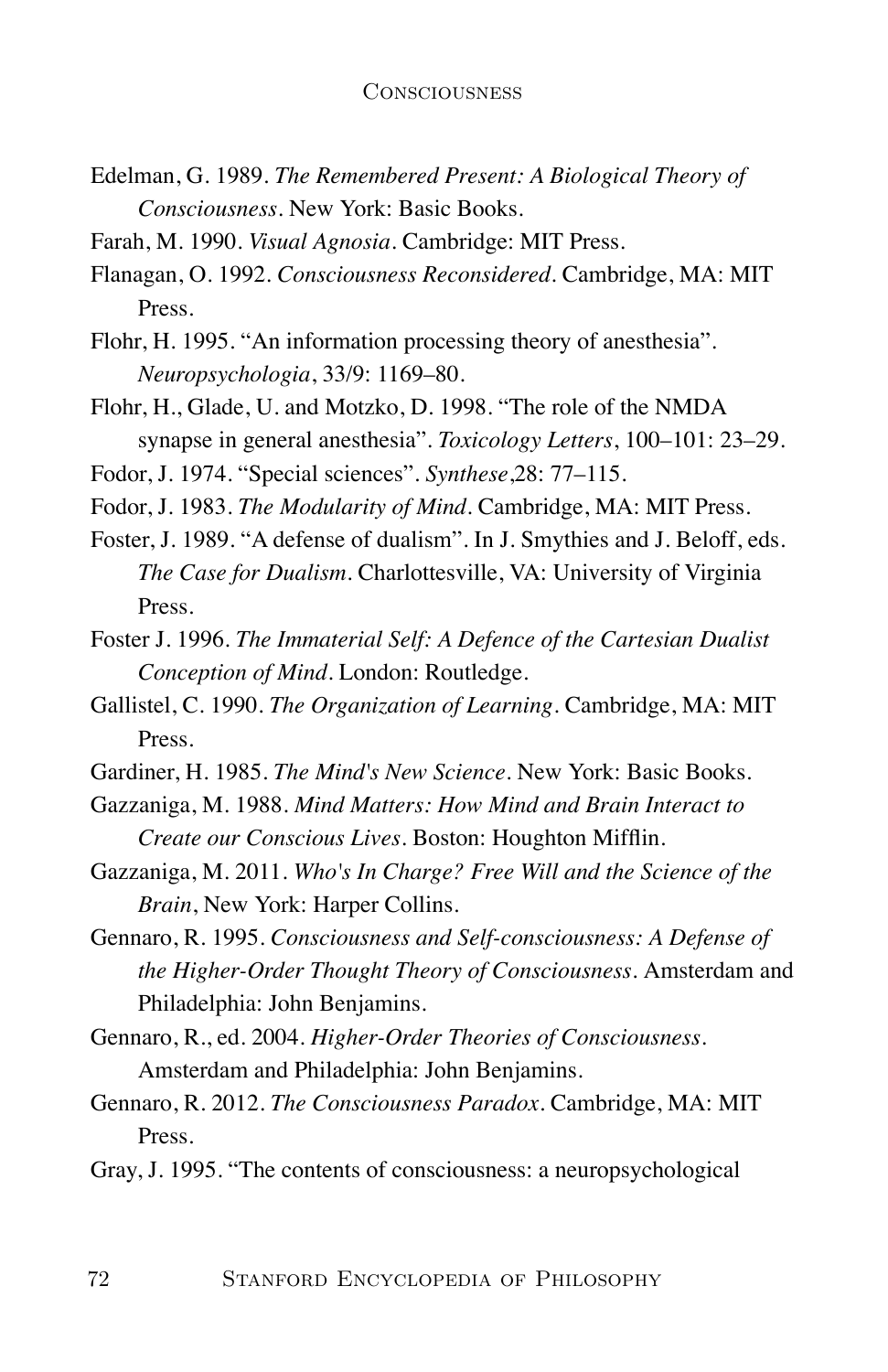conjecture". *Behavior and Brain Sciences*, 18/4: 659–722.

Hameroff, S. 1998. "Quantum computation in brain microtubules? The Penrose-Hameroff 'Orch OR' model of consciousness". *Philosophical Transactions Royal Society London*, A 356: 1869–96.

Hardin, C. 1986. *Color for Philosophers*. Indianapolis: Hackett.

- Hardin, C. 1992. "Physiology, phenomenology, and Spinoza's true colors". In A. Beckermann, H. Flohr, and J. Kim, eds. *Emergence or Reduction?: Prospects for Nonreductive Physicalism*. Berlin and New York: De Gruyter.
- Harman, G. 1990. "The intrinsic quality of experience". In J. Tomberlin, ed. *Philosophical Perspectives*, 4. Atascadero, CA: Ridgeview Publishing.
- Hartshorne, C. 1978. "Panpsychism: mind as sole reality". *Ultimate Reality and Meaning*,1: 115–29.
- Hasker, W. 1999. *The Emergent Self*. Ithaca, NY: Cornell University Press.
- Heidegger, M. 1927/1962. *Being and Time (Sein und Zeit)*. Translated by J. Macquarrie and E. Robinson. New York: Harper and Row.
- Hellman, G. and Thompson, F. 1975. "Physicalism: ontology, determination and reduction". *Journal of Philosophy*, 72: 551–64.
- Hill, C. 1991. *Sensations:A Defense of Type Materialism*. Cambridge: Cambridge University Press.
- Hill, C. 1997. "Imaginability, conceivability, possibility, and the mindbody problem". *Philosophical Studies*, 87: 61–85.
- Hill, C. and McLaughlin, B. 1998. "There are fewer things in reality than are dreamt of in Chalmers' philosophy". *Philosophy and Phenomenological Research*, 59/2: 445–54.
- Horgan, T. 1984. "Jackson on Physical Information and Qualia." *Philosophical Quarterly*, 34: 147–83.
- Horgan, T. and Tienson, J. 2002. "The intentionality of phenomenology and the phenomenology of intentionality". In D. J. Chalmers , ed., *Philosophy of Mind: Classical and Contemporary Readings*. New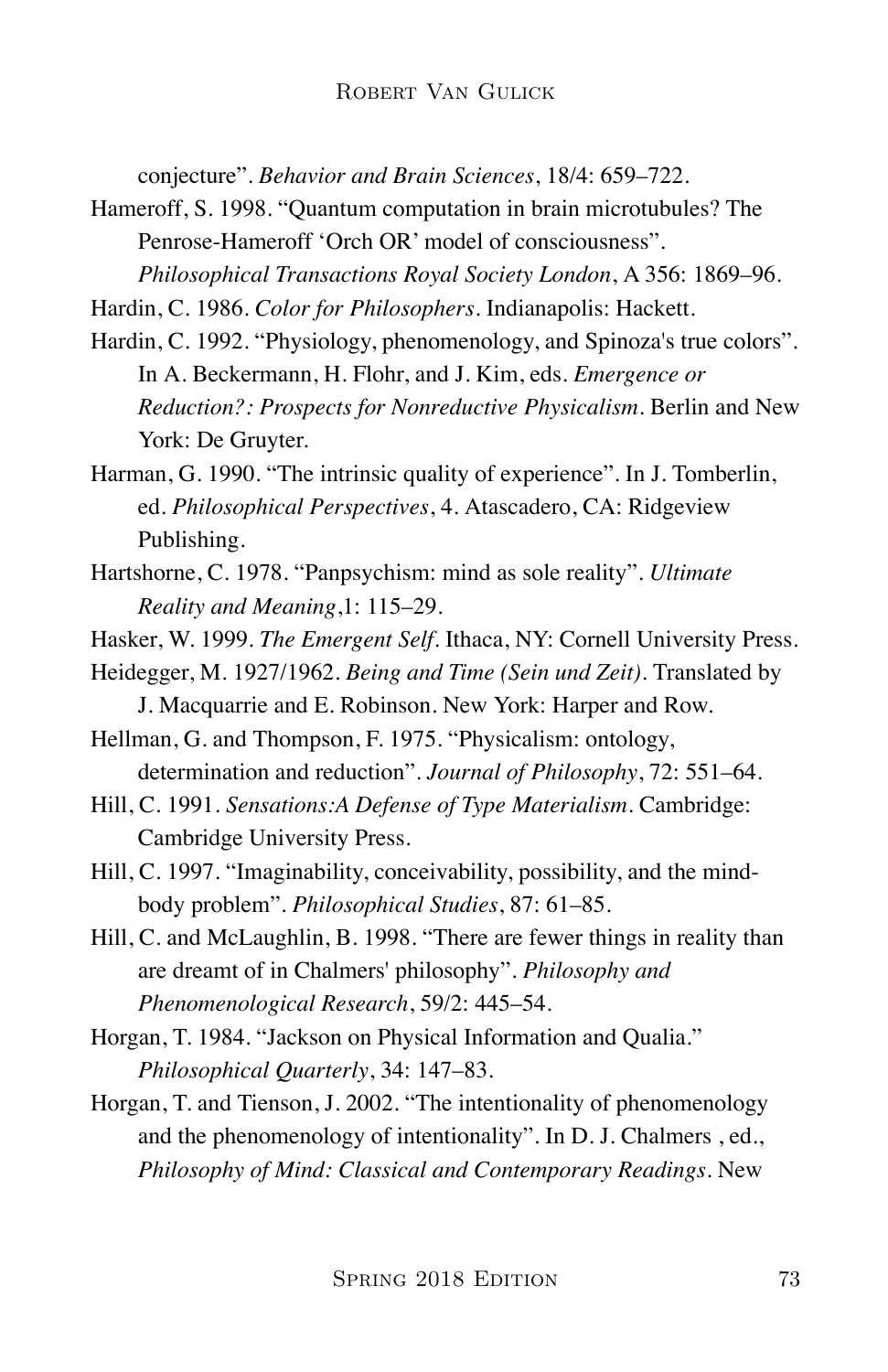York: Oxford University Press.

- Hume, D. 1739/1888. *A Treatise of Human Nature*. ed. L Selby-Bigge. Oxford: Oxford University Press.
- Humphreys, N. 1982. *Consciousness Regained*. Oxford: Oxford University Press.
- Humphreys, N. 1992. *A History of the Mind*. London: Chatto and Windus.

Husserl, E. 1913/1931. *Ideas: General Introduction to Pure Phenomenology (Ideen au einer reinen Phänomenologie und phänomenologischen Philosophie)*. Translated by W. Boyce Gibson. New York: MacMillan.

Husserl, E. 1929/1960. *Cartesian Meditations: an Introduction to Phenomenology*. Translated by Dorian Cairns. The Hague: M. Nijhoff.

Huxley, T. 1866. *Lessons on Elementary Physiology* 8. London

Huxley, T. 1874. "On the hypothesis that animals are automata". *Fortnightly Review*, 95: 555–80. Reprinted in *Collected Essays*. London, 1893.

- Hurley, S. 1998. *Consciousness in Action*. Cambridge, MA: Harvard University Press.
- Jackson, F. 1982. "Epiphenomenal qualia". *Philosophical Quarterly*, 32: 127–136.
- Jackson, F. 1986. "What Mary didn't know". *Journal of Philosophy*, 83:  $291 - 5$ .
- Jackson, F. 1993. "Armchair metaphysics". In J. O'Leary-Hawthorne and M. Michael, eds. *Philosophy of Mind*. Dordrecht: Kluwer Books.
- Jackson, F. 1998. "Postscript on qualia". In F. Jackson *Mind, Method and Conditionals*. London: Routledge.
- Jackson, F. 2004. "Mind and illusion." In P. Ludlow, Y. Nagasawa and D. Stoljar eds. *There's Something about Mary: Essays on the Knowledge Argument*. Cambridge, MA: MIT Press.

James, W. 1890. *The Principles of Psychology*. New York: Henry Holt and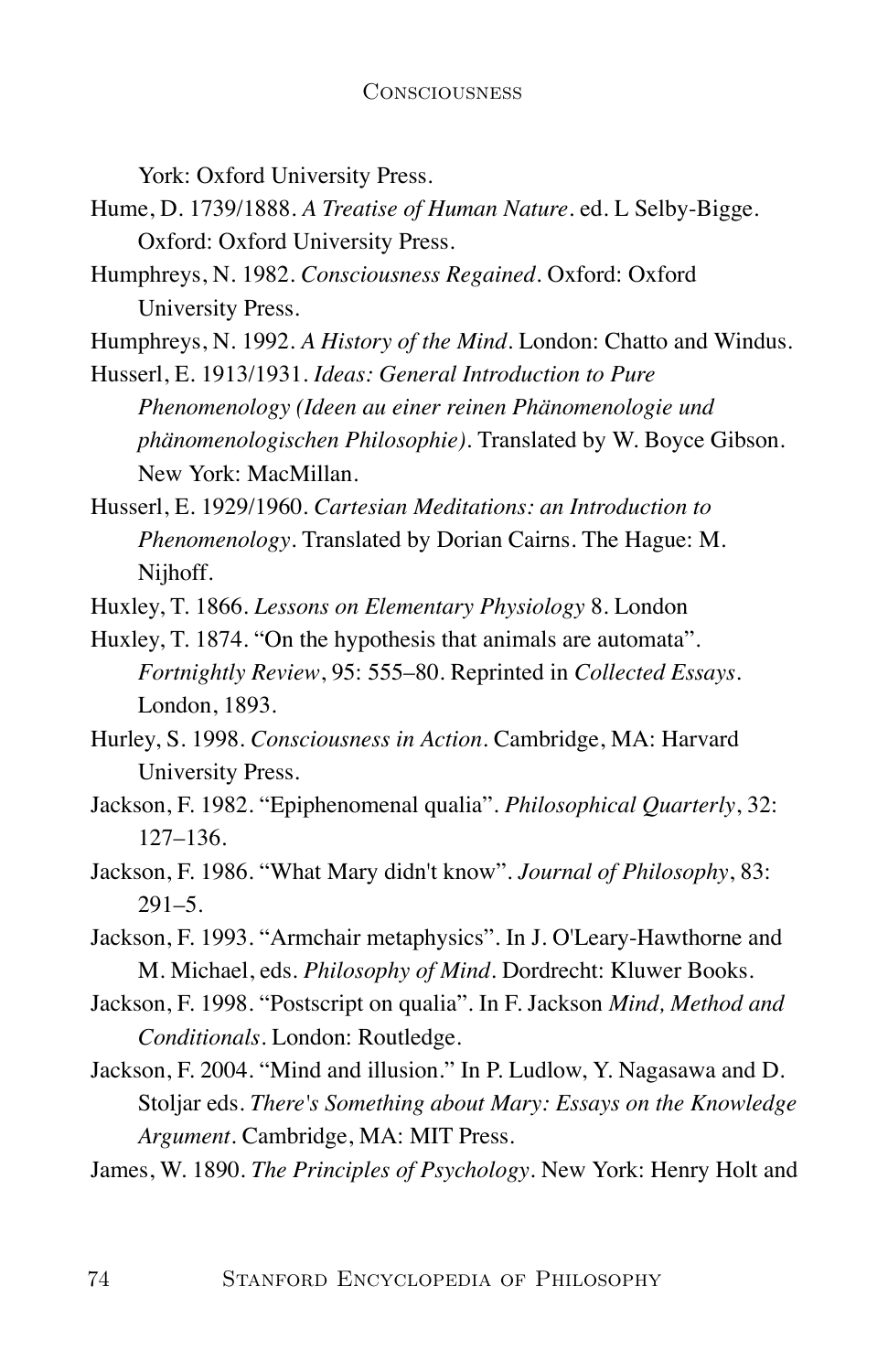Company.

- Jaynes, J. 1974. *The Origins of Consciousness in the Breakdown of the Bicameral Mind*. Boston: Houghton Mifflin.
- Kant, I. 1787/1929. *Critique of Pure Reason*. Translated by N. Kemp Smith. New York: MacMillan.
- Kim, J. 1987. "The myth of non-reductive physicalism". *Proceedings and Addresses of the American Philosophical Association*.
- Kim, J. 1998. *Mind in Physical World*. Cambridge: MIT Press.
- Kind, A. 2003. What's so transparent about transparency? *Philosophical Studies* 115(3): 225–44.
- Kant, I. 1787/1929. *Critique of Pure Reason*. Translated by N. Kemp Smith. New York: MacMillan.
- Kinsbourne, M. 1988. "Integrated field theory of consciousness". In A. Marcel and E. Bisiach, eds. *Consciousness in Contemporary Science*. Oxford: Oxford University Press.
- Kirk, R. 1974. "Zombies vs materialists". *Proceedings of the Aristotelian Society*, Supplementary Volume, 48: 135–52.
- Kirk, R. 1991. "Why shouldn't we be able to solve the mind-body problem?" *Analysis*, 51: 17–23.
- Köhler, W. 1929. *Gestalt Psychology*. New York: Liveright.
- Köffka, K. 1935. *Principles of Gestalt Psychology*. New York: Harcourt Brace.
- Koch, C. 2012. *Consciousness: Confessions of a Romantic Reductionist*. Cambridge, MA: MIT Press.
- Kriegel, U. 2009. *Subjective Consciousness*. Oxford: Oxford University Press, 2009.
- Kriegel, U. and Williford, K. 2006. *Self Representational Approaches to Consciousness*. Cambridge, MA: MIT Press 2006.
- Lamme, V. 2006. Toward a true neural stance on consciousness. *Trends in Cognitive Science* 10:11, 494–501.
- Leibniz, G. W. 1686 /1991. *Discourse on Metaphysics*. Translated by D.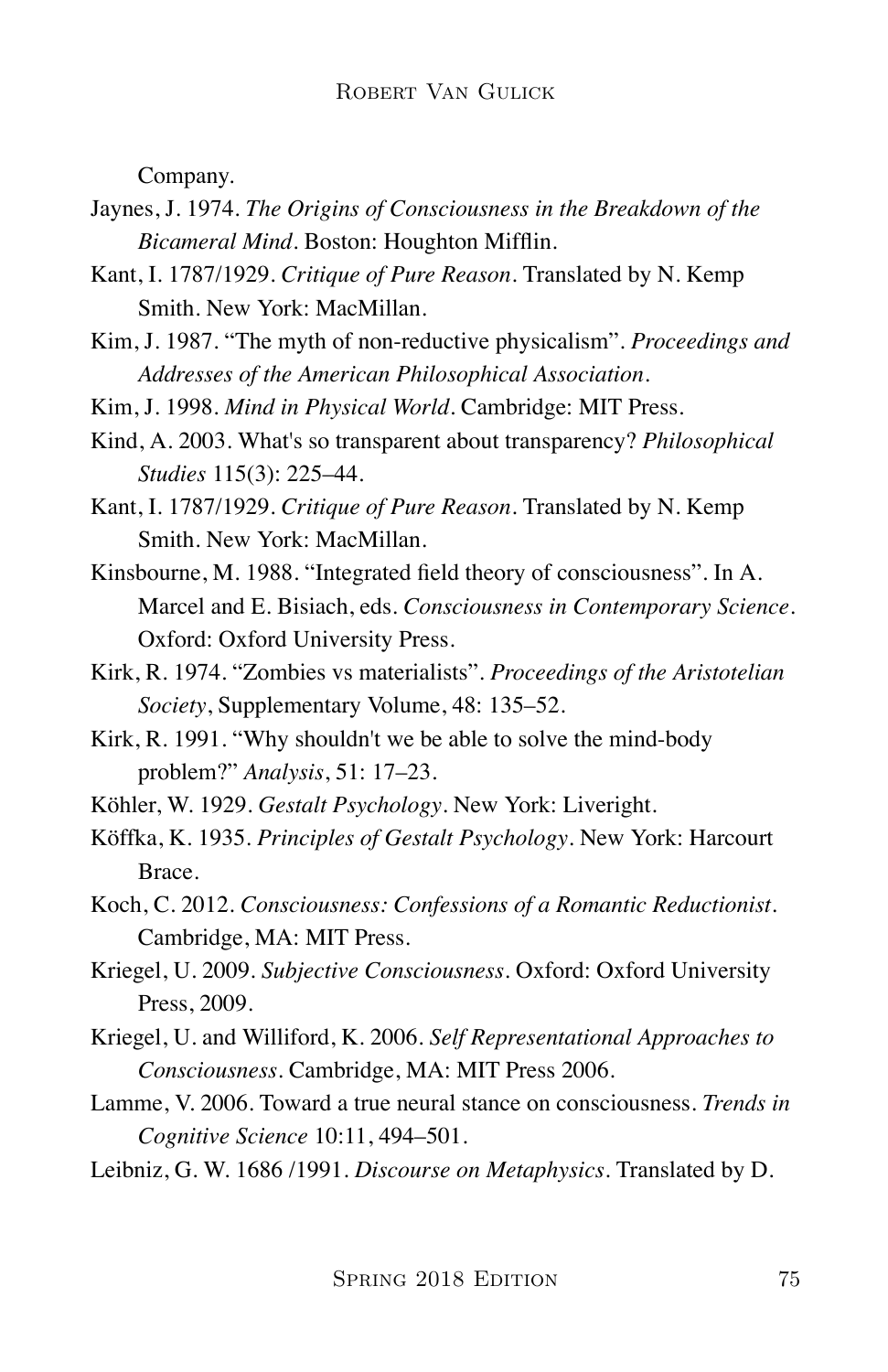Garter and R. Aries. Indianapolis: Hackett.

- Leibniz, G. W. 1720/1925. *The Monadology*. Translated by R. Lotte. London: Oxford University Press.
- Levine, J. 1983. "Materialism and qualia: the explanatory gap". *Pacific Philosophical Quarterly*, 64: 354–361.
- Levine, J. 1993. "On leaving out what it's like". In M. Davies and G. Humphreys, eds. *Consciousness: Psychological and Philosophical Essays*. Oxford: Blackwell.
- Levine, J. 1994. "Out of the closet: a qualophile confronts qualophobia". *Philosophical Topics*, 22/1–2: 107–26.
- Levine, J. 2001. *Purple Haze: The Puzzle of Conscious Experience*. Cambridge, Mass: The MIT Press.
- Lewis, D. 1972. "Psychophysical and theoretical identifications". *Australasian Journal of Philosophy*, 50: 249–58.
- Lewis, D. 1990. "What experience teaches." In W. Lycan, ed. *Mind and Cognition: A Reader*. Oxford: Blackwell.
- Libet, B. 1982. "Subjective antedating of a sensory experience and mindbrain theories". *Journal of Theoretical Biology*, 114: 563–70.
- Libet, B. 1985. "Unconscious cerebral initiative and the role of conscious will in voluntary action". *Behavioral and Brain Sciences*, 8: 529–66.
- Llinas, R. 2001. *I of the vortex: from neurons to self*. Cambridge, MA: MIT Press
- Loar, B. 1990. "Phenomenal states," in *Philosophical Perspectives*, 4: 81– 108.
- Loar, B. 1997. "Phenomenal states". In N. Block, O. Flanagan, and G. Guzeldere eds. *The Nature of Consciousness*. Cambridge, MA: MIT Press.
- Locke, J. 1688/1959. *An Essay on Human Understanding*. New York: Dover.
- Lockwood, M. 1989. *Mind, Brain, and the Quantum*. Oxford: Oxford University Press.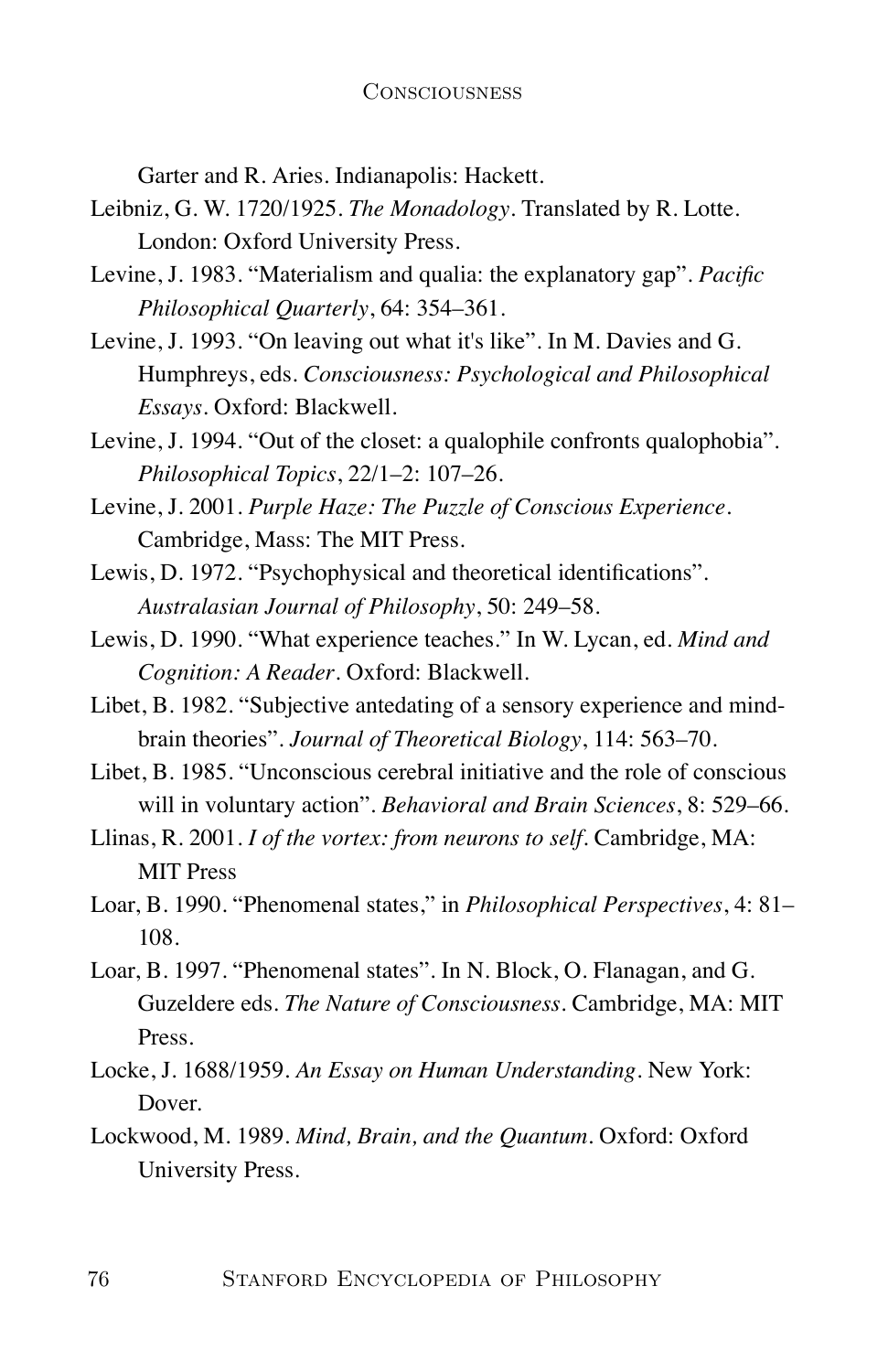- Lorenz, K. 1977. *Behind the Mirror (Rückseite dyes Speigels)*. Translated by R. Taylor. New York: Harcourt Brace Jovanovich.
- Lycan, W. 1987. *Consciousness*. Cambridge, MA: MIT Press.
- Lycan, W. 1996. *Consciousness and Experience*. Cambridge, MA: MIT Press.
- Lycan, W. 2004. "The superiority of HOP to HOT". In R. Gennaro ed. *Higher-Order Theories of Consciousness*. Amsterdam and Philadelphia: John Benjamins.
- Marshall, I. and Zohar, D. 1990. *The Quantum Self: Human Nature and Consciousness Defined by the New Physics*. New York: Morrow.
- McGinn, C. 1989. "Can we solve the mind-body problem?" *Mind*, 98: 349–66
- McGinn, C. 1991. *The Problem of Consciousness*. Oxford: Blackwell.
- McGinn, C. 1995. "Consciousness and space." In T. Metzinger, ed. *Conscious Experience*. Paderborn: Ferdinand Schöningh.
- Merleau-Ponty, M. 1945/1962. *Phenomenology of Perception (Phénoménologie de lye Perception)*. Translated by Colin Smith. London: Routledge and Kegan Paul.
- Metzinger, T., ed. 1995. *Conscious Experience*. Paderborn: Ferdinand Schöningh.
- Metzinger, T. ed. 2000. *Neural Correlates of Consciousness: Empirical and Conceptual Questions*. Cambridge, MA: MIT Press.
- Mill, J. 1829. *Analysis of the Phenomena of the Human Mind*. London.
- Mill, J.S. 1865. *An Analysis of Sir William Hamilton's Philosophy*. London.
- Moore, G. E. 1922. "The refutation of idealism." In G. E. Moore *Philosophical Studies*. London : Routledge and Kegan Paul.
- Nagel, T. 1974. "What is it like to be a bat?" *Philosophical Review*, 83: 435–456.
- Nagel, T. 1979. "Panpsychism." In T. Nagel *Mortal Questions*. Cambridge: Cambridge University Press.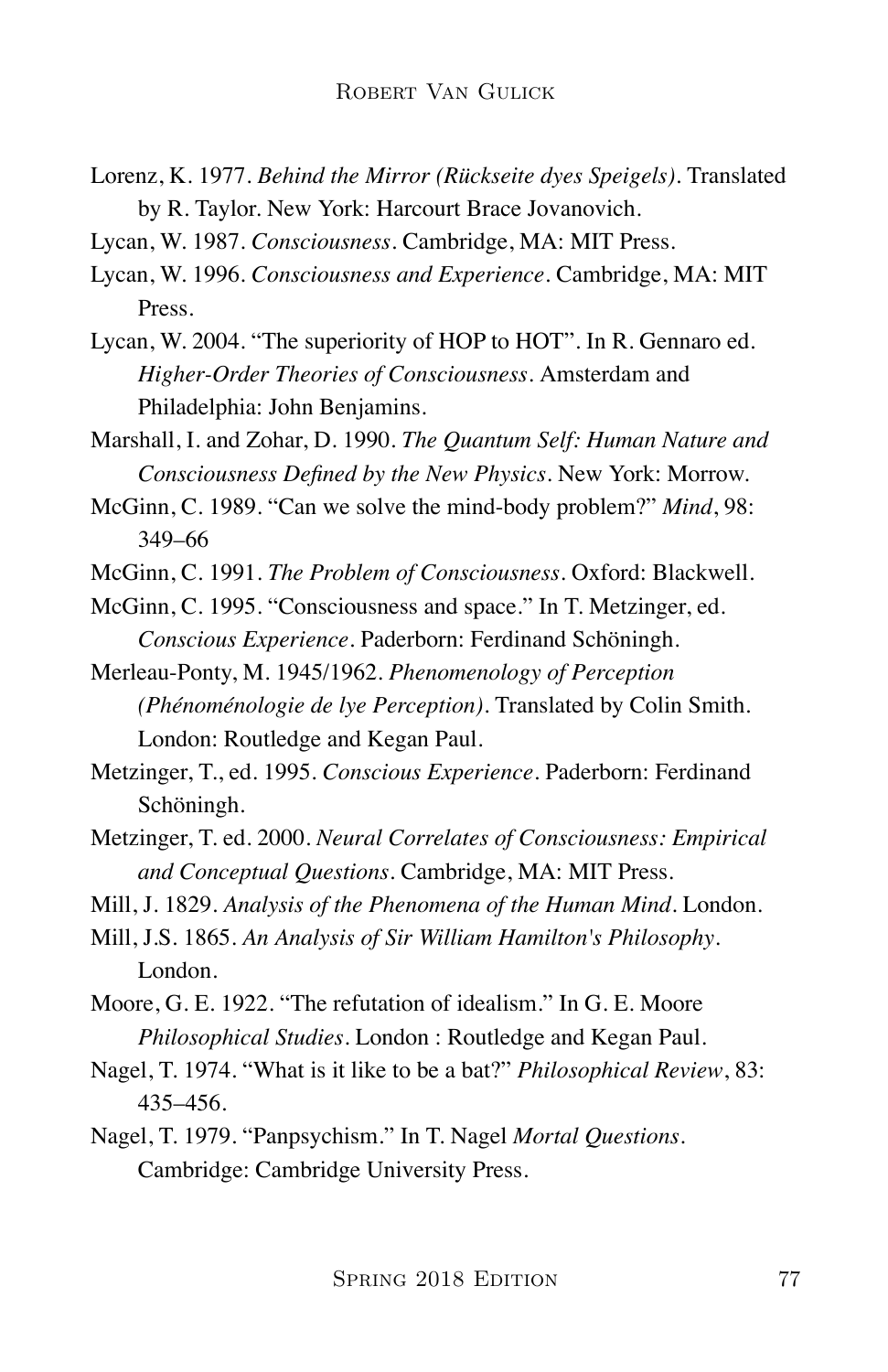- Natsoulas, T. 1983. "Concepts of consciousness." *Journal of Mind and Behavior*, 4: 195–232.
- Nelkin, N. 1989. "Unconscious sensations." *Philosophical Psychology*, 2: 129–41.
- Nemirow, L. 1990. "Physicalism and the cognitive role of acquaintance." In W. Lycan, ed. *Mind and Cognition: A Reader*. Oxford: Blackwell.

Neisser, U. 1965. *Cognitive Psychology*. Englewood Cliffs: Prentice Hall.

Nida-Rümelin, M. 1995. "What Mary couldn't know: belief about phenomenal states." In T. Metzinger, ed. *Conscious Experience*. Paderborn: Ferdinand Schöningh.

Panksepp, J. 1998. *Affective Neuroscience*. Oxford: Oxford University Press.

Papineau, D. 1994. *Philosophical Naturalism*. Oxford: Blackwell.

Papineau, D. 1995. "The antipathetic fallacy and the boundaries of consciousness." In T. Metzinger, ed. *Conscious Experience*. Paderborn: Ferdinand Schöningh.

Peacocke, C. 1983. *Sense and Content*, Oxford: Oxford University Press.

- Pearson, M.P. 1999. *The Archeology of Death and Burial*. College Station, Texas: Texas A&M Press.
- Penfield, W. 1975. *The Mystery of the Mind: a Critical Study of Consciousness and the Human Brain*. Princeton, NJ: Princeton University Press.
- Perry, J. 2001. *Knowledge, Possibility, and Consciousness*. Cambridge, MA: MIT Press.
- Penrose, R. 1989. *The Emperor's New Mind: Computers, Minds and the Laws of Physics*. Oxford: Oxford University Press.
- Penrose, R. 1994. *Shadows of the Mind*. Oxford: Oxford University Press.

Pitt, D. 2004. The phenomenology of cognition or what is it like to believe that p? *Philosophy and Phenomenological Research* 69: 1–36.

Papineau, D. 2002. *Thinking about Consciousness*. Oxford: Oxford University Press.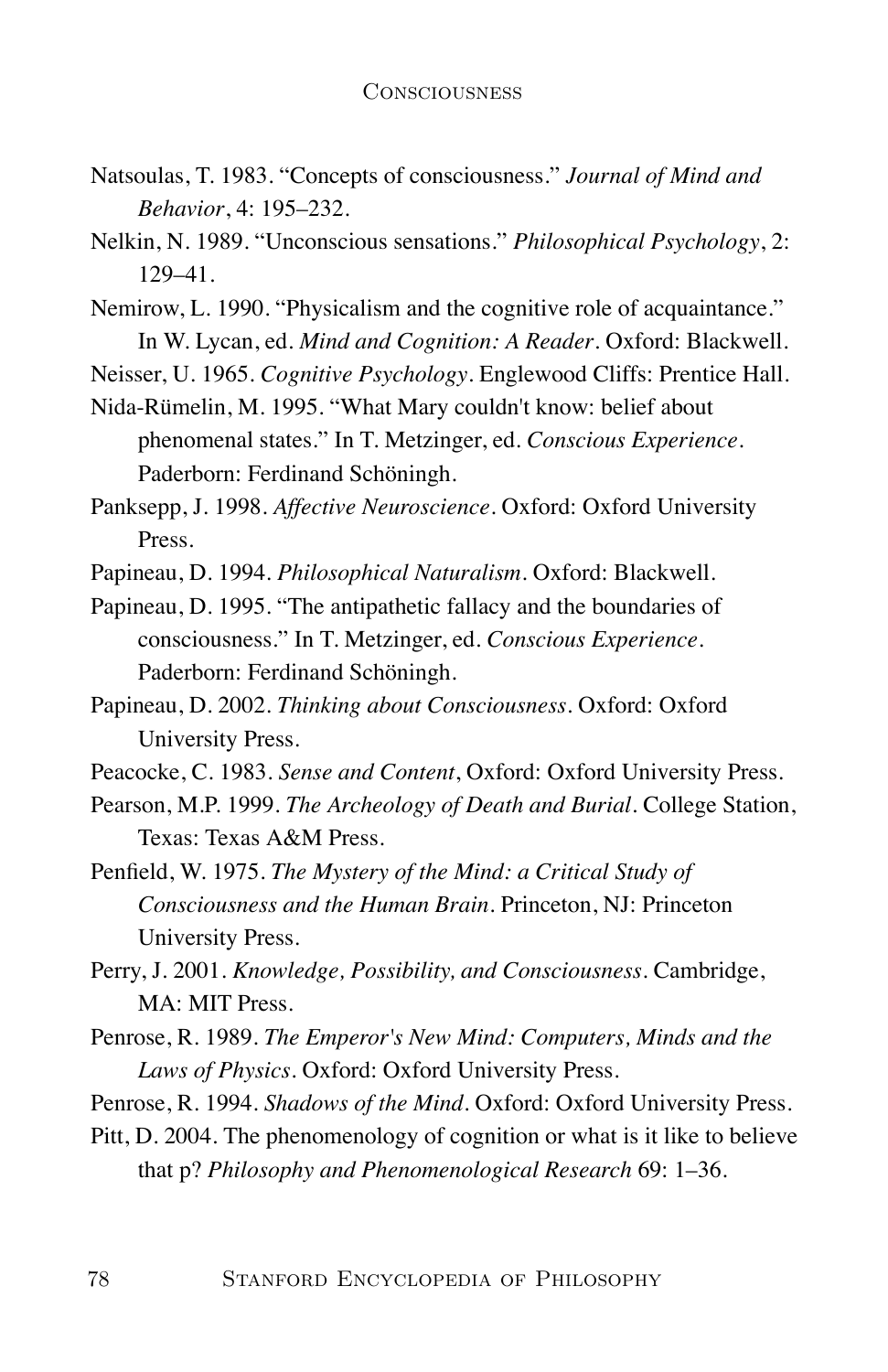Place, U. T. 1956. "Is consciousness a brain process?" *British Journal of Psychology*, 44–50.

Prinz, J. 2012. *The Conscious Brain*. Oxford: Oxford University Press.

- Putnam, H. 1975. "Philosophy and our mental life." In H. Putnam *Mind Language and Reality: Philosophical Papers Vol. 2*. Cambridge: Cambridge University Press.
- Putnam, H. and Oppenheim, P. 1958. "Unity of science as a working hypothesis." In H. Fiegl, G. Maxwell, and M. Scriven eds. *Minnesota Studies in the Philosophy of Science II*. Minneapolis: University of Minnesota Press.
- Rey, G. 1986. "A question about consciousness." In H. Otto and J. Tuedio, eds. *Perspectives on Mind*. Dordrecht: Kluwer.
- Robinson, H. 1982. *Matter and Sense: A Critique of Contemporary Materialism*. Cambridge: Cambridge University Press.
- Robinson, D. 1993. "Epiphenomenalism, laws, and properties." *Philosophical Studies*, 69: 1–34.
- Rosenberg, G. 2004. *A Place for Consciousness: Probing the Deep Structure of the Natural World*. New York: Oxford University Press.
- Rosenthal, D. 1986. "Two concepts of consciousness." *Philosophical Studies*, 49: 329–59.
- Rosenthal, D. 1991. "The independence of consciousness and sensory quality." In E. Villanueva, ed. *Consciousness*. Atascadero, CA: Ridgeview Publishing.
- Rosenthal, D. M. 1993. "Thinking that one thinks." In M. Davies and G. Humphreys, eds. *Consciousness: Psychological and Philosophical Essays*. Oxford: Blackwell.
- Rosenthal, D. 1994. "First person operationalism and mental taxonomy." *Philosophical Topics*, 22/1–2: 319–50.
- Rosenthal, D. M. 1997. "A theory of consciousness." In N. Block, O. Flanagan, and G. Guzeldere, eds. *The Nature of Consciousness*. Cambridge, MA: MIT Press.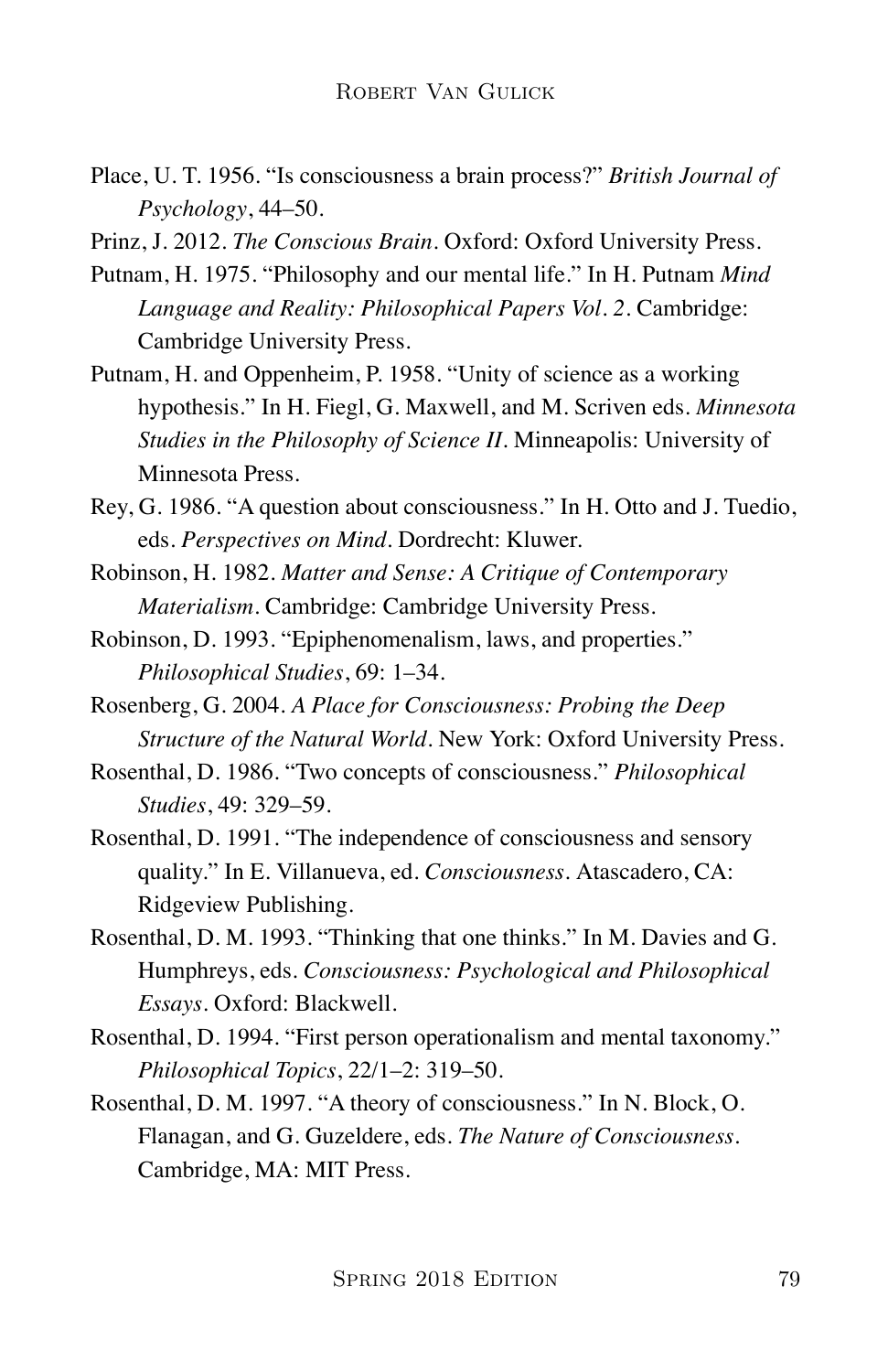Russell, B. 1927. *The Analysis of Matter*. London: Kegan Paul.

Ryle, G. 1949. *The Concept of Mind*. London: Hutchinson and Company.

- Sacks, O. 1985. *The Man who Mistook his Wife for a Hat*. New York: Summit.
- Schacter, D. 1989. "On the relation between memory and consciousness: dissociable interactions and consciousness." In H. Roediger and F. Craik eds. *Varieties of Memory and Consciousness*. Hillsdale, NJ: Erlbaum.
- Schneider W. and Shiffrin, R. 1977. "Controlled and automatic processing: detection, search and attention." *Psychological Review*, 84: 1–64.
- Searle, J. R. 1990. "Consciousness, explanatory inversion and cognitive science." *Behavioral and Brain Sciences*, 13: 585–642.
- Searle, J. 1992. *The Rediscovery of the Mind*. Cambridge, MA: MIT Press.
- Seager, W. 1995. "Consciousness, information, and panpsychism." *Journal of Consciousness Studies*, 2: 272–88.
- Seigel, S. 2010. *The Contents of Visual Experience*. Oxford: Oxford University Press.
- Siewert, C. 1998. *The Significance of Consciousness*. Princeton, NJ: Princeton University Press.
- Shallice, T. 1988. *From Neuropsychology to Mental Structure*. Cambridge: Cambridge University Press.
- Shear, J. 1997. *Explaining Consciousness: The Hard Problem*. Cambridge, MA: MIT Press.
- Shoemaker, S. 1975. "Functionalism and qualia," *Philosophical Studies*, 27: 291–315.
- Shoemaker, S. 1981. "Absent qualia are impossible." *Philosophical Review*, 90: 581–99.
- Shoemaker, S. 1982. "The inverted spectrum." *Journal of Philosophy*, 79: 357–381.
- Shoemaker, S. 1990. "Qualities and qualia: what's in the mind," *Philosophy and Phenomenological Research*, Supplement, 50: 109–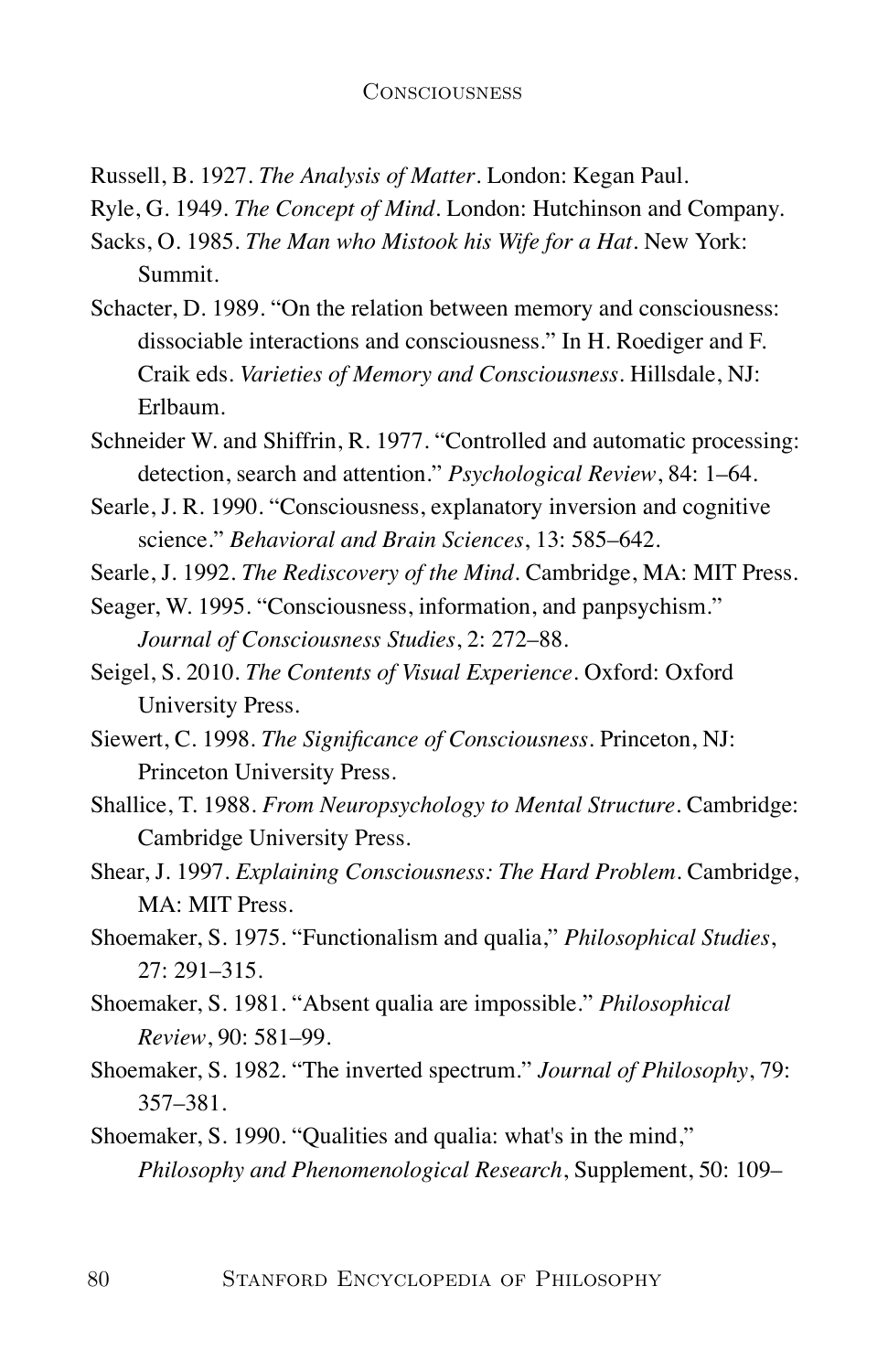131.

- Shoemaker, S. 1998. "Two cheers for representationalism," *Philosophy and Phenomenological Research*.
- Silberstein, M. 1998. "Emergence and the mind-body problem." *Journal of Consciousness Studies*, 5: 464–82.
- Silberstein, M 2001. "Converging on emergence: consciousness, causation and explanation." *Journal of Consciousness Studies*, 8: 61–98.
- Singer, P. 1975. *Animal Liberation*. New York: Avon Books.
- Singer, W. 1999. "Neuronal synchrony: a versatile code for the definition of relations." *Neuron*, 24: 49–65.

Skinner, B. F. 1953. *Science and Human Behavior*. New York: MacMillan.

- Smart, J. 1959. "Sensations and brain processes." *Philosophical Review*, 68: 141–56.
- Stapp, H. 1993. *Mind, Matter and Quantum Mechanics*. Berlin: Springer Verlag.
- Stoljar, D. 2001. "Two conceptions of the physical." *Philosophy and Phenomenological Research*, 62: 253–81
- Strawson, G. 1994. *Mental Reality*. Cambridge, Mass: MIT Press, Bradford Books.
- Strawson, G. 2005. Real intentionality. *Phenomenology and the Cognitive Sciences* 3(3): 287–313.
- Swinburne, R. 1986. *The Evolution of the Soul*. Oxford: Oxford University Press.
- Titchener, E. 1901. *An Outline of Psychology*. New York: Macmillan.
- Tononi, G. 2008. Consciousness as integrated information: a provisional manifesto. *Biological Bulletin* 215: 216–42.
- Travis, C. 2004. "The silence of the senses." *Mind*, 113: 57–94.
- Triesman, A. and Gelade, G. 1980. "A feature integration theory of attention." *Cognitive Psychology*, 12: 97–136.
- Tye, M. 1995. *Ten Problems of Consciousness*. Cambridge, MA: MIT Press.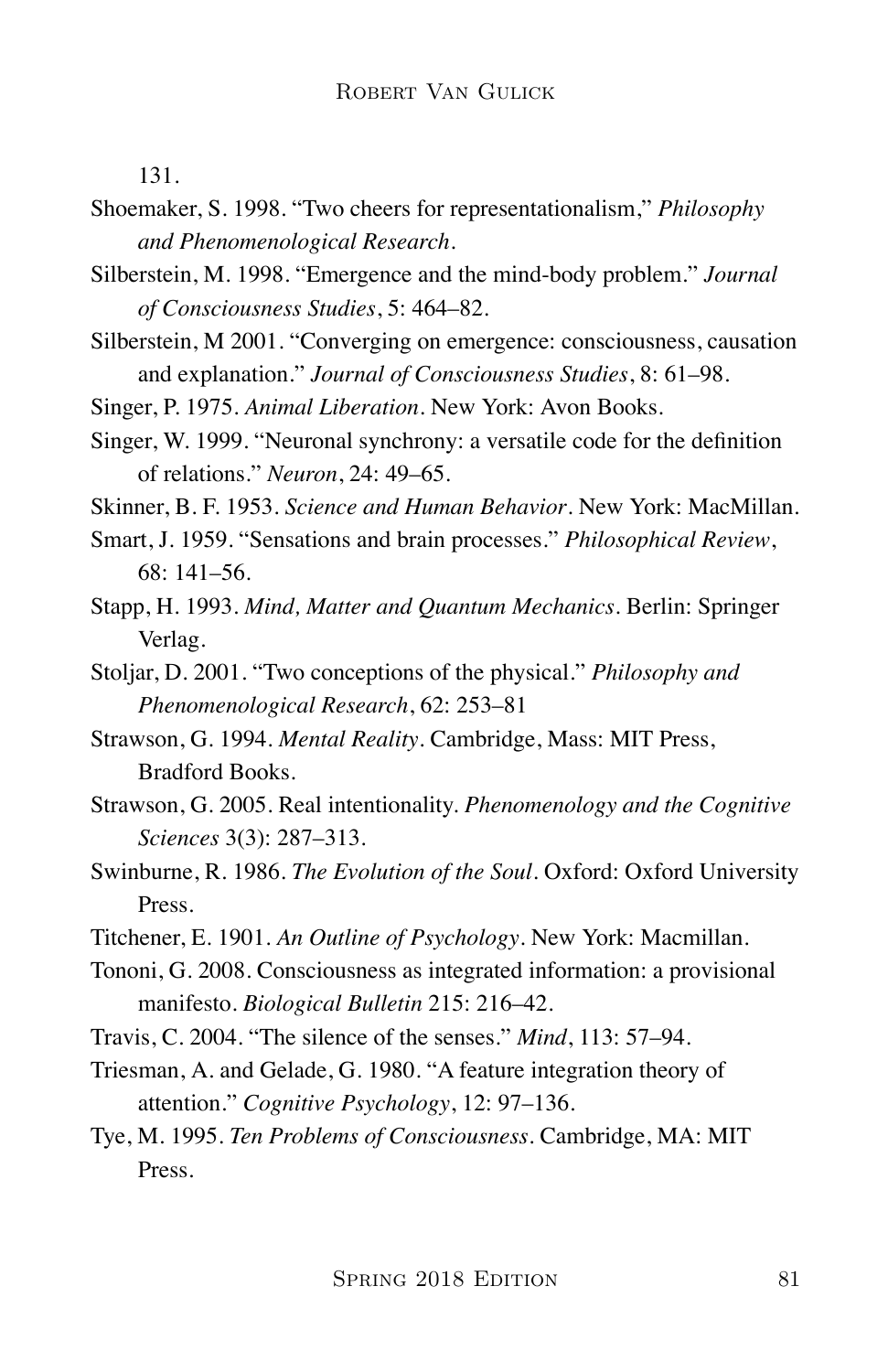- Tye, M. 2000. *Consciousness, Color, and Content*. Cambridge, MA: MIT Press.
- Tye, M. 2003. "Blurry images, double vision and other oddities: new troubles for representationalism?" In A. Jokic and Q. Smith eds., *Consciousness: New Philosophical Perspectives*. Oxford: Oxford University Press.
- Tye, M. 2005. *Consciousness and Persons*. Cambridge,MA: MIT Press.
- Tye, M. and Wright, B. 2011. Is There a Phenomenology of Thought? In T. Bayne and M. Montague (eds.) *Cognitive Phenomenology*. Oxford: Oxford University Press.
- Van Gulick, R. 1985. "Physicalism and the subjectivity of the mental." *Philosophical Topics*, 13: 51–70.
- Van Gulick, R. 1992. "Nonreductive materialism and intertheoretical constraint." In A. Beckermann, H. Flohr, J. Kim, eds. *Emergence and Reduction*. Berlin and New York: De Gruyter, 157–179.
- Van Gulick, R. 1993. "Understanding the phenomenal mind: Are we all just armadillos?" In M. Davies and G. Humphreys, eds., *Consciousness: Psychological and Philosophical Essays*. Oxford: Blackwell.
- Van Gulick, R. 1994. "Dennett, drafts and phenomenal realism." *Philosophical Topics*, 22/1–2: 443–56.
- Van Gulick, R. 1995. "What would count as explaining consciousness?" In T. Metzinger, ed. *Conscious Experience*. Paderborn: Ferdinand Schöningh.
- Van Gulick, R. 2000. "Inward and upward: reflection, introspection and self-awareness." *Philosophical Topics*, 28: 275–305.
- Van Gulick, R. 2003. "Maps, gaps and traps." In A. Jokic and Q. Smith eds. *Consciousness: New Philosophical Perspectives*. Oxford: Oxford University Press.
- Van Gulick, R. 2004. "Higher-order global states HOGS: an alternative higher-order model of consciousness." In Gennaro, R. ed. *Higher-*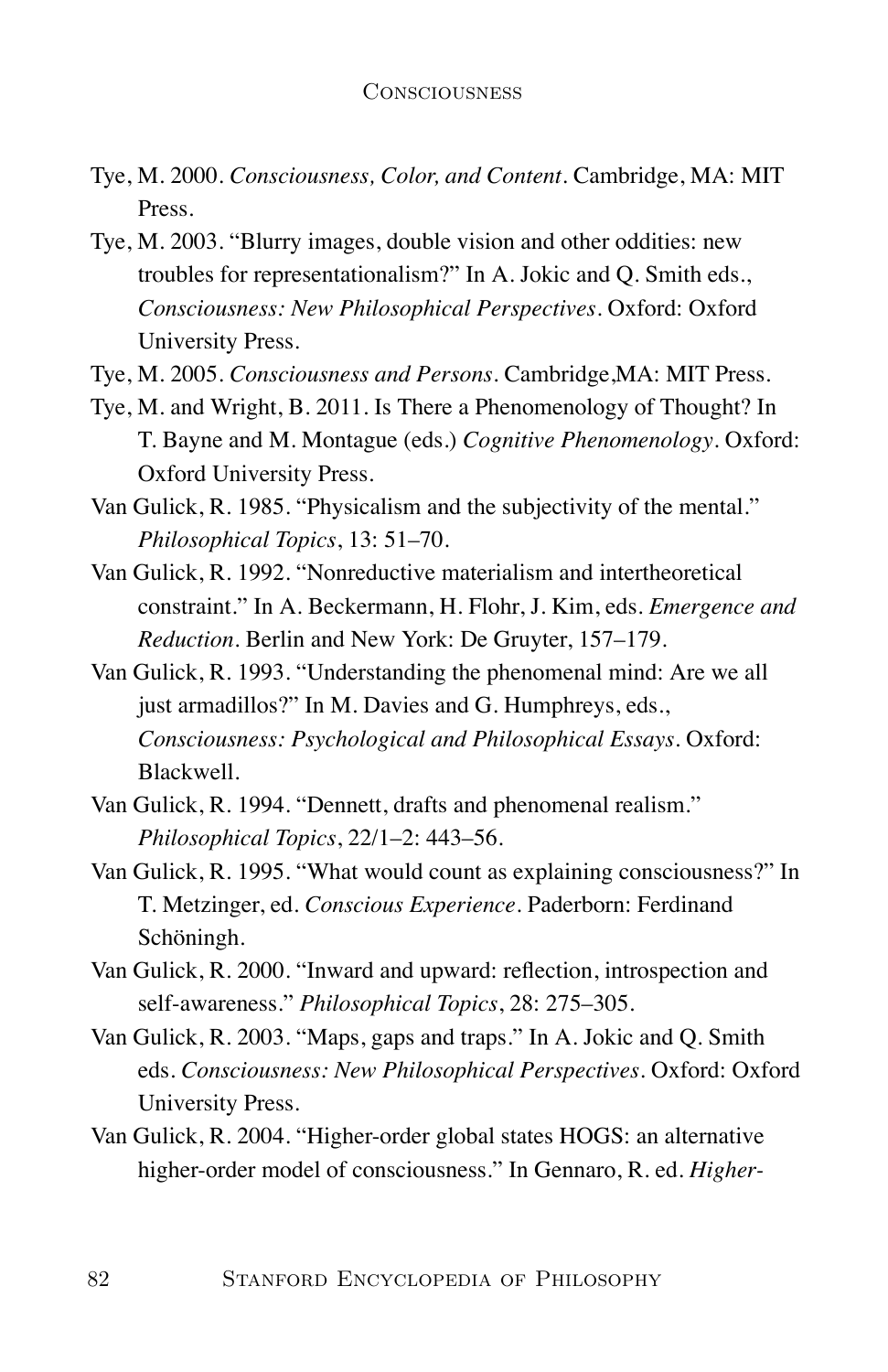*Order Theories of Consciousness*. Amsterdam and Philadelphia: John Benjamins.

- van Inwagen, P. 1983. *An Essay on Free Will*. Oxford: Oxford University Press.
- Varela, F. and Maturana, H. 1980. *Cognition and Autopoiesis*. Dordrecht: D. Reidel.
- Varela, F. 1995. "Neurophenomenology: A methodological remedy for the hard problem." *Journal of Consciousness Studies*, 3: 330–49.
- Varela, F. and Thomson, E. 2003. "Neural synchronicity and the unity of mind: a neurophenomenological perspective." In Cleermans, A. ed. *The Unity of Consciousness: Binding, Integration, and Dissociation*. Oxford: Oxford University Press
- Velmans, M. 1991. "Is Human information processing conscious?" *Behavioral and Brain Sciences*, 14/4: 651–668
- Velmans, M. 2003. "How could conscious experiences affect brains?" *Journal of Consciousness Studies*, 9: 3–29.
- von Helmholtz, H. 1897/1924. *Treatise on Physiological Optics*. Translated by J. Soothly. New York: Optical Society of America.
- Wilkes, K. V. 1984. "Is consciousness important?" *British Journal for the Philosophy of Science*, 35: 223–43.
- Wilkes, K. V. 1988. "Yishi, duo, us and consciousness." In A. Marcel and E. Bisiach, eds., *Consciousness in Contemporary Science*. Oxford: Oxford University Press.
- Wilkes, K. V. 1995. "Losing consciousness." In T. Metzinger, ed. *Conscious Experience*. Paderborn: Ferdinand Schöningh.
- Watson, J. 1924. *Behaviorism*. New York: W. W. Norton.
- Wegner, D. 2002. *The Illusion of Conscious Will*. Cambridge, MA: MIT Press.
- Wittgenstein, L. 1921/1961. *Tractatus Logico-Philosophicus*. Translated by D. Pears and B. McGuinness. London: Routledge and Kegan Paul.
- Wundt, W. 1897. *Outlines of Psychology*. Leipzig: W. Engleman.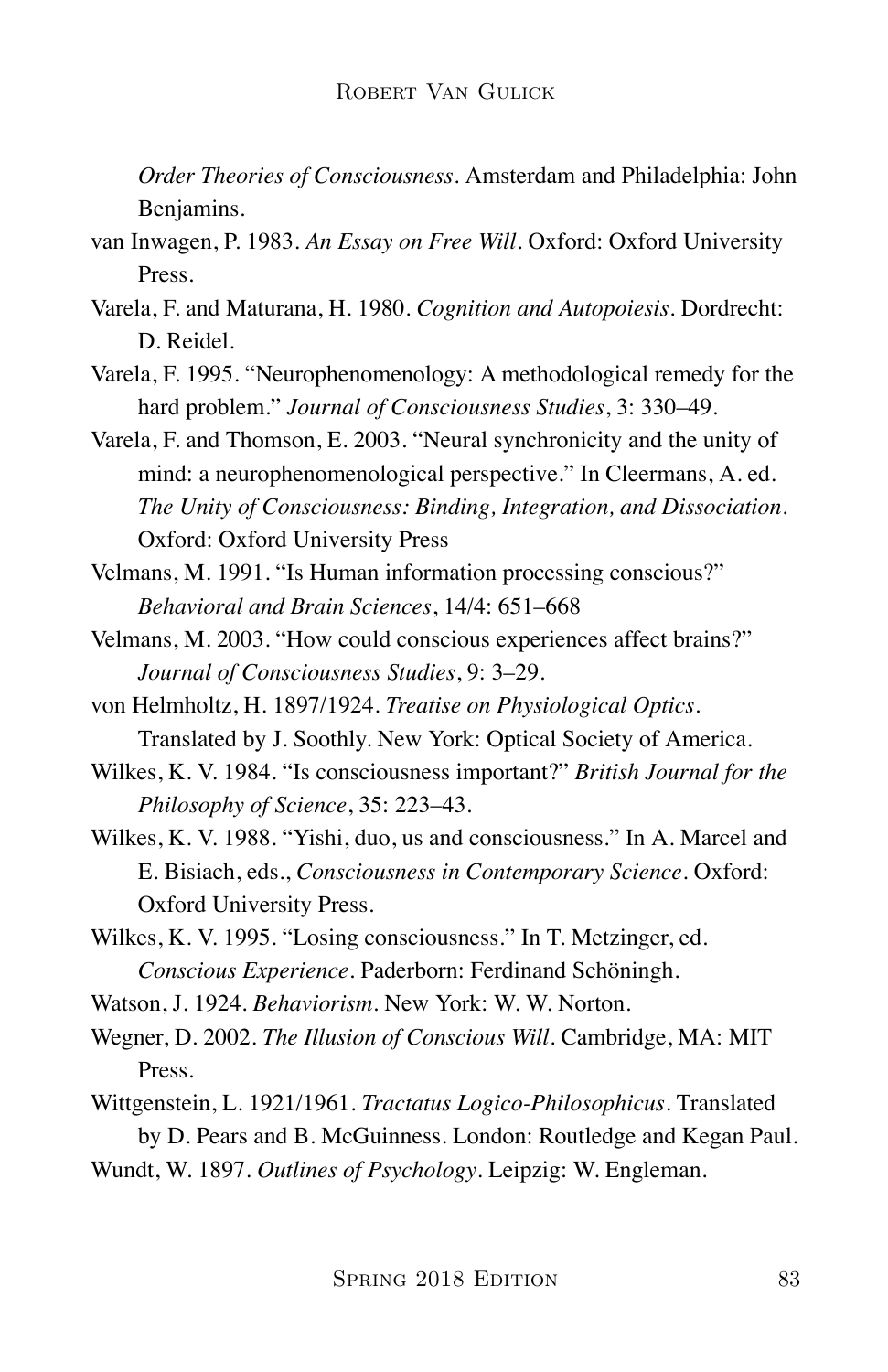Yablo, S. 1998. "Concepts and consciousness." *Philosophy and Phenomenological Research*, 59: 455–63.

## Academic Tools

 $\ddot{\mathcal{F}}$  How to cite this entry.

- Preview the PDF version of this entry at the Friends of the SEP Society.
- **...** Look up this entry topic at the Indiana Philosophy Ontology Project (InPhO).
- **PP** Enhanced bibliography for this entry at PhilPapers, with links to its database.

## Other Internet Resources

- Journal of Consciousness Studies.
- Association for the Scientific Study of Consciousness.
- Center for Consciousness Studies (University of Arizona/Tucson).

# Related Entries

consciousness: and intentionality | consciousness: higher-order theories | consciousness: representational theories of  $\vert$  consciousness: unity of  $\vert$ dualism | epiphenomenalism | free will | functionalism | materialism: eliminative | panpsychism | qualia | qualia: knowledge argument | quantum theory: and consciousness | self-knowledge | universals: the medieval problem of | zombies

### Acknowledgments

The SEP editors would like to thank Claudio Vanin for pointing out a rather lengthy list of typographical errors that had crept into this entry. We're grateful to him for taking the time to compile the list.